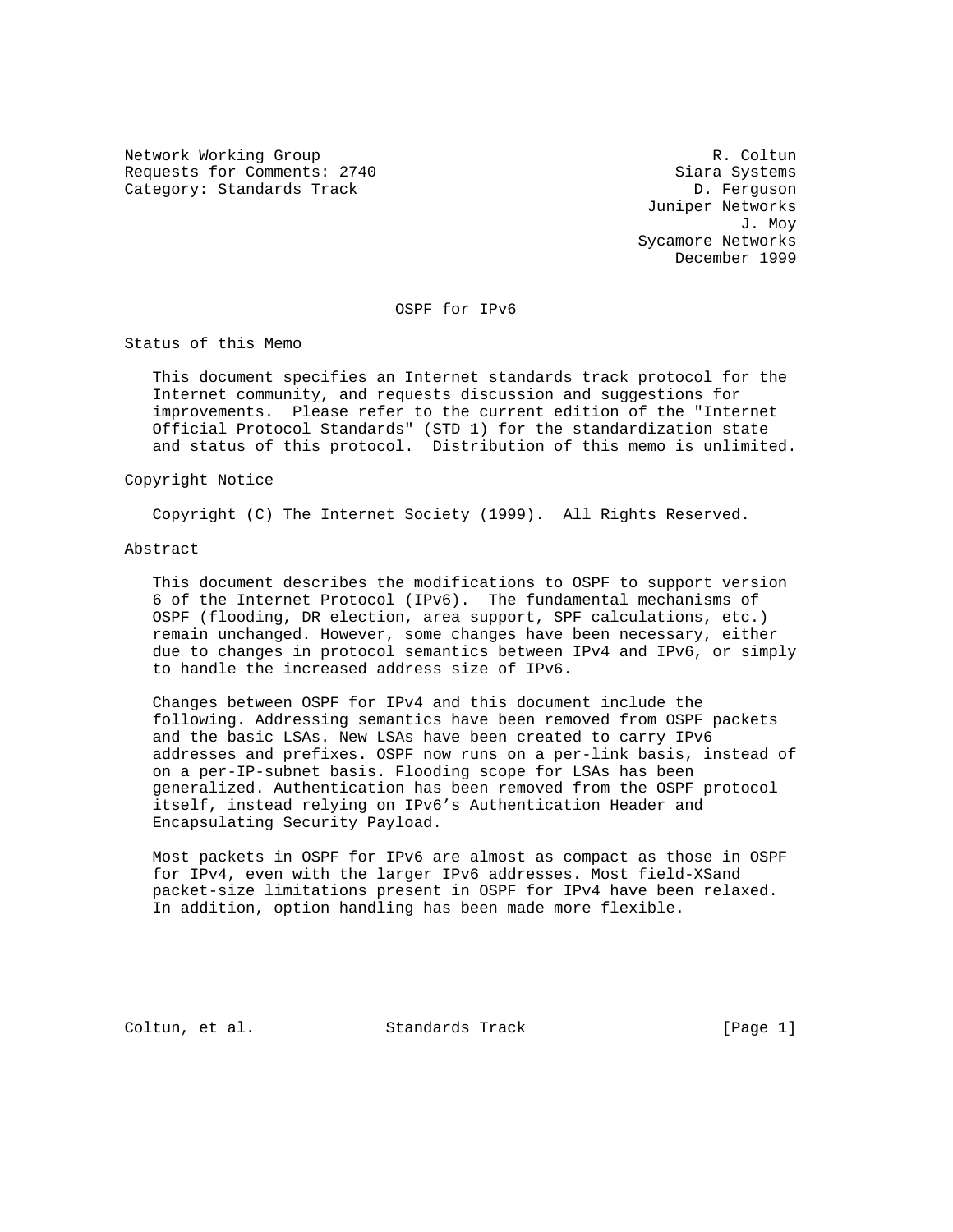All of OSPF for IPv4's optional capabilities, including on-demand circuit support, NSSA areas, and the multicast extensions to OSPF (MOSPF) are also supported in OSPF for IPv6.

# Table of Contents

| 1              |                                                       |
|----------------|-------------------------------------------------------|
| 1.1            |                                                       |
| $\overline{2}$ | Differences from OSPF for IPv4  4                     |
| 2.1            | Protocol processing per-link, not per-subnet  5       |
| 2.2            | Removal of addressing semantics  5                    |
| 2.3            | Addition of Flooding scope  5                         |
| 2.4            | 6<br>Explicit support for multiple instances per link |
| 2.5            |                                                       |
| 2.6            |                                                       |
| 2.7            |                                                       |
| 2.8            |                                                       |
| 2.9            | Handling unknown LSA types  10                        |
| 2.10           |                                                       |
| 2.11           | Identifying neighbors by Router ID  11                |
| 3              | Implementation details  11                            |
| 3.1            | Protocol data structures  12                          |
| 3.1.1          |                                                       |
| 3.1.2          | The Interface Data structure  13                      |
| 3.1.3          | The Neighbor Data Structure  14                       |
| 3.2            | Protocol Packet Processing  15                        |
| 3.2.1          | Sending protocol packets  15                          |
| 3.2.1.1        | Sending Hello packets  16                             |
| 3.2.1.2        | Sending Database Description Packets  17              |
| 3.2.2          | Receiving protocol packets  17                        |
| 3.2.2.1        | Receiving Hello Packets  19                           |
| 3.3            | The Routing table Structure  19                       |
| 3.3.1          |                                                       |
| 3.4            | Link State Advertisements  20                         |
| 3.4.1          |                                                       |
| 3.4.2          | The link-state database  22                           |
| 3.4.3          |                                                       |
| 3.4.3.1        |                                                       |
| 3.4.3.2        |                                                       |
| 3.4.3.3        |                                                       |
| 3.4.3.4        |                                                       |
| 3.4.3.5        |                                                       |
| 3.4.3.6        |                                                       |
| 3.4.3.7        |                                                       |
| 3.5            |                                                       |
| 3.5.1          | Receiving Link State Update packets  36               |
| 3.5.2          | Sending Link State Update packets  36                 |
| 3.5.3          | Installing LSAs in the database  38                   |
|                |                                                       |

Coltun, et al. Standards Track [Page 2]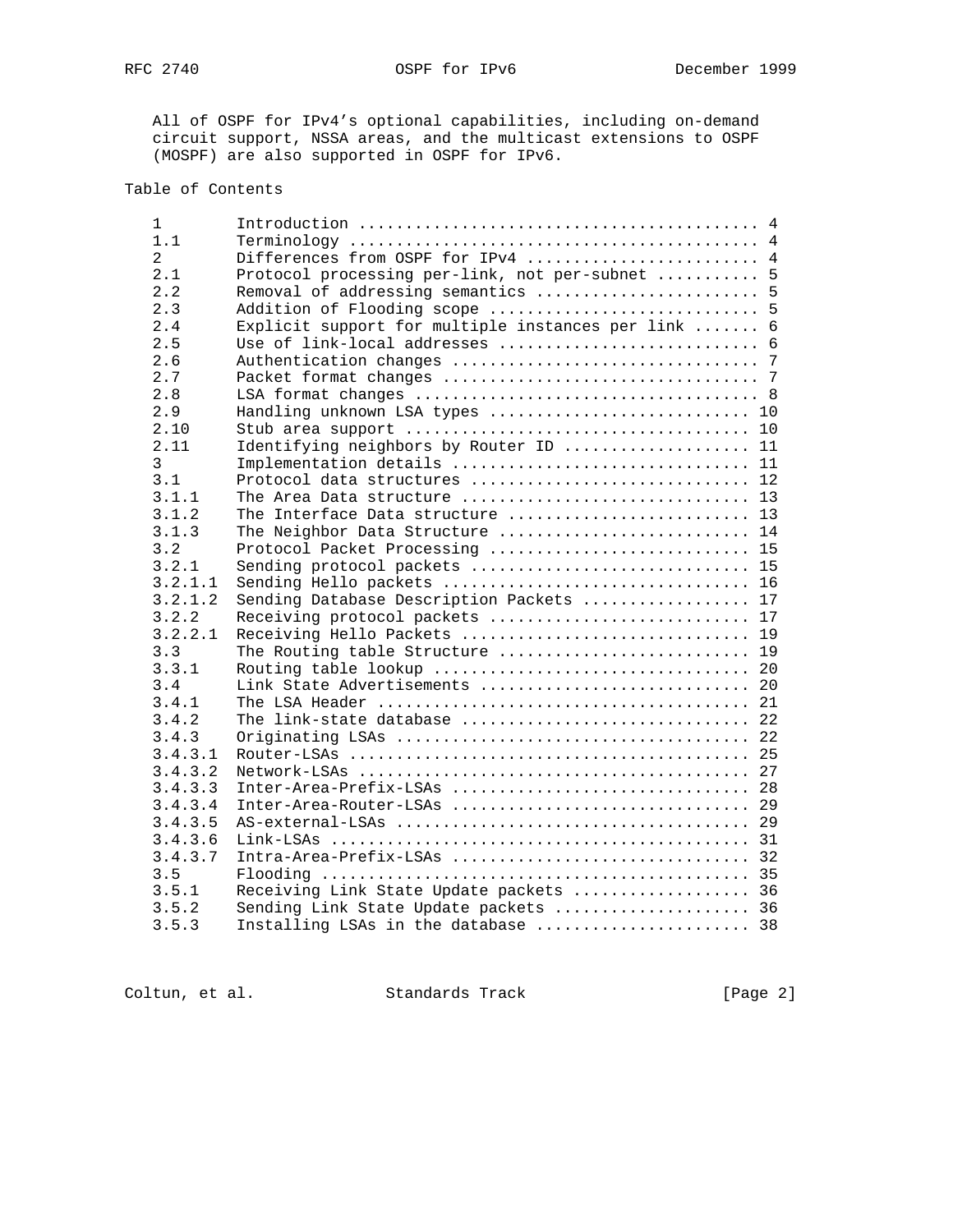| 3.6           | Definition of self-originated LSAs  39             |    |
|---------------|----------------------------------------------------|----|
| 3.7           |                                                    |    |
| 3.8           | Routing table calculation  39                      |    |
| 3.8.1         | Calculating the shortest path tree for an area  40 |    |
| 3.8.1.1       | The next hop calculation  41                       |    |
| 3.8.2         | Calculating the inter-area routes  42              |    |
| 3.8.3         | Examining transit areas' summary-LSAs  42          |    |
| 3.8.4         | Calculating AS external routes  42                 |    |
| 3.9           | Multiple interfaces to a single link  43           |    |
|               |                                                    |    |
| A             |                                                    |    |
| A.1           | Encapsulation of OSPF packets  46                  |    |
| A.2           |                                                    |    |
| A.3           | OSPF Packet Formats  48                            |    |
| A.3.1         | The OSPF packet header  49                         |    |
| A.3.2         |                                                    |    |
| A.3.3         | The Database Description packet  52                |    |
| A.3.4         | The Link State Request packet  54                  |    |
| A.3.5         | The Link State Update packet  55                   |    |
| A.3.6         | The Link State Acknowledgment packet  56           |    |
| A.4           |                                                    |    |
| A.4.1         | IPv6 Prefix Representation  58                     |    |
| A.4.1.1       |                                                    |    |
| A.4.2         |                                                    |    |
| A.4.2.1       |                                                    |    |
| A.4.3         |                                                    |    |
| A.4.4         |                                                    |    |
| A.4.5         | Inter-Area-Prefix-LSAs  65                         |    |
| A.4.6         | Inter-Area-Router-LSAs  66                         |    |
| A.4.7         |                                                    |    |
| A.4.8         |                                                    |    |
| A.4.9         |                                                    |    |
| B             |                                                    |    |
| $\mathcal{C}$ |                                                    |    |
| C.1           |                                                    |    |
| C.2           |                                                    |    |
| C.3           | Router interface parameters  75                    |    |
| C.4           | Virtual link parameters                            | 77 |
| C.5           | NBMA network parameters                            | 77 |
| C.6           | Point-to-MultiPoint network parameters  78         |    |
| C.7           |                                                    |    |
|               |                                                    |    |
|               |                                                    |    |
|               | Full Copyright Statement  80                       |    |
|               |                                                    |    |

Coltun, et al. Standards Track [Page 3]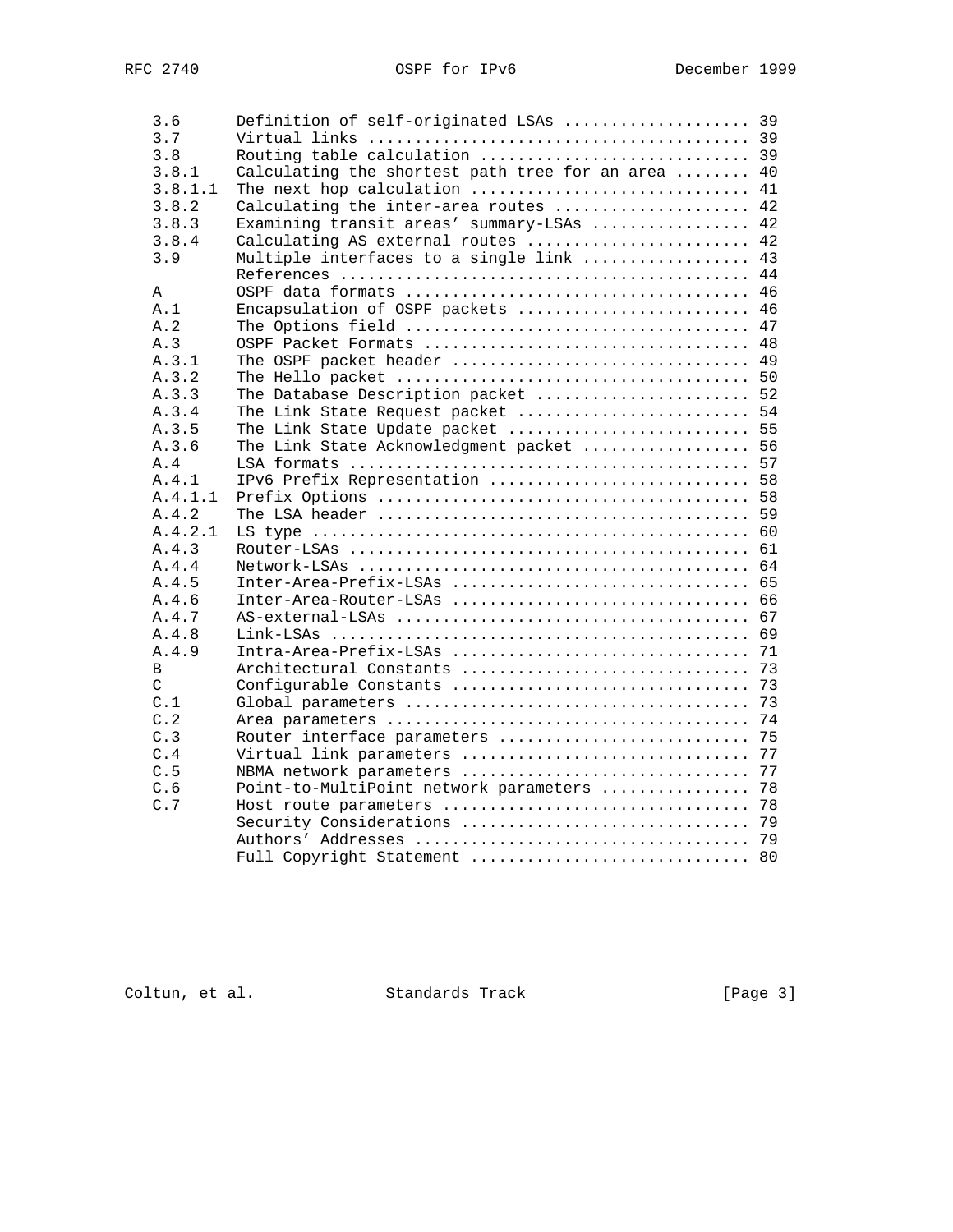# 1. Introduction

 This document describes the modifications to OSPF to support version 6 of the Internet Protocol (IPv6). The fundamental mechanisms of OSPF (flooding, DR election, area support, SPF calculations, etc.) remain unchanged. However, some changes have been necessary, either due to changes in protocol semantics between IPv4 and IPv6, or simply to handle the increased address size of IPv6.

 This document is organized as follows. Section 2 describes the differences between OSPF for IPv4 and OSPF for IPv6 in detail. Section 3 provides implementation details for the changes. Appendix A gives the OSPF for IPv6 packet and LSA formats. Appendix B lists the OSPF architectural constants. Appendix C describes configuration parameters.

## 1.1. Terminology

 This document attempts to use terms from both the OSPF for IPv4 specification ([Ref1]) and the IPv6 protocol specifications ([Ref14]). This has produced a mixed result. Most of the terms used both by OSPF and IPv6 have roughly the same meaning (e.g., interfaces). However, there are a few conflicts. IPv6 uses "link" similarly to IPv4 OSPF's "subnet" or "network". In this case, we have chosen to use IPv6's "link" terminology. "Link" replaces OSPF's "subnet" and "network" in most places in this document, although OSPF's Network-LSA remains unchanged (and possibly unfortunately, a new Link-LSA has also been created).

 The names of some of the OSPF LSAs have also changed. See Section 2.8 for details.

## 2. Differences from OSPF for IPv4

 Most of the algorithms from OSPF for IPv4 [Ref1] have preserved in OSPF for IPv6. However, some changes have been necessary, either due to changes in protocol semantics between IPv4 and IPv6, or simply to handle the increased address size of IPv6.

 The following subsections describe the differences between this document and [Ref1].

Coltun, et al. Standards Track [Page 4]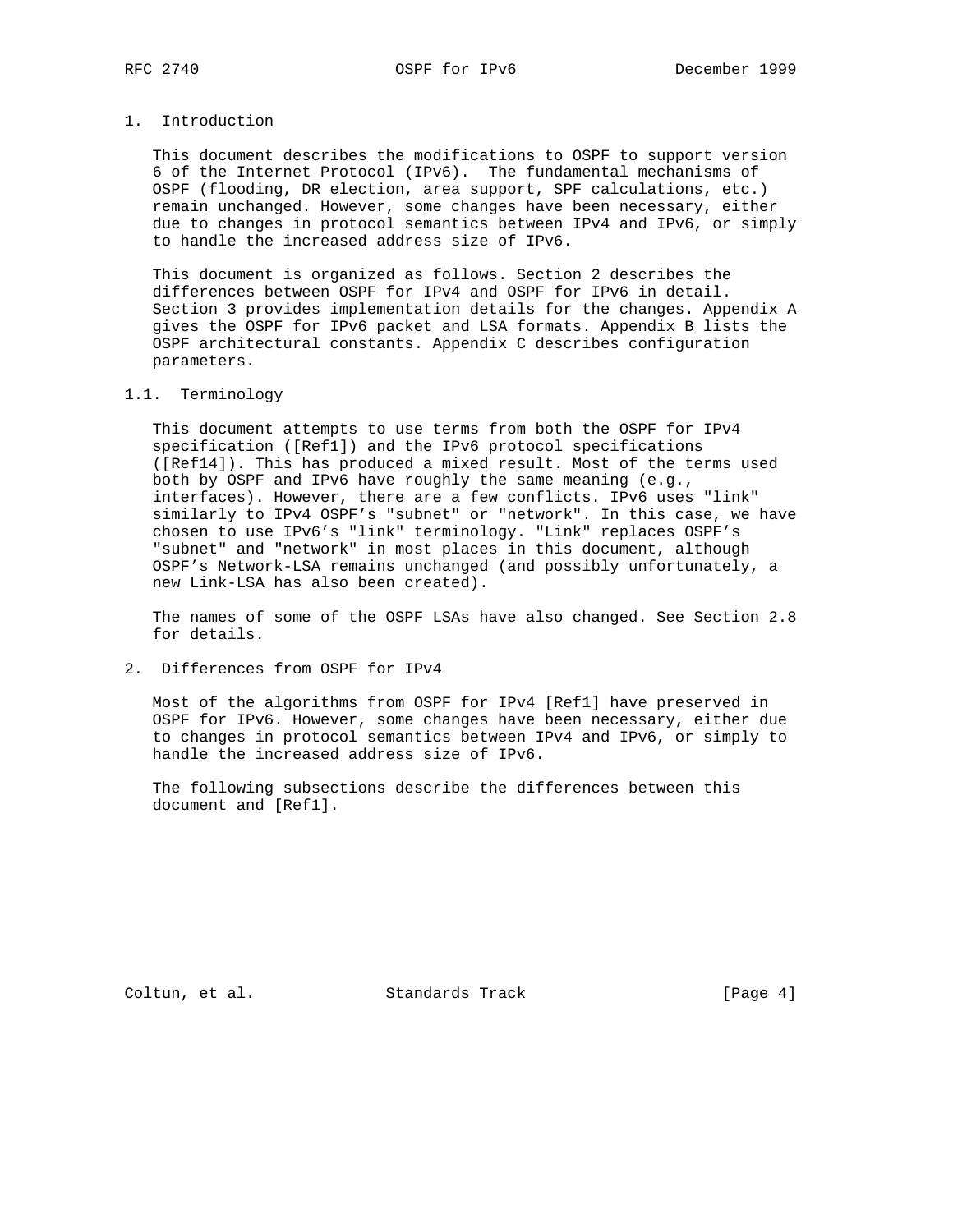2.1. Protocol processing per-link, not per-subnet

 IPv6 uses the term "link" to indicate "a communication facility or medium over which nodes can communicate at the link layer" ([Ref14]). "Interfaces" connect to links. Multiple IP subnets can be assigned to a single link, and two nodes can talk directly over a single link, even if they do not share a common IP subnet (IPv6 prefix).

 For this reason, OSPF for IPv6 runs per-link instead of the IPv4 behavior of per-IP-subnet. The terms "network" and "subnet" used in the IPv4 OSPF specification ([Ref1]) should generally be relaced by link. Likewise, an OSPF interface now connects to a link instead of an IP subnet, etc.

 This change affects the receiving of OSPF protocol packets, and the contents of Hello Packets and Network-LSAs.

2.2. Removal of addressing semantics

 In OSPF for IPv6, addressing semantics have been removed from the OSPF protocol packets and the main LSA types, leaving a network protocol-independent core. In particular:

- o IPv6 Addresses are not present in OSPF packets, except in LSA payloads carried by the Link State Update Packets. See Section 2.7 for details.
- o Router-LSAs and Network-LSAs no longer contain network addresses, but simply express topology information. See Section 2.8 for details.
- o OSPF Router IDs, Area IDs and LSA Link State IDs remain at the IPv4 size of 32-bits. They can no longer be assigned as (IPv6) addresses.
- o Neighboring routers are now always identified by Router ID, where previously they had been identified by IP address on broadcast and NBMA "networks".

2.3. Addition of Flooding scope

 Flooding scope for LSAs has been generalized and is now explicitly coded in the LSA's LS type field. There are now three separate flooding scopes for LSAs:

Coltun, et al. Standards Track [Page 5]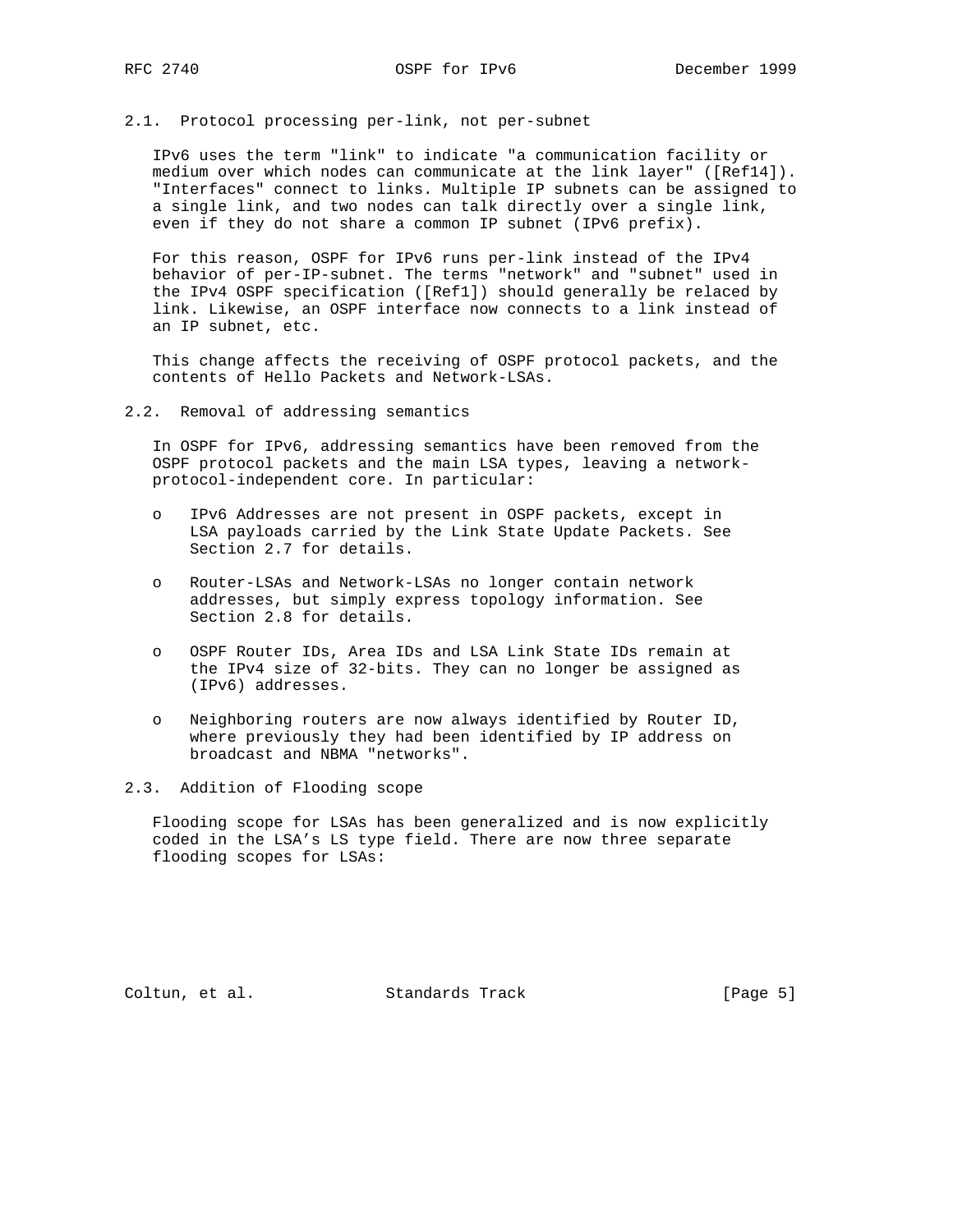- o Link-local scope. LSA is flooded only on the local link, and no further. Used for the new Link-LSA (see Section A.4.8).
- o Area scope. LSA is flooded throughout a single OSPF area only. Used for Router-LSAs, Network-LSAs, Inter-Area-Prefix- LSAs, Inter-Area-Router-LSAs and Intra-Area-Prefix-LSAs.
- o AS scope. LSA is flooded throughout the routing domain. Used for AS-external-LSAs.
- 2.4. Explicit support for multiple instances per link

 OSPF now supports the ability to run multiple OSPF protocol instances on a single link. For example, this may be required on a NAP segment shared between several providers -- providers may be running separate OSPF routing domains that want to remain separate even though they have one or more physical network segments (i.e., links) in common. In OSPF for IPv4 this was supported in a haphazard fashion using the authentication fields in the OSPF for IPv4 header.

 Another use for running multiple OSPF instances is if you want, for one reason or another, to have a single link belong to two or more OSPF areas.

 Support for multiple protocol instances on a link is accomplished via an "Instance ID" contained in the OSPF packet header and OSPF interface structures. Instance ID solely affects the reception of OSPF packets.

2.5. Use of link-local addresses

 IPv6 link-local addresses are for use on a single link, for purposes of neighbor discovery, auto-configuration, etc. IPv6 routers do not forward IPv6 datagrams having link-local source addresses [Ref15]. Link-local unicast addresses are assigned from the IPv6 address range FF80/10.

 OSPF for IPv6 assumes that each router has been assigned link-local unicast addresses on each of the router's attached physical segments. On all OSPF interfaces except virtual links, OSPF packets are sent using the interface's associated link-local unicast address as source. A router learns the link-local addresses of all other routers attached to its links, and uses these addresses as next hop information during packet forwarding.

 On virtual links, global scope or site-local IP addresses must be used as the source for OSPF protocol packets.

Coltun, et al. Standards Track [Page 6]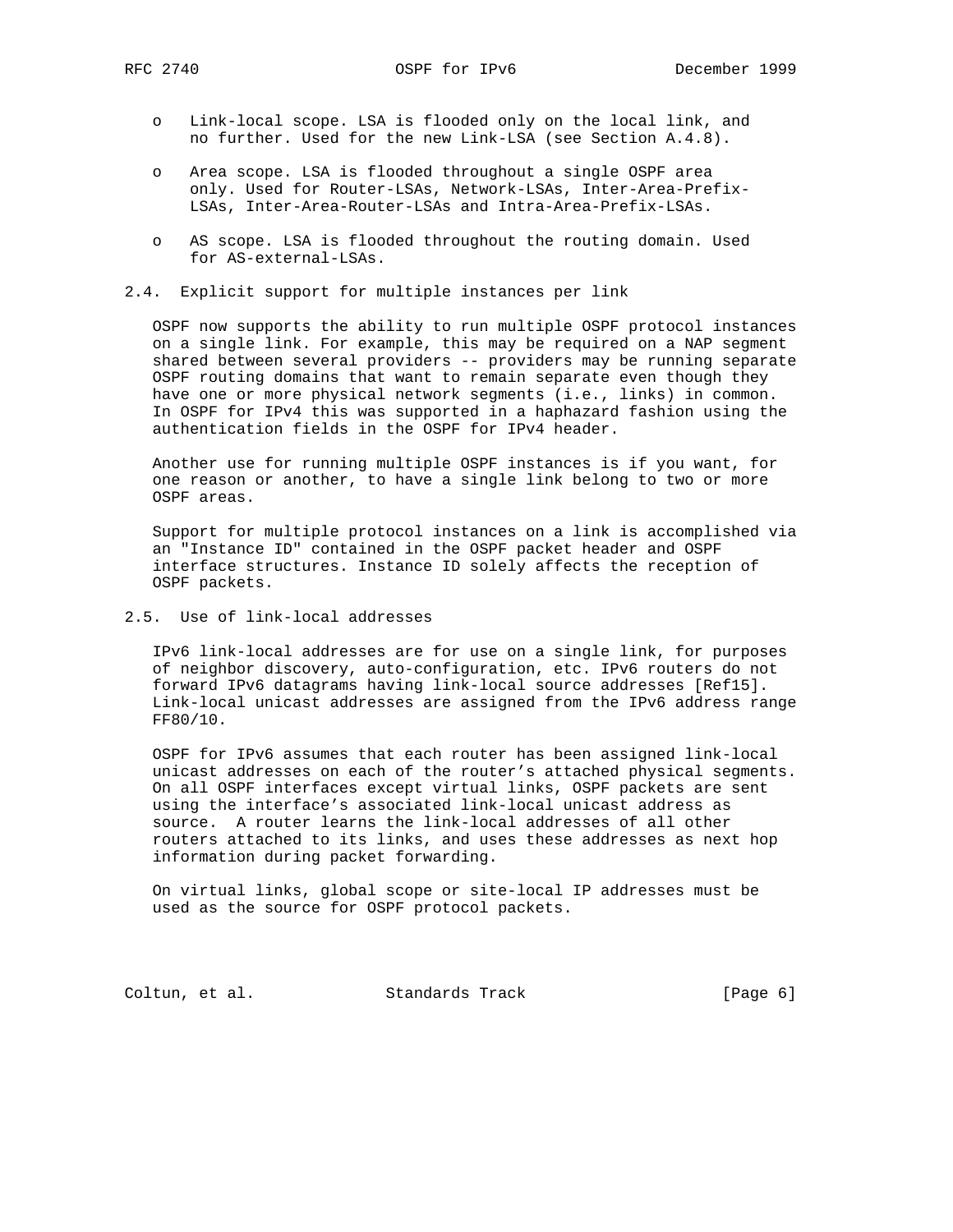Link-local addresses appear in OSPF Link-LSAs (see Section 3.4.3.6). However, link-local addresses are not allowed in other OSPF LSA types. In particular, link-local addresses must not be advertised in inter-area-prefix-LSAs (Section 3.4.3.3), AS-external-LSAs (Section 3.4.3.5) or intra-area-prefix-LSAs (Section 3.4.3.7).

#### 2.6. Authentication changes

 In OSPF for IPv6, authentication has been removed from OSPF itself. The "AuType" and "Authentication" fields have been removed from the OSPF packet header, and all authentication related fields have been removed from the OSPF area and interface structures.

 When running over IPv6, OSPF relies on the IP Authentication Header (see [Ref19]) and the IP Encapsulating Security Payload (see [Ref20]) to ensure integrity and authentication/confidentiality of routing exchanges.

 Protection of OSPF packet exchanges against accidental data corruption is provided by the standard IPv6 16-bit one's complement checksum, covering the entire OSPF packet and prepended IPv6 pseudo header (see Section A.3.1).

## 2.7. Packet format changes

 OSPF for IPv6 runs directly over IPv6. Aside from this, all addressing semantics have been removed from the OSPF packet headers, making it essentially "network-protocol-independent". All addressing information is now contained in the various LSA types only.

In detail, changes in OSPF packet format consist of the following:

- o The OSPF version number has been increased from 2 to 3.
- o The Options field in Hello Packets and Database description Packet has been expanded to 24-bits.
- o The Authentication and AuType fields have been removed from the OSPF packet header (see Section 2.6).
- o The Hello packet now contains no address information at all, and includes an Interface ID which the originating router has assigned to uniquely identify (among its own interfaces) its interface to the link. This Interface ID becomes the Netowrk-LSA's Link State ID, should the router become Designated-Router on the link.

Coltun, et al. Standards Track [Page 7]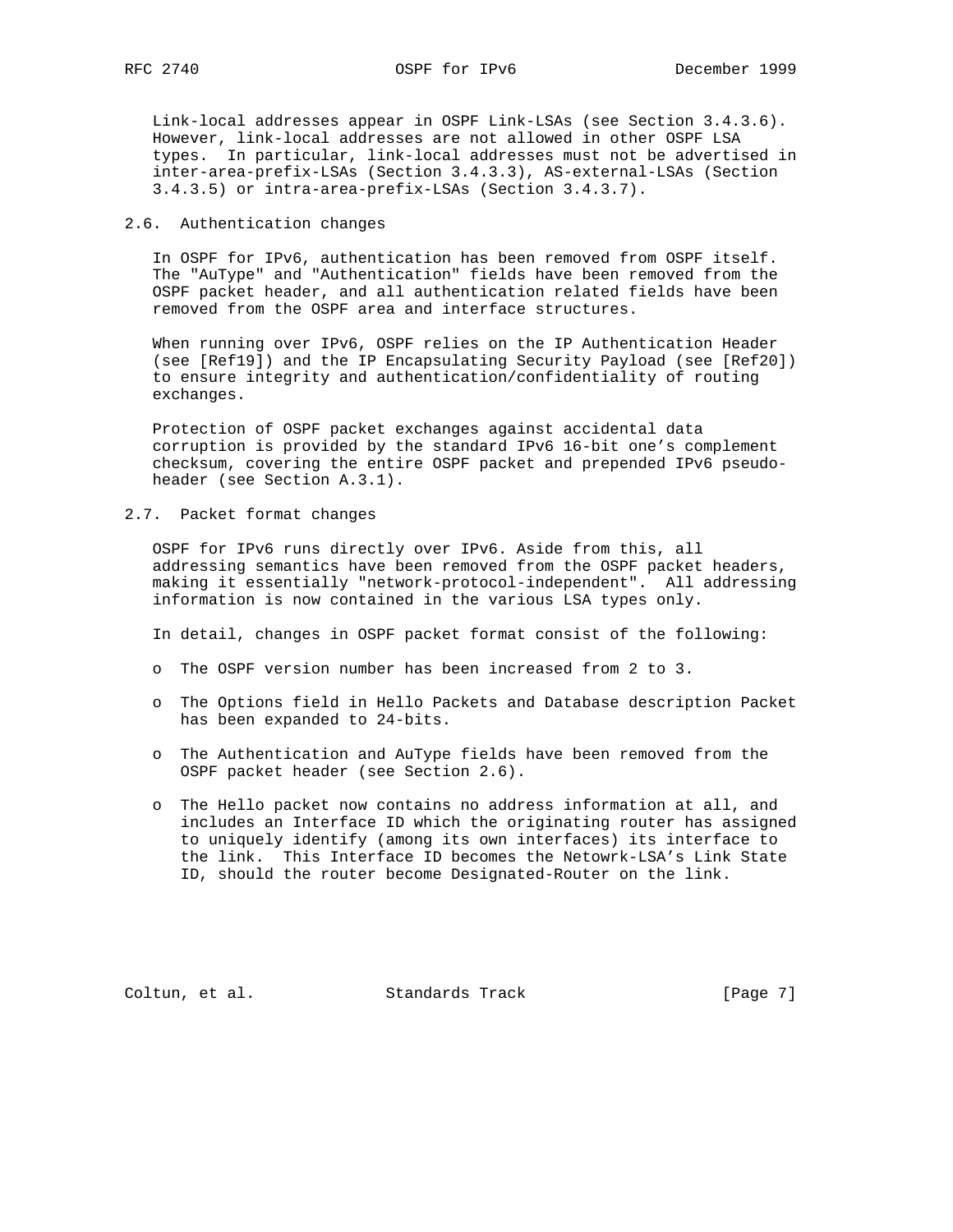- o Two option bits, the "R-bit" and the "V6-bit", have been added to the Options field for processing Router-LSAs during the SPF calculation (see Section A.2). If the "R-bit" is clear an OSPF speaker can participate in OSPF topology distribution without being used to forward transit traffic; this can be used in multi homed hosts that want to participate in the routing protocol. The V6-bit specializes the R-bit; if the V6-bit is clear an OSPF speaker can participate in OSPF topology distribution without being used to forward IPv6 datagrams. If the R-bit is set and the V6-bit is clear, IPv6 datagrams are not forwarded but diagrams belonging to another protocol family may be forwarded.
- o TheOSPF packet header now includes an "Instance ID" which allows multiple OSPF protocol instances to be run on a single link (see Section 2.4).
- 2.8. LSA format changes

 All addressing semantics have been removed from the LSA header, and from Router-LSAs and Network-LSAs. These two LSAs now describe the routing domain's topology in a network-protocol-independent manner. New LSAs have been added to distribute IPv6 address information, and data required for next hop resolution. The names of some of IPv4's LSAs have been changed to be more consistent with each other.

In detail, changes in LSA format consist of the following:

- o The Options field has been removed from the LSA header, expanded to 24 bits, and moved into the body of Router-LSAs, Network-LSAs, Inter-Area-Router-LSAs and Link-LSAs. See Section A.2 for details.
- o The LSA Type field has been expanded (into the former Options space) to 16 bits, with the upper three bits encoding flooding scope and the handling of unknown LSA types (see Section 2.9).
- o Addresses in LSAs are now expressed as [prefix, prefix length] instead of [address, mask] (see Section A.4.1). The default route is expressed as a prefix with length 0.
- o The Router and Network LSAs now have no address information, and are network-protocol-independent.
- o Router interface information may be spread across multiple Router LSAs. Receivers must concatenate all the Router-LSAs originated by a given router when running the SPF calculation.

Coltun, et al. Standards Track [Page 8]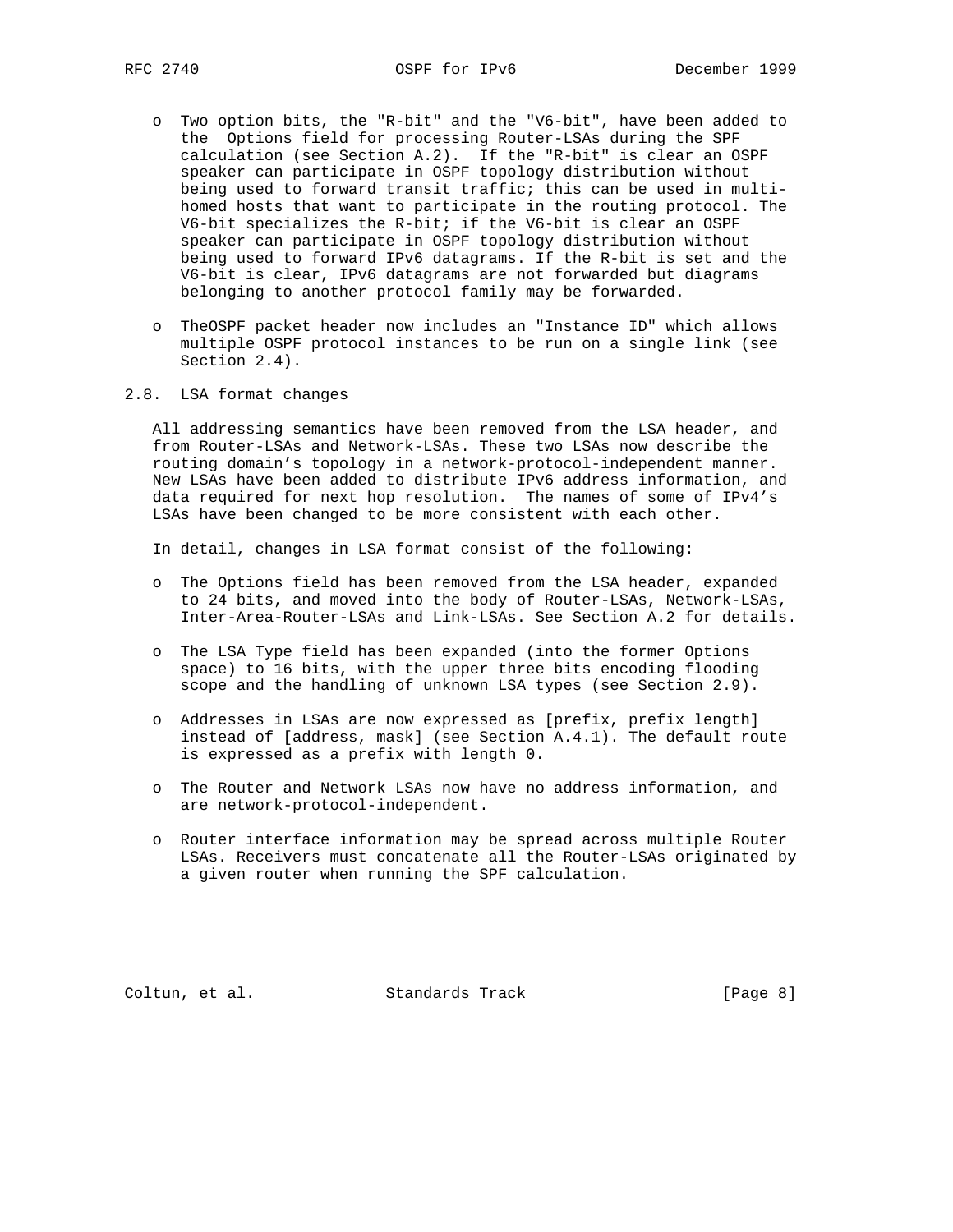o A new LSA called the Link-LSA has been introduced. The LSAs have local-link flooding scope; they are never flooded beyond the link that they are associated with. Link-LSAs have three purposes: 1) they provide the router's link-local address to all other routers attached to the link, 2) they inform other routers attached to the link of a list of IPv6 prefixes to associate with the link and 3) they allow the router to assert a collection of Options bits to associate with the Network-LSA that will be originated for the link. See Section A.4.8 for details.

 In IPv4, the router-LSA carries a router's IPv4 interface addresses, the IPv4 equivalent of link-local addresses. These are only used when calculating next hops during the OSPF routing calculation (see Section 16.1.1 of [Ref1]), so they do not need to be flooded past the local link; hence using link-LSAs to distribute these addresses is more efficient. Note that link-local addresses cannot be learned through the reception of Hellos in all cases: on NBMA links next hop routers do not necessarily exchange hellos, but rather learn of each other's existence by way of the Designated Router.

- o The Options field in the Network LSA is set to the logical OR of the Options that each router on the link advertises in its Link- LSA.
- o Type-3 summary-LSAs have been renamed "Inter-Area-Prefix-LSAs". Type-4 summary LSAs have been renamed "Inter-Area-Router-LSAs".
- o The Link State ID in Inter-Area-Prefix-LSAs, Inter-Area-Router- LSAs and AS-external-LSAs has lost its addressing semantics, and now serves solely to identify individual pieces of the Link State Database. All addresses or Router IDs that were formerly expressed by the Link State ID are now carried in the LSA bodies.
- o Network-LSAs and Link-LSAs are the only LSAs whose Link State ID carries additional meaning. For these LSAs, the Link State ID is always the Interface ID of the originating router on the link being described. For this reason, Network-LSAs and Link-LSAs are now the only LSAs whose size cannot be limited: a Network-LSA must list all routers connected to the link, and a Link-LSA must list all of a router's addresses on the link.
- o A new LSA called the Intra-Area-Prefix-LSA has been introduced. This LSA carries all IPv6 prefix information that in IPv4 is included in Router-LSAs and Network-LSAs. See Section A.4.9 for details.

Coltun, et al. Standards Track [Page 9]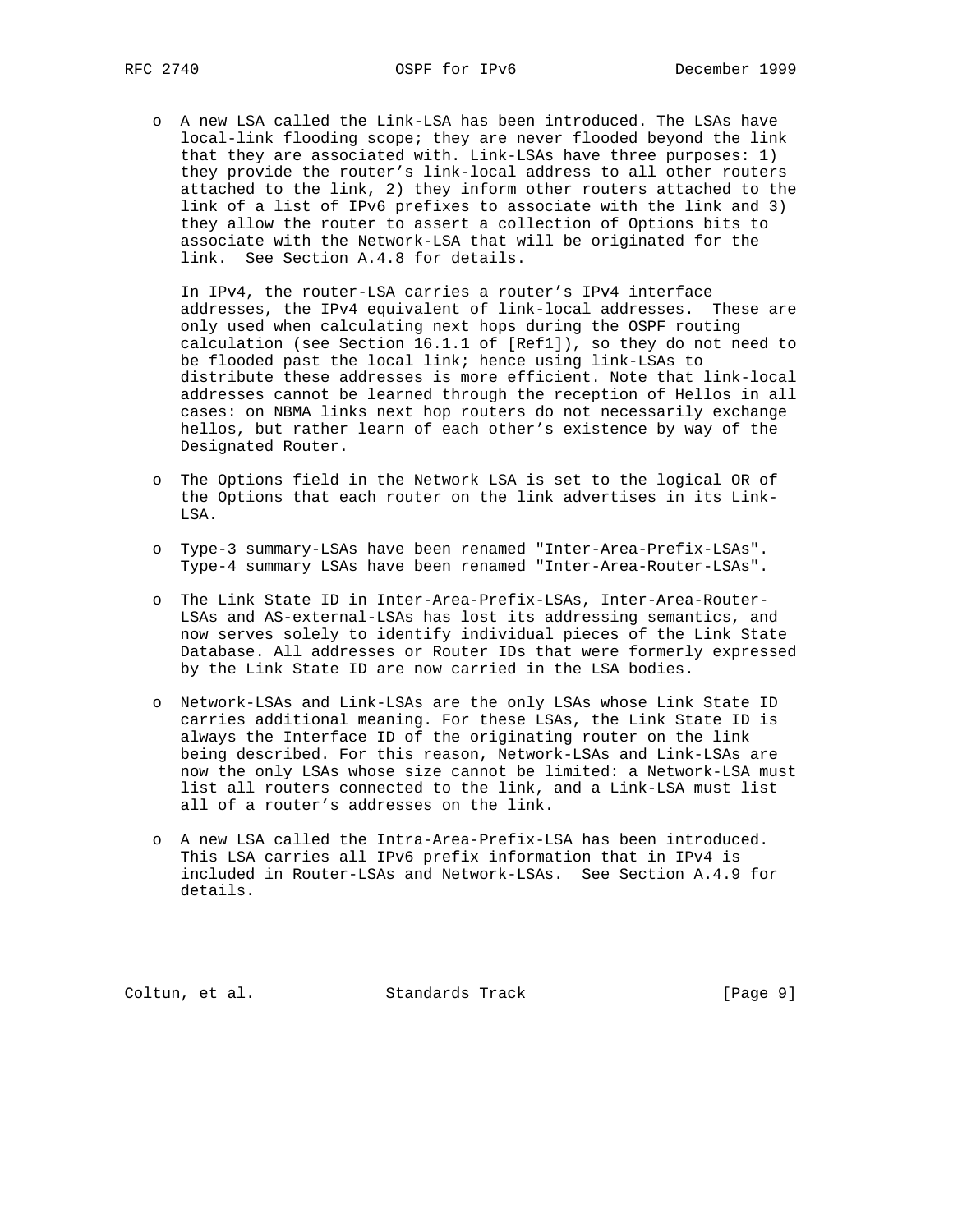o Inclusion of a forwarding address in AS-external-LSAs is now optional, as is the inclusion of an external route tag (see [Ref5]). In addition, AS-external-LSAs can now reference another LSA, for inclusion of additional route attributes that are outside the scope of the OSPF protocol itself. For example, this can be used to attach BGP path attributes to external routes as proposed in [Ref10].

## 2.9. Handling unknown LSA types

 Handling of unknown LSA types has been made more flexible so that, based on LS type, unknown LSA types are either treated as having link-local flooding scope, or are stored and flooded as if they were understood (desirable for things like the proposed External- Attributes-LSA in [Ref10]). This behavior is explicitly coded in the LSA Handling bit of the link state header's LS type field (see Section A.4.2.1).

 The IPv4 OSPF behavior of simply discarding unknown types is unsupported due to the desire to mix router capabilities on a single link. Discarding unknown types causes problems when the Designated Router supports fewer options than the other routers on the link.

## 2.10. Stub area support

 In OSPF for IPv4, stub areas were designed to minimize link-state database and routing table sizes for the areas' internal routers. This allows routers with minimal resources to participate in even very large OSPF routing domains.

 In OSPF for IPv6, the concept of stub areas is retained. In IPv6, of the mandatory LSA types, stub areas carry only router-LSAs, network- LSAs, Inter-Area-Prefix-LSAs, Link-LSAs, and Intra-Area-Prefix-LSAs. This is the IPv6 equivalent of the LSA types carried in IPv4 stub areas: router-LSAs, network-LSAs and type 3 summary-LSAs.

 However, unlike in IPv4, IPv6 allows LSAs with unrecognized LS types to be labeled "Store and flood the LSA, as if type understood" (see the U-bit in Section A.4.2.1). Uncontrolled introduction of such LSAs could cause a stub area's link-state database to grow larger than its component routers' capacities.

 To guard against this, the following rule regarding stub areas has been established: an LSA whose LS type is unrecognized may only be flooded into/throughout a stub area if both a) the LSA has area or link-local flooding scope and b) the LSA has U-bit set to 0. See Section 3.5 for details.

Coltun, et al. Standards Track [Page 10]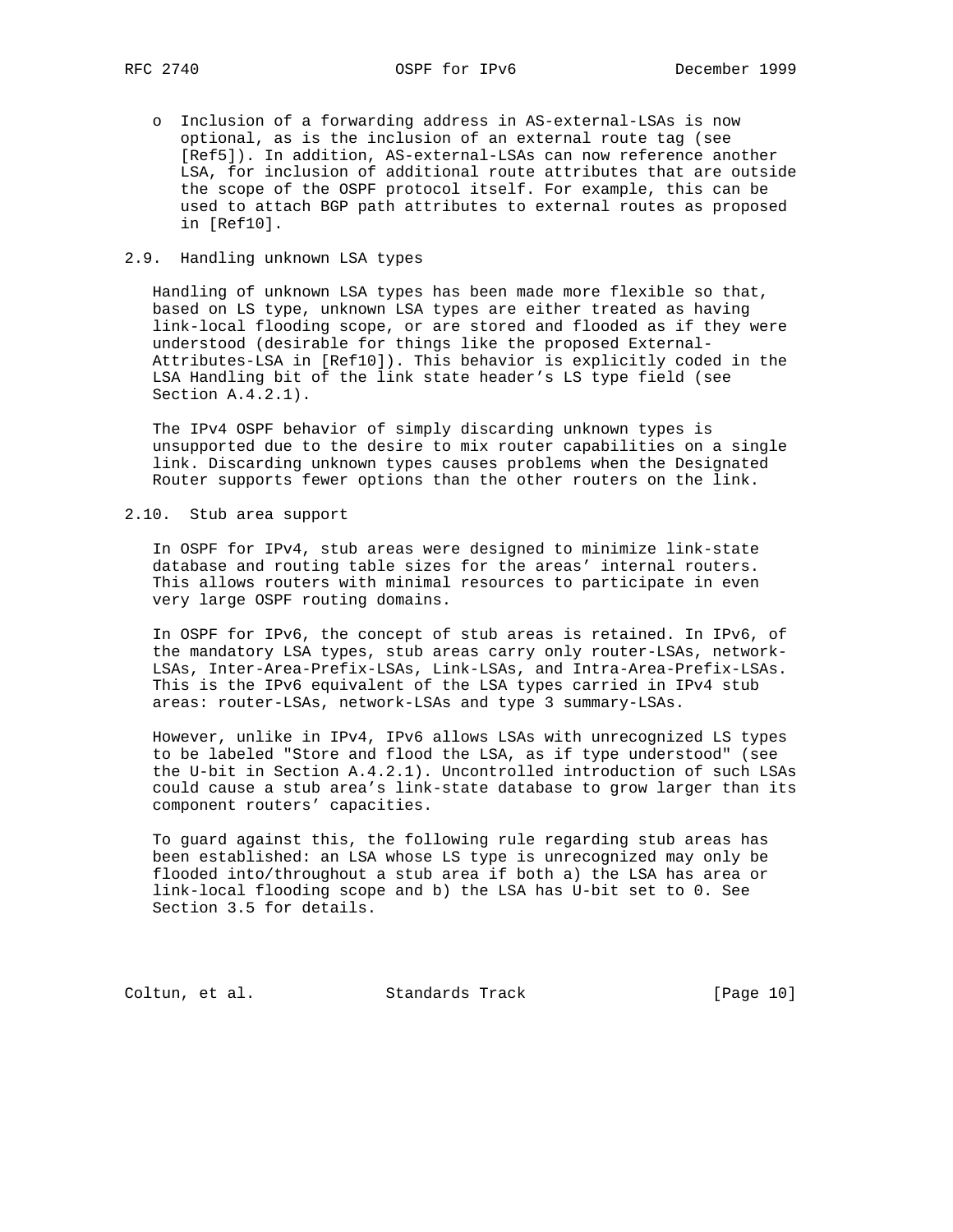## 2.11. Identifying neighbors by Router ID

 In OSPF for IPv6, neighboring routers on a given link are always identified by their OSPF Router ID. This contrasts with the IPv4 behavior where neighbors on point-to-point networks and virtual links are identified by their Router IDs, and neighbors on broadcast, NBMA and Point-to-MultiPoint links are identified by their IPv4 interface addresses.

 This change affects the reception of OSPF packets (see Section 8.2 of [Ref1]), the lookup of neighbors (Section 10 of [Ref1]) and the reception of Hello Packets (Section 10.5 of [Ref1]).

The Router ID of 0.0.0.0 is reserved, and should not be used.

3. Implementation details

 When going from IPv4 to IPv6, the basic OSPF mechanisms remain unchanged from those documented in [Ref1]. These mechanisms are briefly outlined in Section 4 of [Ref1]. Both IPv6 and IPv4 have a link-state database composed of LSAs and synchronized between adjacent routers. Initial synchronization is performed through the Database Exchange process, through the exchange of Database Description, Link State Request and Link State Update packets. Thereafter database synchronization is maintained via flooding, utilizing Link State Update and Link State Acknowledgment packets. Both IPv6 and IPv4 use OSPF Hello Packets to discover and maintain neighbor relationships, and to elect Designated Routers and Backup Designated Routers on broadcast and NBMA links. The decision as to which neighbor relationships become adjacencies, along with the basic ideas behind inter-area routing, importing external information in AS-external-LSAs and the various routing calculations are also the same.

 In particular, the following IPv4 OSPF functionality described in [Ref1] remains completely unchanged for IPv6:

- o Both IPv4 and IPv6 use OSPF packet types described in Section 4.3 of [Ref1], namely: Hello, Database Description, Link State Request, Link State Update and Link State Acknowledgment packets. While in some cases (e.g., Hello packets) their format has changed somewhat, the functions of the various packet types remains the same.
- o The system requirements for an OSPF implementation remain unchanged, although OSPF for IPv6 requires an IPv6 protocol stack (from the network layer on down) since it runs directly over the IPv6 network layer.

Coltun, et al. Standards Track [Page 11]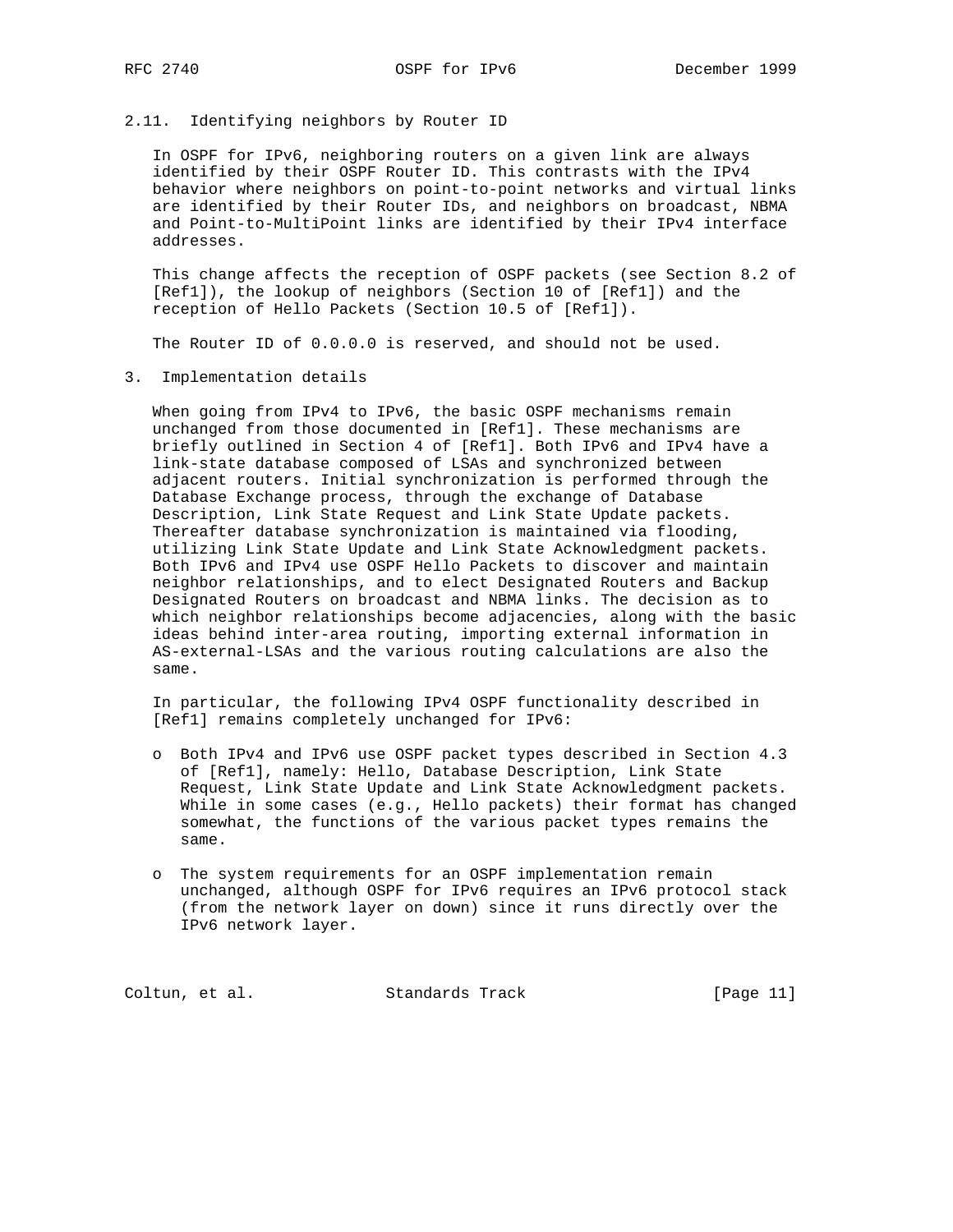- o The discovery and maintenance of neighbor relationships, and the selection and establishment of adjacencies remain the same. This includes election of the Designated Router and Backup Designated Router on broadcast and NBMA links. These mechanisms are described in Sections 7, 7.1, 7.2, 7.3, 7.4 and 7.5 of [Ref1].
- o The link types (or equivalently, interface types) supported by OSPF remain unchanged, namely: point-to-point, broadcast, NBMA, Point-to-MultiPoint and virtual links.
- o The interface state machine, including the list of OSPF interface states and events, and the Designated Router and Backup Designated Router election algorithm, remain unchanged. These are described in Sections 9.1, 9.2, 9.3 and 9.4 of [Ref1].
- o The neighbor state machine, including the list of OSPF neighbor states and events, remain unchanged. These are described in Sections 10.1, 10.2, 10.3 and 10.4 of [Ref1].
- o Aging of the link-state database, as well as flushing LSAs from the routing domain through the premature aging process, remains unchanged from the description in Sections 14 and 14.1 of [Ref1].

 However, some OSPF protocol mechanisms have changed, as outlined in Section 2 above. These changes are explained in detail in the following subsections, making references to the appropriate sections of [Ref1].

 The following subsections provide a recipe for turning an IPv4 OSPF implementation into an IPv6 OSPF implementation.

3.1. Protocol data structures

 The major OSPF data structures are the same for both IPv4 and IPv6: areas, interfaces, neighbors, the link-state database and the routing table. The top-level data structures for IPv6 remain those listed in Section 5 of [Ref1], with the following modifications:

 o All LSAs with known LS type and AS flooding scope appear in the top-level data structure, instead of belonging to a specific area or link. AS-external-LSAs are the only LSAs defined by this specification which have AS flooding scope. LSAs with unknown LS type, U-bit set to 1 (flood even when unrecognized) and AS flooding scope also appear in the top-level data structure.

Coltun, et al. Standards Track [Page 12]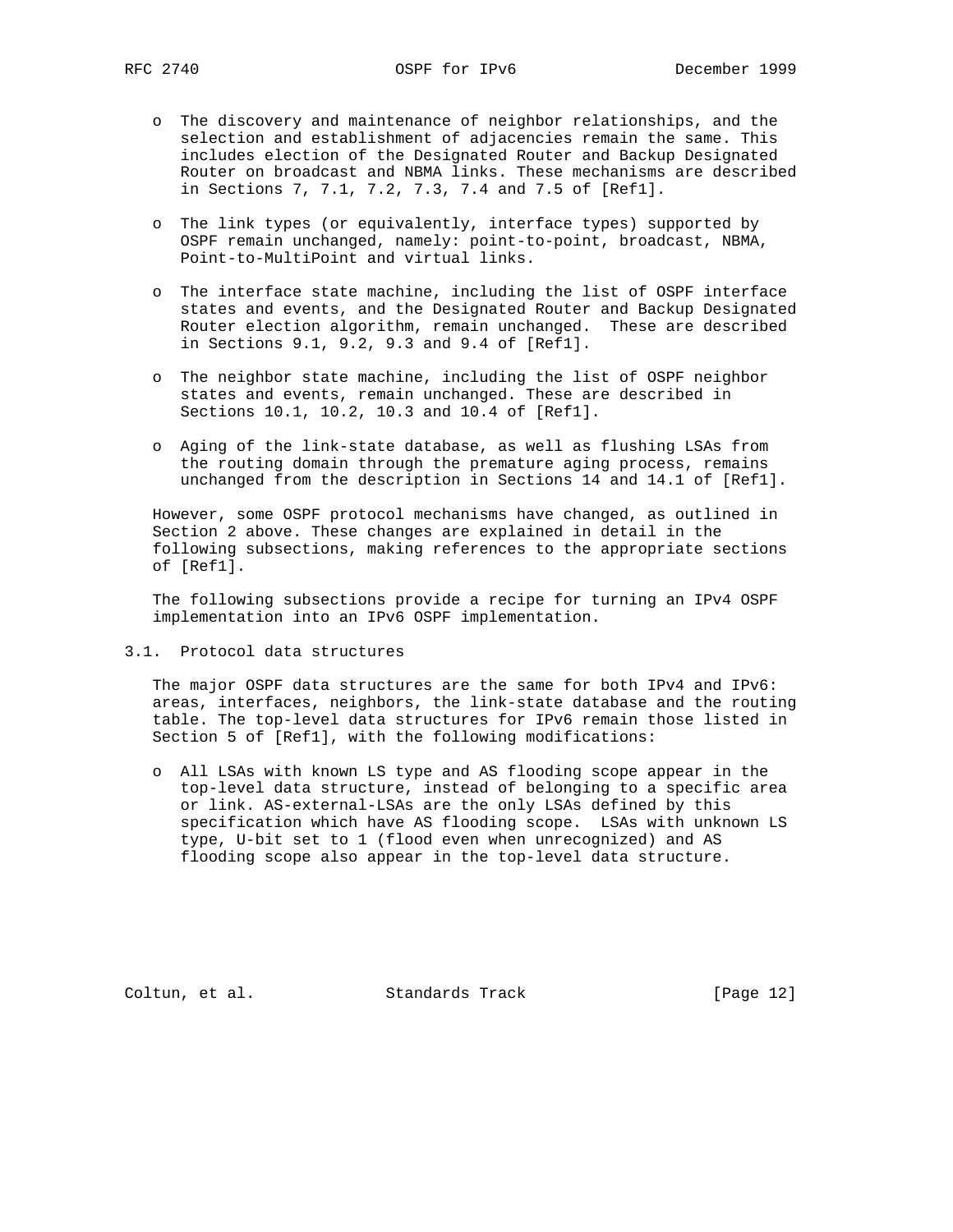# 3.1.1. The Area Data structure

 The IPv6 area data structure contains all elements defined for IPv4 areas in Section 6 of [Ref1]. In addition, all LSAs of known type which have area flooding scope are contained in the IPv6 area data structure. This always includes the following LSA types: router-LSAs, network-LSAs, inter-area-prefix-LSAs, inter-area-router-LSAs and intra-area-prefix-LSAs. LSAs with unknown LS type, U-bit set to 1 (flood even when unrecognized) and area scope also appear in the area data structure. IPv6 routers implementing MOSPF add group membership-LSAs to the area data structure. Type-7-LSAs belong to an NSSA area's data structure.

# 3.1.2. The Interface Data structure

 In OSPF for IPv6, an interface connects a router to a link. The IPv6 interface structure modifies the IPv4 interface structure (as defined in Section 9 of [Ref1]) as follows:

#### Interface ID

 Every interface is assigned an Interface ID, which uniquely identifies the interface with the router. For example, some implementations may be able to use the MIB-II IfIndex ([Ref3]) as Interface ID. The Interface ID appears in Hello packets sent out the interface, the link-local-LSA originated by router for the attached link, and the router-LSA originated by the router-LSA for the associated area. It will also serve as the Link State ID for the network-LSA that the router will originate for the link if the router is elected Designated Router.

## Instance ID

 Every interface is assigned an Instance ID. This should default to 0, and is only necessary to assign differently on those links that will contain multiple separate communities of OSPF Routers. For example, suppose that there are two communities of routers on a given ethernet segment that you wish to keep separate.

 The first community is given an Instance ID of 0, by assigning 0 as the Instance ID of all its routers' interfaces to the ethernet. An Instance ID of 1 is assigned to the other routers' interfaces to the ethernet. The OSPF transmit and receive processing (see Section 3.2) will then keep the two communities separate.

#### List of LSAs with link-local scope

 All LSAs with link-local scope and which were originated/flooded on the link belong to the interface structure which connects to the link. This includes the collection of the link's link-LSAs.

Coltun, et al. Standards Track [Page 13]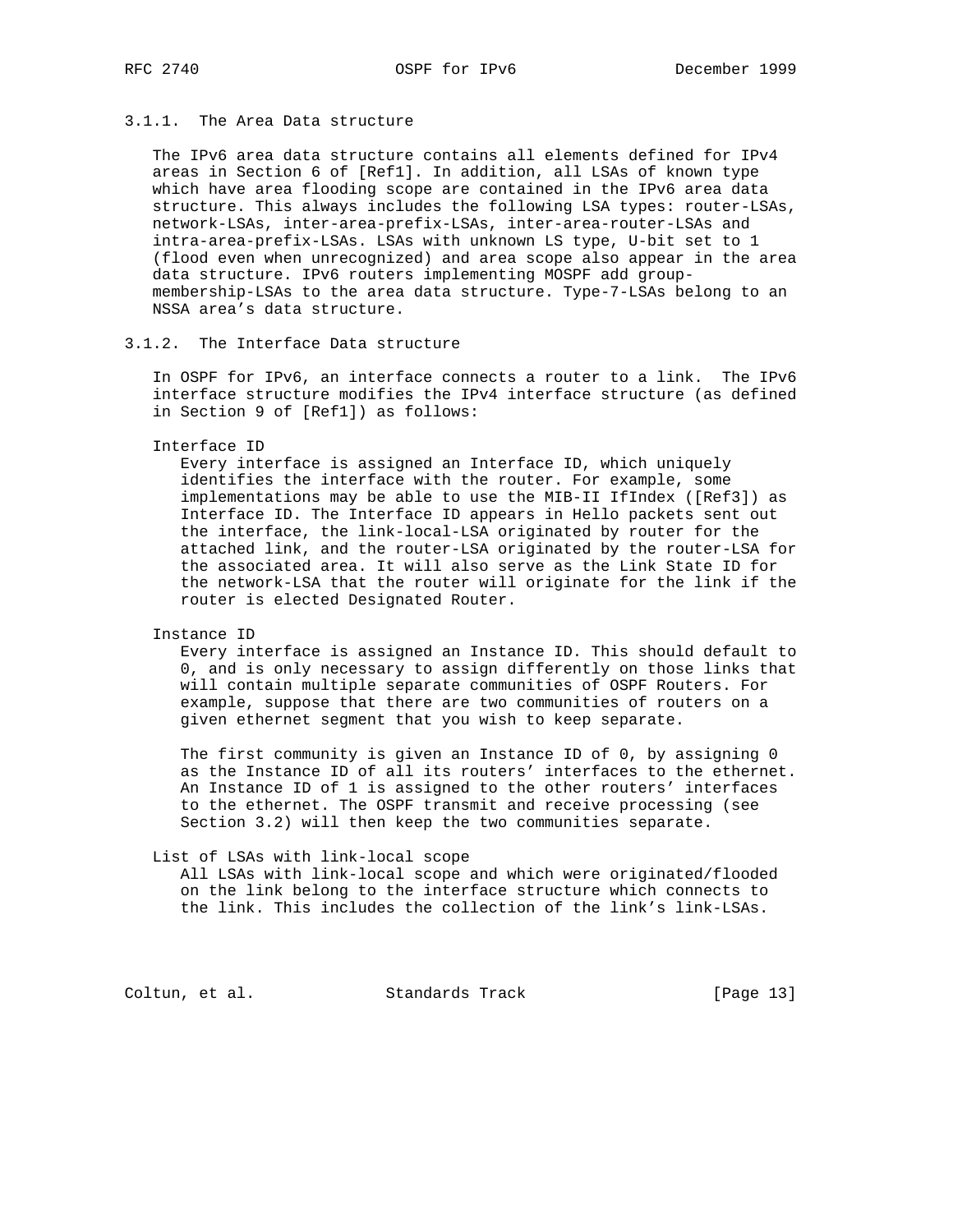List of LSAs with unknown LS type

 All LSAs with unknown LS type and U-bit set to 0 (if unrecognized, treat the LSA as if it had link-local flooding scope) are kept in the data structure for the interface that received the LSA.

IP interface address

 For IPv6, the IPv6 address appearing in the source of OSPF packets sent out the interface is almost always a link-local address. The one exception is for virtual links, which must use one of the router's own site-local or global IPv6 addresses as IP interface address.

List of link prefixes

 A list of IPv6 prefixes can be configured for the attached link. These will be advertised by the router in link-LSAs, so that they can be advertised by the link's Designated Router in intra-area prefix-LSAs.

 In OSPF for IPv6, each router interface has a single metric, representing the cost of sending packets out the interface. In addition, OSPF for IPv6 relies on the IP Authentication Header (see [Ref19]) and the IP Encapsulating Security Payload (see [Ref20]) to ensure integrity and authentication/confidentiality of routing exchanges. For that reason, AuType and Authentication key are not associated with IPv6 OSPF interfaces.

 Interface states, events, and the interface state machine remain unchanged from IPv4, and are documented in Sections 9.1, 9.2 and 9.3 of [Ref1] respectively. The Designated Router and Backup Designated Router election algorithm also remains unchanged from the IPv4 election in Section 9.4 of [Ref1].

#### 3.1.3. The Neighbor Data Structure

 The neighbor structure performs the same function in both IPv6 and IPv4. Namely, it collects all information required to form an adjacency between two routers, if an adjacency becomes necessary. Each neighbor structure is bound to a single OSPF interface. The differences between the IPv6 neighbor structure and the neighbor structure defined for IPv4 in Section 10 of [Ref1] are:

Neighbor's Interface ID

 The Interface ID that the neighbor advertises in its Hello Packets must be recorded in the neighbor structure. The router will include the neighbor's Interface ID in the router's router-LSA when either a) advertising a point-to-point link to the neighbor or b) advertising a link to a network where the neighbor has become Designated Router.

Coltun, et al. Standards Track [Page 14]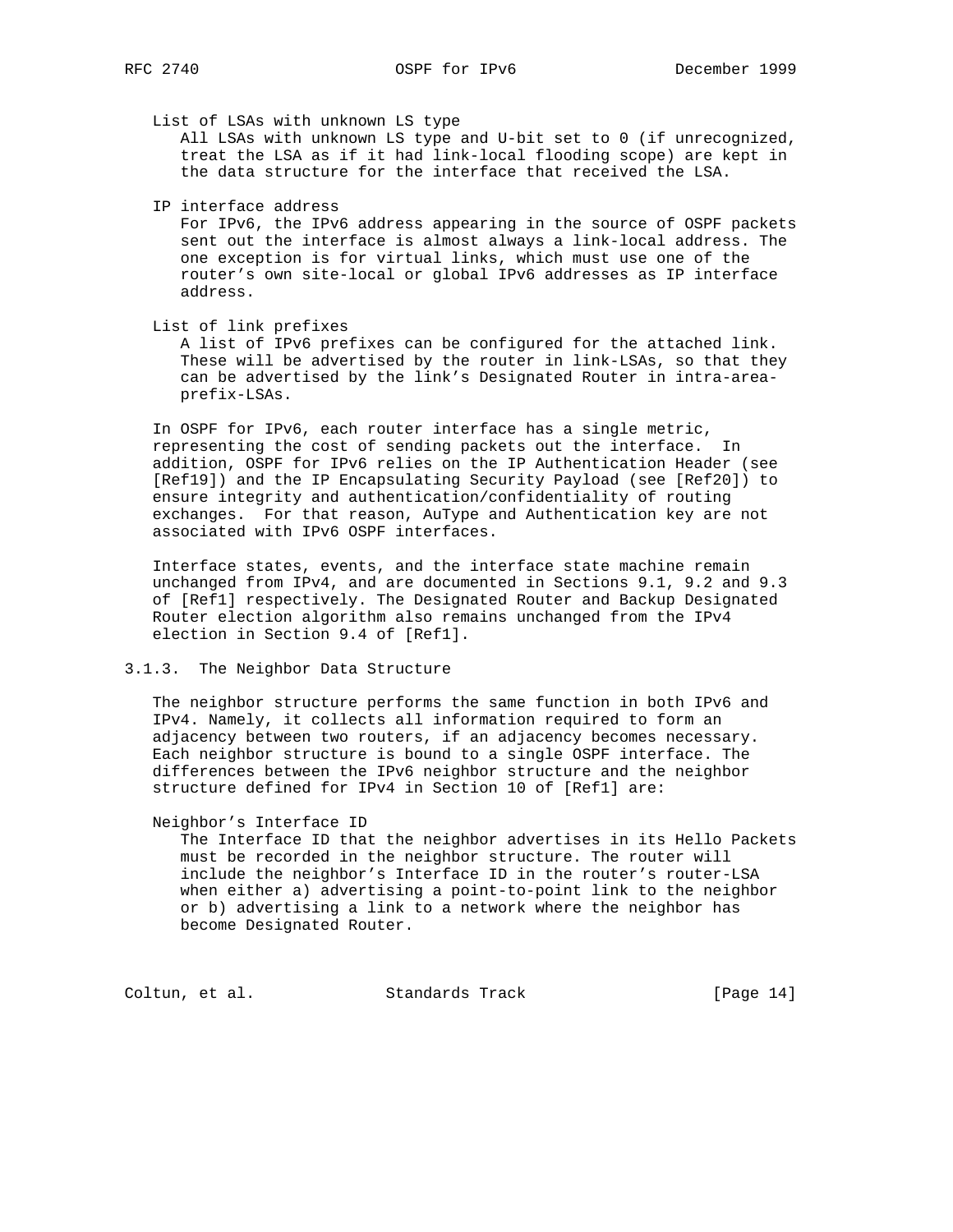Neighbor IP address Except on virtual links, the neighbor's IP address will be an IPv6 link-local address.

 Neighbor's Designated Router The neighbor's choice of Designated Router is now encoded as a Router ID, instead of as an IP address.

 Neighbor's Backup Designated Router The neighbor's choice of Designated Router is now encoded as a Router ID, instead of as an IP address.

 Neighbor states, events, and the neighbor state machine remain unchanged from IPv4, and are documented in Sections 10.1, 10.2 and 10.3 of [Ref1] respectively. The decision as to which adjacencies to form also remains unchanged from the IPv4 logic documented in Section 10.4 of [Ref1].

3.2. Protocol Packet Processing

 OSPF for IPv6 runs directly over IPv6's network layer. As such, it is encapsulated in one or more IPv6 headers, with the Next Header field of the immediately encapsulating IPv6 header set to the value 89.

 As for IPv4, in IPv6 OSPF routing protocol packets are sent along adjacencies only (with the exception of Hello packets, which are used to discover the adjacencies). OSPF packet types and functions are the same in both IPv4 and IPv4, encoded by the

Type field of the standard OSPF packet header.

3.2.1. Sending protocol packets

 When an IPv6 router sends an OSPF routing protocol packet, it fills in the fields of the standard OSPF for IPv6 packet header (see Section A.3.1) as follows:

Version #

 Set to 3, the version number of the protocol as documented in this specification.

Type

 The type of OSPF packet, such as Link state Update or Hello Packet.

 Packet length The length of the entire OSPF packet in bytes, including the standard OSPF packet header.

Coltun, et al. Standards Track [Page 15]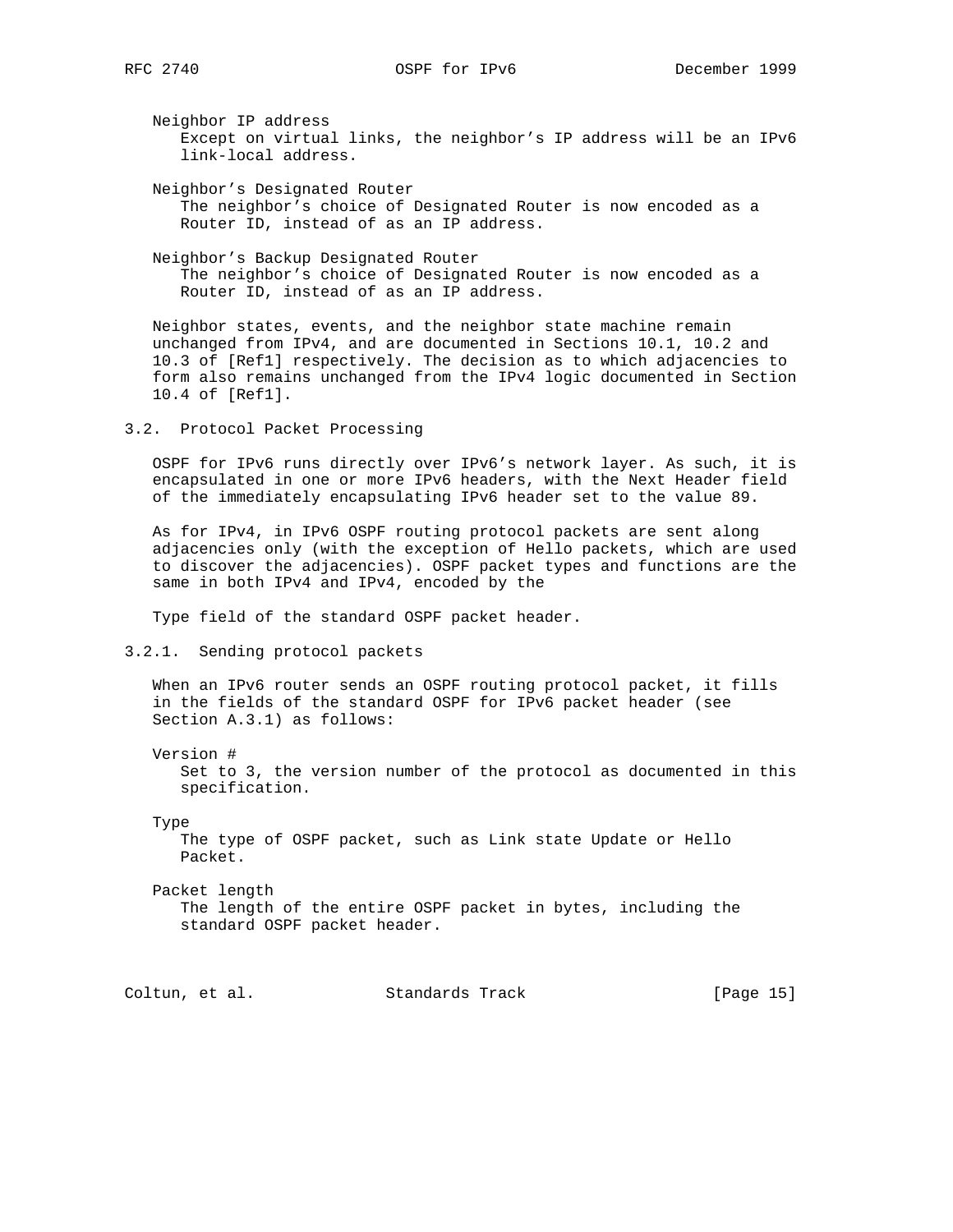Router ID The identity of the router itself (who is originating the packet). Area ID The OSPF area that the packet is being sent into. Instance ID The OSPF Instance ID associated with the interface that the packet is being sent out of. Checksum The standard IPv6 16-bit one's complement checksum, covering the entire OSPF packet and prepended IPv6 pseudo-header (see Section A.3.1). Selection of OSPF routing protocol packets' IPv6 source and destination addresses is performed identically to the IPv4 logic in Section 8.1 of [Ref1]. The IPv6 destination address is chosen from among the addresses AllSPFRouters, AllDRouters and the Neighbor IP address associated with the other end of the adjacency (which in IPv6, for all links except virtual links, is an IPv6 link-local address). The sending of Link State Request Packets and Link State

 Acknowledgment Packets remains unchanged from the IPv4 procedures documented in Sections 10.9 and 13.5 of [Ref1] respectively. Sending Hello Packets is documented in Section 3.2.1.1, and the sending of Database Description Packets in Section 3.2.1.2. The sending of Link State Update Packets is documented in Section 3.5.2.

## 3.2.1.1. Sending Hello packets

 IPv6 changes the way OSPF Hello packets are sent in the following ways (compare to Section 9.5 of [Ref1]):

- o Before the Hello Packet is sent out an interface, the interface's Interface ID must be copied into the Hello Packet.
- o The Hello Packet no longer contains an IP network mask, as OSPF for IPv6 runs per-link instead of per-subnet.
- o The choice of Designated Router and Backup Designated Router are now indicated within Hellos by their Router IDs, instead of by their IP interface addresses. Advertising the Designated Router (or Backup Designated Router) as 0.0.0.0 indicates that the Designated Router (or Backup Designated Router) has not yet been chosen.

Coltun, et al. Standards Track [Page 16]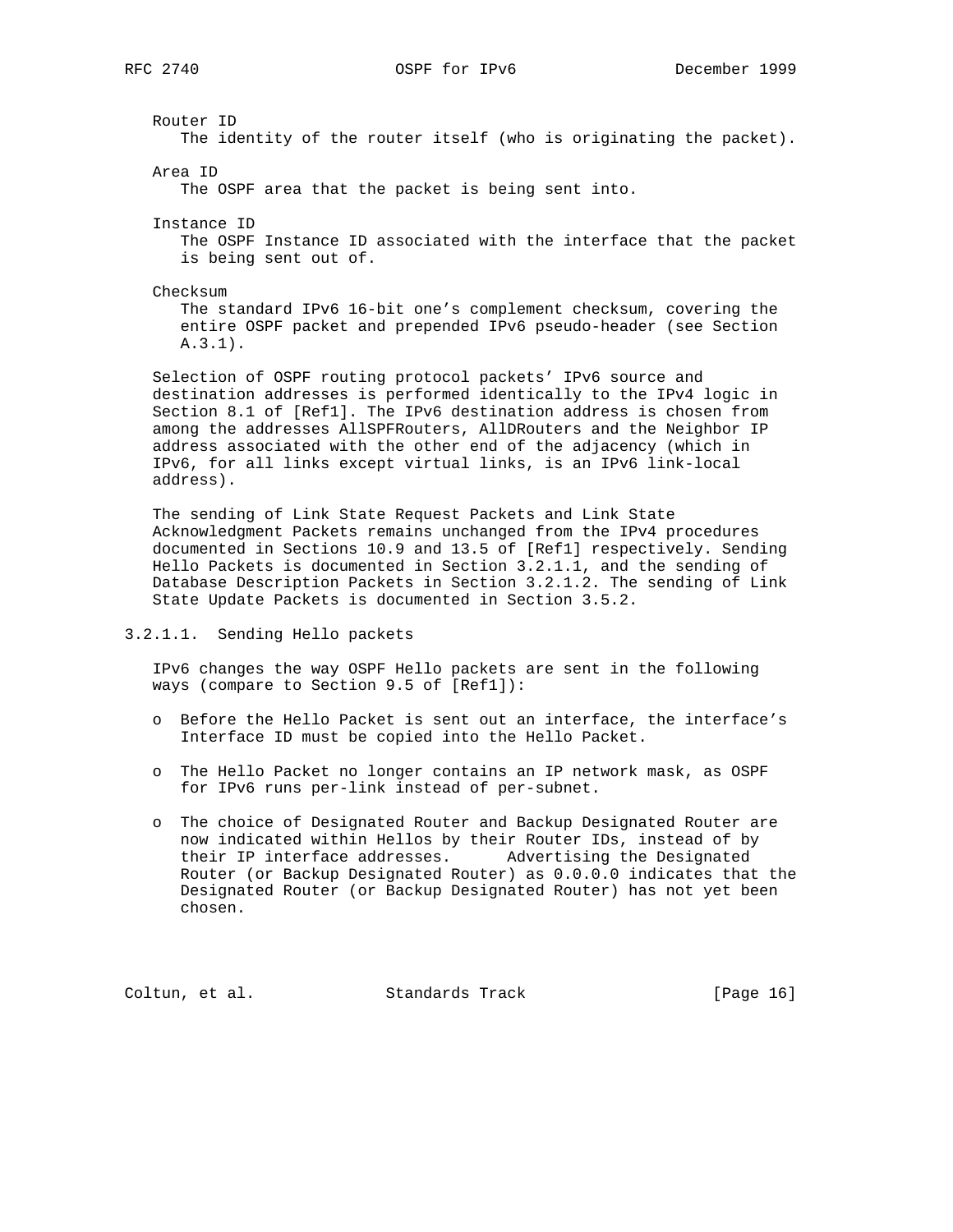o The Options field within Hello packets has moved around, getting larger in the process. More options bits are now possible. Those that must be set correctly in Hello packets are: The E-bit is set if and only if the interface attaches to a non-stub area, the N bit is set if and only if the interface attaches to an NSSA area (see [Ref9]), and the DC- bit is set if and only if the router wishes to suppress the sending of future Hellos over the interface (see [Ref11]). Unrecognized bits in the Hello Packet's Options field should be cleared.

 Sending Hello packets on NBMA networks proceeds for IPv6 in exactly the same way as for IPv4, as documented in Section 9.5.1 of [Ref1].

3.2.1.2. Sending Database Description Packets

 The sending of Database Description packets differs from Section 10.8 of [Ref1] in the following ways:

- o The Options field within Database Description packets has moved around, getting larger in the process. More options bits are now possible. Those that must be set correctly in Database Description packets are: The MC-bit is set if and only if the router is forwarding multicast datagrams according to the MOSPF specification in [Ref7], and the DC-bit is set if and only if the router wishes to suppress the sending of Hellos over the interface (see [Ref11]). Unrecognized bits in the Database Description Packet's Options field should be cleared.
- 3.2.2. Receiving protocol packets

 Whenever an OSPF protocol packet is received by the router it is marked with the interface it was received on. For routers that have virtual links configured, it may not be immediately obvious which interface to associate the packet with. For example, consider the Router RT11 depicted in Figure 6 of [Ref1]. If RT11 receives an OSPF protocol packet on its interface to Network N8, it may want to associate the packet with the interface to Area 2, or with the virtual link to Router RT10 (which is part of the backbone). In the following, we assume that the packet is initially associated with the non-virtual link.

 In order for the packet to be passed to OSPF for processing, the following tests must be performed on the encapsulating IPv6 headers:

 o The packet's IP destination address must be one of the IPv6 unicast addresses associated with the receiving interface (this includes link-local addresses), or one of the IP multicast addresses AllSPFRouters or AllDRouters.

Coltun, et al. Standards Track [Page 17]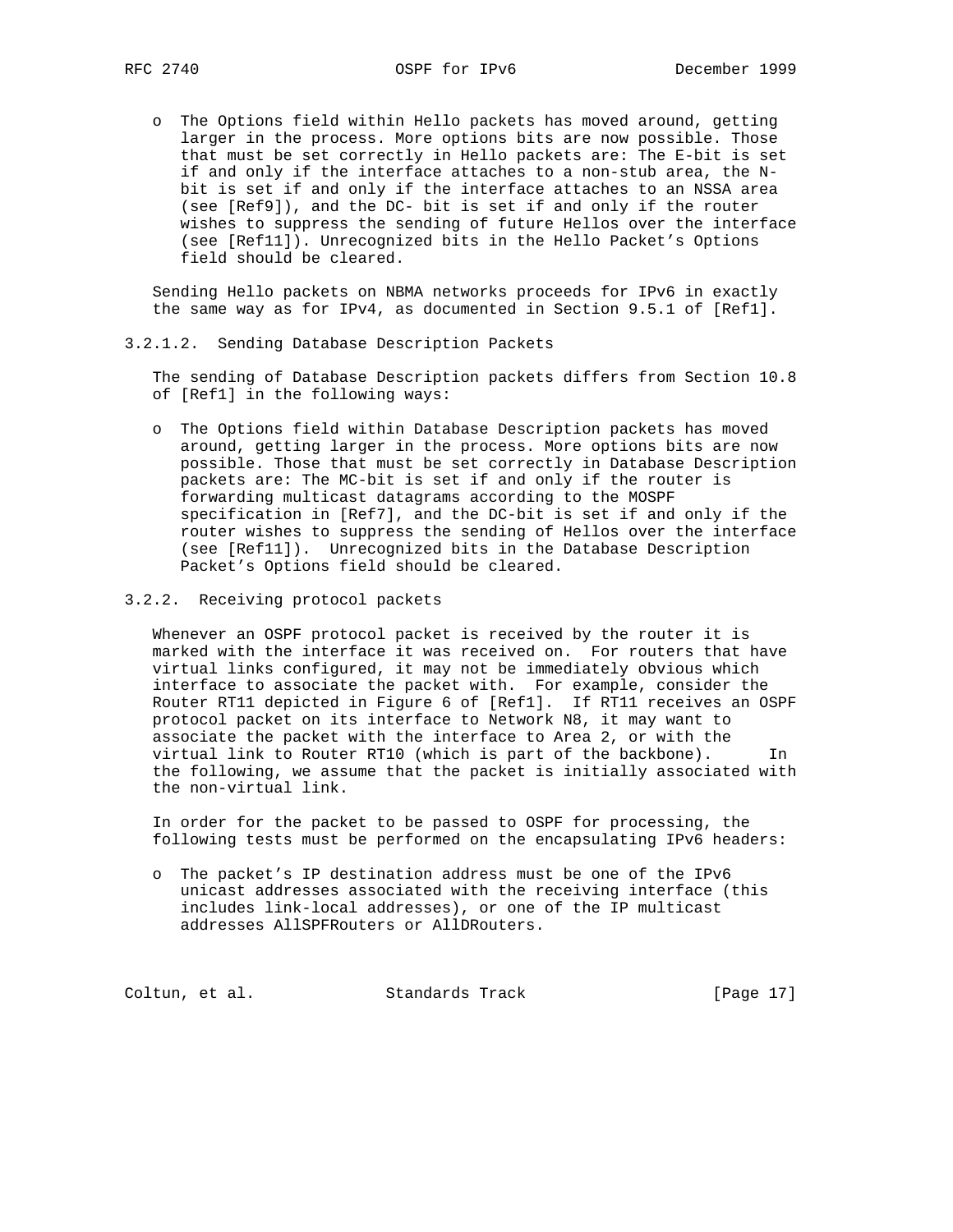- o The Next Header field of the immediately encapsulating IPv6 header must specify the OSPF protocol (89).
- o Any encapsulating IP Authentication Headers (see [Ref19]) and the IP Encapsulating Security Payloads (see [Ref20]) must be processed and/or verified to ensure integrity and authentication/confidentiality of OSPF routing exchanges.
- o Locally originated packets should not be passed on to OSPF. That is, the source IPv6 address should be examined to make sure this is not a multicast packet that the router itself generated.

 After processing the encapsulating IPv6 headers, the OSPF packet header is processed. The fields specified in the header must match those configured for the receiving interface. If they do not, the packet should be discarded:

- o The version number field must specify protocol version 3.
- o The standard IPv6 16-bit one's complement checksum, covering the entire OSPF packet and prepended IPv6 pseudo-header, must be verified (see Section A.3.1).
- o The Area ID found in the OSPF header must be verified. If both of the following cases fail, the packet should be discarded. The Area ID specified in the header must either:
	- (1) Match the Area ID of the receiving interface. In this case, unlike for IPv4, the IPv6 source address is not restricted to lie on the same IP subnet as the receiving interface. IPv6 OSPF runs per-link, instead of per-IP-subnet.
	- (2) Indicate the backbone. In this case, the packet has been sent over a virtual link. The receiving router must be an area border router, and the Router ID specified in the packet (the source router) must be the other end of a configured virtual link. The receiving interface must also attach to the virtual link's configured Transit area. If all of these checks succeed, the packet is accepted and is from now on associated with the virtual link (and the backbone area).
- o The Instance ID specified in the OSPF header must match the receiving interface's Instance ID.

Coltun, et al. Standards Track [Page 18]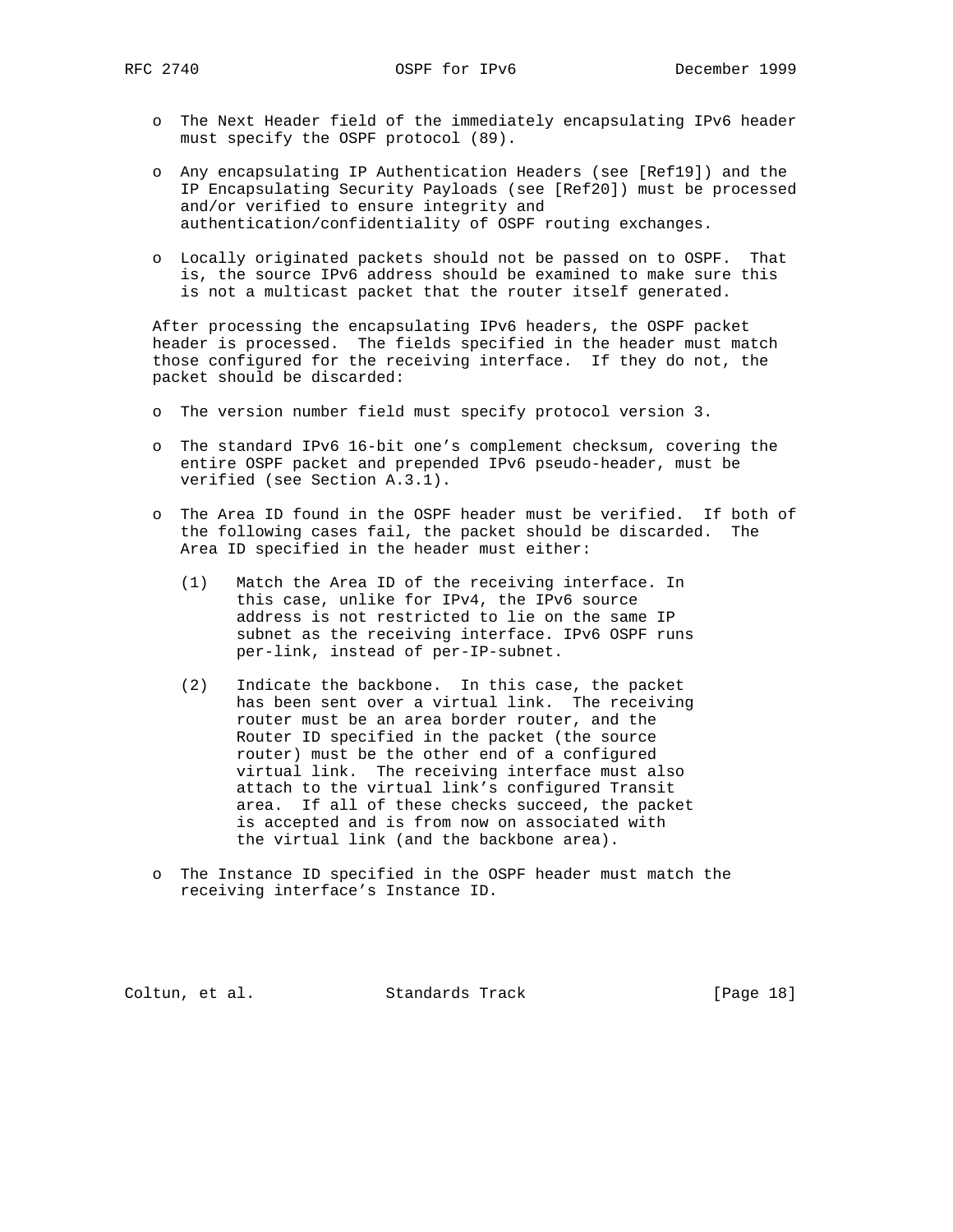- 
- o Packets whose IP destination is AllDRouters should only be accepted if the state of the receiving interface is DR or Backup (see Section 9.1).

 After header processing, the packet is further processed according to its OSPF packet type. OSPF packet types and functions are the same for both IPv4 and IPv6.

 If the packet type is Hello, it should then be further processed by the Hello Protocol. All other packet types are sent/received only on adjacencies. This means that the packet must have been sent by one of the router's active neighbors. The neighbor is identified by the Router ID appearing the the received packet's OSPF header. Packets not matching any active neighbor are discarded.

 The receive processing of Database Description Packets, Link State Request Packets and Link State Acknowledgment Packets remains unchanged from the IPv4 procedures documented in Sections 10.6, 10.7 and 13.7 of [Ref1] respectively. The receiving of Hello Packets is documented in Section 3.2.2.1, and the receiving of Link State Update Packets is documented in Section 3.5.1.

3.2.2.1. Receiving Hello Packets

 The receive processing of Hello Packets differs from Section 10.5 of [Ref1] in the following ways:

- o On all link types (e.g., broadcast, NBMA, point-to- point, etc), neighbors are identified solely by their OSPF Router ID. For all link types except virtual links, the Neighbor IP address is set to the IPv6 source address in the IPv6 header of the received OSPF Hello packet.
- o There is no longer a Network Mask field in the Hello Packet.
- o The neighbor's choice of Designated Router and Backup Designated Router is now encoded as an OSPF Router ID instead of an IP interface address.
- 3.3. The Routing table Structure

 The routing table used by OSPF for IPv4 is defined in Section 11 of [Ref1]. For IPv6 there are analogous routing table entries: there are routing table entries for IPv6 address prefixes, and also for AS boundary routers. The latter routing table entries are only used to hold intermediate results during the routing table build process (see Section 3.8).

Coltun, et al. Standards Track [Page 19]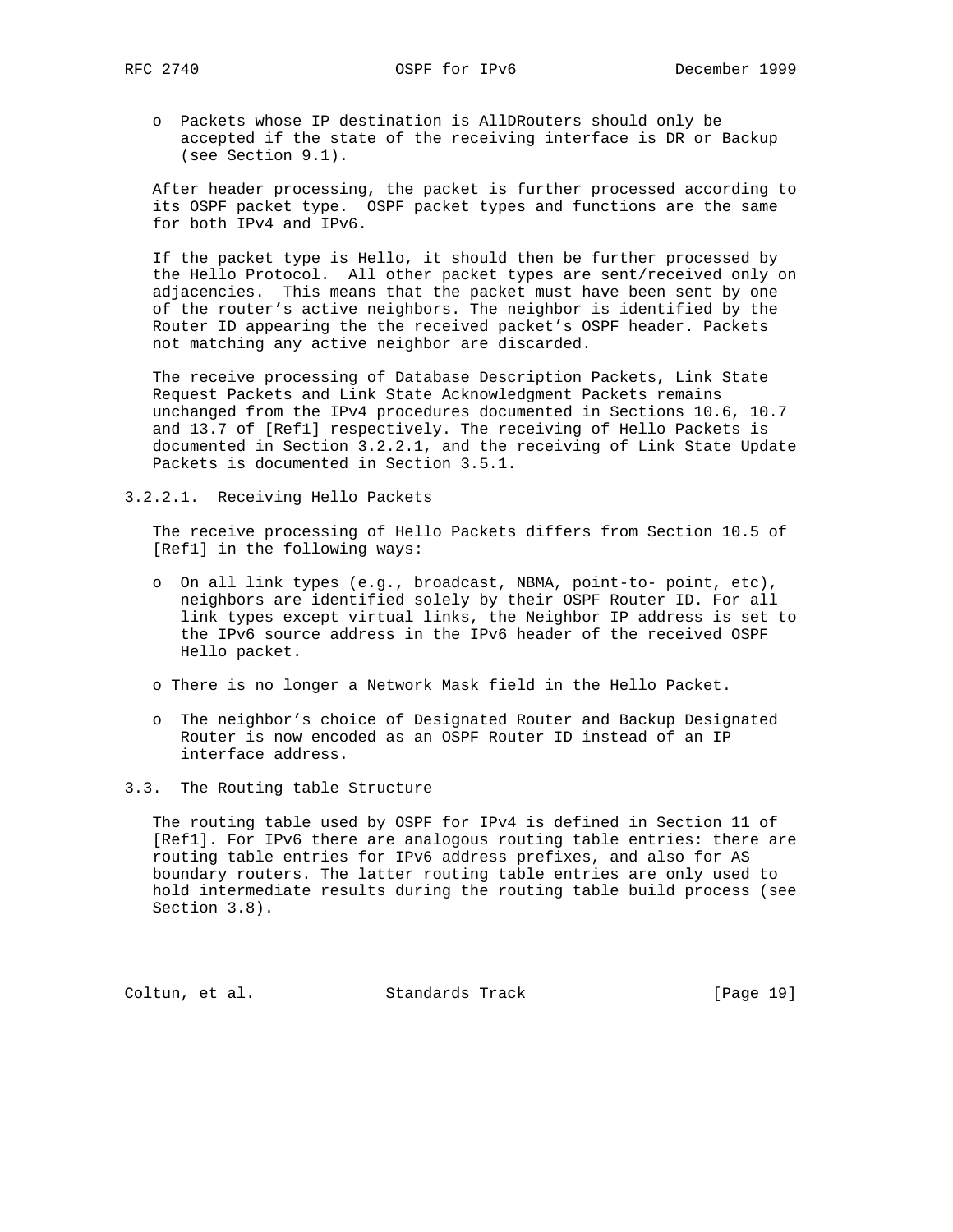Also, to hold the intermediate results during the shortest-path calculation for each area, there is a separate routing table for each area holding the following entries:

- o An entry for each router in the area. Routers are identified by their OSPF router ID. These routing table entries hold the set of shortest paths through a given area to a given router, which in turn allows calculation of paths to the IPv6 prefixes advertised by that router in Intra-area-prefix-LSAs. If the router is also an area-border router, these entries are also used to calculate paths for inter-area address prefixes. If in addition the router is the other endpoint of a virtual link, the routing table entry describes the cost and viability of the virtual link.
- o An entry for each transit link in the area. Transit links have associated network-LSAs. Both the transit link and the network-LSA are identified by a combination of the Designated Router's Interface ID on the link and the Designated Router's OSPF Router ID. These routing table entries allow later calculation of paths to IP prefixes advertised for the transit link in intra-area prefix-LSAs.

 The fields in the IPv4 OSPF routing table (see Section 11 of [Ref1]) remain valid for IPv6: Optional capabilities (routers only), path type, cost, type 2 cost, link state origin, and for each of the equal cost paths to the destination, the next hop and advertising router.

 For IPv6, the link-state origin field in the routing table entry is the router-LSA or network-LSA that has directly or indirectly produced the routing table entry. For example, if the routing table entry describes a route to an IPv6 prefix, the link state origin is the router-LSA or network-LSA that is listed in the body of the intra-area-prefix-LSA that has produced the route (see Section A.4.9).

3.3.1. Routing table lookup

 Routing table lookup (i.e., determining the best matching routing table entry during IP forwarding) is the same for IPv6 as for IPv4.

## 3.4. Link State Advertisements

 For IPv6, the OSPF LSA header has changed slightly, with the LS type field expanding and the Options field being moved into the body of appropriate LSAs. Also, the formats of some LSAs have changed somewhat (namely router-LSAs, network-LSAs and AS-external-LSAs), while the names of other LSAs have been changed (type 3 and 4 summary-LSAs are now inter-area-prefix-LSAs and inter-area-router-

Coltun, et al. Standards Track [Page 20]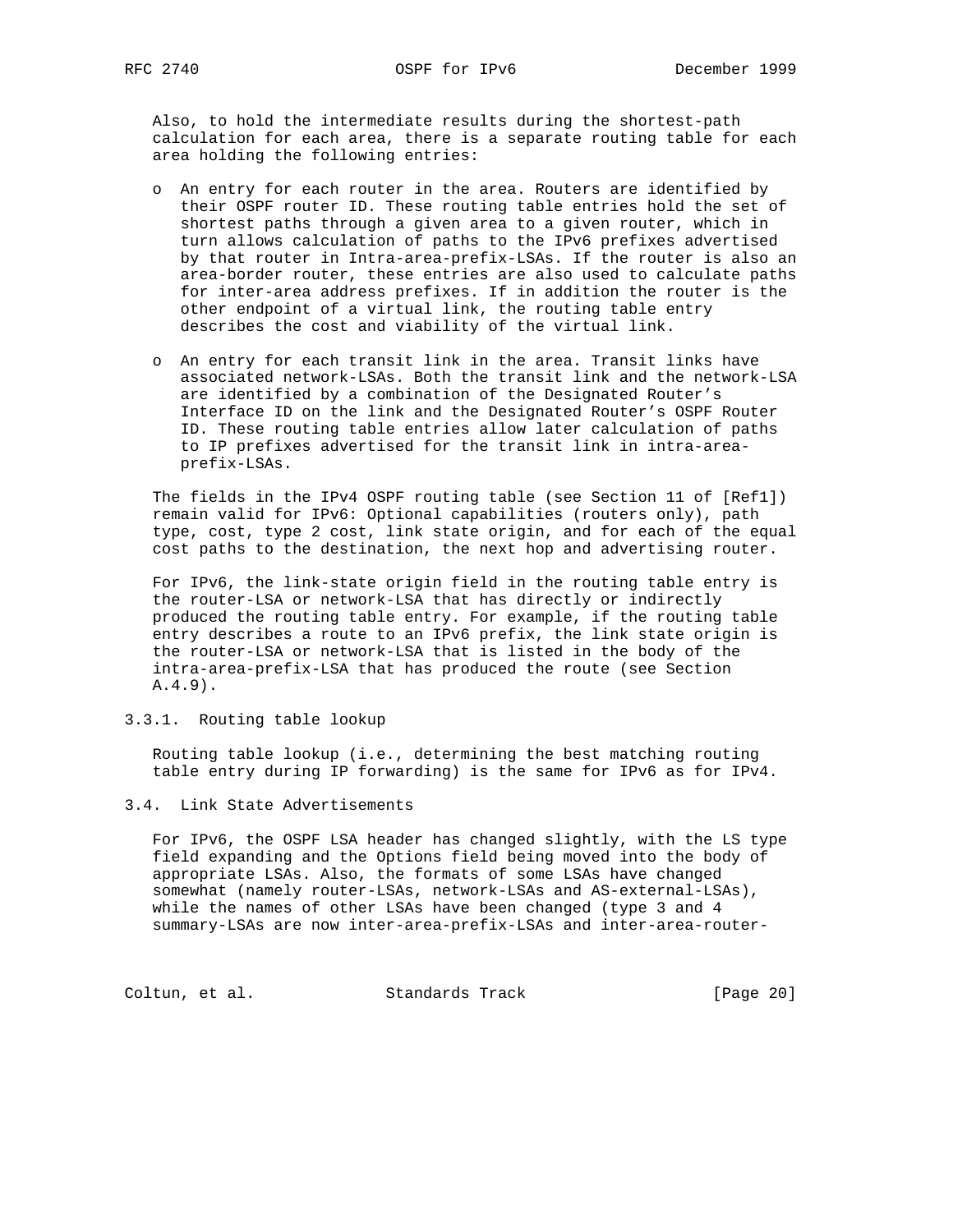LSAs respectively) and additional LSAs have been added (Link-LSAs and Intra-Area-Prefix-LSAs). Type of Service (TOS) has been removed from the OSPFv2 specification [Ref1], and is not encoded within OSPF for IPv6's LSAs.

 These changes will be described in detail in the following subsections.

## 3.4.1. The LSA Header

 In both IPv4 and IPv6, all OSPF LSAs begin with a standard 20 byte LSA header. However, the contents of this 20 byte header have changed in IPv6. The LS age, Advertising Router, LS Sequence Number, LS checksum and length fields within the LSA header remain unchanged, as documented in Sections 12.1.1, 12.1.5, 12.1.6, 12.1.7 and A.4.1 of [Ref1] respectively. However, the following fields have changed for IPv6:

#### Options

 The Options field has been removed from the standard 20 byte LSA header, and into the body of router-LSAs, network-LSAs, inter area-router-LSAs and link-LSAs. The size of the Options field has increased from 8 to 24 bits, and some of the bit definitions have changed (see Section A.2). In addition a separate PrefixOptions field, 8 bits in length, is attached to each prefix advertised within the body of an LSA.

LS type

 The size of the LS type field has increased from 8 to 16 bits, with the top two bits encoding flooding scope and the next bit encoding the handling of unknown LS types. See Section A.4.2.1 for the current coding of the LS type field.

## Link State ID

 Link State ID remains at 32 bits in length, but except for network-LSAs and link-LSAs, Link State ID has shed any addressing semantics. For example, an IPv6 router originating multiple AS external-LSAs could start by assigning the first a Link State ID of 0.0.0.1, the second a Link State ID of 0.0.0.2, and so on. Instead of the IPv4 behavior of encoding the network number within the AS-external-LSA's Link State ID, the IPv6 Link State ID simply serves as a way to differentiate multiple LSAs originated by the same router.

 For network-LSAs, the Link State ID is set to the Designated Router's Interface ID on the link. When a router originates a Link-LSA for a given link, its Link State ID is set equal to the router's Interface ID on the link.

Coltun, et al. Standards Track [Page 21]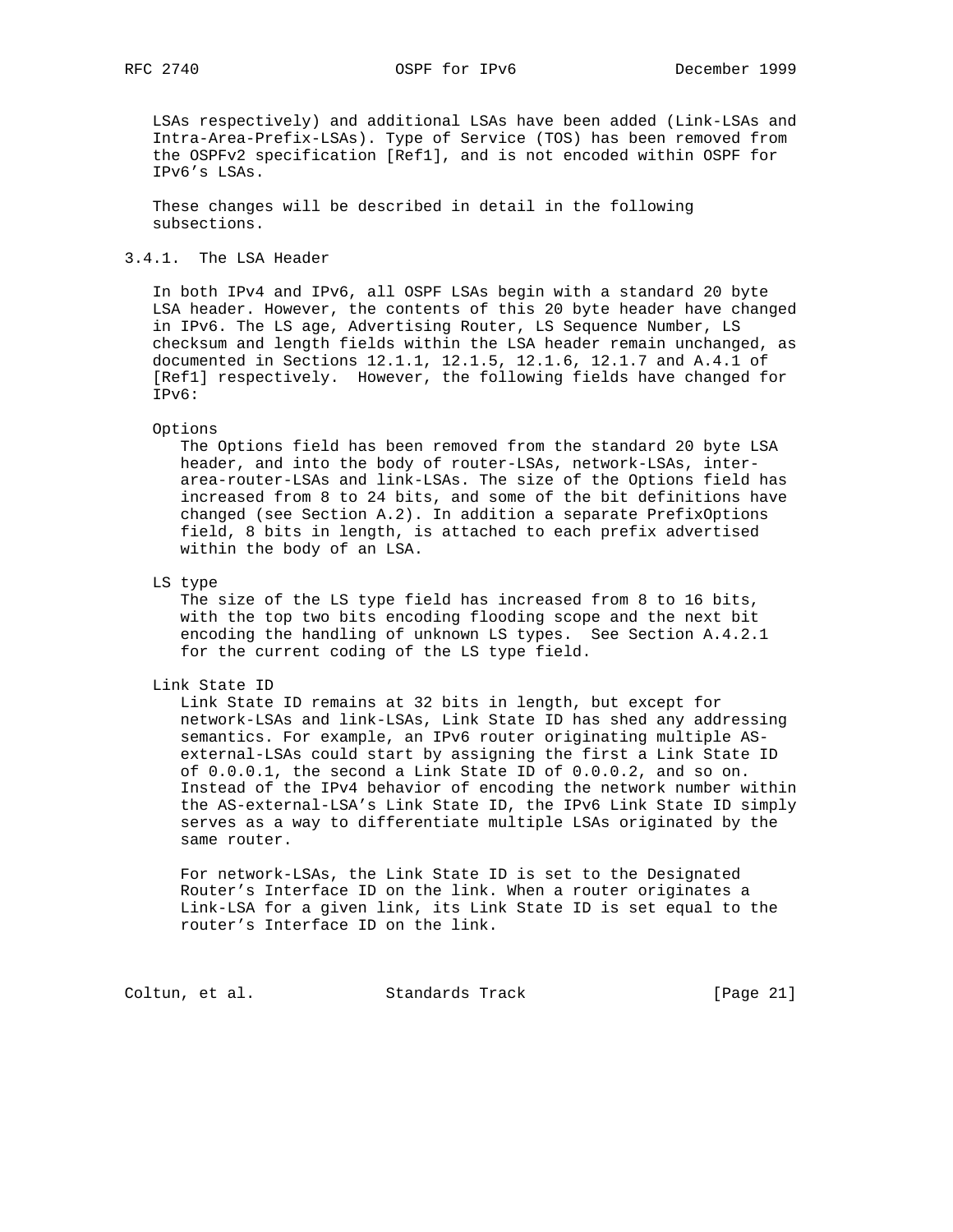# 3.4.2. The link-state database

 In IPv6, as in IPv4, individual LSAs are identified by a combination of their LS type, Link State ID and Advertising Router fields. Given two instances of an LSA, the most recent instance is determined by examining the LSAs' LS Sequence Number, using LS checksum and LS age as tiebreakers (see Section 13.1 of [Ref1]).

 In IPv6, the link-state database is split across three separate data structures. LSAs with AS flooding scope are contained within the top-level OSPF data structure (see Section 3.1) as long as either their LS type is known or their U-bit is 1 (flood even when unrecognized); this includes the AS-external-LSAs. LSAs with area flooding scope are contained within the appropriate area structure (see Section 3.1.1) as long as either their LS type is known or their U-bit is 1 (flood even when unrecognized); this includes router-LSAs, network-LSAs, inter-area-prefix-LSAs, inter-area-router-LSAs, and intra-area-prefix-LSAs. LSAs with unknown LS type and U-bit set to 0 and/or link-local flooding scope are contained within the appropriate interface structure (see Section 3.1.2); this includes link-LSAs.

 To lookup or install an LSA in the database, you first examine the LS type and the LSA's context (i.e., to which area or link does the LSA belong). This information allows you to find the correct list of LSAs, all of the same LS type, where you then search based on the LSA's Link State ID and Advertising Router.

## 3.4.3. Originating LSAs

 The process of reoriginating an LSA in IPv6 is the same as in IPv4: the LSA's LS sequence number is incremented, its LS age is set to 0, its LS checksum is calculated, and the LSA is added to the link state database and flooded out the appropriate interfaces.

 To the list of events causing LSAs to be reoriginated, which for IPv4 is given in Section 12.4 of [Ref1], the following events and/or actions are added for IPv6:

- o The state of one of the router's interfaces changes. The router may need to (re)originate or flush its Link-LSA and one or more router-LSAs and/or intra-area-prefix-LSAs.
- o The identity of a link's Designated Router changes. The router may need to (re)originate or flush the link's network-LSA and one or more router-LSAs and/or intra-area-prefix-LSAs.

Coltun, et al. Standards Track [Page 22]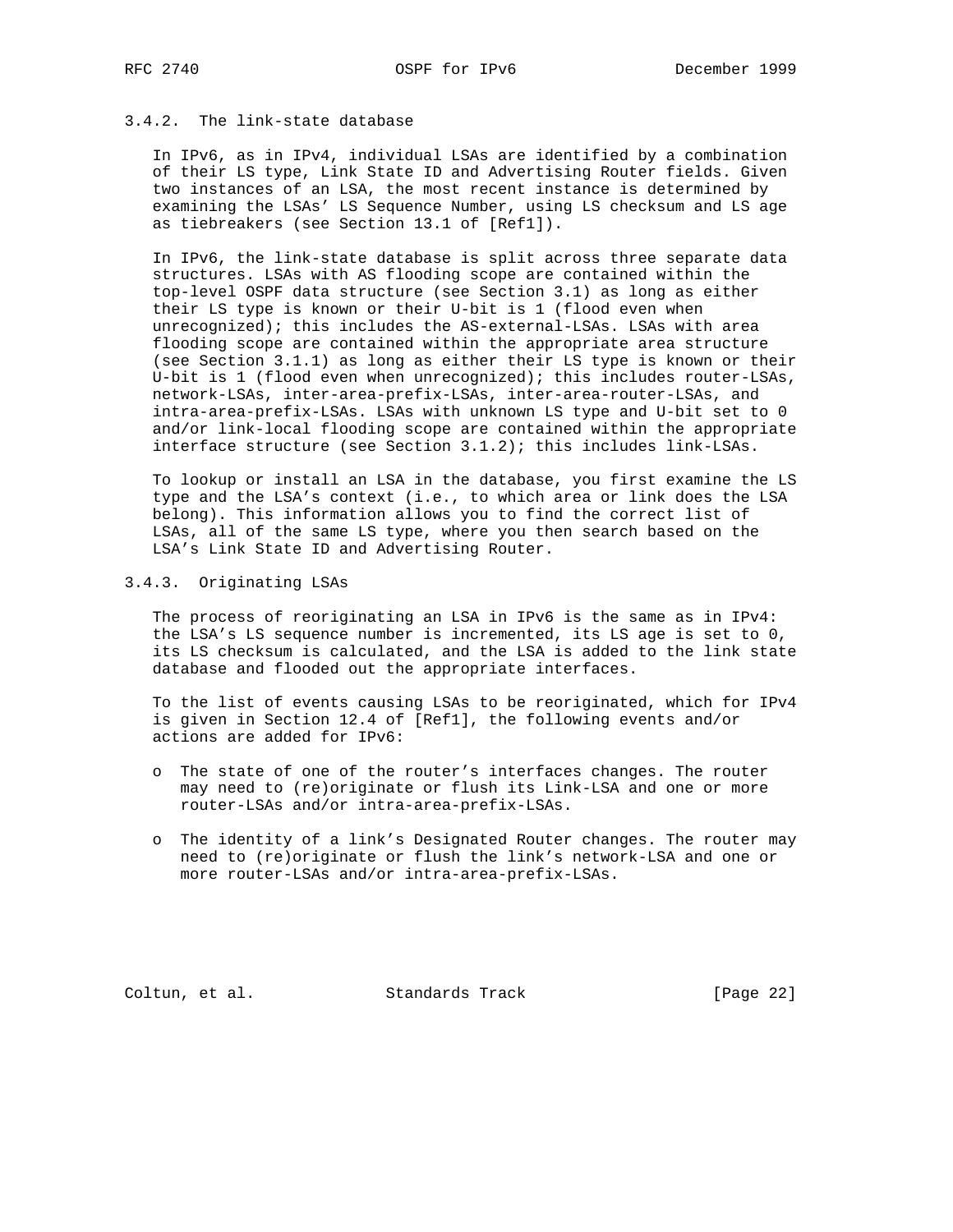- o A neighbor transitions to/from "Full" state. The router may need to (re)originate or flush the link's network-LSA and one or more router-LSAs and/or intra-area-prefix-LSAs.
- o The Interface ID of a neighbor changes. This may cause a new instance of a router-LSA to be originated for the associated area, and the reorigination of one or more intra-area-prefix-LSAs.
- o A new prefix is added to an attached link, or a prefix is deleted (both through configuration). This causes the router to reoriginate its link-LSA for the link, or, if it is the only router attached to the link, causes the router to reoriginate an intra-area-prefix-LSA.
- o A new link-LSA is received, causing the link's collection of prefixes to change. If the router is Designated Router for the link, it originates a new intra-area-prefix-LSA.

 Detailed construction of the seven required IPv6 LSA types is supplied by the following subsections. In order to display example LSAs, the network map in Figure 15 of [Ref1] has been reworked to show IPv6 addressing, resulting in Figure 1. The OSPF cost of each interface is has been displayed in Figure 1. The assignment of IPv6 prefixes to network links is shown in Table 1. A single area address range has been configured for Area 1, so that outside of Area 1 all of its prefixes are covered by a single route to 5f00:0000:c001::/48. The OSPF interface IDs and the link-local addresses for the router interfaces in Figure 1 are given in Table 2.

Coltun, et al. Standards Track [Page 23]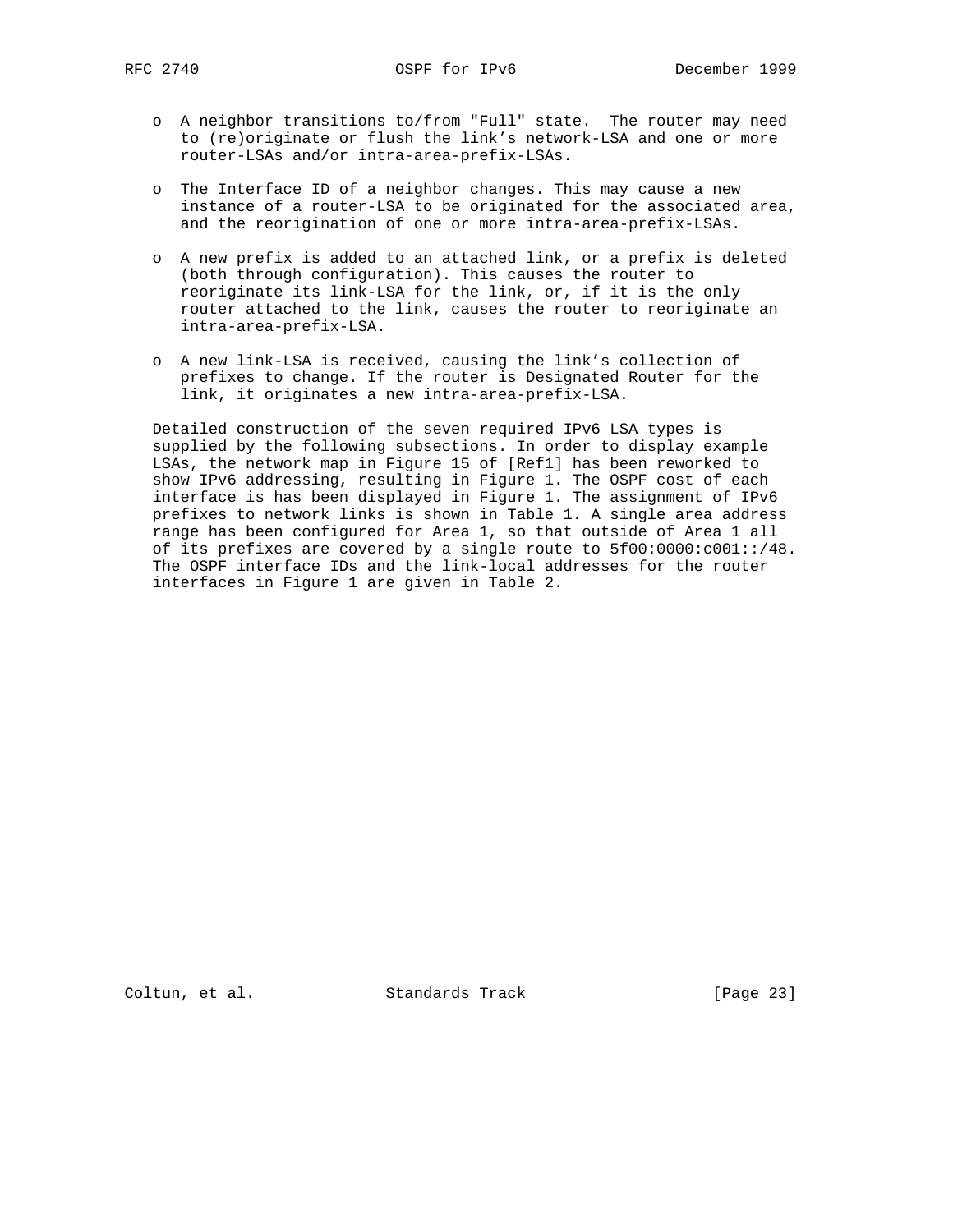

Figure 1: Area 1 with IP addresses shown

Network IPv6 prefix

| N 1            | 5f00:0000:c001:0200::/56 |
|----------------|--------------------------|
| N <sub>2</sub> | 5f00:0000:c001:0300::/56 |
| N3             | 5f00:0000:c001:0100::/56 |
| N4             | 5f00:0000:c001:0400::/56 |

Table 1: IPv6 link prefixes for sample network

| Router | interface | Interface ID | link-local address |
|--------|-----------|--------------|--------------------|
| RT1    | to N1     |              | fe80:0001::RT1     |
|        | to N3     |              | fe80:0002::RT1     |
| RT2    | to N2     |              | fe80:0001::RT2     |
|        | to N3     |              | fe80:0002:FRT2     |
| RT3    | to N3     |              | fe80:0001::RT3     |
|        | to N4     |              | fe80:0002::RT3     |
| RT4    | to N3     |              | fe80:0001::RT4     |
|        |           |              |                    |

Table 2: OSPF Interface IDs and link-local addresses

Coltun, et al. Standards Track [Page 24]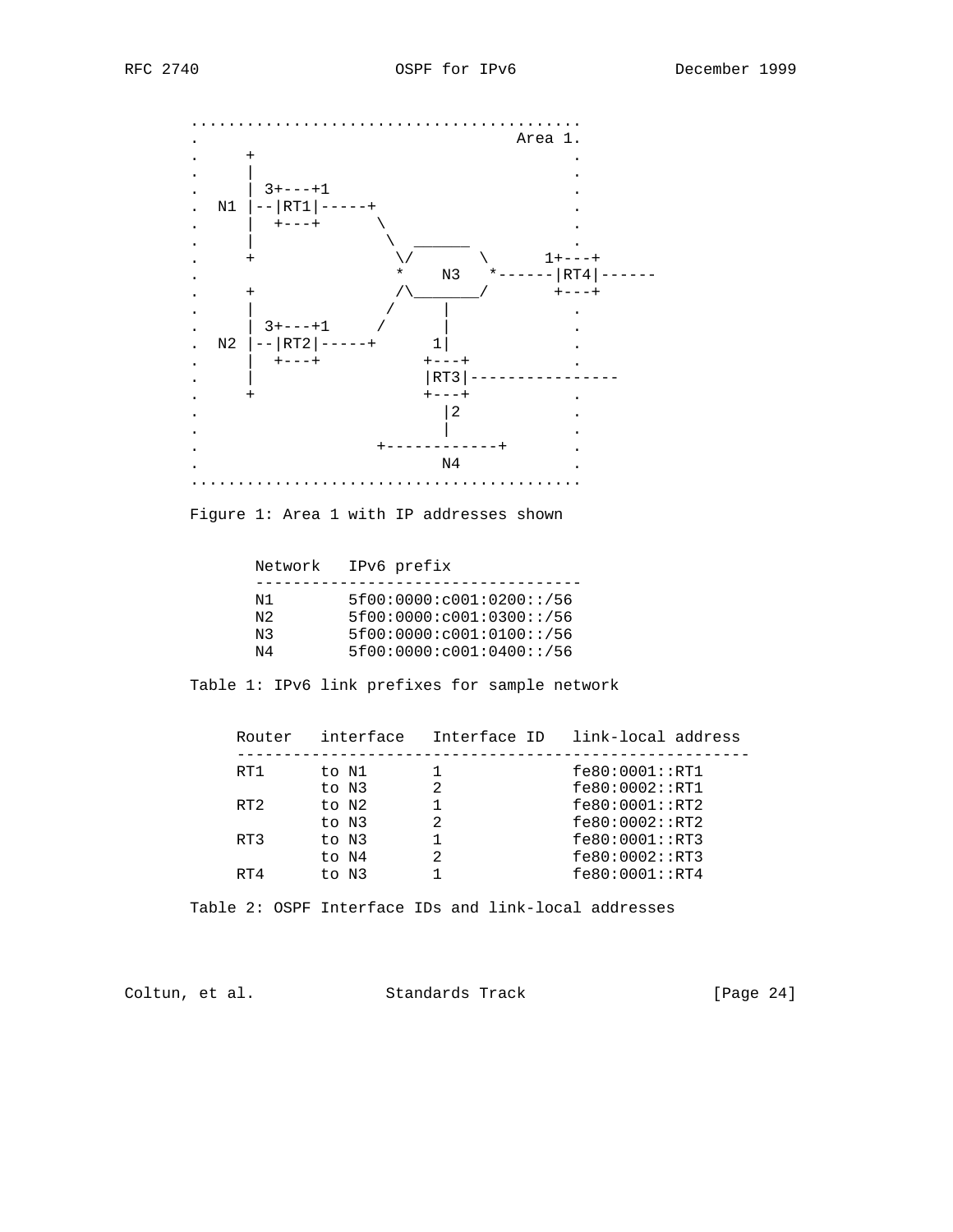## 3.4.3.1. Router-LSAs

 The LS type of a router-LSA is set to the value 0x2001. Router-LSAs have area flooding scope. A router may originate one or more router- LSAs for a given area. Each router-LSA contains an integral number of interface descriptions; taken together, the collection of router-LSAs originated by the router for an area describes the collected states of all the router's interfaces to the area. When multiple router-LSAs are used, they are distinguished by their Link State ID fields.

 The Options field in the router-LSA should be coded as follows. The V6-bit should be set. The E-bit should be clear if and only if the attached area is an OSPF stub area. The MC-bit should be set if and only if the router is running MOSPF (see [Ref8]). The N-bit should be set if and only if the attached area is an OSPF NSSA area. The R-bit should be set. The DC-bit should be set if and only if the router can correctly process the DoNotAge bit when it appears in the LS age field of LSAs (see [Ref11]). All unrecognized bits in the Options field should be cleared

 To the left of the Options field, the router capability bits V, E and B should be coded according to Section 12.4.1 of [Ref1]. Bit W should be coded according to [Ref8].

 Each of the router's interfaces to the area are then described by appending "link descriptions" to the router-LSA. Each link description is 16 bytes long, consisting of 5 fields: (link) Type, Metric, Interface ID, Neighbor Interface ID and Neighbor Router ID (see Section A.4.3). Interfaces in state "Down" or "Loopback" are not described (although looped back interfaces can contribute prefixes to Intra-Area-Prefix-LSAs). Nor are interfaces without any full adjacencies described. All other interfaces to the area add zero, one or more link descriptions, the number and content of which depend on the interface type. Within each link description, the Metric field is always set the interface's output cost and the Interface ID field is set to the interface's OSPF Interface ID.

Point-to-point interfaces

 If the neighboring router is fully adjacent, add a Type 1 link description (point-to-point). The Neighbor Interface ID field is set to the Interface ID advertised by the neighbor in its Hello packets, and the Neighbor Router ID field is set to the neighbor's Router ID.

Coltun, et al. Standards Track [Page 25]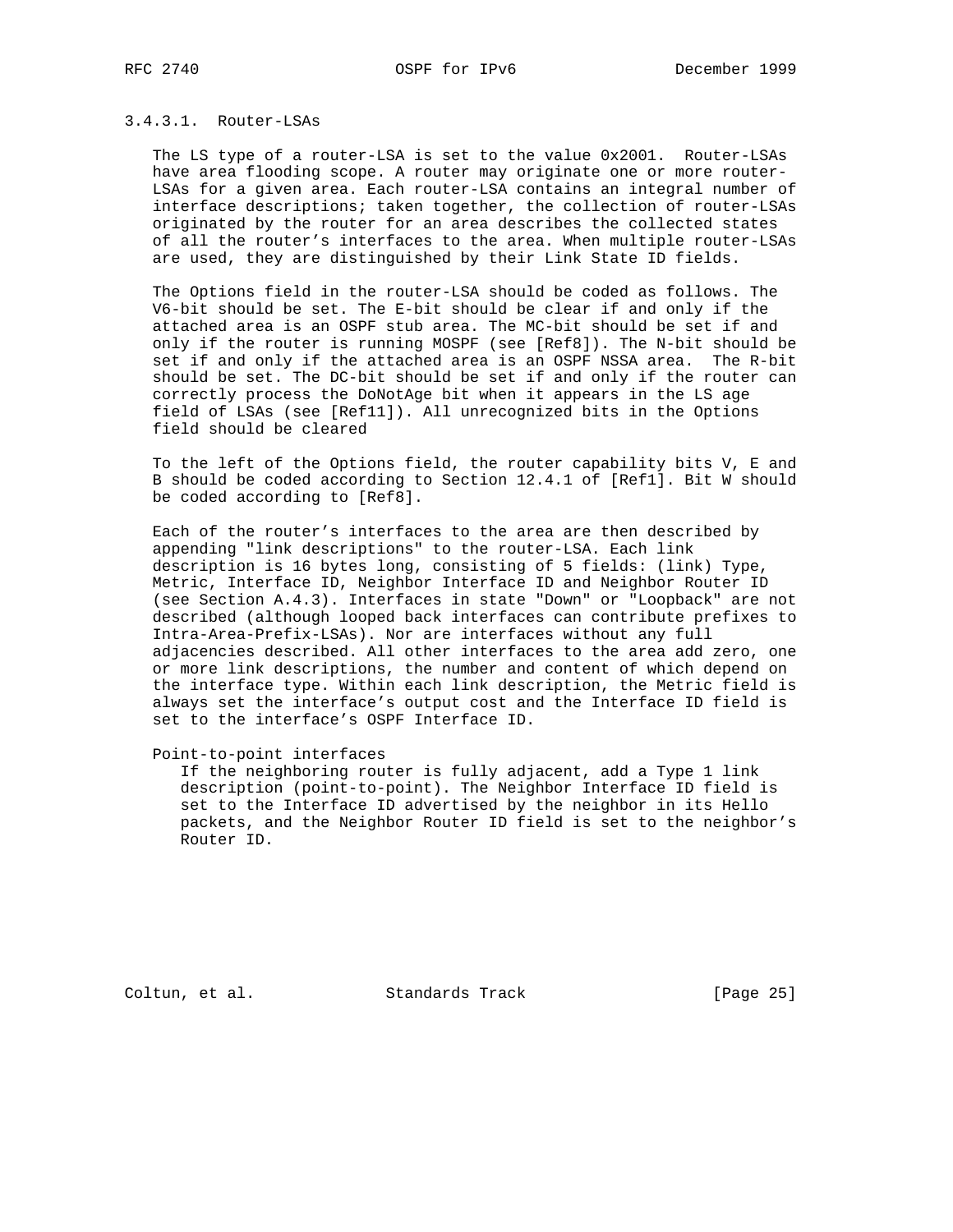Broadcast and NBMA interfaces

 If the router is fully adjacent to the link's Designated Router, or if the router itself is Designated Router and is fully adjacent to at least one other router, add a single Type 2 link description (transit network). The Neighbor Interface ID field is set to the Interface ID advertised by the Designated Router in its Hello packets, and the Neighbor Router ID field is set to the Designated Router's Router ID.

Virtual links

 If the neighboring router is fully adjacent, add a Type 4 link description (virtual). The Neighbor Interface ID field is set to the Interface ID advertised by the neighbor in its Hello packets, and the Neighbor Router ID field is set to the neighbor's Router ID. Note that the output cost of a virtual link is calculated during the routing table calculation (see Section 3.7).

Point-to-MultiPoint interfaces

 For each fully adjacent neighbor associated with the interface, add a separate Type 1 link description (point-to-point) with Neighbor Interface ID field set to the Interface ID advertised by the neighbor in its Hello packets, and Neighbor Router ID field set to the neighbor's Router ID.

 As an example, consider the router-LSA that router RT3 would originate for Area 1 in Figure 1. Only a single interface must be described, namely that which connects to the transit network N3. It assumes that RT4 has been elected Designated Router of Network N3.

; RT3's router-LSA for Area 1

 LS age = 0 ;newly (re)originated LS type = 0x2001 irouter-LSA Link State ID = 0 (ifirst fragment Advertising Router =  $192.1.1.3$  ;RT3's Router ID<br>bit  $E = 0$ <br>inter harder rout bit  $E = 0$ <br>bit  $B = 1$ <br>bit  $B = 1$ <br>iarea border router *i*area border router Options =  $(V6-bit|E-bit|R-bit)$ Type = 2 *i* connects to N3 Metric = 1  $i$  cost to N3 Interface ID = 1  $\overline{R}$  ;RT3's Interface ID on N3 Neighbor Interface ID = 1 ;RT4's Interface ID on N3 Neighbor Router ID = 192.1.1.4 ; RT4's Router ID

 If for example another router was added to Network N4, RT3 would have to advertise a second link description for its connection to (the now transit) network N4. This could be accomplished by reoriginating the above router-LSA, this time with two link descriptions. Or, a

Coltun, et al. Standards Track [Page 26]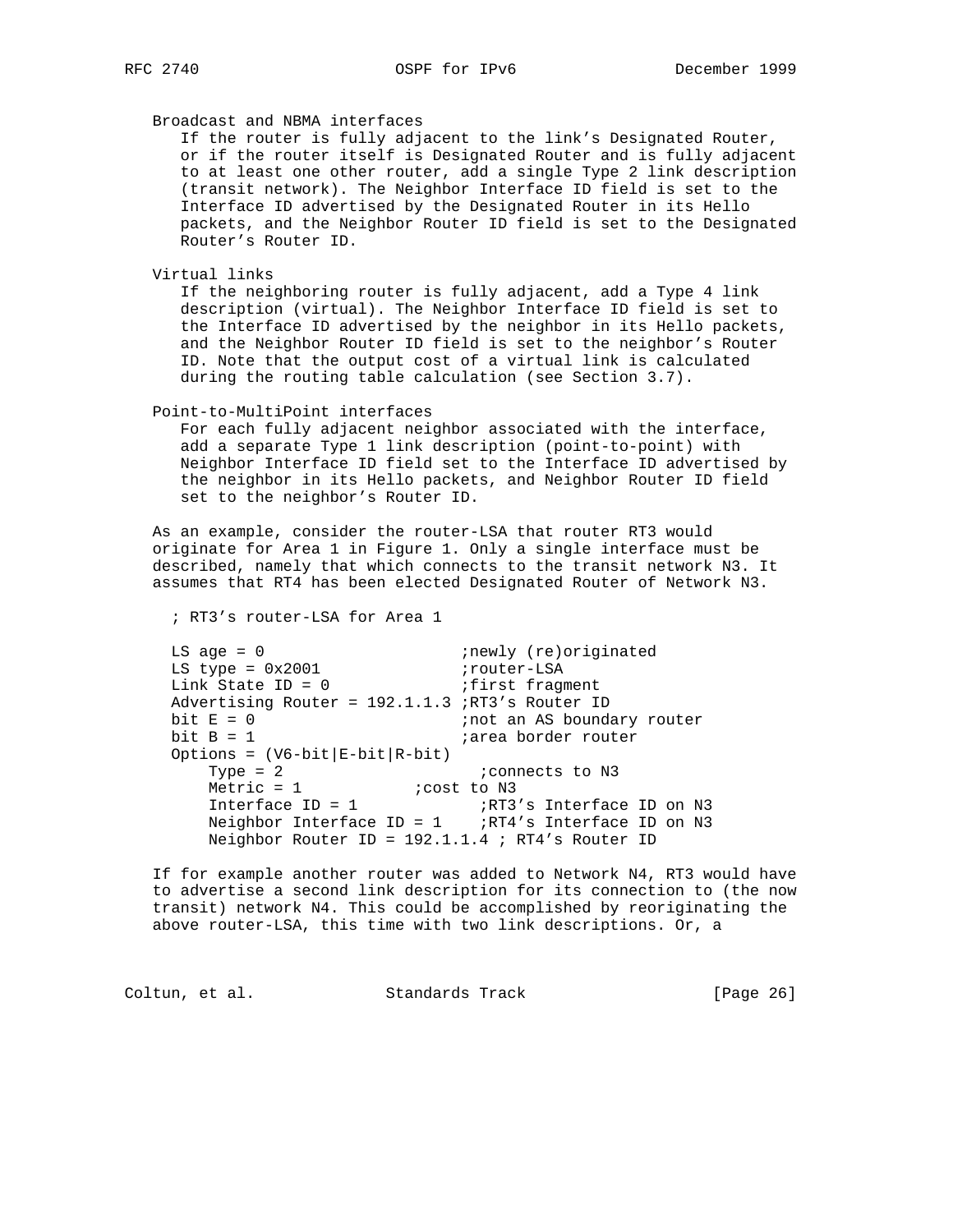RFC 2740 OSPF for IPv6 December 1999

 separate router-LSA could be originated with a separate Link State ID (e.g., using a Link State ID of 1) to describe the connection to N4.

 Host routes no longer appear in the router-LSA, but are instead included in intra-area-prefix-LSAs.

3.4.3.2. Network-LSAs

 The LS type of a network-LSA is set to the value 0x2002. Network- LSAs have area flooding scope. A network-LSA is originated for every broadcast or NBMA link having two or more attached routers, by the link's Designated Router. The network-LSA lists all routers attached to the link.

 The procedure for originating network-LSAs in IPv6 is the same as the IPv4 procedure documented in Section 12.4.2 of [Ref1], with the following exceptions:

- o An IPv6 network-LSA's Link State ID is set to the Interface ID of the Designated Router on the link.
- o IPv6 network-LSAs do not contain a Network Mask. All addressing information formerly contained in the IPv4 network-LSA has now been consigned to intra-Area-Prefix-LSAs.
- o The Options field in the network-LSA is set to the logical OR of the Options fields contained within the link's associated link- LSAs. In this way, the network link exhibits a capability when at least one of the link's routers requests that the capability be asserted.

 As an example, assuming that Router RT4 has been elected Designated Router of Network N3 in Figure 1, the following network-LSA is originated:

; Network-LSA for Network N3

 LS age = 0 ;newly (re)originated LS type = 0x2002 inetwork-LSA Link State ID = 1  $\overline{R}$  ;  $R$ T4's Interface ID on N3 Advertising Router = 192.1.1.4 ;RT4's Router ID Options =  $(V6-bit|E-bit|R-bit)$  Attached Router = 192.1.1.4 ;Router ID Attached Router = 192.1.1.1 ;Router ID Attached Router = 192.1.1.2 ;Router ID Attached Router = 192.1.1.3 ;Router ID

Coltun, et al. Standards Track [Page 27]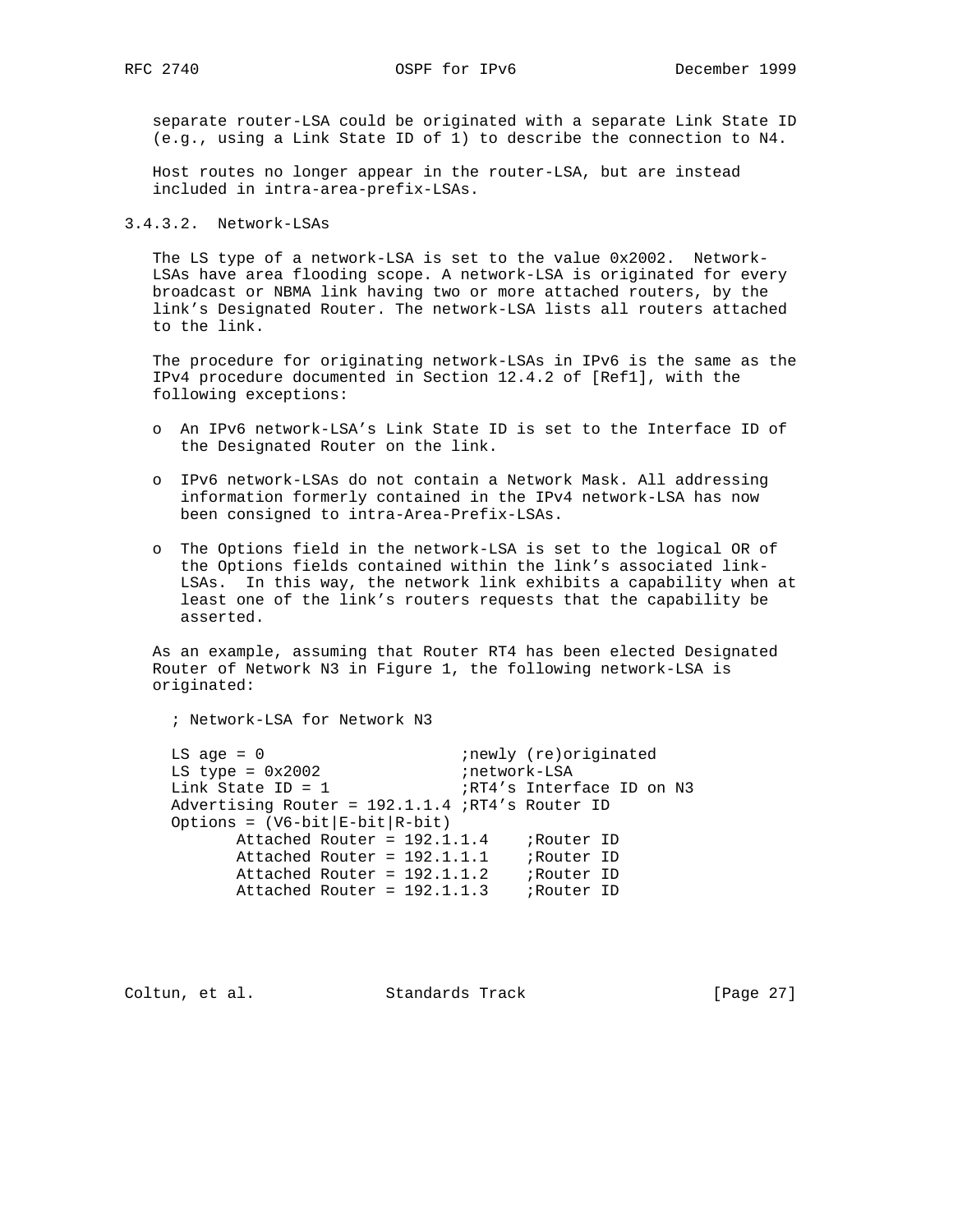# 3.4.3.3. Inter-Area-Prefix-LSAs

 The LS type of an inter-area-prefix-LSA is set to the value 0x2003. Inter-area-prefix-LSAs have area flooding scope. In IPv4, inter area-prefix-LSAs were called type 3 summary-LSAs. Each inter-area prefix-LSA describes a prefix external to the area, yet internal to the Autonomous System.

 The procedure for originating inter-area-prefix-LSAs in IPv6 is the same as the IPv4 procedure documented in Sections 12.4.3 and 12.4.3.1 of [Ref1], with the following exceptions:

- o The Link State ID of an inter-area-prefix-LSA has lost all of its addressing semantics, and instead simply serves to distinguish multiple inter-area-prefix-LSAs that are originated by the same router.
- o The prefix is described by the PrefixLength, PrefixOptions and Address Prefix fields embedded within the LSA body. Network Mask is no longer specified.
- o The NU-bit in the PrefixOptions field should be clear. The coding of the MC-bit depends upon whether, and if so how, MOSPF is operating in the routing domain (see [Ref8]).
- o Link-local addresses must never be advertised in inter-area prefix-LSAs.

 As an example, the following shows the inter-area-prefix-LSA that Router RT4 originates into the OSPF backbone area, condensing all of Area 1's prefixes into the single prefix 5f00:0000:c001::/48. The cost is set to 4, which is the maximum cost to all of the prefix' individual components. The prefix is padded out to an even number of 32-bit words, so that it consumes 64-bits of space instead of 48 bits.

 ; Inter-area-prefix-LSA for Area 1 addresses ; originated by Router RT4 into the backbone

LS age = 0  $\qquad \qquad$  ;newly (re)originated LS type = 0x2003 inter-area-prefix-LSA Advertising Router =  $192.1.1.4$  ;RT4's ID Metric = 4  $;$  maximum to components PrefixLength = 48 PrefixOptions = 0 Address Prefix =  $5f00:0000:0001$  ; padded to  $64$ -bits

Coltun, et al. Standards Track [Page 28]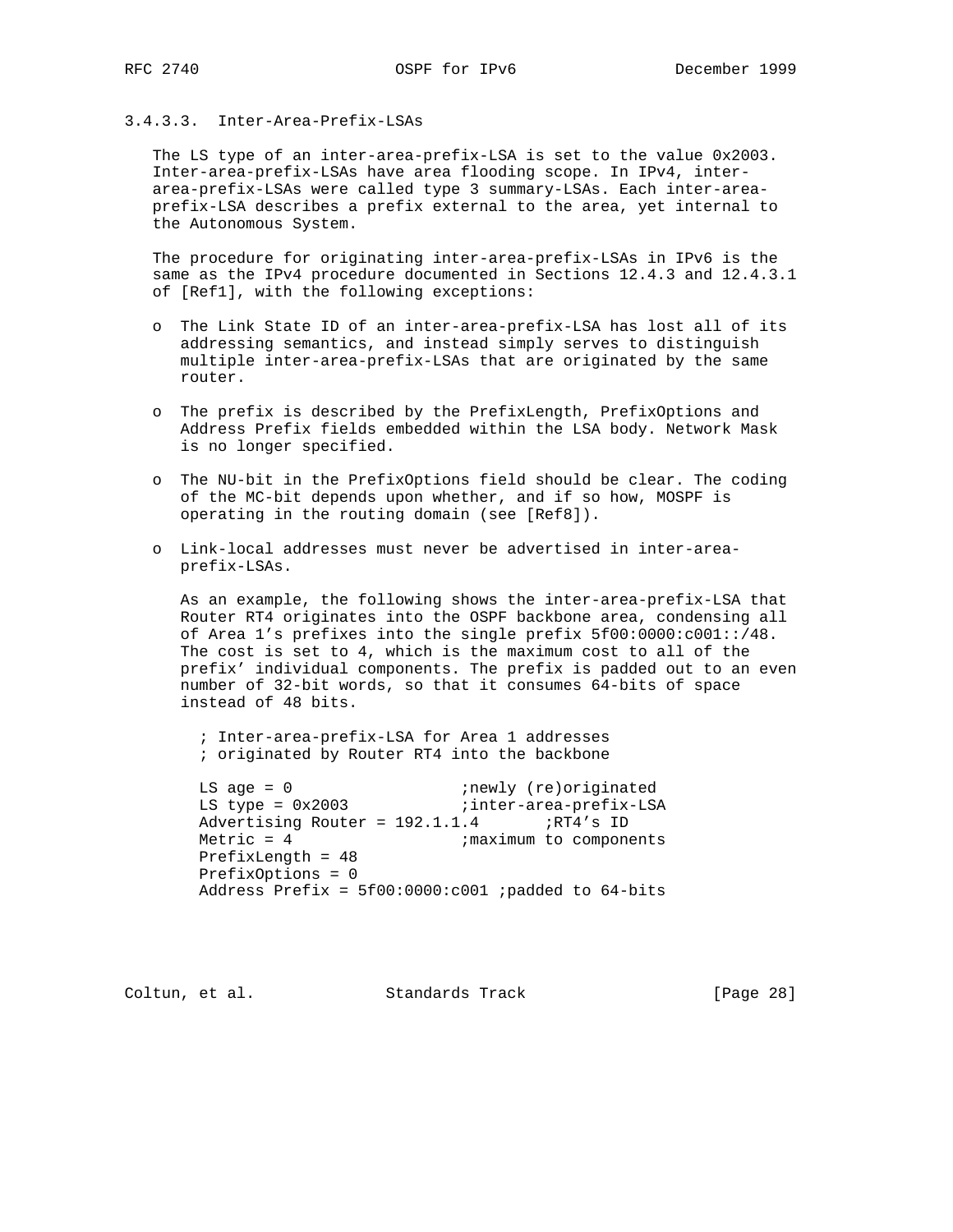# 3.4.3.4. Inter-Area-Router-LSAs

 The LS type of an inter-area-router-LSA is set to the value 0x2004. Inter-area-router-LSAs have area flooding scope. In IPv4, inter-area-router-LSAs were called type 4 summary-LSAs. Each inter-area-router-LSA describes a path to a destination OSPF router (an ASBR) that is external to the area, yet internal to the Autonomous System.

 The procedure for originating inter-area-router-LSAs in IPv6 is the same as the IPv4 procedure documented in Section 12.4.3 of [Ref1], with the following exceptions:

- o The Link State ID of an inter-area-router-LSA is no longer the destination router's OSPF Router ID, but instead simply serves to distinguish multiple inter-area-router-LSAs that are originated by the same router. The destination router's Router ID is now found in the body of the LSA.
- o The Options field in an inter-area-router-LSA should be set equal to the Options field contained in the destination router's own router-LSA. The Options field thus describes the capabilities supported by the destination router.

 As an example, consider the OSPF Autonomous System depicted in Figure 6 of [Ref1]. Router RT4 would originate into Area 1 the following inter-area-router-LSA for destination router RT7.

 ; inter-area-router-LSA for AS boundary router RT7 ; originated by Router RT4 into Area 1

LS age = 0  $i$ newly (re)originated LS type = 0x2004 inter-area-router-LSA Advertising Router = 192.1.1.4 ;RT4's ID Options =  $(V6-bit|E-bit|R-bit)$  ;RT7's capabilities  $Metric = 14$  ;  $cost$  to RT7 Destination Router ID = Router RT7's ID

# 3.4.3.5. AS-external-LSAs

 The LS type of an AS-external-LSA is set to the value 0x4005. AS external-LSAs have AS flooding scope. Each AS-external-LSA describes a path to a prefix external to the Autonomous System.

 The procedure for originating AS-external-LSAs in IPv6 is the same as the IPv4 procedure documented in Section 12.4.4 of [Ref1], with the following exceptions:

Coltun, et al. Standards Track [Page 29]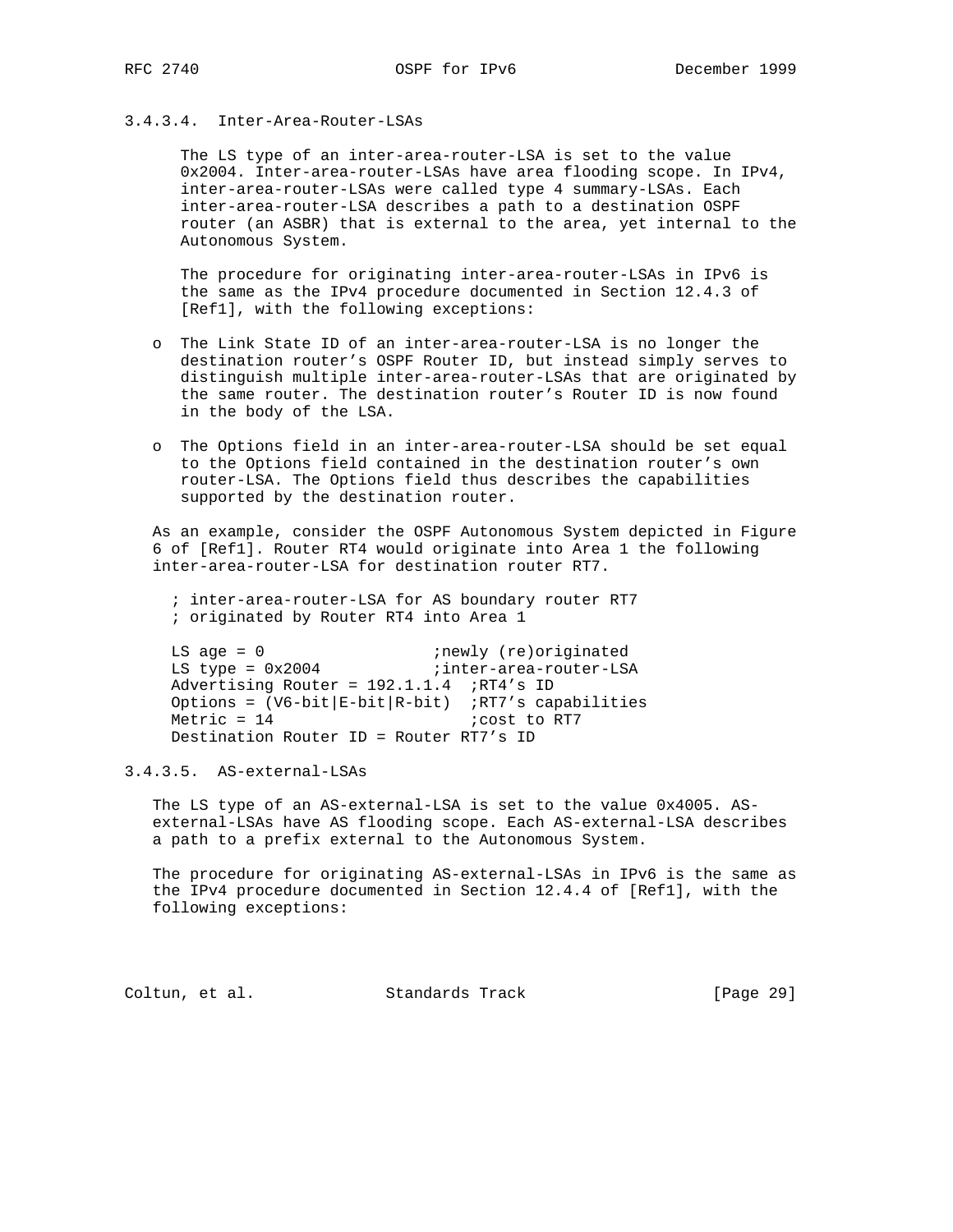- o The Link State ID of an AS-external-LSA has lost all of its addressing semantics, and instead simply serves to distinguish multiple AS-external-LSAs that are originated by the same router.
- o The prefix is described by the PrefixLength, PrefixOptions and Address Prefix fields embedded within the LSA body. Network Mask is no longer specified.
- o The NU-bit in the PrefixOptions field should be clear. The coding of the MC-bit depends upon whether, and if so how, MOSPF is operating in the routing domain (see [Ref8]).
- o Link-local addresses can never be advertised in AS-external-LSAs.
- o The forwarding address is present in the AS-external-LSA if and only if the AS-external-LSA's bit F is set.
- o The external route tag is present in the AS-external-LSA if and only if the AS-external-LSA's bit T is set.
- o The capability for an AS-external-LSA to reference another LSA has been included, by inclusion of the Referenced LS Type field and the optional Referenced Link State ID field (the latter present if and only if Referenced LS Type is non-zero). This capability is for future use; for now Referenced LS Type should be set to 0 and received non-zero values for this field should be ignored.

 As an example, consider the OSPF Autonomous System depicted in Figure 6 of [Ref1]. Assume that RT7 has learned its route to N12 via BGP, and that it wishes to advertise a Type 2 metric into the AS. Further assume the the IPv6 prefix for N12 is the value 5f00:0000:0a00::/40. RT7 would then originate the following AS-external-LSA for the external network N12. Note that within the AS-external-LSA, N12's prefix occupies 64 bits of space, to maintain 32-bit alignment.

 ; AS-external-LSA for Network N12, ; originated by Router RT7

| $LS$ age = 0                         | ; newly (re) originated              |
|--------------------------------------|--------------------------------------|
| LS type = $0x4005$                   | ;AS-external-LSA                     |
| Link State ID = $123$                | <i>ior</i> something else            |
| Advertising Router = Router RT7's ID |                                      |
| bit $E = 1$                          | Type 2 metric                        |
| bit $F = 0$                          | ino forwarding address               |
| bit $T = 1$                          | <i>i</i> external route tag included |
| Metric $= 2$                         |                                      |
| PrefixLength = $40$                  |                                      |
| $PrefixOptions = 0$                  |                                      |
|                                      |                                      |

Coltun, et al. Standards Track [Page 30]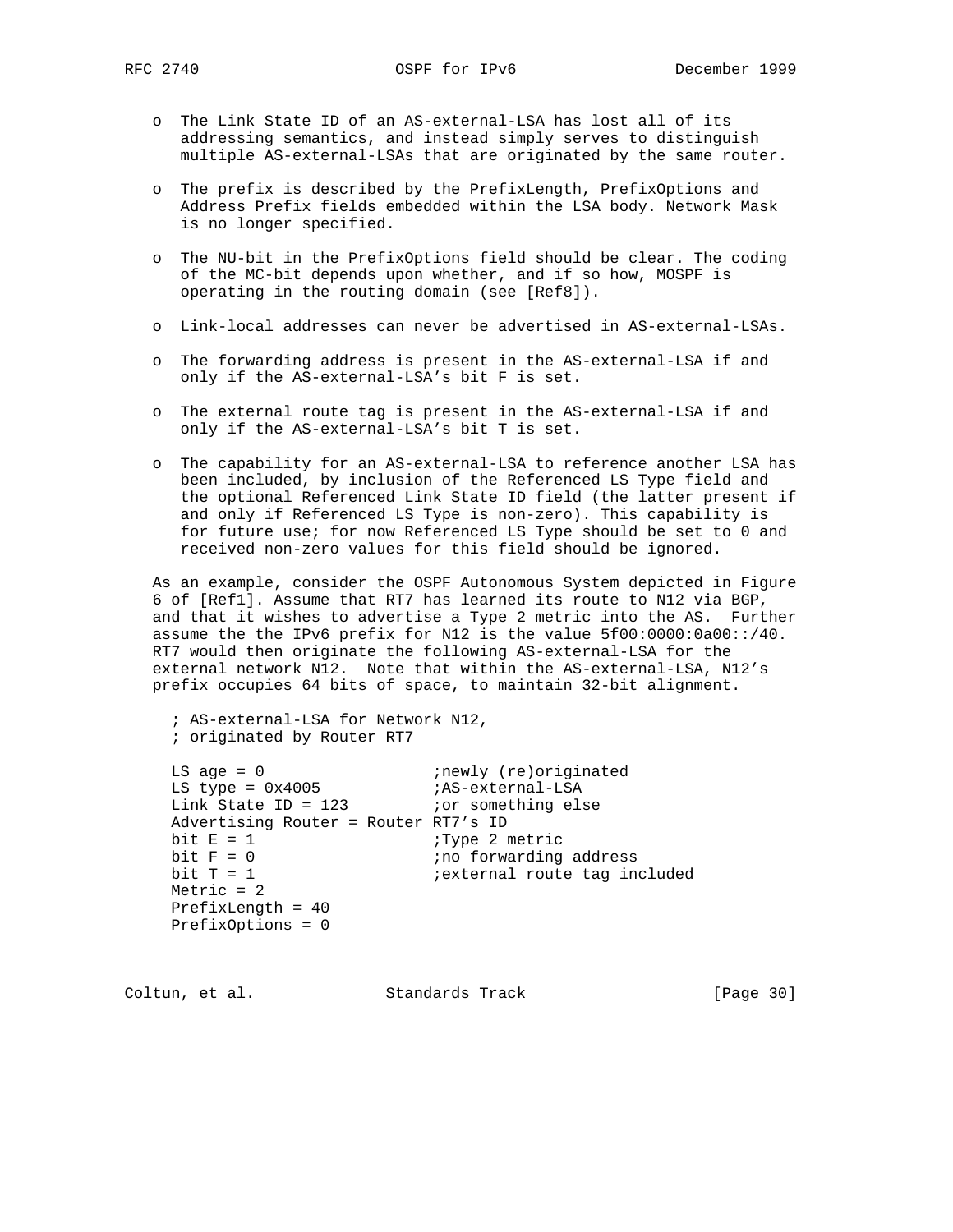Referenced LS Type =  $0$  ;no Referenced Link State ID Address Prefix =  $5f00:0000:0a00$  ; padded to  $64-bits$ External Route Tag = as per BGP/OSPF interaction

# 3.4.3.6. Link-LSAs

 The LS type of a Link-LSA is set to the value 0x0008. Link-LSAs have link-local flooding scope. A router originates a separate Link-LSA for each attached link that supports 2 or more (including the originating router itself) routers.

 Link-LSAs have three purposes: 1) they provide the router's link local address to all other routers attached to the link and 2) they inform other routers attached to the link of a list of IPv6 prefixes to associate with the link and 3) they allow the router to assert a collection of Options bits in the Network-LSA that will be originated for the link.

A Link-LSA for a given Link L is built in the following fashion:

- o The Link State ID is set to the router's Interface ID on Link L.
- o The Router Priority of the router's interface to Link L is inserted into the Link-LSA.
- o The Link-LSA's Options field is set to those bits that the router wishes set in Link L's Network LSA.
- o The router inserts its link-local address on Link L into the Link-LSA. This information will be used when the other routers on Link L do their next hop calculations (see Section 3.8.1.1).
- o Each IPv6 address prefix that has been configured into the router for Link L is added to the Link-LSA, by specifying values for PrefixLength, PrefixOptions, and Address Prefix fields.

 After building a Link-LSA for a given link, the router installs the link-LSA into the associate interface data structure and floods the Link-LSA onto the link. All other routers on the link will receive the Link-LSA, but it will go no further.

 As an example, consider the Link-LSA that RT3 will build for N3 in Figure 1. Suppose that the prefix 5f00:0000:c001:0100::/56 has been configured within RT3 for N3. This will give rise to the following Link-LSA, which RT3 will flood onto N3, but nowhere else. Note that not all routers on N3 need be configured with the prefix; those not configured will learn the prefix when receiving RT3's Link-LSA.

Coltun, et al. Standards Track [Page 31]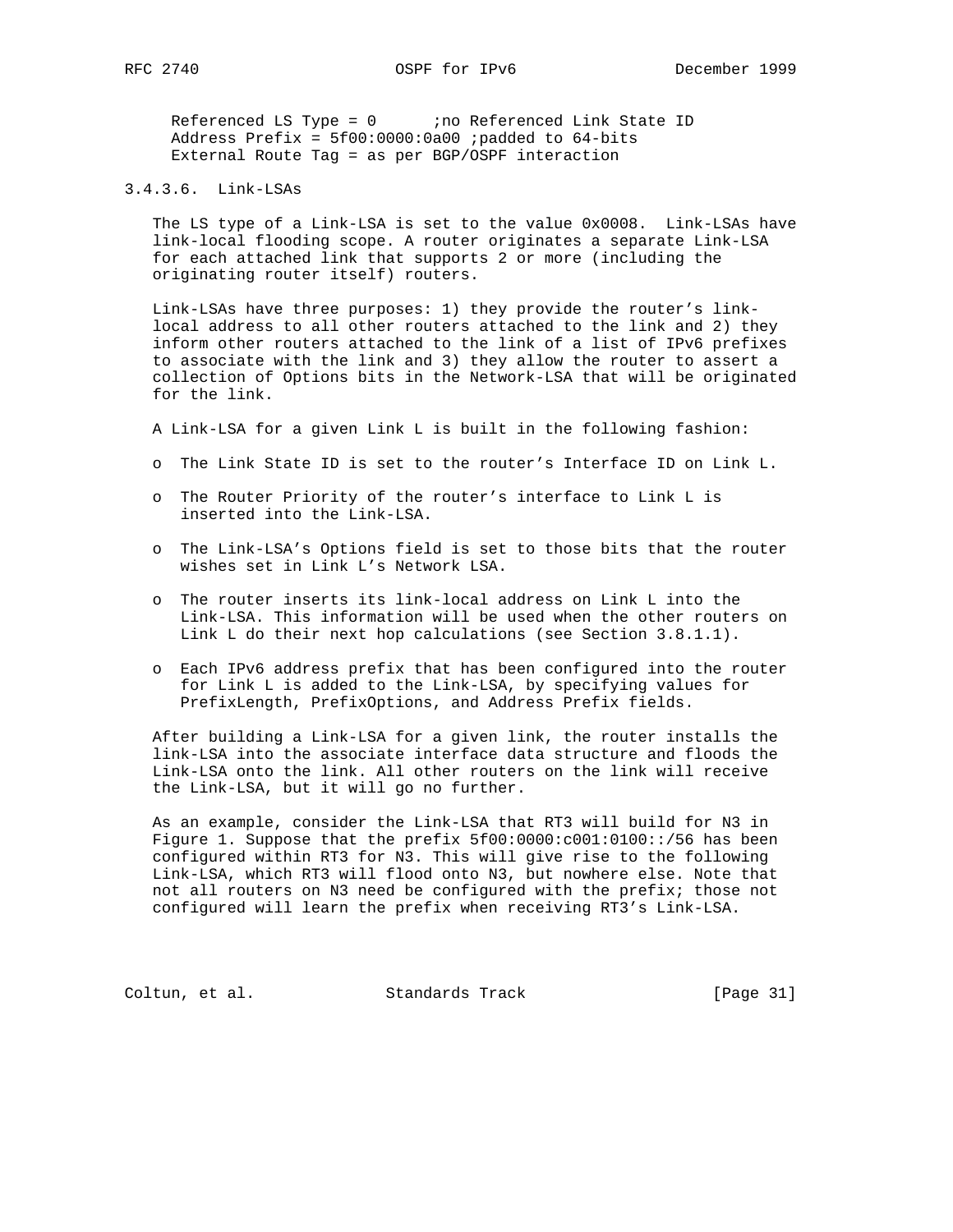; RT3's Link-LSA for N3

```
LS age = 0 inewly (re)originated
LS type = 0x0008 ;Link-LSA
Link State ID = 1 \frac{1}{R} ;RT3's Interface ID on N3
     Advertising Router = 192.1.1.3 ;RT3's Router ID
    Rtr Pri = 1 \frac{1}{R} ;RT3's N3 Router Priority
    Options = (V6-bit|E-bit|R-bit) Link-local Interface Address = fe80:0001::RT3
     # prefixes = 1
     PrefixLength = 56
     PrefixOptions = 0
    Address Prefix = 5f00:0000:0001:0100 ; pad to 64-bits
```

```
3.4.3.7. Intra-Area-Prefix-LSAs
```
 The LS type of an intra-area-prefix-LSA is set to the value 0x2009. Intra-area-prefix-LSAs have area flooding scope. An intra-area prefix-LSA has one of two functions. It associates a list of IPv6 address prefixes with a transit network link by referencing a network- LSA, or associates a list of IPv6 address prefixes with a router by referencing a router-LSA. A stub link's prefixes are associated with its attached router.

 A router may originate multiple intra-area-prefix-LSAs for a given area, distinguished by their Link State ID fields. Each intra-area prefix-LSA contains an integral number of prefix descriptions.

 A link's Designated Router originates one or more intra-area-prefix- LSAs to advertise the link's prefixes throughout the area. For a link L, L's Designated Router builds an intra-area-prefix-LSA in the following fashion:

 o In order to indicate that the prefixes are to be associated with the Link L, the fields Referenced LS type, Referenced Link State ID, and Referenced

 Advertising Router are set to the corresponding fields in Link L's network-LSA (namely LS type, Link State ID, and Advertising Router respectively). This means that Referenced LS Type is set to 0x2002, Referenced Link State ID is set to the Designated Router's Interface ID on Link L, and Referenced Advertising Router is set to the Designated Router's Router ID.

 o Each Link-LSA associated with Link L is examined (these are in the Designated Router's interface structure for Link L). If the Link- LSA's Advertising Router is fully adjacent to the Designated Router, the list of prefixes in the Link-LSA is copied into the

Coltun, et al. Standards Track [Page 32]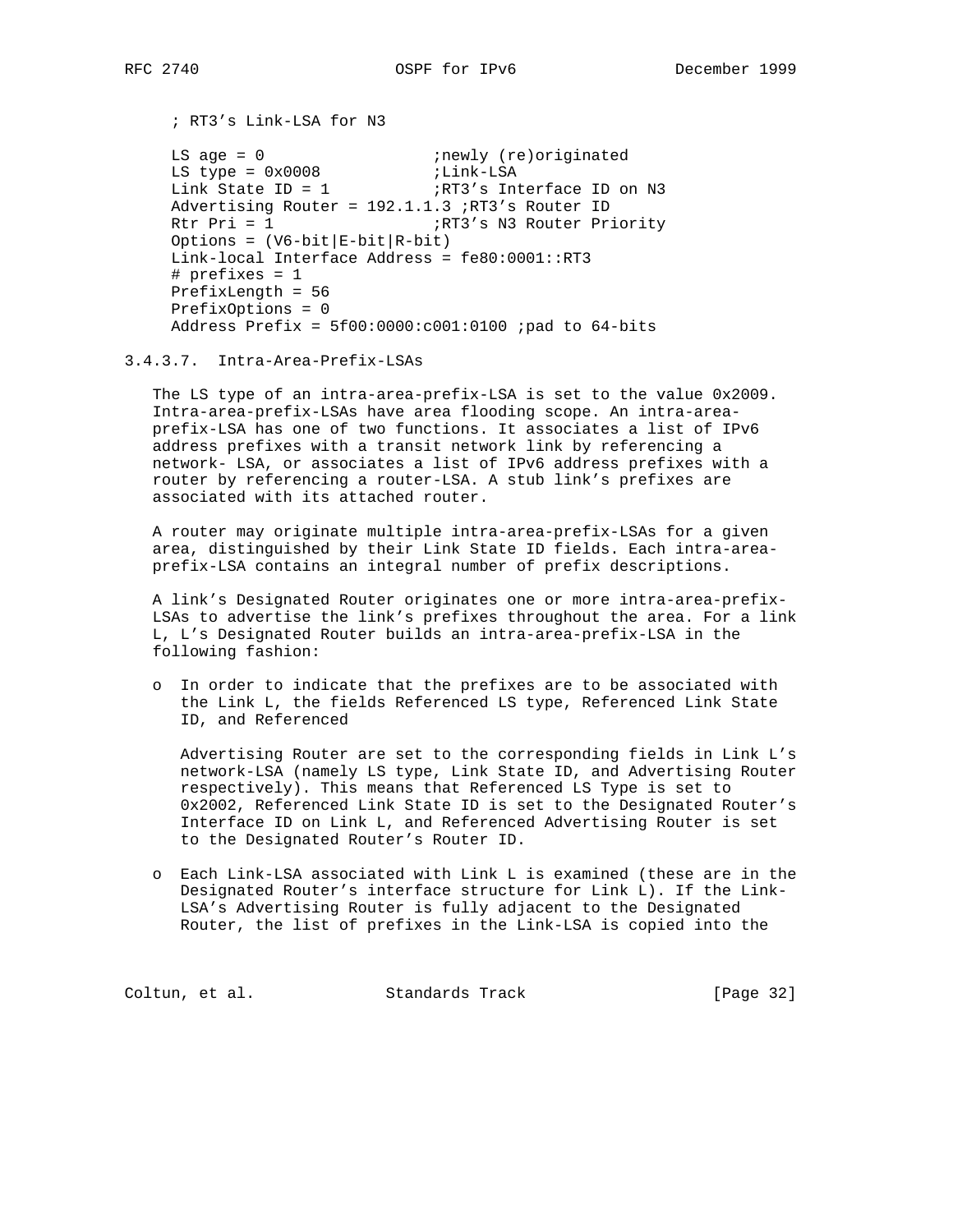intra-area-prefix-LSA that is being built. Prefixes having the NU-bit and/or LA-bit set in their Options field should not be copied, nor should link-local addresses be copied. Each prefix is described by the PrefixLength, PrefixOptions, and Address Prefix fields. Multiple prefixes having the same PrefixLength and Address Prefix are considered to be duplicates; in this case their Prefix Options fields should be merged by logically OR'ing the fields together, and a single resulting prefix should be copied into the intra-area-prefix-LSA. The Metric field for all prefixes is set to 0.

 o The "# prefixes" field is set to the number of prefixes that the router has copied into the LSA. If necessary, the list of prefixes can be spread across multiple intra-area-prefix-LSAs in order to keep the LSA size small.

 A router builds an intra-area-prefix-LSA to advertise its own prefixes, and those of its attached stub links. A Router RTX would build its intra-area-prefix-LSA in the following fashion:

- o In order to indicate that the prefixes are to be associated with the Router RTX itself, RTX sets Referenced LS type to 0x2001, Referenced Link State ID to 0, and Referenced Advertising Router to RTX's own Router ID.
- o Router RTX examines its list of interfaces to the area. If the interface is in state Down, its prefixes are not included. If the interface has been reported in RTX's router-LSA as a Type 2 link description (link to transit network), its prefixes are not included (they will be included in the intra-area-prefix-LSA for the link instead). If the interface type is Point-to-MultiPoint, or the interface is in state Loopback, or the interface connects to a point-to-point link which has not been assigned a prefix, then the site-local and global scope IPv6 addresses associated with the interface (if any) are copied into the intra-area prefix-LSA, setting the LA-bit in the PrefixOptions field, and setting the PrefixLength to 128 and the Metric to 0. Otherwise, the list of site-local and global prefixes configured in RTX for the link are copied into the intra-area-prefix-LSA by specifying the PrefixLength, PrefixOptions, and Address Prefix fields. The Metric field for each of these prefixes is set to the interface's output cost.
- o RTX adds the IPv6 prefixes for any directly attached hosts belonging to the area (see Section C.7) to the intra-area-prefix- LSA.

Coltun, et al. Standards Track [Page 33]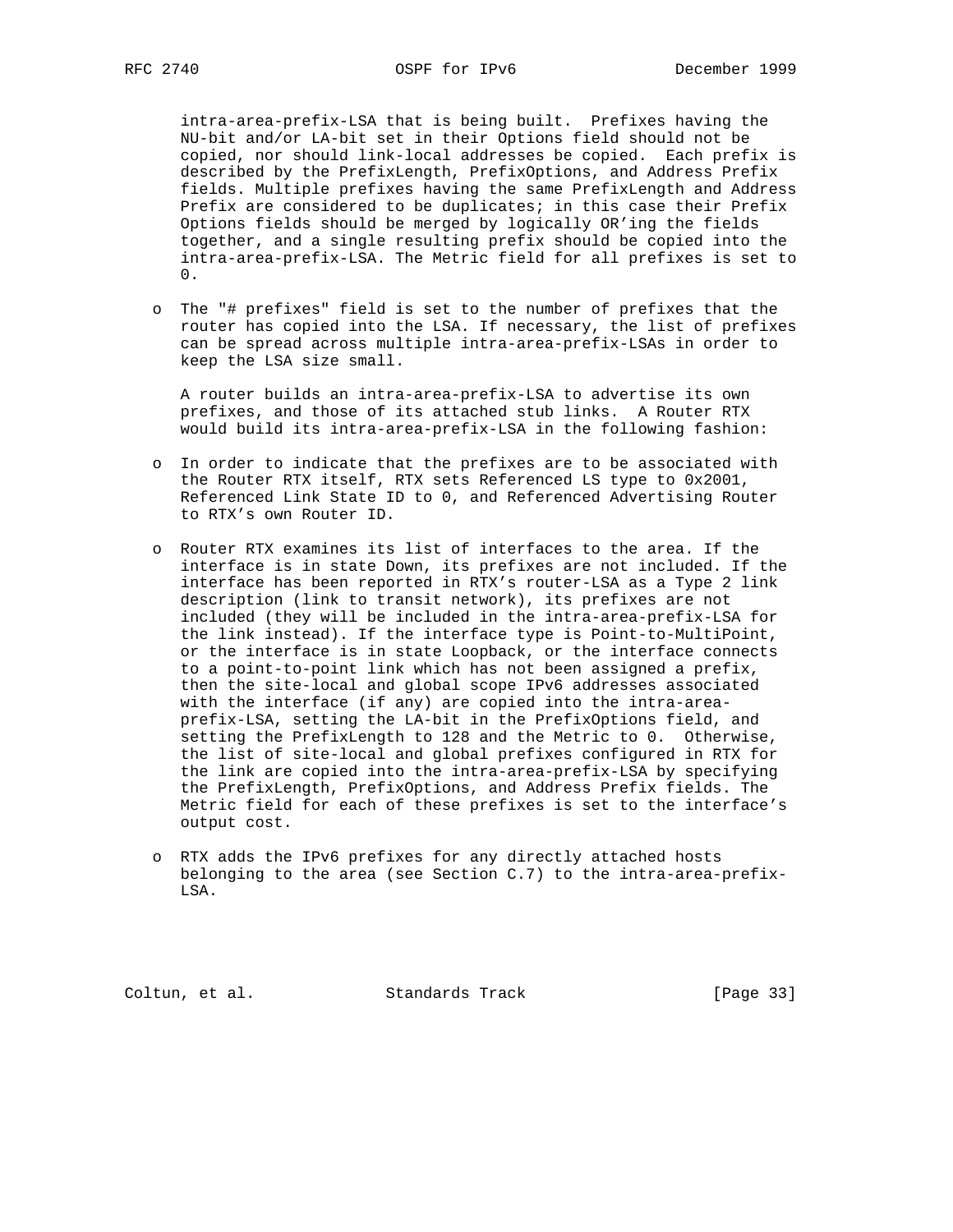- o If RTX has one or more virtual links configured through the area, it includes one of its site-local or global scope IPv6 interface addresses in the LSA (if it hasn't already), setting the LA-bit in the PrefixOptions field, and setting the PrefixLength to 128 and the Metric to 0. This information will be used later in the routing calculation so that the two ends of the virtual link can discover each other's IPv6 addresses.
- o The "# prefixes" field is set to the number of prefixes that the router has copied into the LSA. If necessary, the list of prefixes can be spread across multiple intra-area-prefix-LSAs in order to keep the LSA size small.

 For example, the intra-area-prefix-LSA originated by RT4 for Network N3 (assuming that RT4 is N3's Designated Router), and the intra area-prefix-LSA originated into Area 1 by Router RT3 for its own prefixes, are pictured below.

```
 ; Intra-area-prefix-LSA
     ; for network link N3
LS age = 0 inewly (re)originated
 LS type = 0x2009 ;Intra-area-prefix-LSA
Link State ID = 5 ior something
     Advertising Router = 192.1.1.4 ;RT4's Router ID
     # prefixes = 1
     Referenced LS type = 0x2002 ;network-LSA reference
     Referenced Link State ID = 1
     Referenced Advertising Router = 192.1.1.4
   PrefixLength = 56 ;N3's prefix
    PrefixOptions = 0
     Metric = 0
     Address Prefix = 5f00:0000:c001:0100 ;pad
     ; RT3's Intra-area-prefix-LSA
     ; for its own prefixes
LS age = 0 inewly (re)originated
 LS type = 0x2009 ;Intra-area-prefix-LSA
Link State ID = 177 ior something
     Advertising Router = 192.1.1.3 ;RT3's Router ID
     # prefixes = 1
     Referenced LS type = 0x2001 ;router-LSA reference
     Referenced Link State ID = 0
     Referenced Advertising Router = 192.1.1.3
    PrefixLength = 56 ;N4's prefix
```
Coltun, et al. Standards Track [Page 34]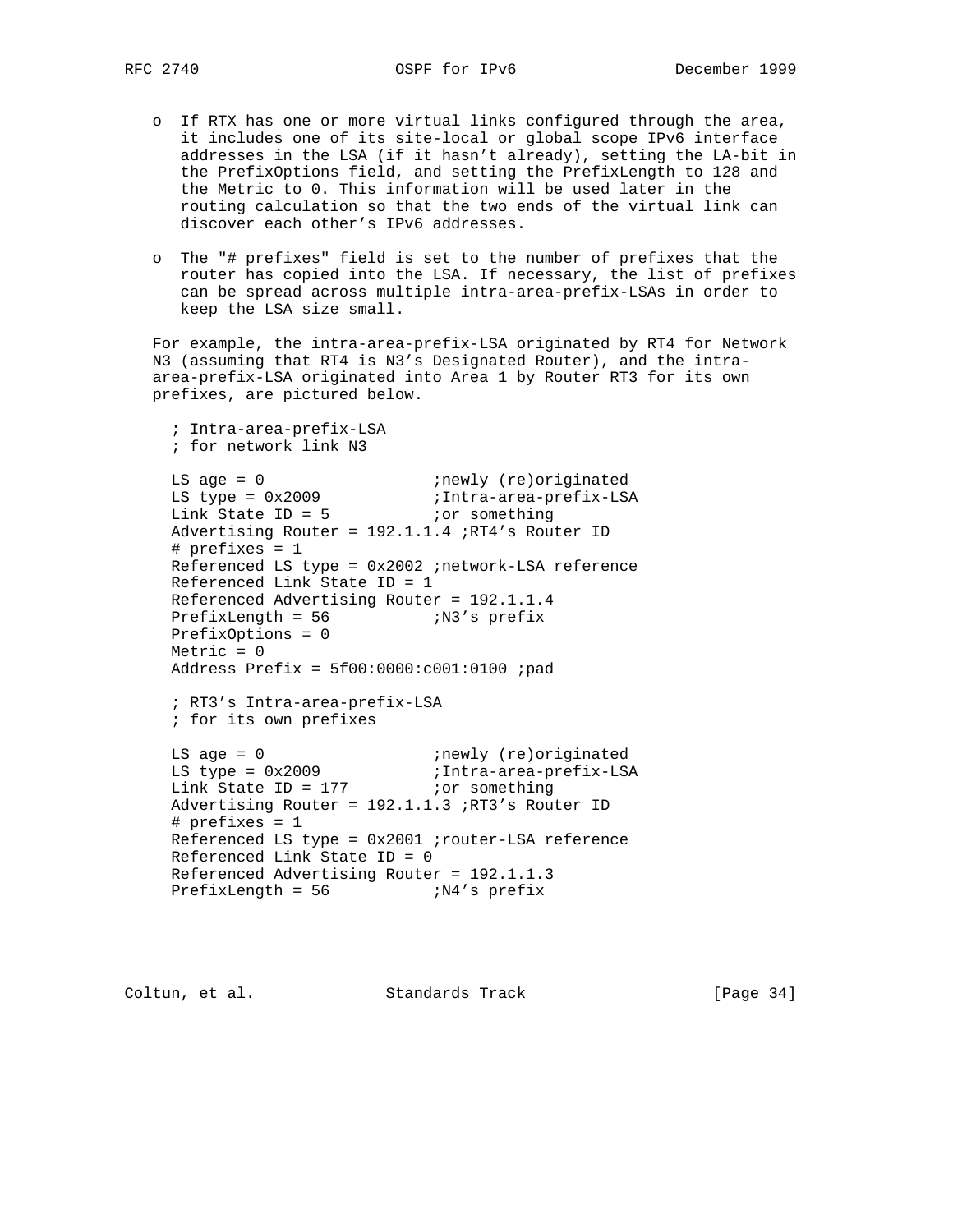PrefixOptions = 0  $Metric = 2$  ;  $N4$  interface cost Address Prefix = 5f00:0000:c001:0400 ;pad

 When network conditions change, it may be necessary for a router to move prefixes from one intra-area-prefix-LSA to another. For example, if the router is Designated Router for a link but the link has no other attached routers, the link's prefixes are advertised in an intra-area-prefix-LSA referring to the Designated Router's router- LSA. When additional routers appear on the link, a network-LSA is originated for the link and the link's prefixes are moved to an intra-area-prefix-LSA referring to the network-LSA.

 Note that in the intra-area-prefix-LSA, the "Referenced Advertising Router" is always equal to the router that is originating the intra area-prefix-LSA (i.e., the LSA's Advertising Router). The reason that the Referenced Advertising Router field appears is that, even though it is currently redundant, it may not be in the future. We may sometime want to use the same LSA format to advertise address prefixes for other protocol suites. In that event, the Designated Router may not be running the other protocol suite, and so another of the link's routers may need to send out the prefix-LSA. In that case, "Referenced Advertising Router" and "Advertising Router" would be different.

# 3.5. Flooding

 Most of the flooding algorithm remains unchanged from the IPv4 flooding mechanisms described in Section 13 of [Ref1]. In particular, the processes for determining which LSA instance is newer (Section 13.1 of [Ref1]), responding to updates of self-originated LSAs (Section 13.4 of [Ref1]), sending Link State Acknowledgment packets (Section 13.5 of [Ref1]), retransmitting LSAs (Section 13.6 of [Ref1]) and receiving Link State Acknowledgment packets (Section 13.7 of [Ref1]) are exactly the same for IPv6 and IPv4.

 However, the addition of flooding scope and handling options for unrecognized LSA types (see Section A.4.2.1) has caused some changes in the OSPF flooding algorithm: the reception of Link State Updates (Section 13 in [Ref1]) and the sending of Link State Updates (Section 13.3 of [Ref1]) must take into account the LSA's scope and U-bit setting. Also, installation of LSAs into the OSPF database (Section 13.2 of [Ref1]) causes different events in IPv6, due to the reorganization of LSA types and contents in IPv6. These changes are described in detail below.

Coltun, et al. Standards Track [Page 35]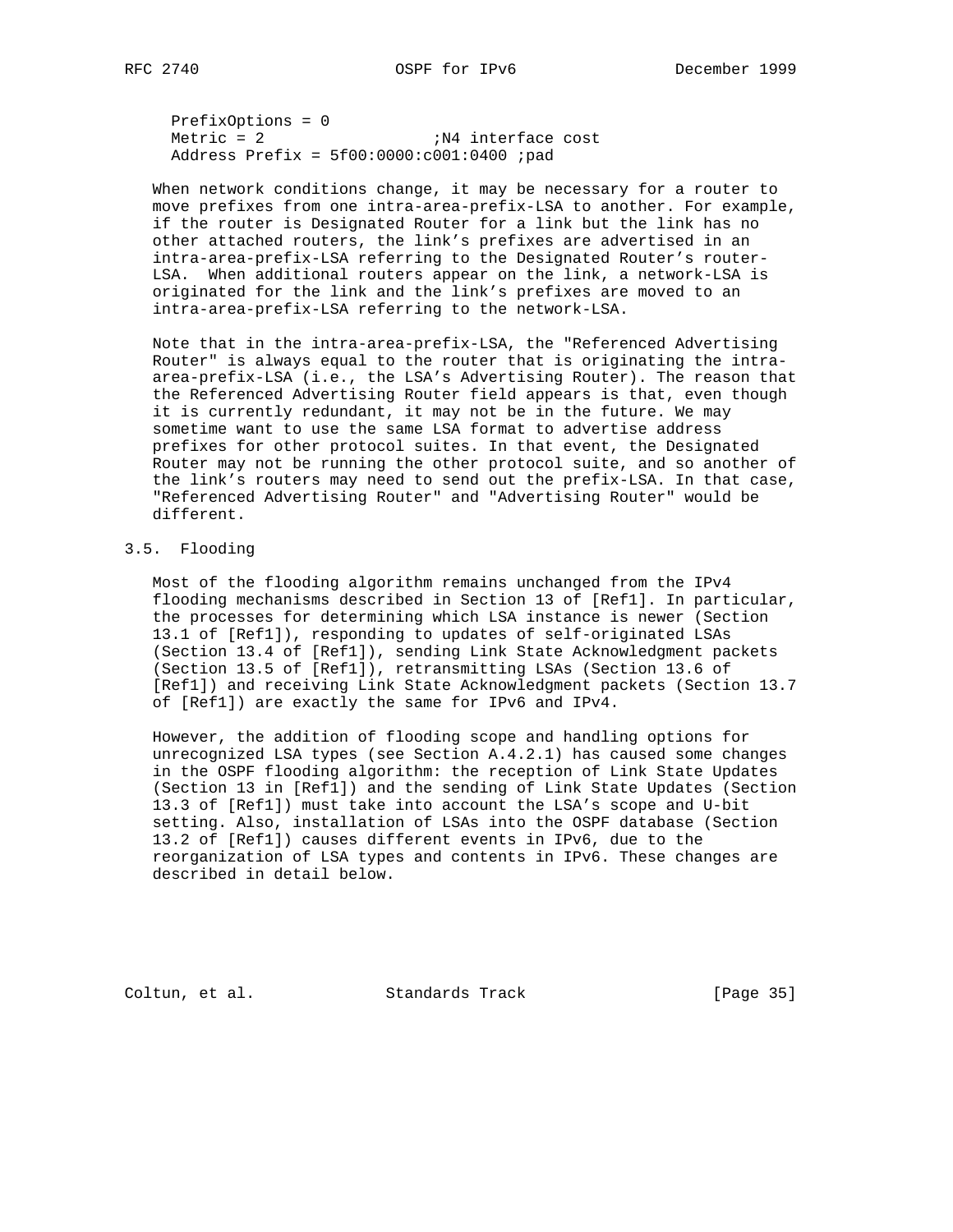## 3.5.1. Receiving Link State Update packets

 The encoding of flooding scope in the LS type and the need to process unknown LS types causes modifications to the processing of received Link State Update packets. As in IPv4, each LSA in a received Link State Update packet is examined. In IPv4, eight steps are executed for each LSA, as described in Section 13 of [Ref1]. For IPv6, all the steps are the same, except that Steps 2 and 3 are modified as follows:

- (2) Examine the LSA's LS type. If the LS type is unknown, the area has been configured as a stub area, and either the LSA's flooding scope is set to "AS flooding scope" or the U-bit of the LS type is set to 1 (flood even when unrecognized), then discard the LSA and get the next one from the Link State Update Packet. This generalizes the IPv4 behavior where AS external-LSAs are not flooded into/throughout stub areas.
- (3) Else if the flooding scope of the LSA is set to "reserved", discard the LSA and get the next one from the Link State Update Packet.

 Steps 5b (sending Link State Update packets) and 5d (installing LSAs in the link state database) in Section 13 of [Ref1] are also somewhat different for IPv6, as described in Sections 3.5.2 and 3.5.3 below.

3.5.2. Sending Link State Update packets

 The sending of Link State Update packets is described in Section 13.3 of [Ref1]. For IPv4 and IPv6, the steps for sending a Link State Update packet are the same (steps 1 through 5 of Section 13.3 in [Ref1]). However, the list of eligible interfaces out which to flood the LSA is different. For IPv6, the eligible interfaces are selected based on the following factors:

- o The LSA's flooding scope.
- o For LSAs with area or link-local flooding scoping, the particular area or interface that the LSA is associated with.
- o Whether the LSA has a recognized LS type.
- o The setting of the U-bit in the LS type. If the U-bit is set to 0, unrecognized LS types are treated as having link-local scope. If set to 1, unrecognized LS types are stored and flooded as if they were recognized.

Coltun, et al. Standards Track [Page 36]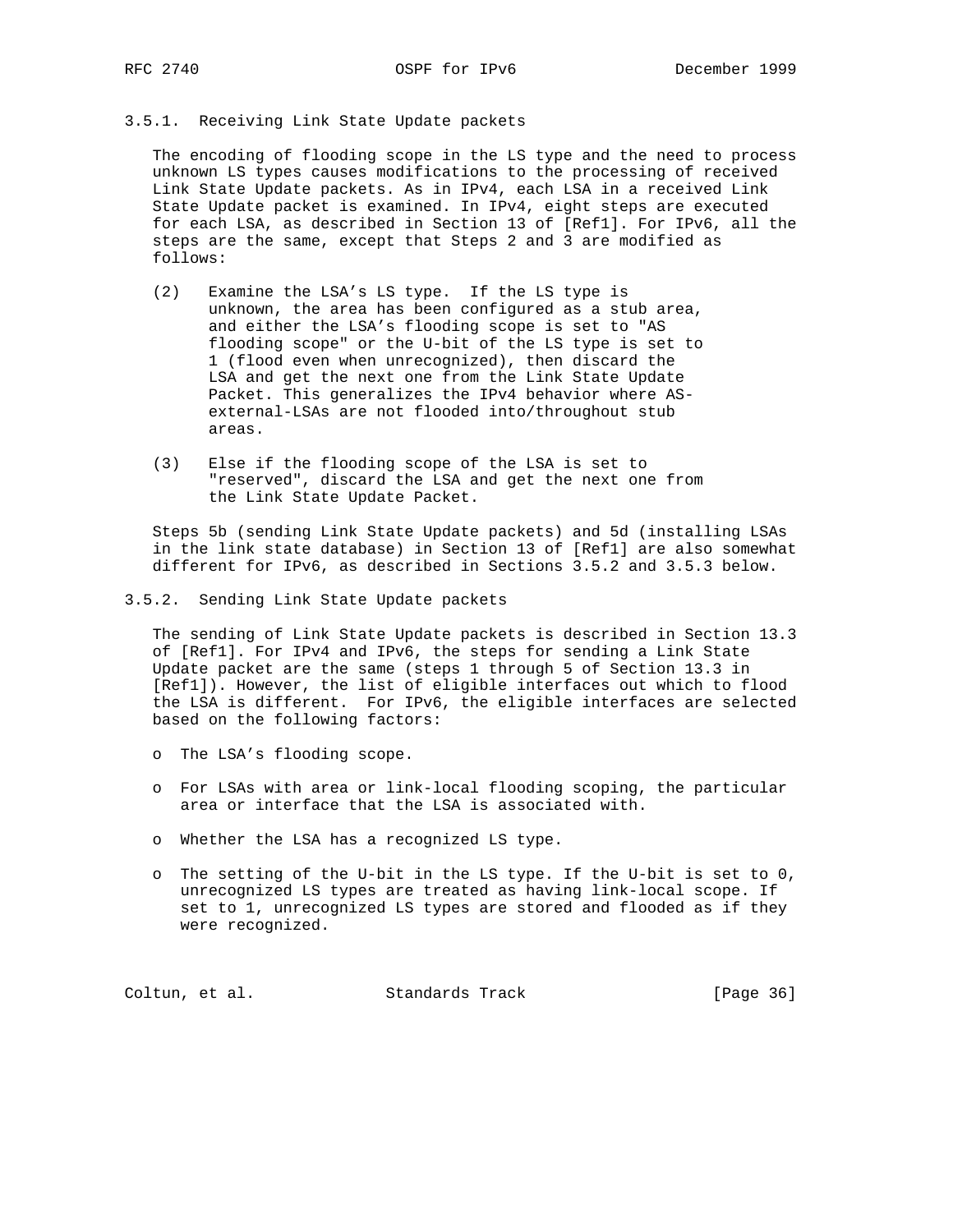Choosing the set of eligible interfaces then breaks into the following cases:

#### Case 1

 The LSA's LS type is recognized. In this case, the set of eligible interfaces is set depending on the flooding scope encoded in the LS type. If the flooding scope is "AS flooding scope", the eligible interfaces are all router interfaces excepting virtual links. In addition, AS-external-LSAs are not flooded out interfaces connecting to stub areas. If the flooding scope is "area flooding scope", the set of eligible interfaces are those interfaces connecting to the LSA's associated area. If the flooding scope is "link-local flooding scope", then there is a single eligible interface, the one connecting to the LSA's associated link (which, when the LSA is received in a Link State Update packet, is also the interface the LSA was received on).

## Case 2

 The LS type is unrecognized, and the U-bit in the LS Type is set to 0 (treat the LSA as if it had link-local flooding scope). In this case there is a single eligible interface, namely, the interface on which the LSA was received.

## Case 3

 The LS type is unrecognized, and the U-bit in the LS Type is set to 1 (store and flood the LSA, as if type understood). In this case, select the eligible interfaces based on the encoded flooding scope as in Case 1 above. However, in this case interfaces attached to stub areas are always excluded.

 A further decision must sometimes be made before adding an LSA to a given neighbor's link-state retransmission list (Step 1d in Section 13.3 of [Ref1]). If the LS type is recognized by the router, but not by the neighbor (as can be determined by examining the Options field that the neighbor advertised in its Database Description packet) and the LSA's U-bit is set to 0, then the LSA should be added to the neighbor's link-state retransmission list if and only if that neighbor is the Designated Router or Backup Designated Router for the attached link. The LS types described in detail by this memo, namely router-LSAs (LS type 0x2001), network-LSAs (0x2002), Inter-Area- Prefix-LSAs (0x2003), Inter-Area-Router-LSAs (0x2004), AS-External- LSAs (0x4005), Link-LSAs (0x0008) and Intra-Area-Prefix-LSAs (0x2009) are assumed to be understood by all routers. However, as an example the group-membership-LSA (0x2006) is understood only by MOSPF routers and since it has its U-bit set to 0, it should only be forwarded to a non-MOSPF neighbor (determined by examining the MC-bit in the neighbor's Database Description packets' Options field) when the neighbor is Designated Router or Backup Designated Router for the

Coltun, et al. Standards Track [Page 37]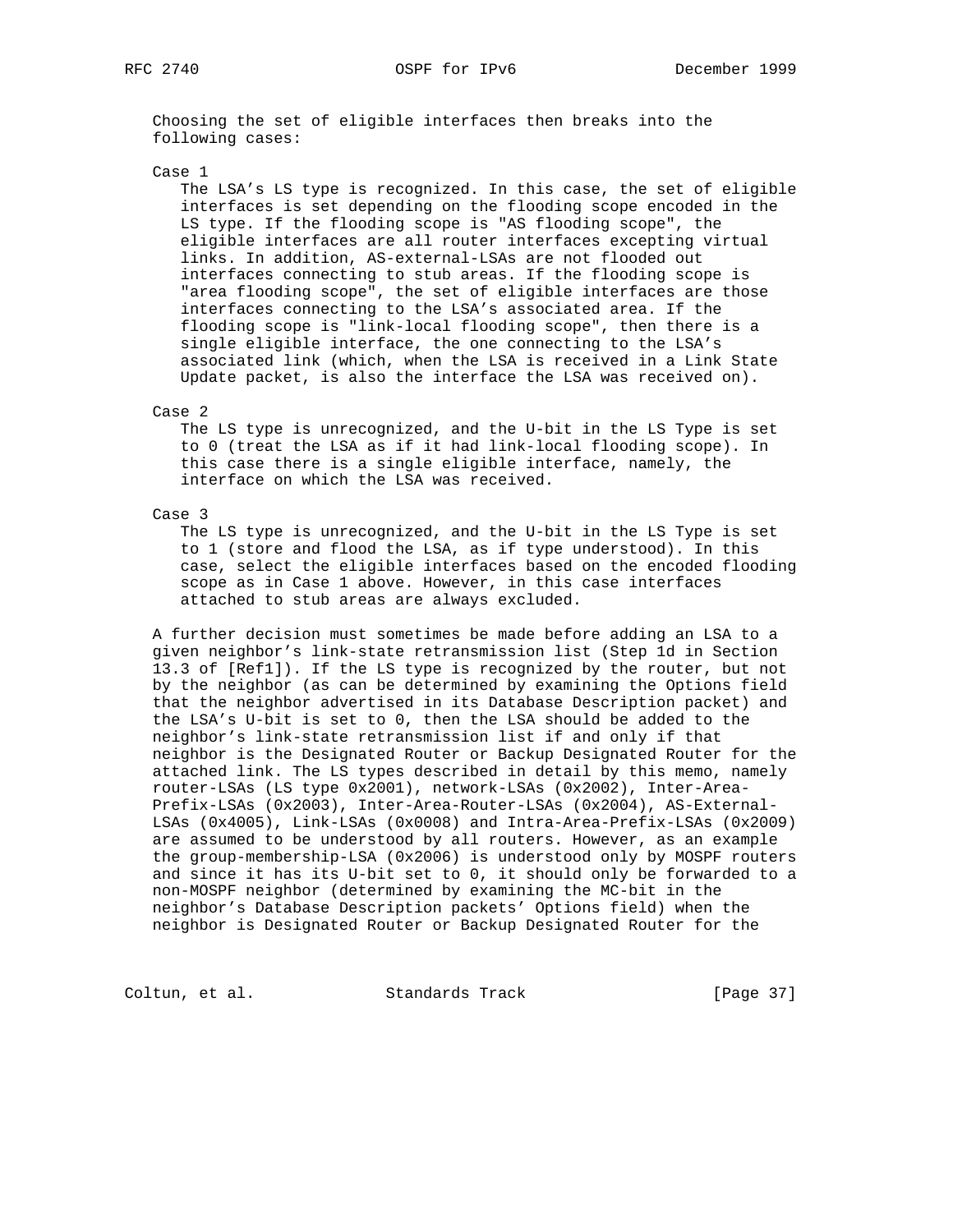attached link.

 The previous paragraph solves a problem in IPv4 OSPF extensions such as MOSPF, which require that the Designated Router support the extension in order to have the new LSA types flooded across broadcast and NBMA networks (see Section 10.2 of [Ref8]).

#### 3.5.3. Installing LSAs in the database

 There are three separate places to store LSAs, depending on their flooding scope. LSAs with AS flooding scope are stored in the global OSPF data structure (see Section 3.1) as long as their LS type is known or their U-bit is 1. LSAs with area flooding scope are stored in the appropriate area data structure (see Section 3.1.1) as long as their LS type is known or their U-bit is 1. LSAs with link-local flooding scope, and those LSAs with unknown LS type and U-bit set to 0 (treat the LSA as if it had link-local flooding scope) are stored in the appropriate interface structure.

 When storing the LSA into the link-state database, a check must be made to see whether the LSA's contents have changed. Changes in contents are indicated exactly as in Section 13.2 of [Ref1]. When an LSA's contents have been changed, the following parts of the routing table must be recalculated, based on the LSA's LS type:

- Router-LSAs, Network-LSAs, Intra-Area-Prefix-LSAs and Link-LSAs The entire routing table is recalculated, starting with the shortest path calculation for each area (see Section 3.8).
- Inter-Area-Prefix-LSAs and Inter-Area-Router-LSAs The best route to the destination described by the LSA must be recalculated (see Section 16.5 in [Ref1]). If this destination is an AS boundary router, it may also be necessary to re-examine all the AS-external-LSAs.
- AS-external-LSAs The best route to the destination described by the AS-external-LSA must be recalculated (see Section 16.6 in [Ref1]).

 As in IPv4, any old instance of the LSA must be removed from the database when the new LSA is installed. This old instance must also be removed from all neighbors' Link state retransmission lists.

Coltun, et al. Standards Track [Page 38]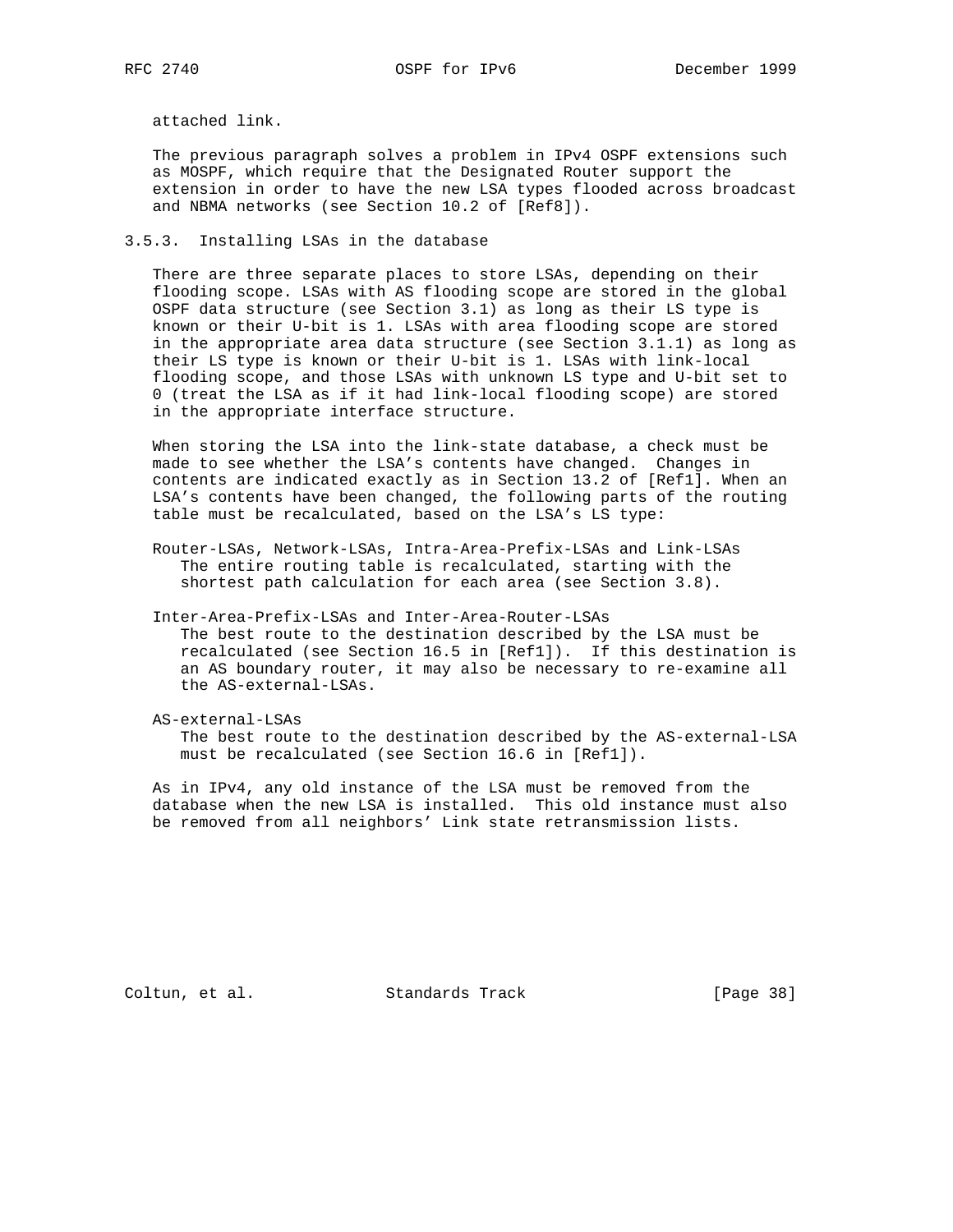# 3.6. Definition of self-originated LSAs

 In IPv6 the definition of a self-originated LSA has been simplified from the IPv4 definition appearing in Sections 13.4 and 14.1 of [Ref1]. For IPv6, self-originated LSAs are those LSAs whose Advertising Router is equal to the router's own Router ID.

3.7. Virtual links

 OSPF virtual links for IPv4 are described in Section 15 of [Ref1]. Virtual links are the same in IPv6, with the following exceptions:

- o LSAs having AS flooding scope are never flooded over virtual adjacencies, nor are LSAs with AS flooding scope summarized over virtual adjacencies during the Database Exchange process. This is a generalization of the IPv4 treatment of AS-external-LSAs.
- o The IPv6 interface address of a virtual link must be an IPv6 address having site-local or global scope, instead of the link local addresses used by other interface types. This address is used as the IPv6 source for OSPF protocol packets sent over the virtual link.
- o Likewise, the virtual neighbor's IPv6 address is an IPv6 address with site-local or global scope. To enable the discovery of a virtual neighbor's IPv6 address during the routing calculation, the neighbor advertises its virtual link's IPv6 interface address in an Intra-Area-Prefix-LSA originated for the virtual link's transit area (see Sections 3.4.3.7 and 3.8.1).
- o Like all other IPv6 OSPF interfaces, virtual links are assigned unique (within the router) Interface IDs. These are advertised in Hellos sent over the virtual link, and in the router's router- LSAs.
- 3.8. Routing table calculation

 The IPv6 OSPF routing calculation proceeds along the same lines as the IPv4 OSPF routing calculation, following the five steps specified by Section 16 of [Ref1]. High level differences between the IPv6 and IPv4 calculations include:

 o Prefix information has been removed from router-LSAs, and now is advertised in intra-area-prefix-LSAs. Whenever [Ref1] specifies that stub networks within router-LSAs be examined, IPv6 will instead examine prefixes within intra-area-prefix-LSAs.

Coltun, et al. Standards Track [Page 39]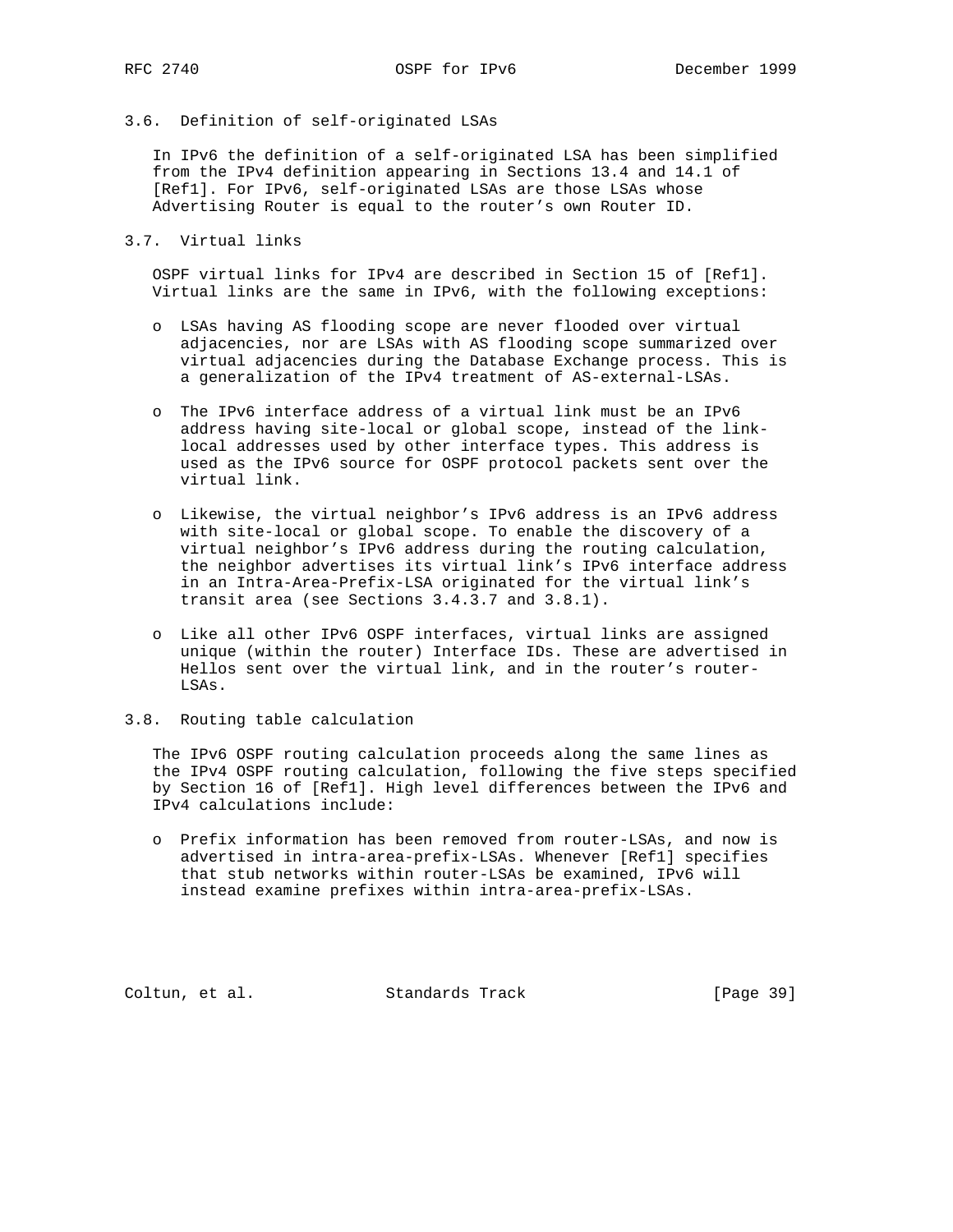- o Type 3 and 4 summary-LSAs have been renamed inter-area-prefix-LSAs and inter-area-router-LSAs (respectively).
- o Addressing information is no longer encoded in Link State IDs, and must instead be found within the body of LSAs.
- o In IPv6, a router can originate multiple router-LSAs within a single area, distinguished by Link State ID. These router-LSAs must be treated as a single aggregate by the area's shortest path calculation (see Section 3.8.1).

 For each area, routing table entries have been created for the area's routers and transit links, in order to store the results of the area's shortest-path tree calculation (see Section 3.8.1). These entries are then used when processing intra-area-prefix-LSAs, inter area-prefix-LSAs and inter-area-router-LSAs, as described in Section 3.8.2.

 Events generated as a result of routing table changes (Section 16.7 of [Ref1]), and the equal-cost multipath logic (Section 16.8 of [Ref1]) are identical for both IPv4 and IPv6.

3.8.1. Calculating the shortest path tree for an area

 The IPv4 shortest path calculation is contained in Section 16.1 of [Ref1]. The graph used by the shortest-path tree calculation is identical for both IPv4 and IPv6. The graph's vertices are routers and transit links, represented by router-LSAs and network-LSAs respectively. A router is identified by its OSPF Router ID, while a transit link is identified by its Designated Router's Interface ID and OSPF Router ID. Both routers and transit links have associated routing table entries within the area (see Section 3.3).

 Section 16.1 of [Ref1] splits up the shortest path calculations into two stages. First the Dijkstra calculation is performed, and then the stub links are added onto the tree as leaves. The IPv6 calculation maintains this split.

 The Dijkstra calculation for IPv6 is identical to that specified for IPv4, with the following exceptions (referencing the steps from the Dijkstra calculation as described in Section 16.1 of [Ref1]):

 o The Vertex ID for a router is the OSPF Router ID. The Vertex ID for a transit network is a combination of the Interface ID and OSPF Router ID of the network's Designated Router.

Coltun, et al. Standards Track [Page 40]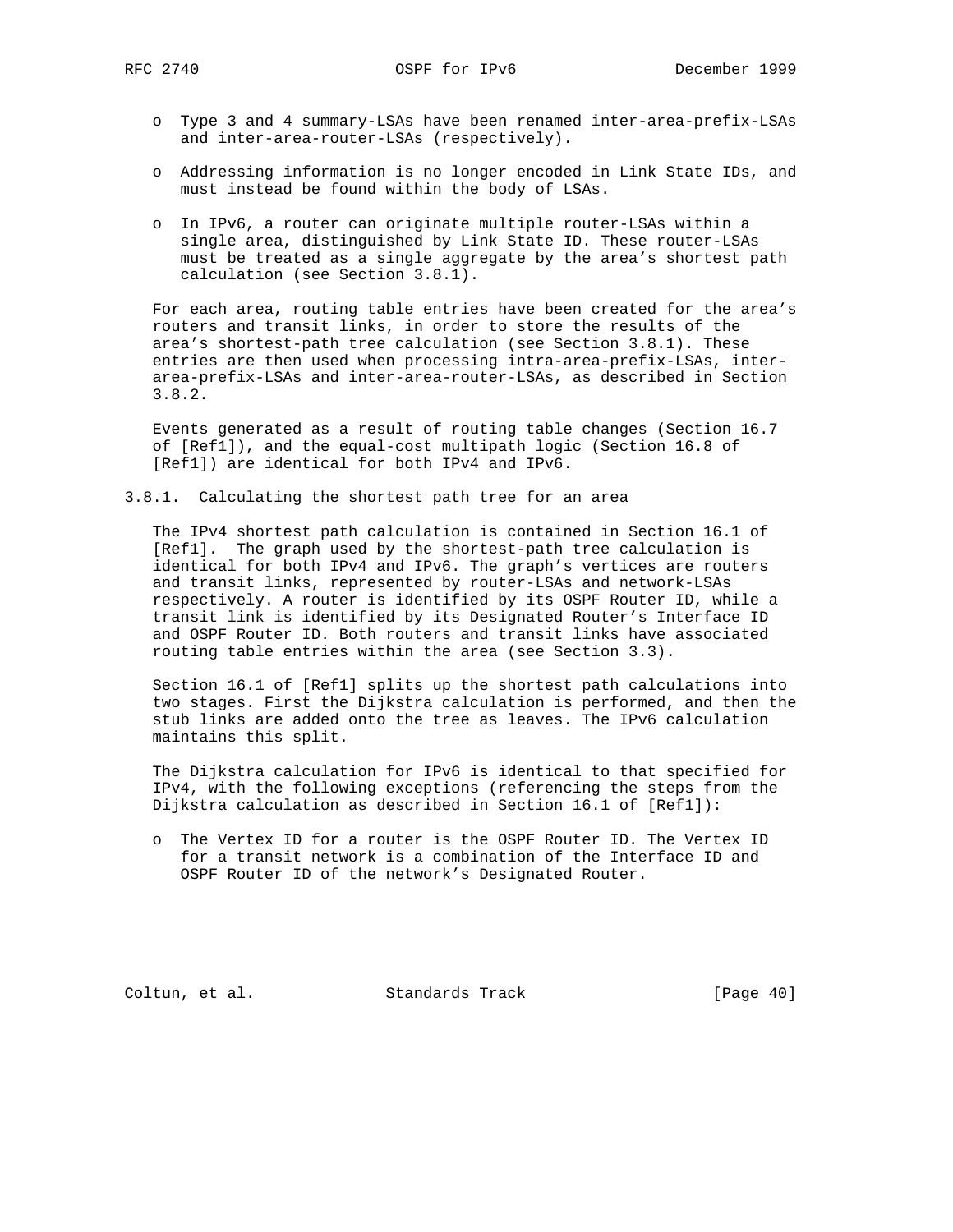- o In Step 2, when a router Vertex V has just been added to the shortest path tree, there may be multiple LSAs associated with the router. All Router-LSAs with Advertising Router set to V's OSPF Router ID must processed as an aggregate, treating them as fragments of a single large router-LSA. The Options field and the router type bits (bits W, V, E and B) should always be taken from "fragment" with the smallest Link State ID.
- o Step 2a is not needed in IPv6, as there are no longer stub network links in router-LSAs.
- o In Step 2b, if W is a router, there may again be multiple LSAs associated with the router. All Router-LSAs with Advertising Router set to W's OSPF Router ID must processed as an aggregate, treating them as fragments of a single large router-LSA.
- o In Step 4, there are now per-area routing table entries for each of an area's routers, instead of just the area border routers. These entries subsume all the functionality of IPv4's area border router routing table entries, including the maintenance of virtual links. When the router added to the area routing table in this step is the other end of a virtual link, the virtual neighbor's IP address is set as follows: The collection of intra-area-prefix- LSAs originated by the virtual neighbor is examined, with the virtual neighbor's IP address being set to the first prefix encountered having the "LA-bit" set.
- o Routing table entries for transit networks, which are no longer associated with IP networks, are also modified in Step 4.

 The next stage of the shortest path calculation proceeds similarly to the two steps of the second stage of Section 16.1 in [Ref1]. However, instead of examining the stub links within router-LSAs, the list of the area's intra-area-prefix-LSAs is examined. A prefix advertisement whose "NU-bit" is set should not be included in the routing calculation. The cost of any advertised prefix is the sum of the prefix' advertised metric plus the cost to the transit vertex (either router or transit network) identified by intra-area-prefix-LSA's Referenced LS type, Referenced Link State ID and Referenced Advertising Router fields. This latter cost is stored in the transit vertex' routing table entry for the area.

3.8.1.1. The next hop calculation

 In IPv6, the calculation of the next hop's IPv6 address (which will be a link-local address) proceeds along the same lines as the IPv4 next hop calculation (see Section 16.1.1 of [Ref1]). The only difference is in calculating the next hop IPv6 address for a router

Coltun, et al. Standards Track [Page 41]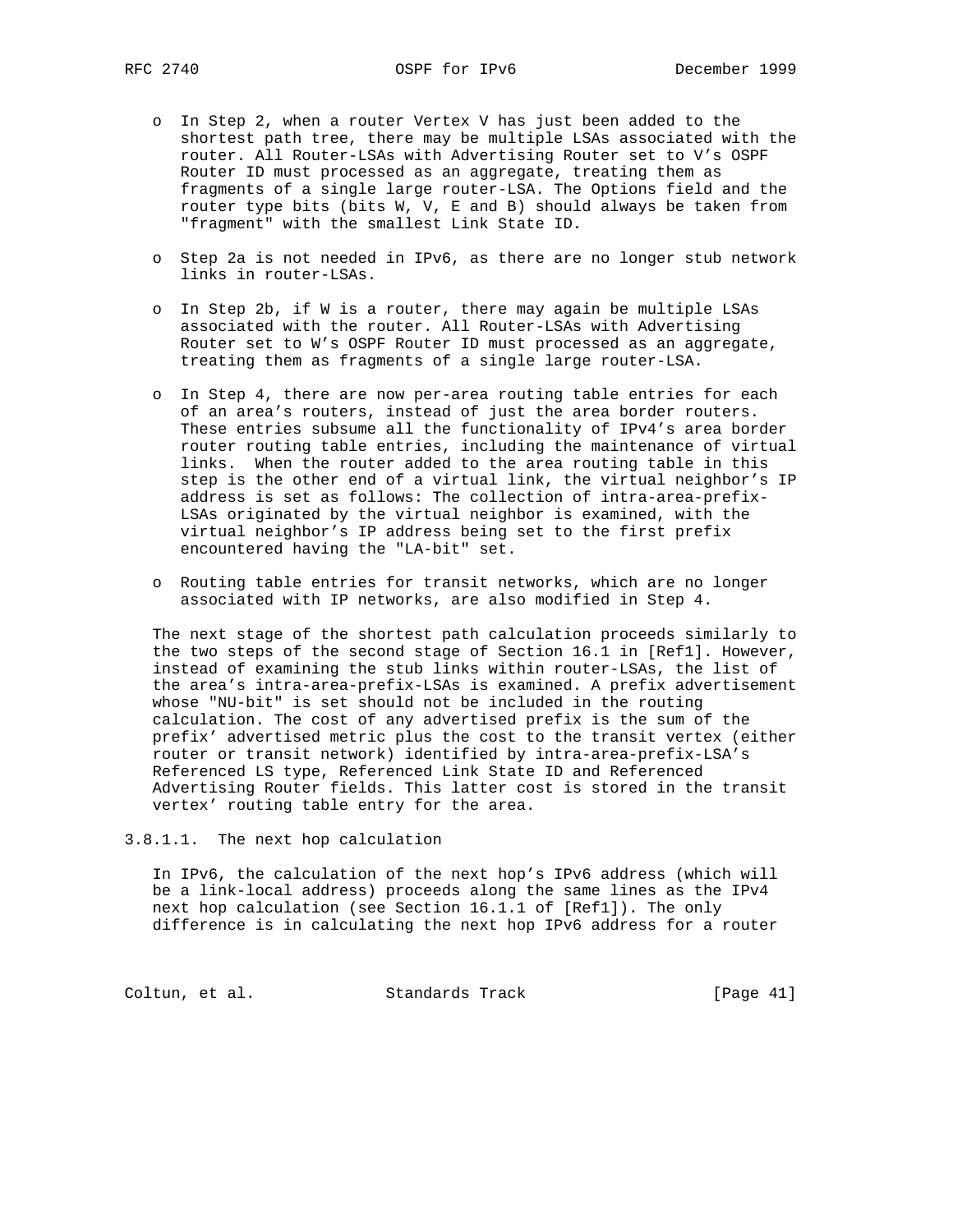(call it Router X) which shares a link with the calculating router. In this case the calculating router assigns the next hop IPv6 address to be the link-local interface address contained in Router X's Link- LSA (see Section A.4.8) for the link. This procedure is necessary since on some links, such as NBMA links, the two routers need not be neighbors, and therefore might not be exchanging OSPF Hellos.

#### 3.8.2. Calculating the inter-area routes

 Calculation of inter-area routes for IPv6 proceeds along the same lines as the IPv4 calculation in Section 16.2 of [Ref1], with the following modifications:

- o The names of the Type 3 summary-LSAs and Type 4 summary-LSAs have been changed to inter-area-prefix-LSAs and inter-area-router-LSAs respectively.
- o The Link State ID of the above LSA types no longer encodes the network or router described by the LSA. Instead, an address prefix is contained in the body of an inter-area-prefix-LSA, and a described router's OSPF Router ID is carried in the body of an inter-area- router-LSA.
- o Prefixes having the "NU-bit" set in their Prefix Options field should be ignored by the inter-area route calculation.

 When a single inter-area-prefix-LSA or inter-area-router-LSA has changed, the incremental calculations outlined in Section 16.5 of [Ref1] can be performed instead of recalculating the entire routing table.

3.8.3. Examining transit areas' summary-LSAs

 Examination of transit areas' summary-LSAs in IPv6 proceeds along the same lines as the IPv4 calculation in Section 16.3 of [Ref1], modified in the same way as the IPv6 inter-area route calculation in Section 3.8.2.

3.8.4. Calculating AS external routes

 The IPv6 AS external route calculation proceeds along the same lines as the IPv4 calculation in Section 16.4 of [Ref1], with the following exceptions:

 o The Link State ID of the AS-external-LSA types no longer encodes the network described by the LSA. Instead, an address prefix is contained in the body of an AS- external-LSA.

Coltun, et al. Standards Track [Page 42]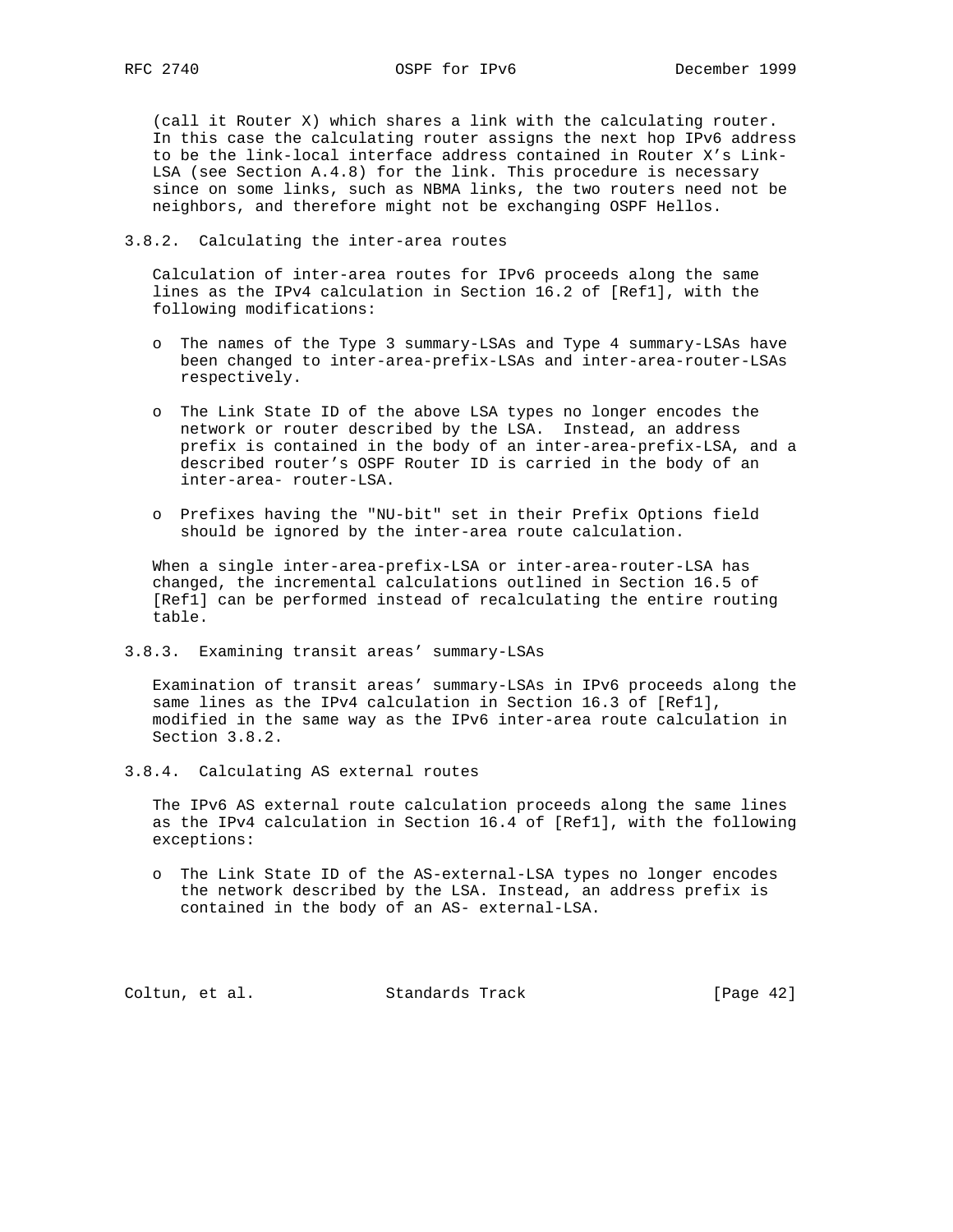- o The default route is described by AS-external-LSAs which advertise zero length prefixes.
- o Instead of comparing the AS-external-LSA's Forwarding address field to 0.0.0.0 to see whether a forwarding address has been used, bit F of the external-LSA is examined. A forwarding address is in use if and only if bit F is set.
- o Prefixes having the "NU-bit" set in their Prefix Options field should be ignored by the inter-area route calculation.

 When a single AS-external-LSA has changed, the incremental calculations outlined in Section 16.6 of [Ref1] can be performed instead of recalculating the entire routing table.

3.9. Multiple interfaces to a single link

 In OSPF for IPv6, a router may have multiple interfaces to a single link. All interfaces are involved in the reception and transmission of data traffic, however only a single interface sends and receives OSPF control traffic. In more detail:

- o Each of the multiple interfaces are assigned different Interface IDs. In this way the router can automatically detect when multiple interfaces attach to the same link, when receiving Hellos from its own Router ID but with an Interface ID other than the receiving interface's.
- o The router turns off the sending and receiving of OSPF packets (that is, control traffic) on all but one of the interfaces to the link. The choice of interface to send and receive control traffic is implementation dependent; as one example, the interface with the highest Interface ID could be chosen. If the router is elected DR, it will be this interface's Interface ID that will be used as the network-LSA's Link State ID.
- o All the multiple interfaces to the link will however appear in the router-LSA. In addition, a Link-LSA will be generated for each of the multiple interfaces. In this way, all interfaces will be included in OSPF's routing calculations.
- o If the interface which is responsible for sending and receiving control traffic fails, another will have to take over, reforming all neighbor adjacencies from scratch. This failure can be detected by the router itself, when the other interfaces to the same link cease to hear the router's own Hellos.

Coltun, et al. Standards Track [Page 43]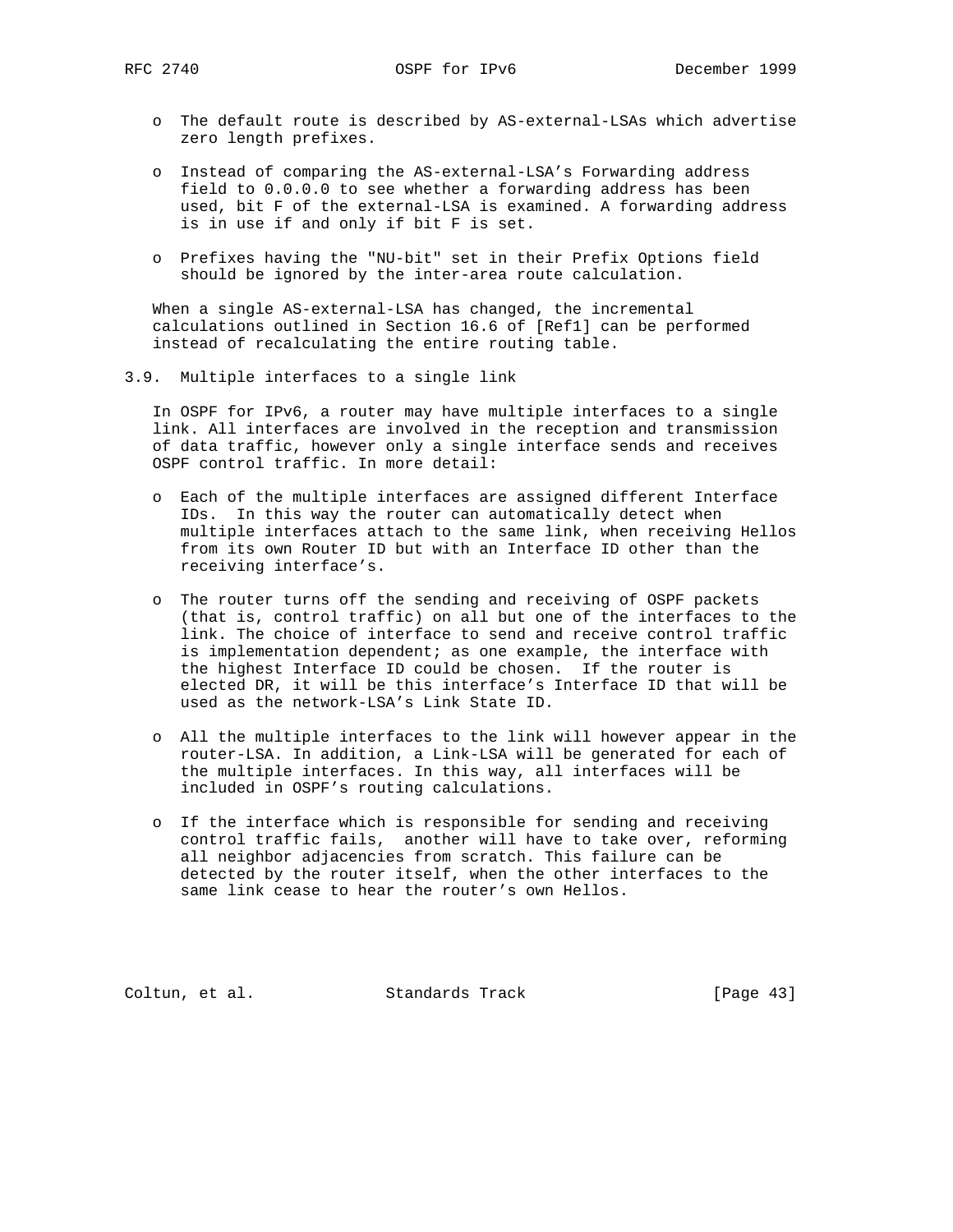#### References

- [Ref1] Moy, J., "OSPF Version 2", STD 54, RFC 2328, April 1998.
- [Ref2] McKenzie, A., "ISO Transport Protocol specification ISO DP 8073", RFC 905, April 1984.
- [Ref3] McCloghrie, K. and F. Kastenholz, "The Interfaces Group MIB using SMIv2", RFC 2233, November 1997.
- [Ref4] Fuller, V., Li, T, Yu, J. and K. Varadhan, "Classless Inter- Domain Routing (CIDR): an Address Assignment and Aggregation Strategy", RFC 1519, September 1993.
- [Ref5] Varadhan, K., Hares, S. and Y. Rekhter, "BGP4/IDRP for IP--- OSPF Interaction", RFC 1745, December 1994
- [Ref6] Reynolds, J. and J. Postel, "Assigned Numbers", STD 2, RFC 1700, October 1994.
- [Ref7] deSouza, O. and M. Rodrigues, "Guidelines for Running OSPF Over Frame Relay Networks", RFC 1586, March 1994.
- [Ref8] Moy, J., "Multicast Extensions to OSPF", RFC 1584, March 1994.
- [Ref9] Coltun, R. and V. Fuller, "The OSPF NSSA Option", RFC 1587, March 1994.
- [Ref10] Ferguson, D., "The OSPF External Attributes LSA", unpublished.
- [Ref11] Moy, J., "Extending OSPF to Support Demand Circuits", RFC 1793, April 1995.
- [Ref12] Mogul, J. and S. Deering, "Path MTU Discovery", RFC 1191, November 1990.
- [Ref13] Rekhter, Y. and T. Li, "A Border Gateway Protocol 4 (BGP-4)", RFC 1771, March 1995.
- [Ref14] Deering, S. and R. Hinden, "Internet Protocol, Version 6 (IPv6) Specification", RFC 2460, December 1998.
- [Ref15] Hinden, R. and S. Deering, "IP Version 6 Addressing Architecture", RFC 2373, July 1998.

Coltun, et al. Standards Track [Page 44]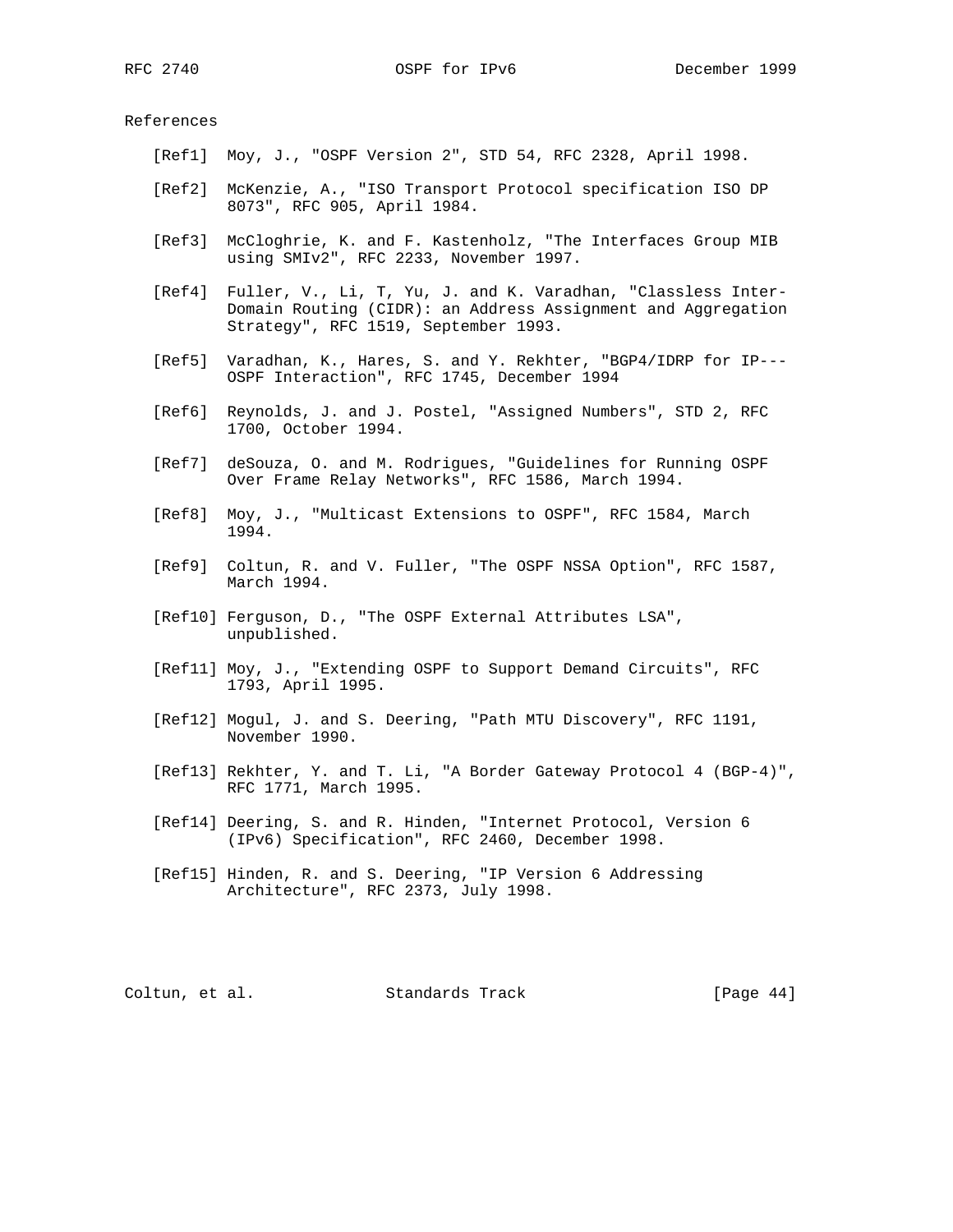- [Ref16] Conta, A. and S. Deering, "Internet Control Message Protocol (ICMPv6) for the Internet Protocol Version 6 (IPv6) Specification" RFC 2463, December 1998.
- [Ref17] Narten, T., Nordmark, E. and W. Simpson, "Neighbor Discovery for IP Version 6 (IPv6)", RFC 2461, December 1998.
- [Ref18] McCann, J., Deering, S. and J. Mogul, "Path MTU Discovery for IP version 6", RFC 1981, August 1996.
- [Ref19] Kent, S. and R. Atkinson, "IP Authentication Header", RFC 2402, November 1998.
- [Ref20] Kent, S. and R. Atkinson, "IP Encapsulating Security Payload (ESP)", RFC 2406, November 1998.

Coltun, et al. Standards Track [Page 45]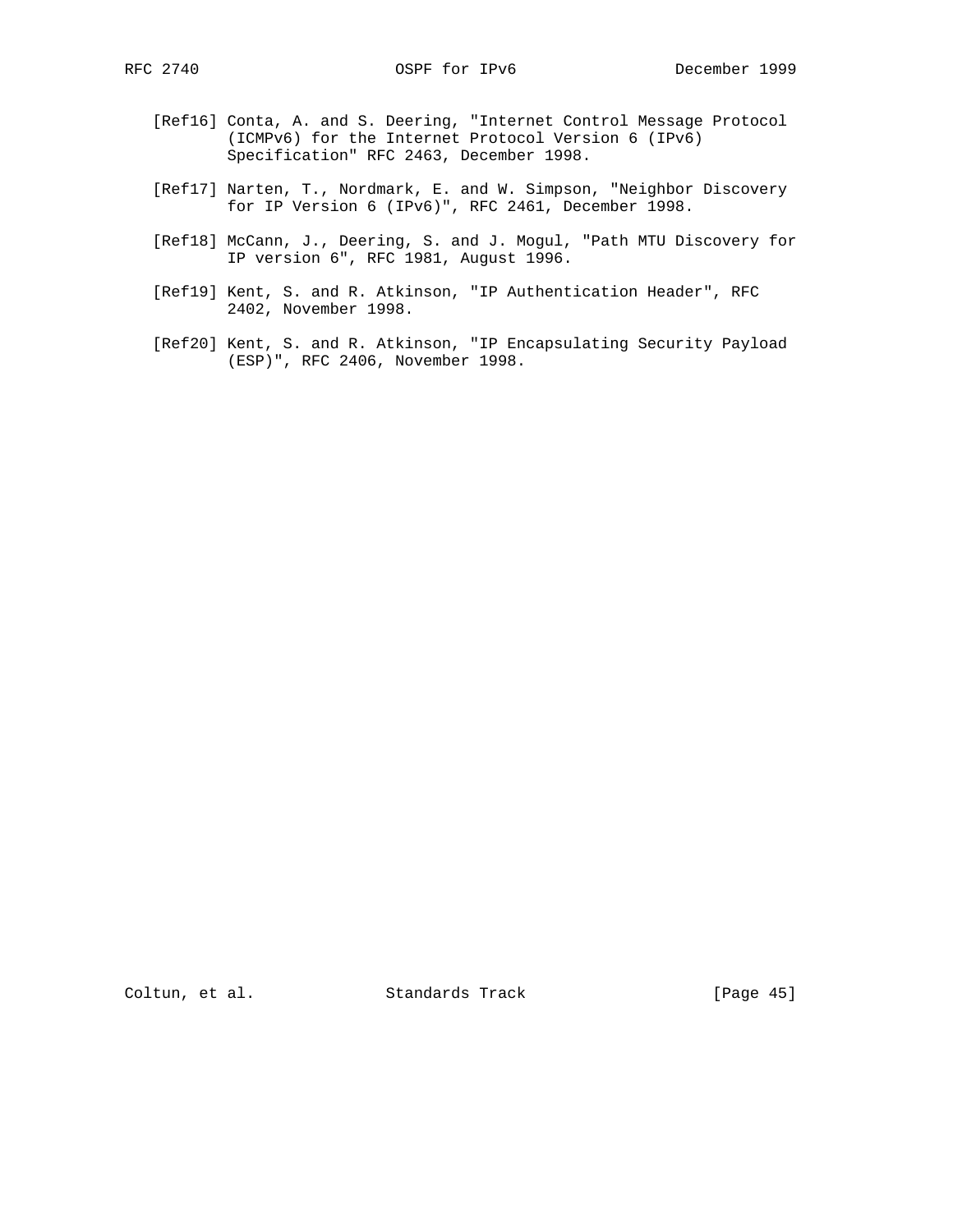## A. OSPF data formats

 This appendix describes the format of OSPF protocol packets and OSPF LSAs. The OSPF protocol runs directly over the IPv6 network layer. Before any data formats are described, the details of the OSPF encapsulation are explained.

 Next the OSPF Options field is described. This field describes various capabilities that may or may not be supported by pieces of the OSPF routing domain. The OSPF Options field is contained in OSPF Hello packets, Database Description packets and in OSPF LSAs.

OSPF packet formats are detailed in Section A.3.

 A description of OSPF LSAs appears in Section A.4. This section describes how IPv6 address prefixes are represented within LSAs, details the standard LSA header, and then provides formats for each of the specific LSA types.

A.1 Encapsulation of OSPF packets

 OSPF runs directly over the IPv6's network layer. OSPF packets are therefore encapsulated solely by IPv6 and local data-link headers.

 OSPF does not define a way to fragment its protocol packets, and depends on IPv6 fragmentation when transmitting packets larger than the link MTU. If necessary, the length of OSPF packets can be up to 65,535 bytes. The OSPF packet types that are likely to be large (Database Description Packets, Link State Request, Link State Update, and Link State Acknowledgment packets) can usually be split into several separate protocol packets, without loss of functionality. This is recommended; IPv6 fragmentation should be avoided whenever possible. Using this reasoning, an attempt should be made to limit the sizes of OSPF packets sent over virtual links to 1280 bytes unless Path MTU Discovery is being performed [Ref14].

The other important features of OSPF's IPv6 encapsulation are:

 o Use of IPv6 multicast. Some OSPF messages are multicast, when sent over broadcast networks. Two distinct IP multicast addresses are used. Packets sent to these multicast addresses should never be forwarded; they are meant to travel a single hop only. As such, the multicast addresses have been chosen with link-local scope, and packets sent to these addresses should have their IPv6 Hop Limit set to 1.

Coltun, et al. Standards Track [Page 46]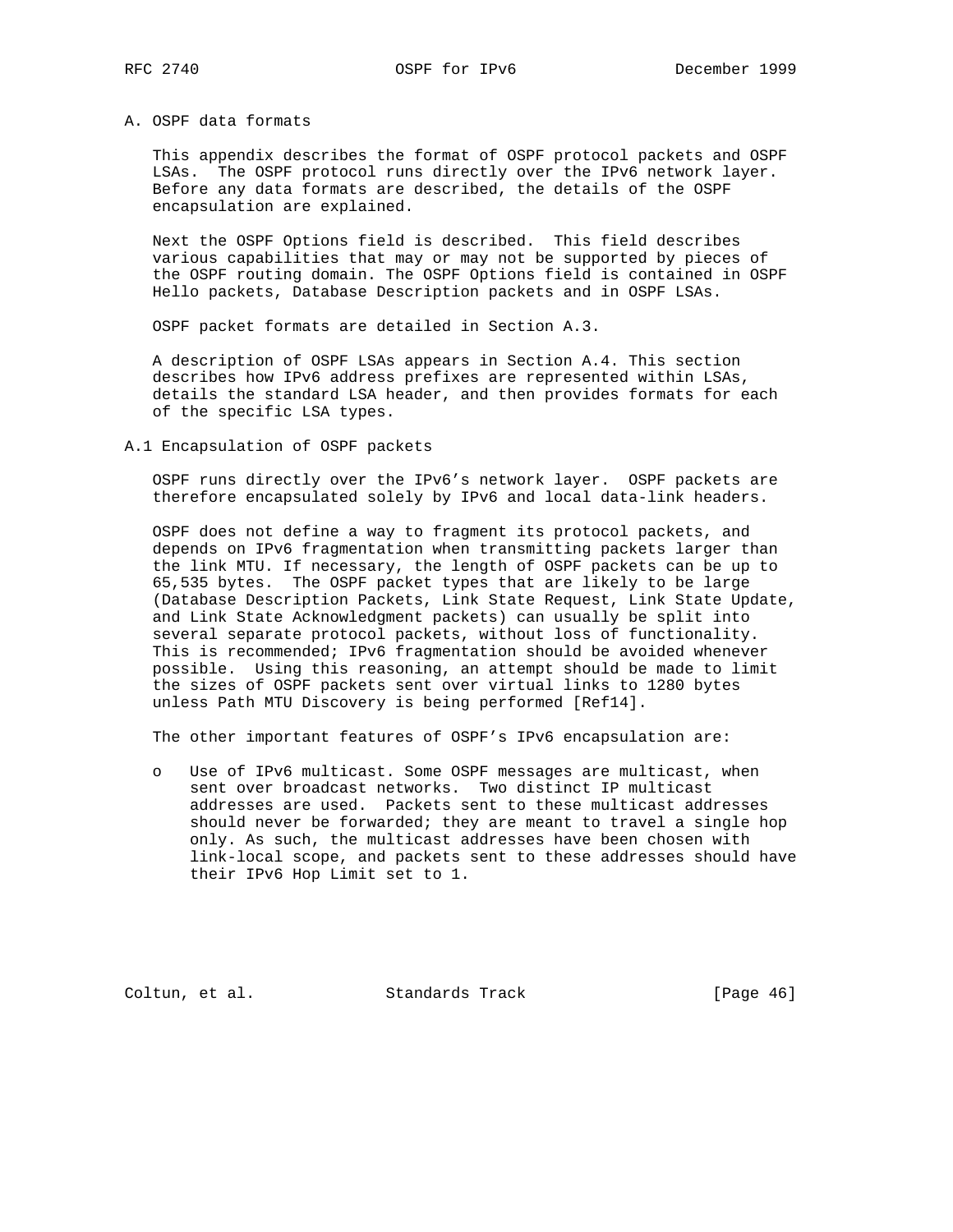## AllSPFRouters

 This multicast address has been assigned the value FF02::5. All routers running OSPF should be prepared to receive packets sent to this address. Hello packets are always sent to this destination. Also, certain OSPF protocol packets are sent to this address during the flooding procedure.

#### AllDRouters

 This multicast address has been assigned the value FF02::6. Both the Designated Router and Backup Designated Router must be prepared to receive packets destined to this address. Certain OSPF protocol packets are sent to this address during the flooding procedure.

 o OSPF is IP protocol 89. This number should be inserted in the Next Header field of the encapsulating IPv6 header.

## A.2 The Options field

 The 24-bit OSPF Options field is present in OSPF Hello packets, Database Description packets and certain LSAs (router-LSAs, network- LSAs, inter-area-router-LSAs and link-LSAs). The Options field enables OSPF routers to support (or not support) optional capabilities, and to communicate their capability level to other OSPF routers. Through this mechanism routers of differing capabilities can be mixed within an OSPF routing domain.

 An option mismatch between routers can cause a variety of behaviors, depending on the particular option. Some option mismatches prevent neighbor relationships from forming (e.g., the E-bit below); these mismatches are discovered through the sending and receiving of Hello packets. Some option mismatches prevent particular LSA types from being flooded across adjacencies (e.g., the MC-bit below); these are discovered through the sending and receiving of Database Description packets. Some option mismatches prevent routers from being included in one or more of the various routing calculations because of their reduced functionality (again the MC-bit is an example); these mismatches are discovered by examining LSAs.

 Six bits of the OSPF Options field have been assigned. Each bit is described briefly below. Routers should reset (i.e. clear) unrecognized bits in the Options field when sending Hello packets or Database Description packets and when originating LSAs. Conversely, routers encountering unrecognized Option bits in received Hello Packets, Database Description packets or LSAs should ignore the capability and process the packet/LSA normally.

Coltun, et al. Standards Track [Page 47]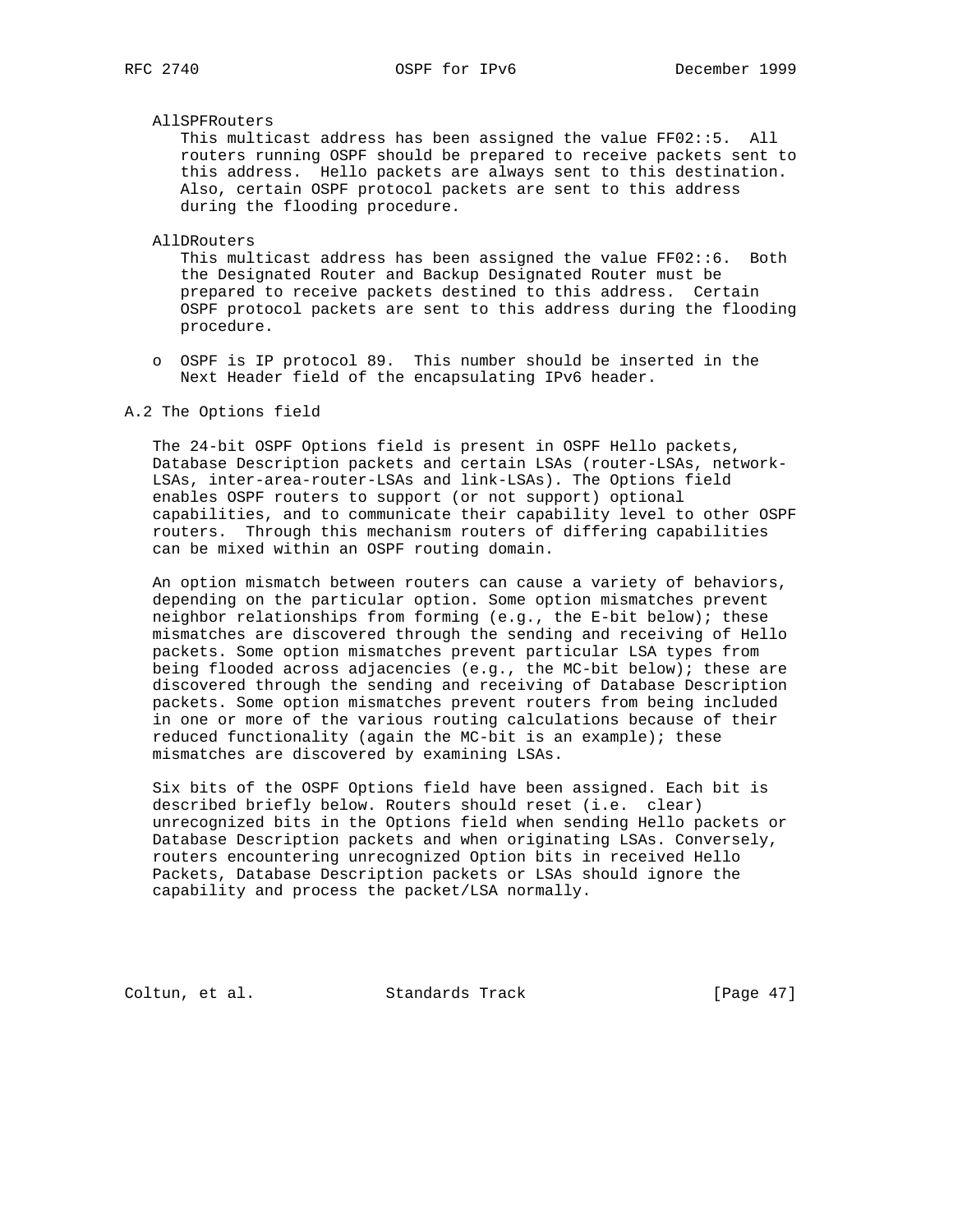1 2 0 1 2 3 4 5 6 7 8 9 0 1 2 3 4 5 6 7 8 9 0 1 2 3 -+-+-+-+-+-+-+-+-+-+-+-+-+-+-+-+-+-+--+--+--+--+--+--+ | | | | | | | | | | | | | | | | | |DC| R| N|MC| E|V6| -+-+-+-+-+-+-+-+-+-+-+-+-+-+-+-+-+-+--+--+--+--+--+--+ The Options field V6-bit If this bit is clear, the router/link should be excluded from IPv6 routing calculations. See Section 3.8 of this memo. E-bit This bit describes the way AS-external-LSAs are flooded, as described in Sections 3.6, 9.5, 10.8 and 12.1.2 of [Ref1]. MC-bit This bit describes whether IP multicast datagrams are forwarded according to the specifications in [Ref7]. N-bit This bit describes the handling of Type-7 LSAs, as specified in [Ref8]. R-bit This bit (the 'Router' bit) indicates whether the originator is an

 active router. If the router bit is clear routes which transit the advertising node cannot be computed. Clearing the router bit would be appropriate for a multi-homed host that wants to participate in routing, but does not want to forward non-locally addressed packets.

#### DC-bit

 This bit describes the router's handling of demand circuits, as specified in [Ref10].

A.3 OSPF Packet Formats

 There are five distinct OSPF packet types. All OSPF packet types begin with a standard 16 byte header. This header is described first. Each packet type is then described in a succeeding section. In these sections each packet's division into fields is displayed, and then the field definitions are enumerated.

 All OSPF packet types (other than the OSPF Hello packets) deal with lists of LSAs. For example, Link State Update packets implement the flooding of LSAs throughout the OSPF routing domain. The format of LSAs is described in Section A.4.

Coltun, et al. Standards Track [Page 48]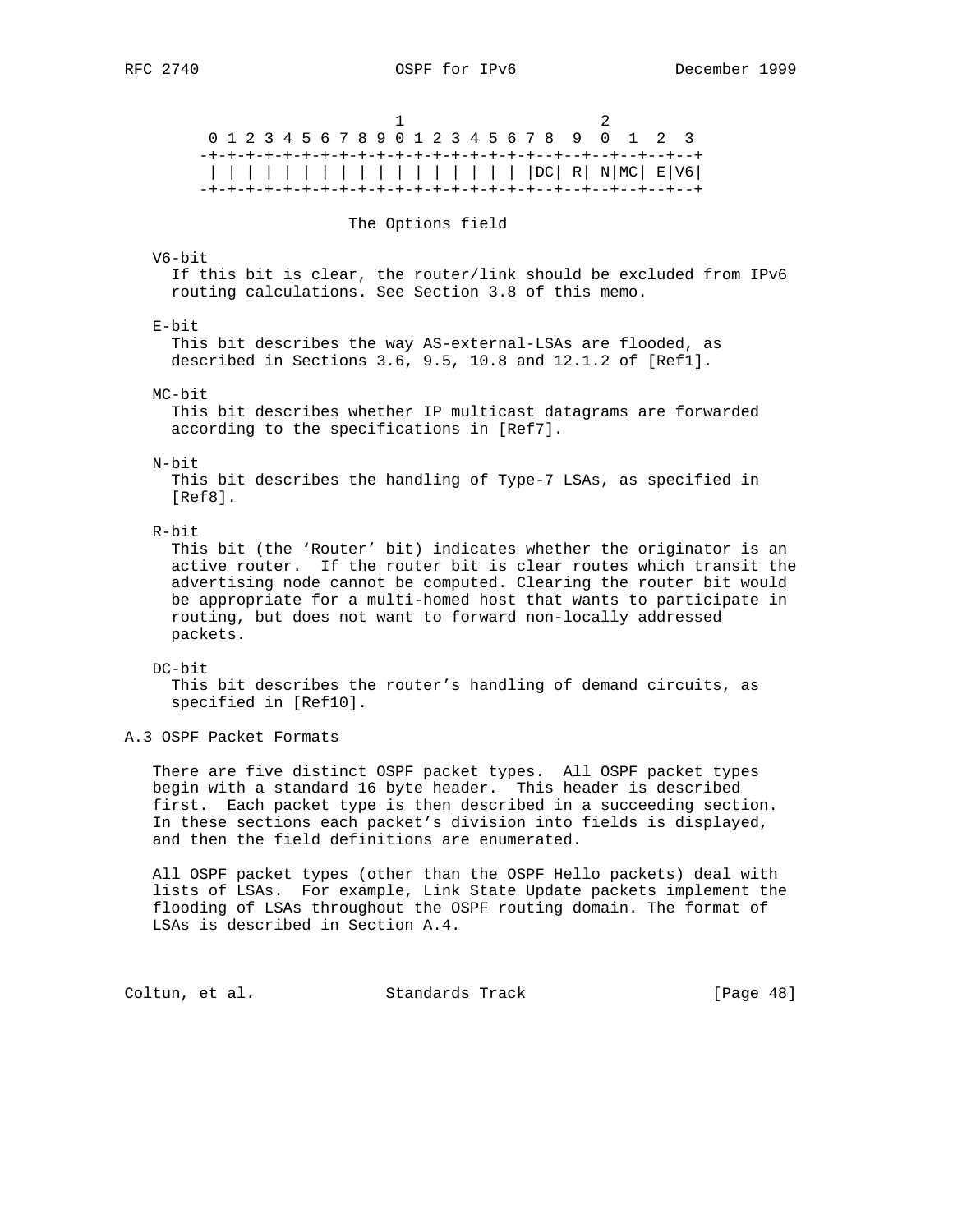The receive processing of OSPF packets is detailed in Section 3.2.2. The sending of OSPF packets is explained in Section 3.2.1.

A.3.1 The OSPF packet header

 Every OSPF packet starts with a standard 16 byte header. Together with the encapsulating IPv6 headers, the OSPF header contains all the information necessary to determine whether the packet should be accepted for further processing. This determination is described in Section 3.2.2 of this memo.

|           |              | 0 1 2 3 4 5 6 7 8 9 0 1 2 3 4 5 6 7 8 9 0 1 2 3 4 5 6 7 8 9 0 1 |  |  |  |  |  |  |  |  |  |  |
|-----------|--------------|-----------------------------------------------------------------|--|--|--|--|--|--|--|--|--|--|
|           |              |                                                                 |  |  |  |  |  |  |  |  |  |  |
| Version # | Type         | Packet length                                                   |  |  |  |  |  |  |  |  |  |  |
|           | +-+-+-+-+-+- | -+-+-+-+-+                                                      |  |  |  |  |  |  |  |  |  |  |
|           | Router ID    |                                                                 |  |  |  |  |  |  |  |  |  |  |
|           |              |                                                                 |  |  |  |  |  |  |  |  |  |  |
|           | Area ID      |                                                                 |  |  |  |  |  |  |  |  |  |  |
|           |              |                                                                 |  |  |  |  |  |  |  |  |  |  |
| Checksum  |              | Instance ID                                                     |  |  |  |  |  |  |  |  |  |  |
|           |              | +-+-+-+-+-+-+-+-+-                                              |  |  |  |  |  |  |  |  |  |  |

## Version #

 The OSPF version number. This specification documents version 3 of the OSPF protocol.

#### Type

 The OSPF packet types are as follows. See Sections A.3.2 through A.3.6 for details.

 Type Description --------------------------------- 1 Hello 2 Database Description 3 Link State Request 4 Link State Update 5 Link State Acknowledgment

Packet length

 The length of the OSPF protocol packet in bytes. This length includes the standard OSPF header.

### Router ID

The Router ID of the packet's source.

Coltun, et al. Standards Track [Page 49]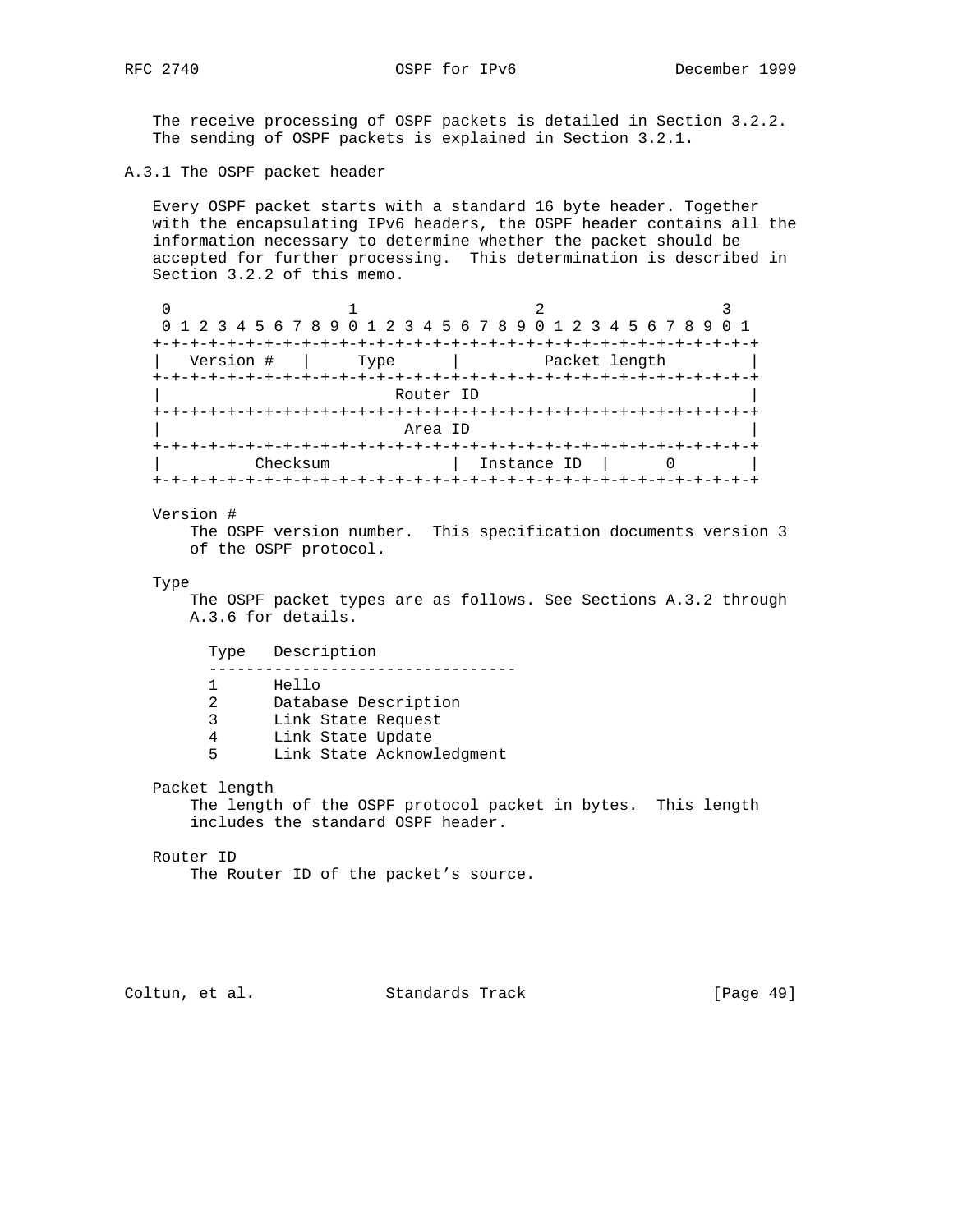Area ID

 A 32 bit number identifying the area that this packet belongs to. All OSPF packets are associated with a single area. Most travel a single hop only. Packets travelling over a virtual link are labelled with the backbone Area ID of 0.

Checksum

 OSPF uses the standard checksum calculation for IPv6 applications: The 16-bit one's complement of the one's complement sum of the entire contents of the packet, starting with the OSPF packet header, and prepending a "pseudo-header" of IPv6 header fields, as specified in [Ref14, section 8.1]. The "Upper-Layer Packet Length" in the pseudo-header is set to value of the OSPF packet header's length field. The Next Header value used in the pseudo-header is 89. If the packet's length is not an integral number of 16-bit words, the packet is padded with a byte of zero before checksumming. Before computing the checksum, the checksum field in the OSPF packet header is set to 0.

#### Instance ID

 Enables multiple instances of OSPF to be run over a single link. Each protocol instance would be assigned a separate Instance ID; the Instance ID has local link significance only. Received packets whose Instance ID is not equal to the receiving interface's Instance ID are discarded.

0 These fields are reserved. They must be 0.

A.3.2 The Hello packet

 Hello packets are OSPF packet type 1. These packets are sent periodically on all interfaces (including virtual links) in order to establish and maintain neighbor relationships. In addition, Hello Packets are multicast on those links having a multicast or broadcast capability, enabling dynamic discovery of neighboring routers.

 All routers connected to a common link must agree on certain parameters (HelloInterval and RouterDeadInterval). These parameters are included in Hello packets, so that differences can inhibit the forming of neighbor relationships. The Hello packet also contains fields used in Designated Router election (Designated Router ID and Backup Designated Router ID), and fields used to detect bi directionality (the Router IDs of all neighbors whose Hellos have been recently received).

Coltun, et al. Standards Track [Page 50]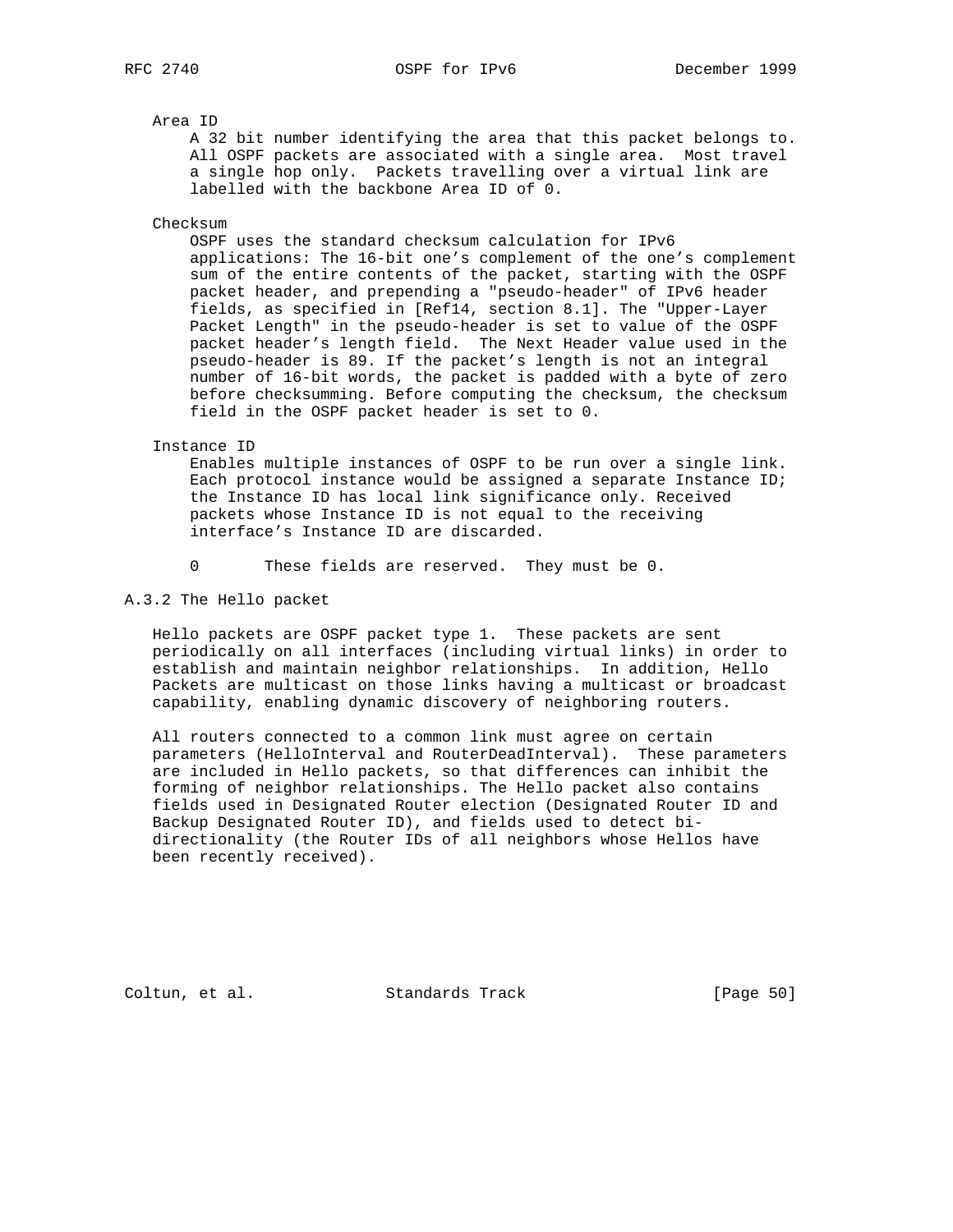| 1 2 3 4 5 6 7 8 9 0 1 2 3 4 5 6 7 8 9 0 1 2 3 4 5 6 7 8 9 |                             |                      |                    | 0 <sub>1</sub>   |
|-----------------------------------------------------------|-----------------------------|----------------------|--------------------|------------------|
|                                                           |                             | -+-+-+-+-+-+-+-+     |                    | -+-+-+-+-+-+-+-+ |
| 3                                                         |                             | ı                    | Packet length      |                  |
|                                                           |                             |                      |                    |                  |
|                                                           |                             | Router ID            |                    |                  |
|                                                           |                             |                      |                    |                  |
|                                                           |                             | Area ID              |                    |                  |
|                                                           |                             |                      |                    |                  |
| Checksum                                                  |                             |                      | Instance ID        |                  |
|                                                           |                             |                      |                    |                  |
|                                                           |                             | Interface ID         |                    |                  |
|                                                           |                             |                      |                    |                  |
| Rtr Pri                                                   |                             | Options              |                    |                  |
| -+-+-+-+-+-+-+                                            |                             |                      |                    |                  |
| HelloInterval                                             |                             |                      | RouterDeadInterval |                  |
|                                                           |                             |                      |                    |                  |
|                                                           |                             | Designated Router ID |                    |                  |
|                                                           |                             |                      |                    |                  |
|                                                           | Backup Designated Router ID |                      |                    |                  |
|                                                           |                             |                      |                    |                  |
|                                                           |                             | Neighbor ID          |                    |                  |
|                                                           |                             |                      |                    |                  |
|                                                           |                             |                      |                    |                  |

## Interface ID

 32-bit number uniquely identifying this interface among the collection of this router's interfaces. For example, in some implementations it may be possible to use the MIB-II IfIndex ([Ref3]).

## Rtr Pri

 This router's Router Priority. Used in (Backup) Designated Router election. If set to 0, the router will be ineligible to become (Backup) Designated Router.

#### Options

 The optional capabilities supported by the router, as documented in Section A.2.

## HelloInterval

The number of seconds between this router's Hello packets.

## RouterDeadInterval

The number of seconds before declaring a silent router down.

Coltun, et al. Standards Track [Page 51]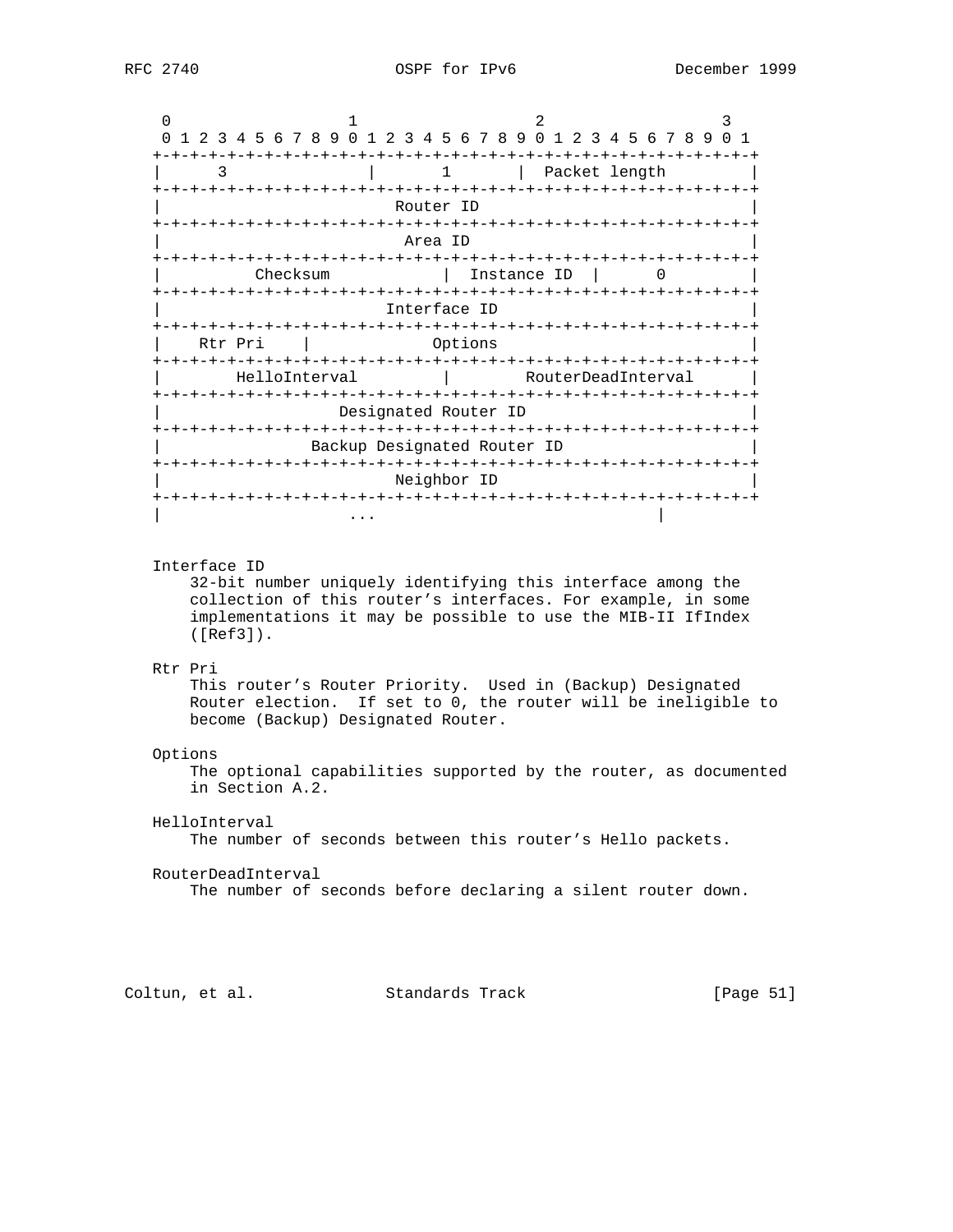Designated Router ID

 The identity of the Designated Router for this network, in the view of the sending router. The Designated Router is identified by its Router ID. Set to 0.0.0.0 if there is no Designated Router.

Backup Designated Router ID

 The identity of the Backup Designated Router for this network, in the view of the sending router. The Backup Designated Router is identified by its IP Router ID. Set to 0.0.0.0 if there is no Backup Designated Router.

Neighbor ID

 The Router IDs of each router from whom valid Hello packets have been seen recently on the network. Recently means in the last RouterDeadInterval seconds.

 Database Description packets are OSPF packet type 2. These packets are exchanged when an adjacency is being initialized. They describe the contents of the link-state database. Multiple packets may be used to describe the database. For this purpose a poll-response procedure is used. One of the routers is designated to be the master, the other the slave. The master sends Database Description packets (polls) which are acknowledged by Database Description packets sent by the slave (responses). The responses are linked to the polls via the packets' DD sequence numbers.

Coltun, et al. Standards Track [Page 52]

A.3.3 The Database Description packet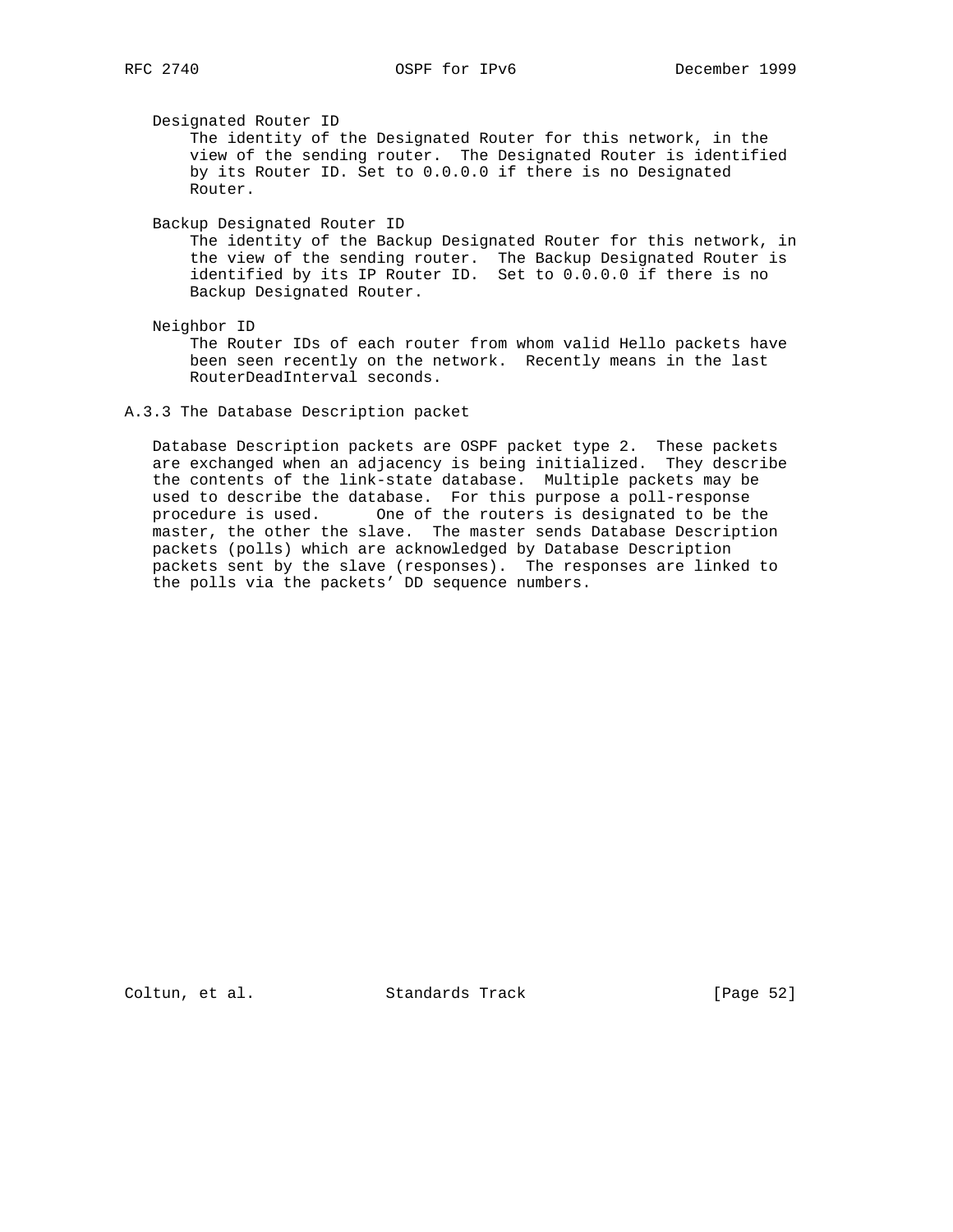| <sup>n</sup>                         | 3 4 5 6 7 8 9 0 1 2 3 4 5 6 7 8 9 0 1<br>1 2 3 4 5 6 7 8 9 0<br>$\overline{1}$<br>2 |  |               |             |  |  |  |  |  |               |  |  |    |
|--------------------------------------|-------------------------------------------------------------------------------------|--|---------------|-------------|--|--|--|--|--|---------------|--|--|----|
| 3                                    | 2.<br>Packet length                                                                 |  |               |             |  |  |  |  |  |               |  |  |    |
| -+-+-+-+-+-+                         | Router ID                                                                           |  |               |             |  |  |  |  |  |               |  |  |    |
|                                      | Area ID<br>-+-+-+-+-+-+-+                                                           |  |               |             |  |  |  |  |  |               |  |  |    |
| Checksum<br>-+-+-+-+-+-+-+-+-+-+-+-+ |                                                                                     |  |               | Instance ID |  |  |  |  |  |               |  |  |    |
| 0                                    |                                                                                     |  | Options       |             |  |  |  |  |  |               |  |  |    |
| Interface MTU                        |                                                                                     |  |               |             |  |  |  |  |  | $00000000101$ |  |  | ΜS |
| -+-+-+-+-+-+-+-+                     | DD sequence number                                                                  |  | $- + - + - +$ |             |  |  |  |  |  |               |  |  |    |
|                                      | +-+-+-+-+-+-+-+                                                                     |  |               | -+-+-+-+-   |  |  |  |  |  |               |  |  |    |
|                                      |                                                                                     |  |               |             |  |  |  |  |  |               |  |  |    |
|                                      |                                                                                     |  |               |             |  |  |  |  |  |               |  |  |    |
|                                      | An LSA Header                                                                       |  |               |             |  |  |  |  |  |               |  |  |    |
|                                      |                                                                                     |  |               |             |  |  |  |  |  |               |  |  |    |
|                                      |                                                                                     |  |               |             |  |  |  |  |  |               |  |  |    |
|                                      |                                                                                     |  |               |             |  |  |  |  |  |               |  |  |    |
|                                      |                                                                                     |  |               |             |  |  |  |  |  |               |  |  |    |
|                                      |                                                                                     |  |               |             |  |  |  |  |  |               |  |  |    |

 The format of the Database Description packet is very similar to both the Link State Request and Link State Acknowledgment packets. The main part of all three is a list of items, each item describing a piece of the link-state database. The sending of Database Description Packets is documented in Section 10.8 of [Ref1]. The reception of Database Description packets is documented in Section 10.6 of [Ref1].

#### Options

 The optional capabilities supported by the router, as documented in Section A.2.

Interface MTU

 The size in bytes of the largest IPv6 datagram that can be sent out the associated interface, without fragmentation. The MTUs of common Internet link types can be found in Table 7-1 of [Ref12]. Interface MTU should be set to 0 in Database Description packets sent over virtual links.

Coltun, et al. Standards Track [Page 53]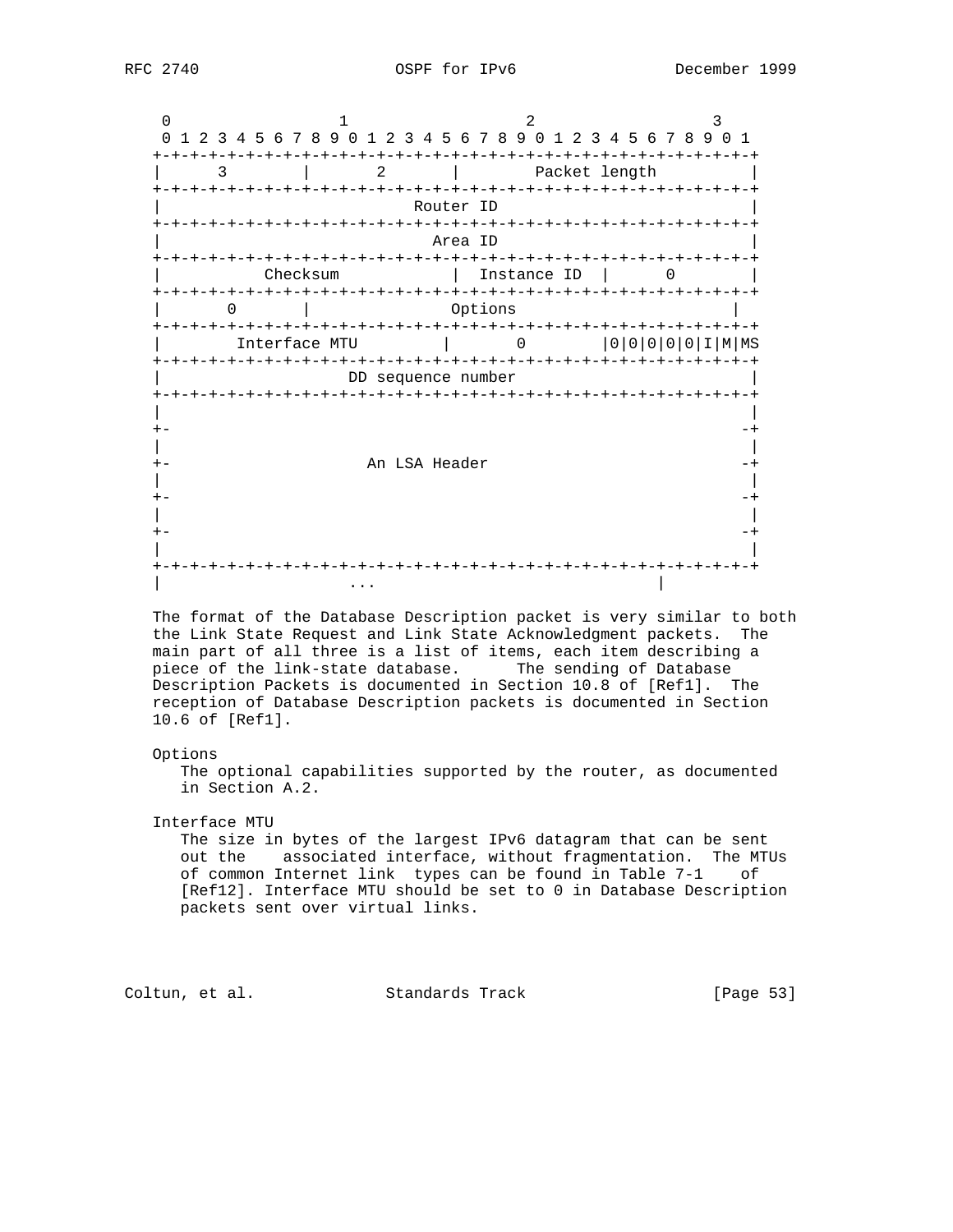I-bit

 The Init bit. When set to 1, this packet is the first in the sequence of Database Description Packets.

M-bit

 The More bit. When set to 1, it indicates that more Database Description Packets are to follow.

MS-bit

 The Master/Slave bit. When set to 1, it indicates that the router is the master during the Database Exchange process. Otherwise, the router is the slave.

DD sequence number

 Used to sequence the collection of Database Description Packets. The initial value (indicated by the Init bit being set) should be unique. The DD sequence number then increments until the complete database description has been sent.

 The rest of the packet consists of a (possibly partial) list of the link-state database's pieces. Each LSA in the database is described by its LSA header. The LSA header is documented in Section A.4.1. It contains all the information required to uniquely identify both the LSA and the LSA's current instance.

#### A.3.4 The Link State Request packet

 Link State Request packets are OSPF packet type 3. After exchanging Database Description packets with a neighboring router, a router may find that parts of its link-state database are out-of-date. The Link State Request packet is used to request the pieces of the neighbor's database that are more up-to-date. Multiple Link State Request packets may need to be used.

 A router that sends a Link State Request packet has in mind the precise instance of the database pieces it is requesting. Each instance is defined by its LS sequence number, LS checksum, and LS age, although these fields are not specified in the Link State Request Packet itself. The router may receive even more recent instances in response.

 The sending of Link State Request packets is documented in Section 10.9 of [Ref1]. The reception of Link State Request packets is documented in Section 10.7 of [Ref1].

Coltun, et al. Standards Track [Page 54]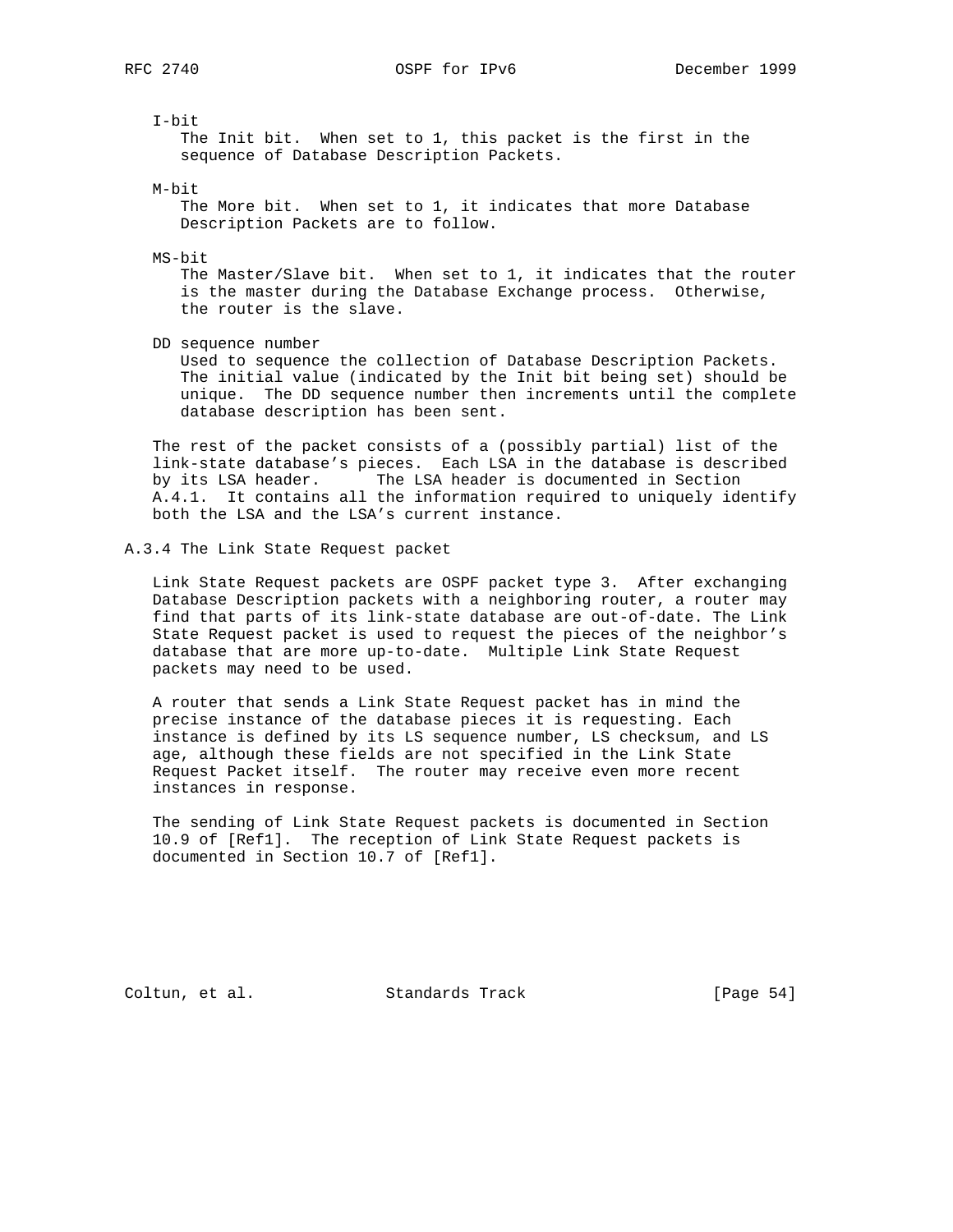| 0 1 2 3 4 5 6 7 8 9 0 1 2 3 4 5 6 7 8 9 0 1 2 3 4 5 6 7 8 9 0 1 |                    |               |  |  |  |  |  |  |  |  |
|-----------------------------------------------------------------|--------------------|---------------|--|--|--|--|--|--|--|--|
| 3                                                               |                    | Packet length |  |  |  |  |  |  |  |  |
|                                                                 | Router ID          |               |  |  |  |  |  |  |  |  |
|                                                                 | Area ID            |               |  |  |  |  |  |  |  |  |
| Checksum                                                        |                    | Instance ID   |  |  |  |  |  |  |  |  |
|                                                                 |                    | LS type       |  |  |  |  |  |  |  |  |
|                                                                 | Link State ID      |               |  |  |  |  |  |  |  |  |
| +-+-+-+-+-+-+-+-+-+-+-+-+-+-                                    | Advertising Router |               |  |  |  |  |  |  |  |  |
|                                                                 |                    |               |  |  |  |  |  |  |  |  |

 Each LSA requested is specified by its LS type, Link State ID, and Advertising Router. This uniquely identifies the LSA, but not its instance. Link State Request packets are understood to be requests for the most recent instance (whatever that might be).

## A.3.5 The Link State Update packet

 Link State Update packets are OSPF packet type 4. These packets implement the flooding of LSAs. Each Link State Update packet carries a collection of LSAs one hop further from their origin. Several LSAs may be included in a single packet.

 Link State Update packets are multicast on those physical networks that support multicast/broadcast. In order to make the flooding procedure reliable, flooded LSAs are acknowledged in Link State Acknowledgment packets. If retransmission of certain LSAs is necessary, the retransmitted LSAs are always carried by unicast Link State Update packets. For more information on the reliable flooding of LSAs, consult Section 3.5.

Coltun, et al. Standards Track [Page 55]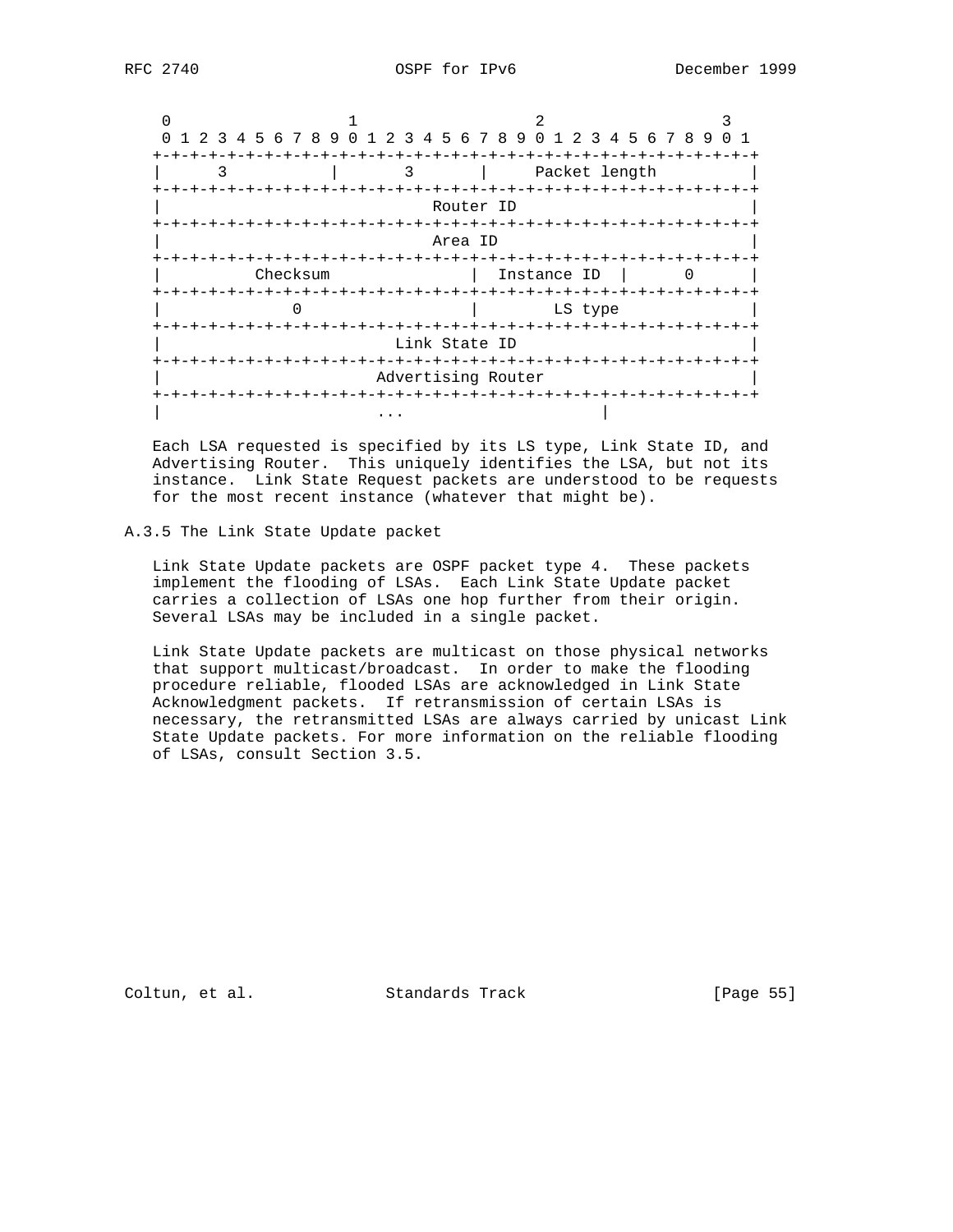0  $1$  2 3 0 1 2 3 4 5 6 7 8 9 0 1 2 3 4 5 6 7 8 9 0 1 2 3 4 5 6 7 8 9 0 1 +-+-+-+-+-+-+-+-+-+-+-+-+-+-+-+-+-+-+-+-+-+-+-+-+-+-+-+-+-+-+-+-+ | 3 | 4 | Packet length +-+-+-+-+-+-+-+-+-+-+-+-+-+-+-+-+-+-+-+-+-+-+-+-+-+-+-+-+-+-+-+-+ Router ID +-+-+-+-+-+-+-+-+-+-+-+-+-+-+-+-+-+-+-+-+-+-+-+-+-+-+-+-+-+-+-+-+ | Area ID | +-+-+-+-+-+-+-+-+-+-+-+-+-+-+-+-+-+-+-+-+-+-+-+-+-+-+-+-+-+-+-+-+ | Checksum | Instance ID | 0 +-+-+-+-+-+-+-+-+-+-+-+-+-+-+-+-+-+-+-+-+-+-+-+-+-+-+-+-+-+-+-+-+ | # LSAs | +-+-+-+-+-+-+-+-+-+-+-+-+-+-+-+-+-+-+-+-+-+-+-+-+-+-+-+-+-+-+-+-+ | | +- +-+ | LSAs | LSAs | LSAS | LSAS | LSAS | LSAS | LSAS | LSAS | LSAS | LSAS | LSAS | LSAS | LSAS | LSAS | LSAS | LSA +- +-+ | ... | ... | ... | ... | ... | ... | ... | ... | ... | ... | ... | ... | ... | ... | ... | ... | ... | ... | .

# LSAs

The number of LSAs included in this update.

 The body of the Link State Update packet consists of a list of LSAs. Each LSA begins with a common 20 byte header, described in Section A.4.2. Detailed formats of the different types of LSAs are described in Section A.4.

## A.3.6 The Link State Acknowledgment packet

 Link State Acknowledgment Packets are OSPF packet type 5. To make the flooding of LSAs reliable, flooded LSAs are explicitly acknowledged. This acknowledgment is accomplished through the sending and receiving of Link State Acknowledgment packets. The sending of Link State Acknowledgement packets is documented in Section 13.5 of [Ref1]. The reception of Link State Acknowledgement packets is documented in Section 13.7 of [Ref1].

 Multiple LSAs can be acknowledged in a single Link State Acknowledgment packet. Depending on the state of the sending interface and the sender of the corresponding Link State Update packet, a Link State Acknowledgment packet is sent either to the multicast address AllSPFRouters, to the multicast address AllDRouters, or as a unicast (see Section 13.5 of [Ref1] for details).

 The format of this packet is similar to that of the Data Description packet. The body of both packets is simply a list of LSA headers.

Coltun, et al. Standards Track [Page 56]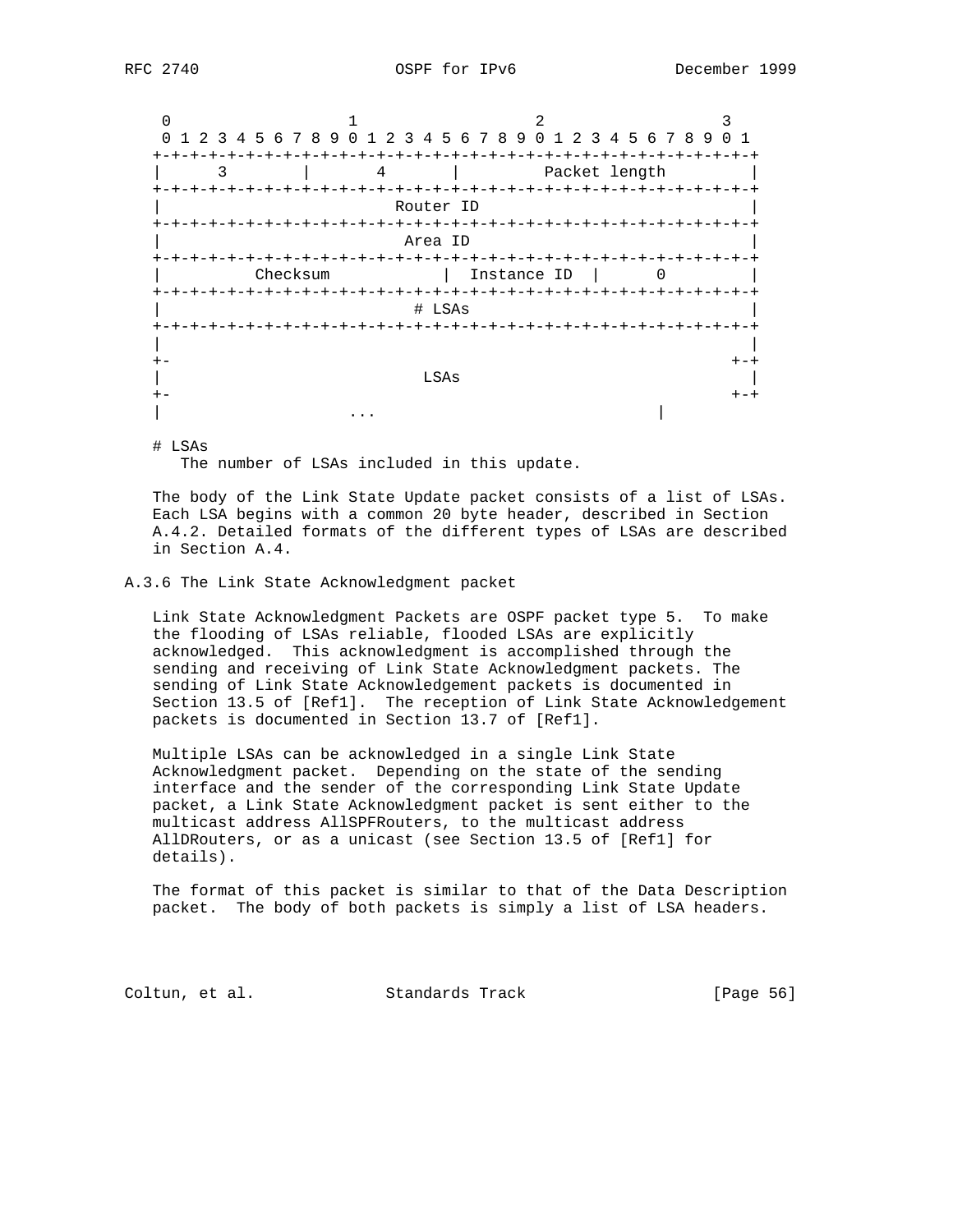0  $1$  2 3 0 1 2 3 4 5 6 7 8 9 0 1 2 3 4 5 6 7 8 9 0 1 2 3 4 5 6 7 8 9 0 1 +-+-+-+-+-+-+-+-+-+-+-+-+-+-+-+-+-+-+-+-+-+-+-+-+-+-+-+-+-+-+-+-+ | 3 | 5 | Packet length | +-+-+-+-+-+-+-+-+-+-+-+-+-+-+-+-+-+-+-+-+-+-+-+-+-+-+-+-+-+-+-+-+ Router ID +-+-+-+-+-+-+-+-+-+-+-+-+-+-+-+-+-+-+-+-+-+-+-+-+-+-+-+-+-+-+-+-+ | Area ID | +-+-+-+-+-+-+-+-+-+-+-+-+-+-+-+-+-+-+-+-+-+-+-+-+-+-+-+-+-+-+-+-+ Checksum | Instance ID | 0 +-+-+-+-+-+-+-+-+-+-+-+-+-+-+-+-+-+-+-+-+-+-+-+-+-+-+-+-+-+-+-+-+ | | +- -+ | | An LSA Header  $-+$  | | +- -+ | | +- -+ | | +-+-+-+-+-+-+-+-+-+-+-+-+-+-+-+-+-+-+-+-+-+-+-+-+-+-+-+-+-+-+-+-+ | ... | ... | ... | ... | ... | ... | ... | ... | ... | ... | ... | ... | ... | ... | ... | ... | ... | ... | .

 Each acknowledged LSA is described by its LSA header. The LSA header is documented in Section A.4.2. It contains all the information required to uniquely identify both the LSA and the LSA's current instance.

## A.4 LSA formats

 This memo defines seven distinct types of LSAs. Each LSA begins with a standard 20 byte LSA header. This header is explained in Section A.4.2. Succeeding sections then diagram the separate LSA types.

 Each LSA describes a piece of the OSPF routing domain. Every router originates a router-LSA. A network-LSA is advertised for each link by its Designated Router. A router's link-local addresses are advertised to its neighbors in link-LSAs. IPv6 prefixes are advertised in intra-area-prefix-LSAs, inter-area-prefix-LSAs and AS-external-LSAs. Location of specific routers can be advertised across area boundaries in inter-area-router-LSAs. All LSAs are then flooded throughout the OSPF routing domain. The flooding algorithm is reliable, ensuring that all routers have the same collection of LSAs. (See Section 3.5 for more information concerning the flooding algorithm). This collection of LSAs is called the link-state database.

Coltun, et al. Standards Track [Page 57]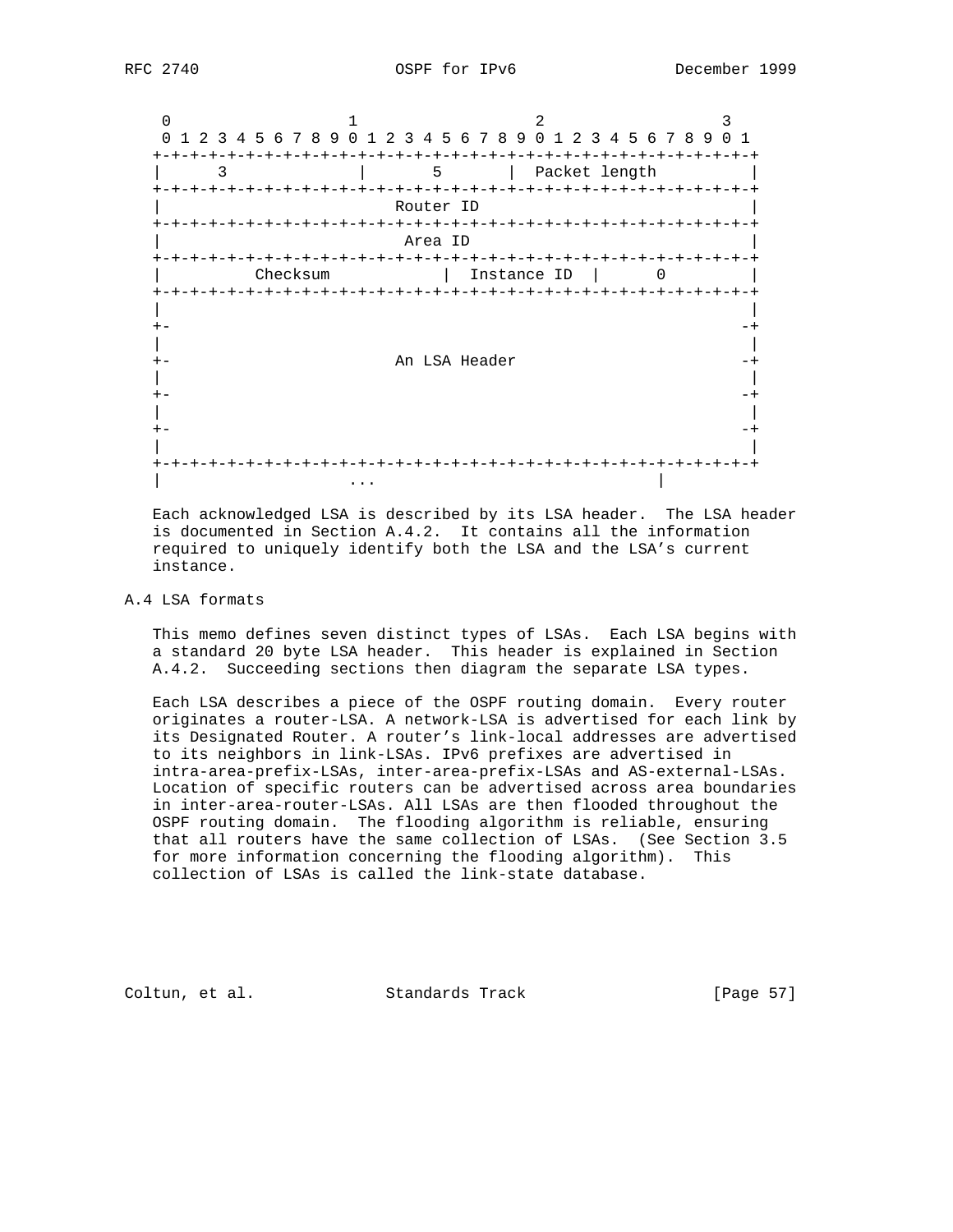From the link state database, each router constructs a shortest path tree with itself as root. This yields a routing table (see Section 11 of [Ref1]). For the details of the routing table build process, see Section 3.8.

A.4.1 IPv6 Prefix Representation

 IPv6 addresses are bit strings of length 128. IPv6 routing algorithms, and OSPF for IPv6 in particular, advertise IPv6 address prefixes. IPv6 address prefixes are bit strings whose length ranges between 0 and 128 bits (inclusive).

 Within OSPF, IPv6 address prefixes are always represented by a combination of three fields: PrefixLength, PrefixOptions, and Address Prefix. PrefixLength is the length in bits of the prefix. PrefixOptions is an 8-bit field describing various capabilities associated with the prefix (see Section A.4.2). Address Prefix is an encoding of the prefix itself as an even multiple of 32-bit words, padding with zero bits as necessary; this encoding consumes (PrefixLength + 31) / 32) 32-bit words.

The default route is represented by a prefix of length 0.

 Examples of IPv6 Prefix representation in OSPF can be found in Sections A.4.5, A.4.7, A.4.8 and A.4.9.

A.4.1.1 Prefix Options

 Each prefix is advertised along with an 8-bit field of capabilities. These serve as input to the various routing calculations, allowing, for example, certain prefixes to be ignored in some cases, or to be marked as not readvertisable in others.

|  | 0 1 2 3 4 5 6 7                                        |  |  |  |  |
|--|--------------------------------------------------------|--|--|--|--|
|  | +--+--+--+--+--+--+--+--+<br>+--+--+--+--+--+--+--+--+ |  |  |  |  |

The Prefix Options field

NU-bit

 The "no unicast" capability bit. If set, the prefix should be excluded from IPv6 unicast calculations, otherwise it should be included.

Coltun, et al. Standards Track [Page 58]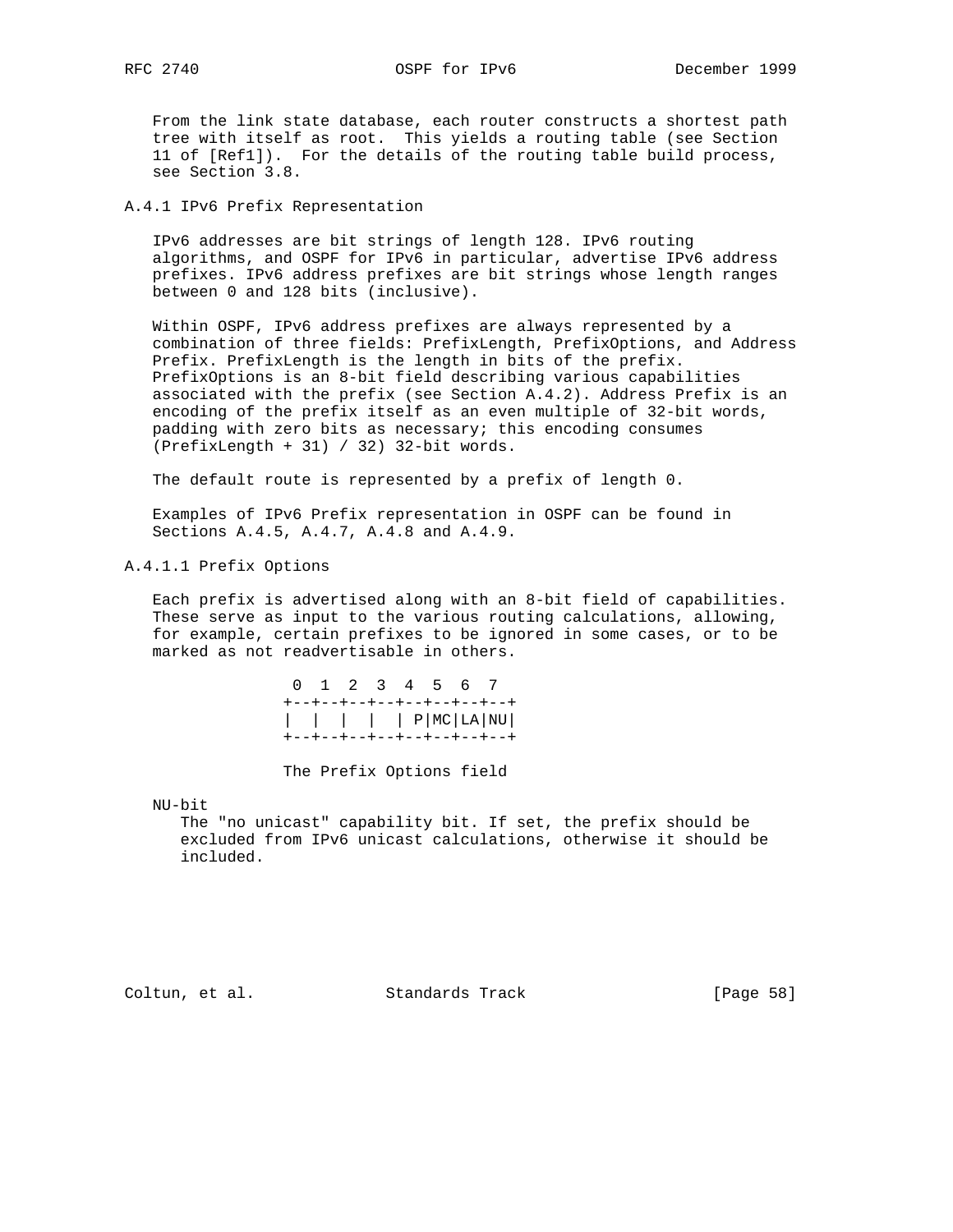LA-bit

 The "local address" capability bit. If set, the prefix is actually an IPv6 interface address of the advertising router.

MC-bit

 The "multicast" capability bit. If set, the prefix should be included in IPv6 multicast routing calculations, otherwise it should be excluded.

## P-bit

 The "propagate" bit. Set on NSSA area prefixes that should be readvertised at the NSSA area border.

# A.4.2 The LSA header

 All LSAs begin with a common 20 byte header. This header contains enough information to uniquely identify the LSA (LS type, Link State ID, and Advertising Router). Multiple instances of the LSA may exist in the routing domain at the same time. It is then necessary to determine which instance is more recent. This is accomplished by examining the LS age, LS sequence number and LS checksum fields that are also contained in the LSA header.

|               | 0 1 2 3 4 5 6 7 8 9 0 1 2 3 4 5 6 7 8 9 0 1 2 3 4 5 6 7 8 9 0 1 |                           |         |  |  |  |  |  |  |
|---------------|-----------------------------------------------------------------|---------------------------|---------|--|--|--|--|--|--|
|               |                                                                 | -+-+-+-+-+-+-+-+-+-+-+-+- |         |  |  |  |  |  |  |
| LS age        |                                                                 |                           | LS type |  |  |  |  |  |  |
|               |                                                                 |                           |         |  |  |  |  |  |  |
|               | Link State ID                                                   |                           |         |  |  |  |  |  |  |
| +-+-+-+-+-+-+ |                                                                 |                           |         |  |  |  |  |  |  |
|               | Advertising Router                                              |                           |         |  |  |  |  |  |  |
|               | --+-+-+-+-+-+-                                                  | -+-+-+-+-+-+-+-+-         |         |  |  |  |  |  |  |
|               | LS sequence number                                              |                           |         |  |  |  |  |  |  |
|               |                                                                 |                           |         |  |  |  |  |  |  |
| LS checksum   |                                                                 |                           | length  |  |  |  |  |  |  |
|               |                                                                 |                           |         |  |  |  |  |  |  |

#### LS age

The time in seconds since the LSA was originated.

LS type

 The LS type field indicates the function performed by the LSA. The high-order three bits of LS type encode generic properties of the LSA, while the remainder (called LSA function code) indicate the LSA's specific functionality. See Section A.4.2.1 for a detailed description of LS type.

# Coltun, et al. Standards Track [Page 59]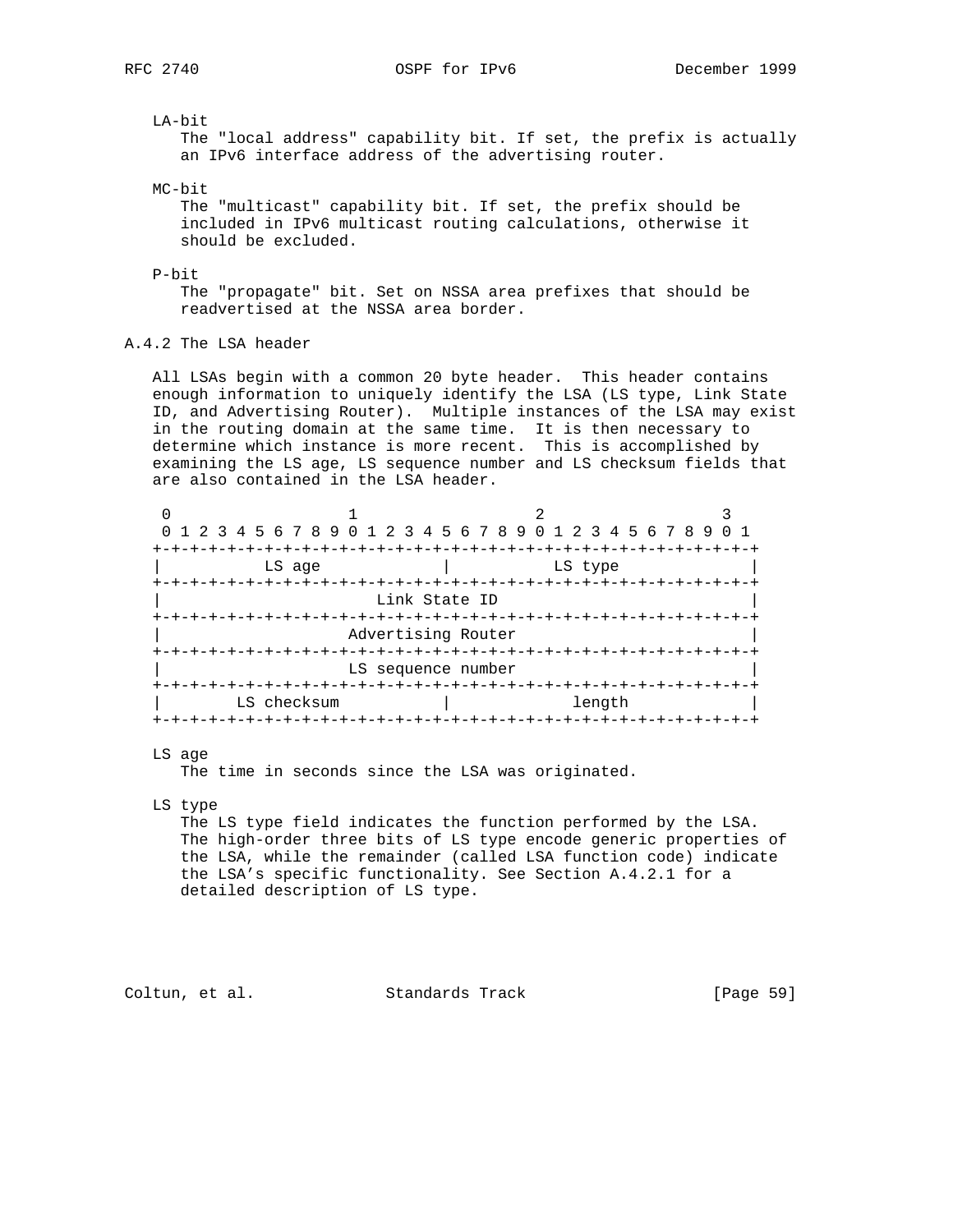Link State ID

 Together with LS type and Advertising Router, uniquely identifies the LSA in the link-state database.

Advertising Router

 The Router ID of the router that originated the LSA. For example, in network-LSAs this field is equal to the Router ID of the network's Designated Router.

LS sequence number

 Detects old or duplicate LSAs. Successive instances of an LSA are given successive LS sequence numbers. See Section 12.1.6 in [Ref1] for more details.

LS checksum

 The Fletcher checksum of the complete contents of the LSA, including the LSA header but excluding the LS age field. See Section 12.1.7 in [Ref1] for more details.

#### length

 The length in bytes of the LSA. This includes the 20 byte LSA header.

## A.4.2.1 LS type

 The LS type field indicates the function performed by the LSA. The high-order three bits of LS type encode generic properties of the LSA, while the remainder (called LSA function code) indicate the LSA's specific functionality. The format of the LS type is as follows:

|                 | 0 1 2 3 4 5 6 7 8 9 0 1 2 3 4 5 |  |  |                   |  |  |  |  |
|-----------------|---------------------------------|--|--|-------------------|--|--|--|--|
|                 |                                 |  |  |                   |  |  |  |  |
| $ U $ $ S2 S1 $ |                                 |  |  | LSA Function Code |  |  |  |  |
|                 |                                 |  |  |                   |  |  |  |  |

 The U bit indicates how the LSA should be handled by a router which does not recognize the LSA's function code. Its values are:

 U-bit LSA Handling ------------------------------------------------------------- 0 Treat the LSA as if it had link-local flooding scope 1 Store and flood the LSA, as if type understood

Coltun, et al. Standards Track [Page 60]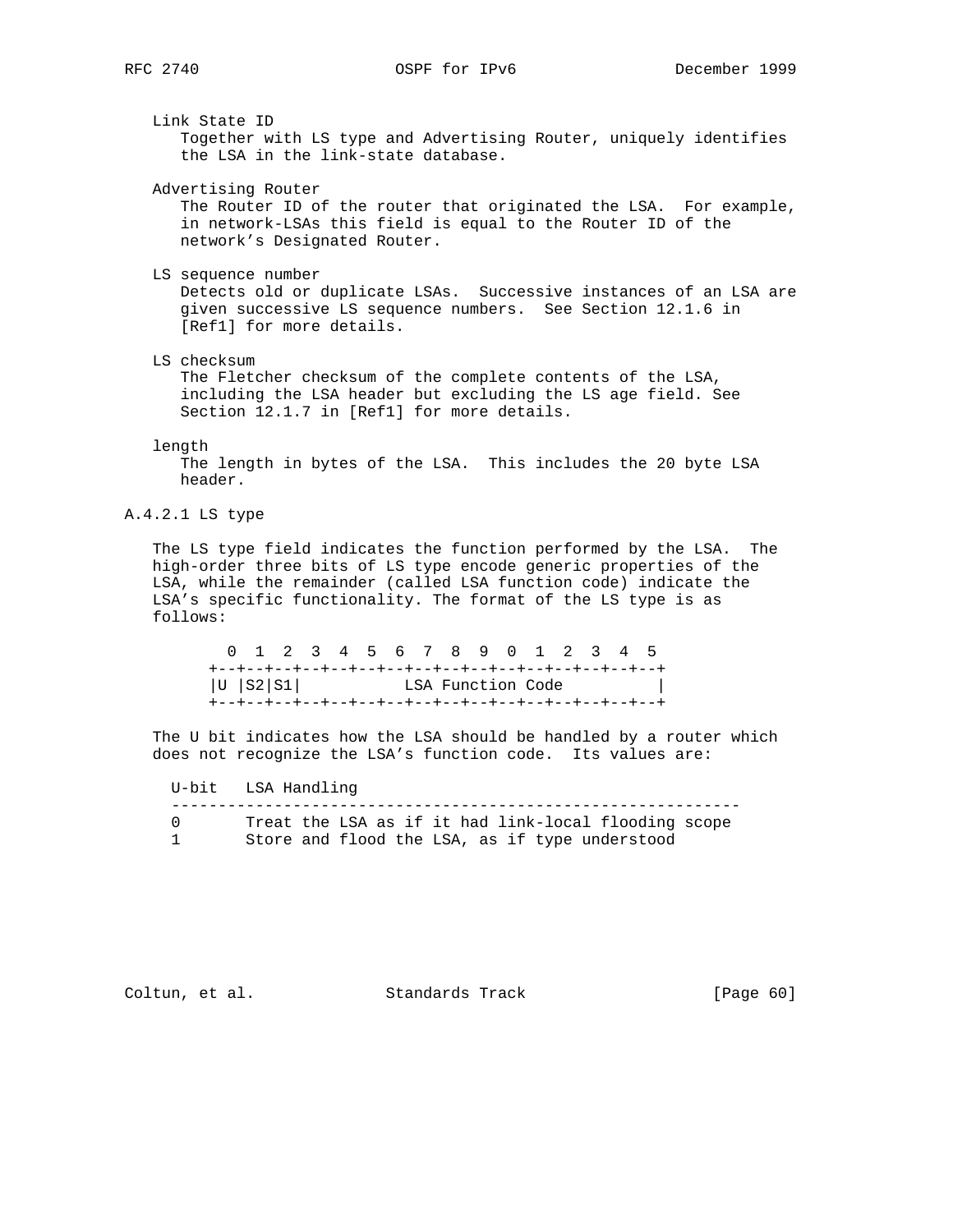The S1 and S2 bits indicate the flooding scope of the LSA. The values are:

 S2 S1 Flooding Scope --------------------------------------------------------------------- 0 0 Link-Local Scoping. Flooded only on link it is originated on. 0 1 Area Scoping. Flooded to all routers in the originating area 1 0 AS Scoping. Flooded to all routers in the AS 1 1 Reserved

 The LSA function codes are defined as follows. The origination and processing of these LSA function codes are defined elsewhere in this memo, except for the group-membership-LSA (see [Ref7]) and the Type- 7-LSA (see [Ref8]). Each LSA function code also implies a specific setting for the U, S1 and S2 bits, as shown below.

| LSA function code | LS Type | Description           |
|-------------------|---------|-----------------------|
|                   |         |                       |
|                   | 0x2001  | Router-LSA            |
| 2                 | 0x2002  | Network-LSA           |
| 3                 | 0x2003  | Inter-Area-Prefix-LSA |
| 4                 | 0x2004  | Inter-Area-Router-LSA |
| 5                 | 0x4005  | AS-External-LSA       |
| 6                 | 0x2006  | Group-membership-LSA  |
|                   | 0x2007  | $Type-7-LSA$          |
| 8                 | 0x0008  | Link-LSA              |
|                   | 0x2009  | Intra-Area-Prefix-LSA |

A.4.3 Router-LSAs

 Router-LSAs have LS type equal to 0x2001. Each router in an area originates one or more router-LSAs. The complete collection of router-LSAs originated by the router describe the state and cost of the router's interfaces to the area. For details concerning the construction of router-LSAs, see Section 3.4.3.1. Router-LSAs are flooded throughout a single area only.

Coltun, et al. Standards Track [Page 61]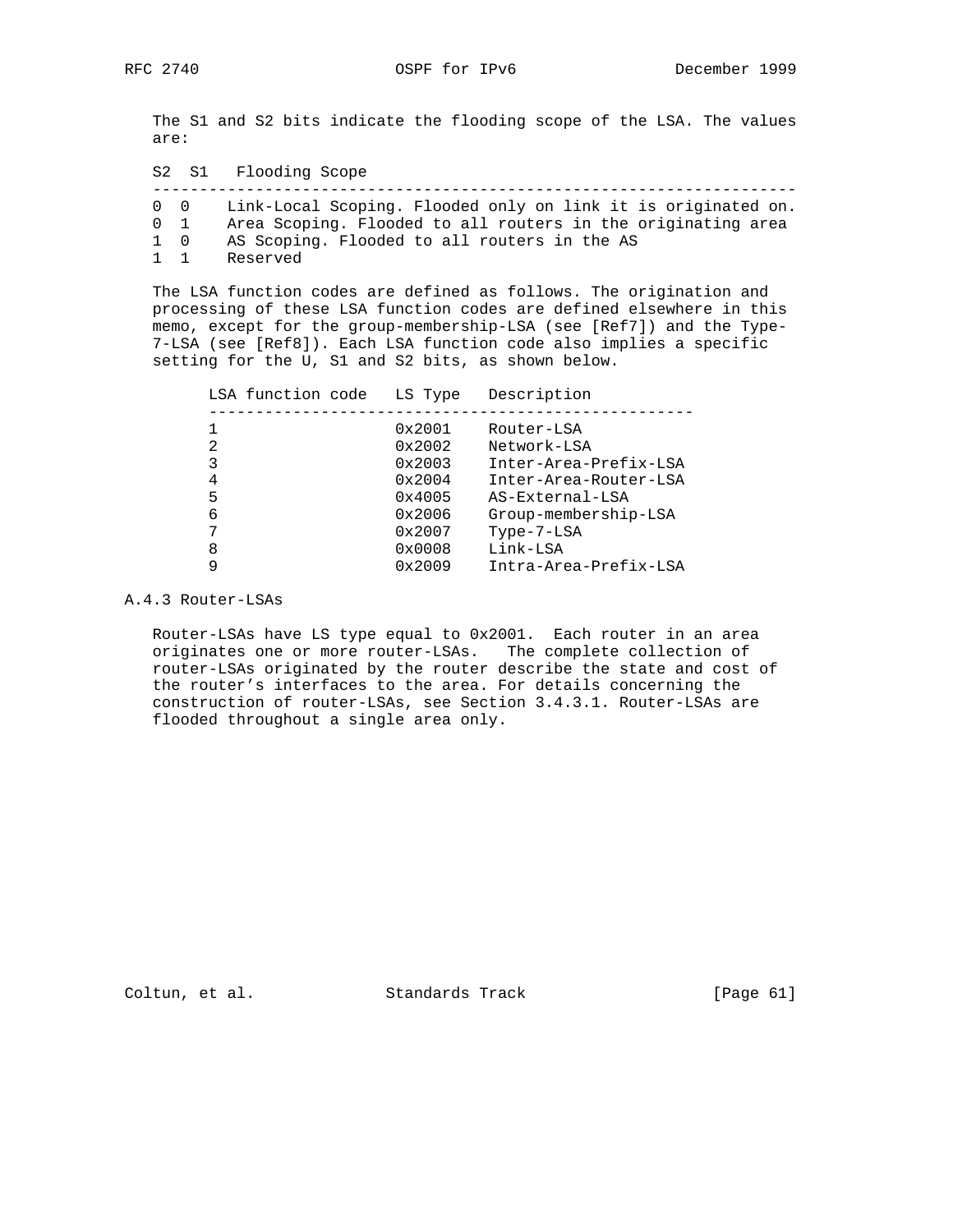| $\Omega$ | 1 2 3 4 5 6 7 8 9 0 1 2 3 4 5 6 7 8 9 0 1 2 3 4 5 6 7 8 9 0 1 |      |             |        |  |              |               |         |                                             |  |        |  |        |  |                |  |  |
|----------|---------------------------------------------------------------|------|-------------|--------|--|--------------|---------------|---------|---------------------------------------------|--|--------|--|--------|--|----------------|--|--|
|          |                                                               |      |             | LS age |  |              |               |         | 0 0 1                                       |  |        |  |        |  |                |  |  |
|          |                                                               |      |             |        |  |              | Link State ID |         |                                             |  |        |  |        |  |                |  |  |
|          |                                                               |      |             |        |  |              |               |         | Advertising Router                          |  |        |  |        |  |                |  |  |
|          | -+-+-+-+-+-+                                                  |      |             |        |  |              |               |         | LS sequence number                          |  |        |  |        |  |                |  |  |
|          |                                                               |      | LS checksum |        |  |              |               |         |                                             |  |        |  | length |  |                |  |  |
|          | 0                                                             |      | W V E B     |        |  |              |               | Options |                                             |  |        |  |        |  |                |  |  |
|          |                                                               | Type |             |        |  |              |               |         |                                             |  | Metric |  |        |  |                |  |  |
|          | · + - + - + - + - + - + - + - +                               |      |             |        |  | Interface ID |               |         | -+-+-+-+-+-+-+-+-+-+-+-+-+-+-+-+-+-         |  |        |  |        |  |                |  |  |
|          |                                                               |      |             |        |  |              |               |         | Neighbor Interface ID                       |  |        |  |        |  |                |  |  |
|          |                                                               |      |             |        |  |              |               |         | Neighbor Router ID                          |  |        |  |        |  |                |  |  |
|          |                                                               |      |             |        |  |              |               |         |                                             |  |        |  |        |  |                |  |  |
|          |                                                               | Type |             |        |  |              |               |         | -+-+-+-+-+-+-+-+-+-+-+                      |  | Metric |  |        |  | -+-+-+-+-+-+-+ |  |  |
|          |                                                               |      |             |        |  | Interface ID |               |         |                                             |  |        |  |        |  |                |  |  |
|          |                                                               |      |             |        |  | +-+-+-+      |               |         | -+-+-+-+-+-+-+-+-+<br>Neighbor Interface ID |  |        |  |        |  |                |  |  |
|          |                                                               |      |             |        |  |              |               |         | Neighbor Router ID                          |  |        |  |        |  |                |  |  |
|          |                                                               |      |             |        |  |              |               |         | -+-+-+-+-+-+-+-+-+-+-+-+-+-+                |  |        |  |        |  |                |  |  |

 A single router may originate one or more Router LSAs, distinguished by their Link-State IDs (which are chosen arbitrarily by the originating router). The Options field and V, E and B bits should be the same in all Router LSAs from a single originator. However, in the case of a mismatch the values in the LSA with the lowest Link State ID take precedence. When more than one Router LSA is received from a single router, the links are processed as if concatenated into a single LSA.

bit V

 When set, the router is an endpoint of one or more fully adjacent virtual links having the described area as Transit area (V is for virtual link endpoint).

Coltun, et al. Standards Track [Page 62]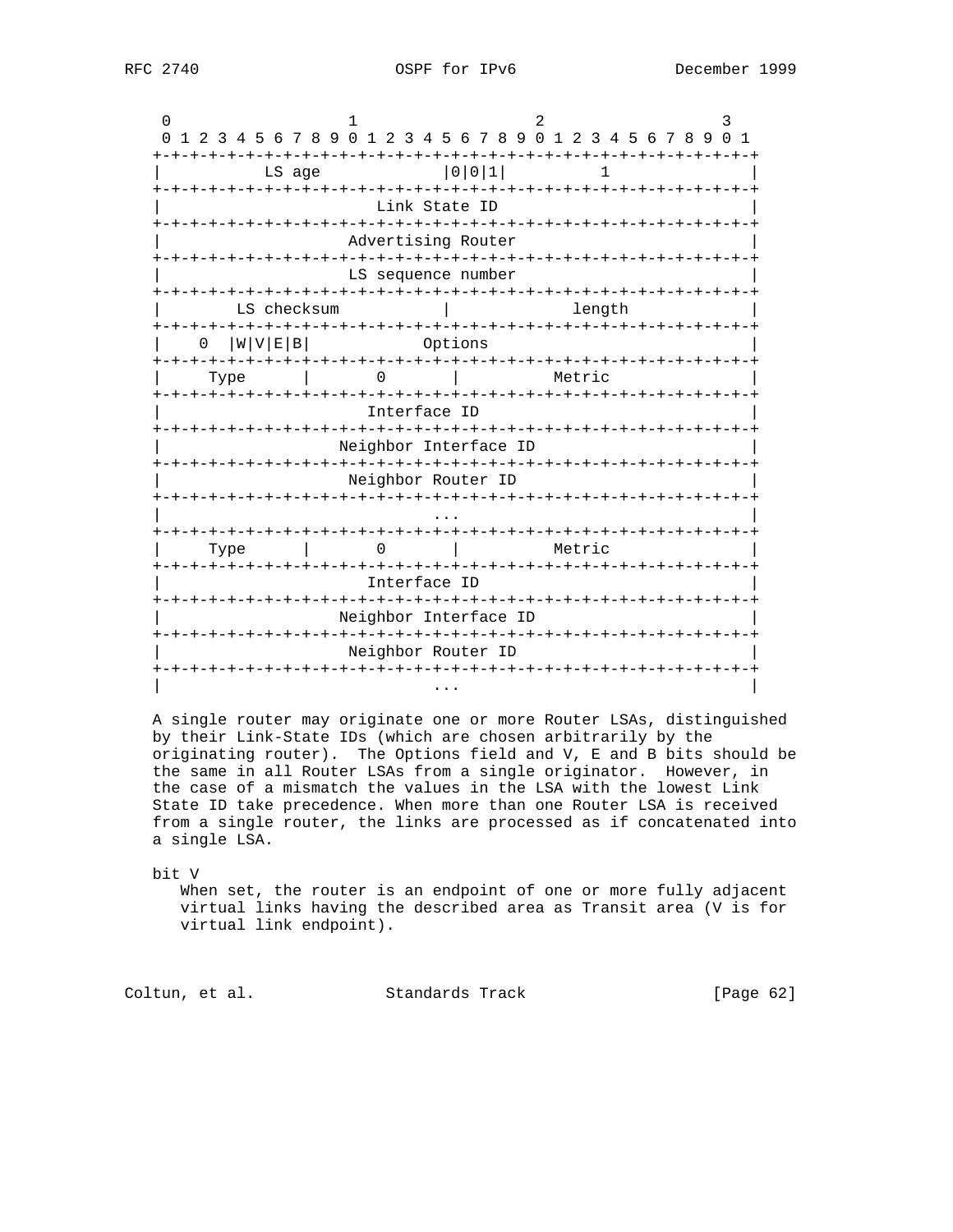bit E When set, the router is an AS boundary router (E is for external). bit B When set, the router is an area border router (B is for border). bit W When set, the router is a wild-card multicast receiver. When running MOSPF, these routers receive all multicast datagrams, regardless of destination. See Sections 3, 4 and A.2 of [Ref8] for details. Options The optional capabilities supported by the router, as documented in Section A.2. The following fields are used to describe each router interface. The Type field indicates the kind of interface being described. It may be an interface to a transit network, a point-to-point connection to another router or a virtual link. The values of all the other fields describing a router interface depend on the interface's Type field. Type The kind of interface being described. One of the following: Type Description --------------------------------------------------- 1 Point-to-point connection to another router<br>2 Connection to a transit network Connection to a transit network 3 Reserved 4 Virtual link Metric The cost of using this router interface, for outbound traffic. Interface ID The Interface ID assigned to the interface being described. See Sections 3.1.2 and C.3. Neighbor Interface ID The Interface ID the neighbor router (or the attached link's Designated Router, for Type 2 interfaces) has been advertising in hello packets sent on the attached link. Neighbor Router ID The Router ID the neighbor router (or the attached link's Designated Router, for Type 2 interfaces). Coltun, et al. Standards Track [Page 63]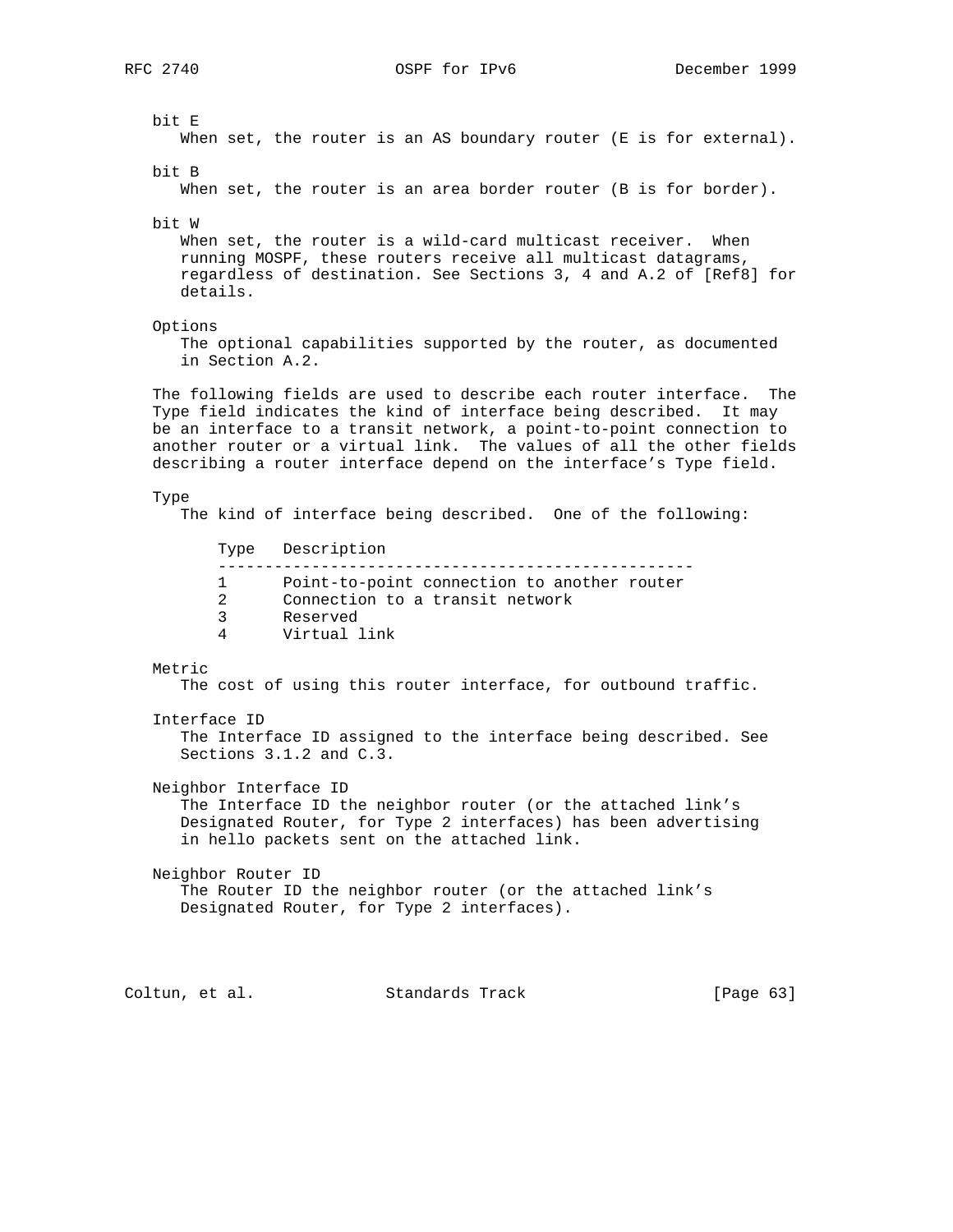For Type 2 links, the combination of Neighbor Interface ID and Neighbor Router ID allows the network-LSA for the attached link to be found in the link-state database.

## A.4.4 Network-LSAs

 Network-LSAs have LS type equal to 0x2002. A network-LSA is originated for each broadcast and NBMA link in the area which supports two or more routers. The network-LSA is originated by the link's Designated Router. The LSA describes all routers attached to the link, including the Designated Router itself. The LSA's Link State ID field is set to the Interface ID that the Designated Router has been advertising in Hello packets on the link.

 The distance from the network to all attached routers is zero. This is why the metric fields need not be specified in the network-LSA. For details concerning the construction of network-LSAs, see Section 3.4.3.2.

| 1 2 3 4 5 6 7 8 9 0 1 2 3 4 5 6 7 8 9 0 1 2 3 4 5 6 7 8 9 |                               |               |                    |         |                               |  |  |
|-----------------------------------------------------------|-------------------------------|---------------|--------------------|---------|-------------------------------|--|--|
|                                                           |                               |               |                    |         |                               |  |  |
| LS age                                                    |                               |               | 0 0 1              |         |                               |  |  |
| +-+-+-+-+-+-+-+-+-                                        | -+-+-+-+-+-+-+-+              |               |                    |         | -+-+-+-+-+-+-+-+-+-+-+-+-     |  |  |
|                                                           |                               | Link State ID |                    |         |                               |  |  |
| -+-+-+-+-+-+-+-+-+-+-+-+-+-+                              |                               |               |                    |         | -+-+-+-+-+-+-+-+-+-+-+-+-+-+- |  |  |
|                                                           | Advertising Router            |               |                    |         |                               |  |  |
|                                                           |                               |               |                    |         |                               |  |  |
|                                                           | LS sequence number            |               |                    |         |                               |  |  |
|                                                           |                               |               |                    |         |                               |  |  |
| LS checksum                                               |                               |               |                    |         | length                        |  |  |
|                                                           |                               |               |                    |         |                               |  |  |
|                                                           |                               |               |                    | Options |                               |  |  |
| -+-+-+-+-+-+-+-+-+-+                                      |                               |               | -+-+-+-+-+-+-+-+-+ |         |                               |  |  |
|                                                           |                               |               | Attached Router    |         |                               |  |  |
|                                                           | -+-+-+-+-+-+-+-+-+-+-+-+-+-+- |               |                    |         |                               |  |  |
|                                                           |                               |               |                    |         |                               |  |  |

Attached Router

 The Router IDs of each of the routers attached to the link. Actually, only those routers that are fully adjacent to the Designated Router are listed. The Designated Router includes itself in this list. The number of routers included can be deduced from the LSA header's length field.

Coltun, et al. Standards Track [Page 64]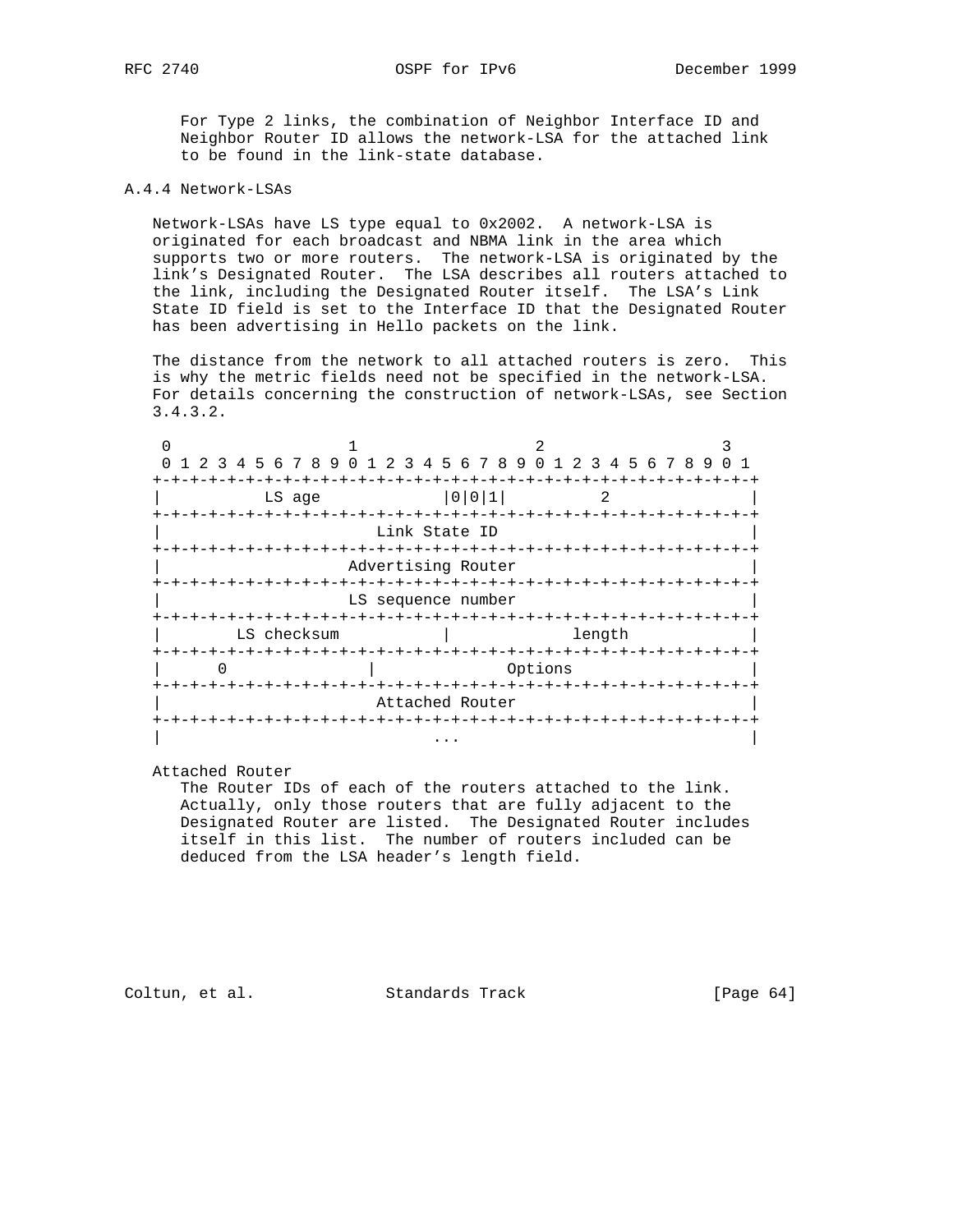## A.4.5 Inter-Area-Prefix-LSAs

 Inter-Area-Prefix-LSAs have LS type equal to 0x2003. These LSAs are are the IPv6 equivalent of OSPF for IPv4's type 3 summary-LSAs (see Section 12.4.3 of [Ref1]). Originated by area border routers, they describe routes to IPv6 address prefixes that belong to other areas. A separate Inter-Area-Prefix-LSA is originated for each IPv6 address prefix. For details concerning the construction of Inter-Area- Prefix-LSAs, see Section 3.4.3.3.

 For stub areas, Inter-Area-Prefix-LSAs can also be used to describe a (per-area) default route. Default summary routes are used in stub areas instead of flooding a complete set of external routes. When describing a default summary route, the Inter-Area-Prefix-LSA's PrefixLength is set to 0.

| 1 2 3 4 5 6 7 8 9 0 1 2 3 4 5 6 7 8 9 0 1 2 3 4 5 6 7 8 9 |                                                          |                           |        |        |  |  |  |
|-----------------------------------------------------------|----------------------------------------------------------|---------------------------|--------|--------|--|--|--|
| LS age                                                    |                                                          | 0 0 1                     |        | २      |  |  |  |
|                                                           | Link State ID<br>-+-+-+-+-+-+-+-+-+-+-+-+-+-+-+-+-+-+-+- |                           |        |        |  |  |  |
|                                                           | Advertising Router                                       |                           |        |        |  |  |  |
|                                                           | LS sequence number                                       |                           |        |        |  |  |  |
|                                                           | -+-+-+-+                                                 | -+-+-+-+-+-+-+-+-+<br>- + |        |        |  |  |  |
| LS checksum                                               |                                                          |                           |        | length |  |  |  |
| -+-+-+-+-+-+-+-+-+-+-+-+-+-+-+-+-                         |                                                          | -+-+-+-+-+-+-+-+-+        | Metric |        |  |  |  |
| PrefixLength                                              | PrefixOptions                                            |                           |        | (0)    |  |  |  |
|                                                           |                                                          | Address Prefix            |        |        |  |  |  |
|                                                           |                                                          |                           |        |        |  |  |  |

#### Metric

 The cost of this route. Expressed in the same units as the interface costs in the router-LSAs. When the Inter-Area-Prefix-LSA is describing a route to a range of addresses (see Section C.2) the cost is set to the maximum cost to any reachable component of the address range.

 PrefixLength, PrefixOptions and Address Prefix Representation of the IPv6 address prefix, as described in Section A.4.1.

Coltun, et al. Standards Track [Page 65]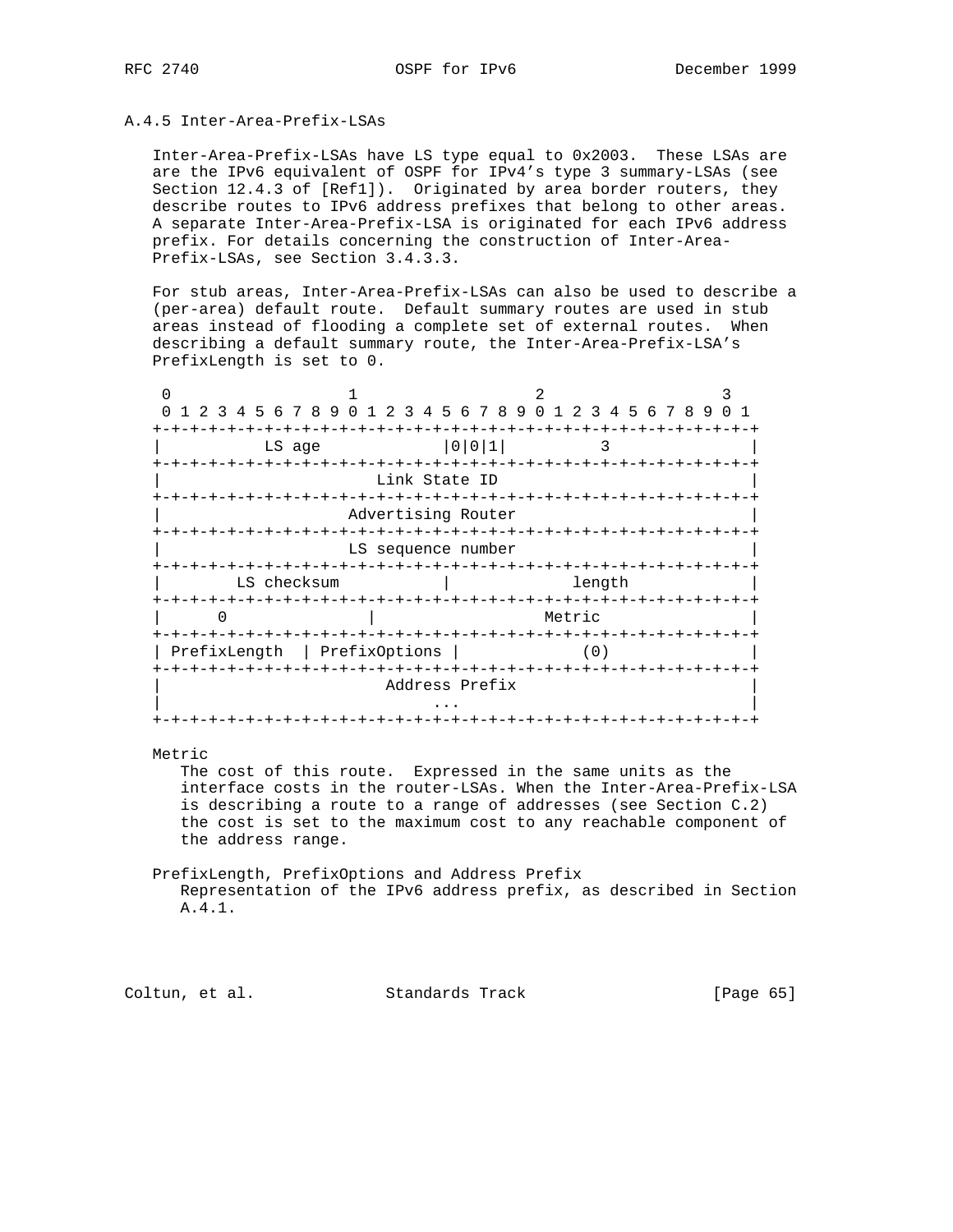## A.4.6 Inter-Area-Router-LSAs

 Inter-Area-Router-LSAs have LS type equal to 0x2004. These LSAs are are the IPv6 equivalent of OSPF for IPv4's type 4 summary-LSAs (see Section 12.4.3 of [Ref1]). Originated by area border routers, they describe routes to routers in other areas. (To see why it is necessary to advertise the location of each ASBR, consult Section 16.4 in [Ref1].) Each LSA describes a route to a single router. For details concerning the construction of Inter-Area-Router-LSAs, see Section 3.4.3.4.

| 0 1 2 3 4 5 6 7 8 9 0 1 2 3 4 5 6 7 8 9 0 1 2 3 4 5 6 7 8 9 0 1 |                       |                                 |  |        |  |  |  |  |  |  |  |  |  |  |
|-----------------------------------------------------------------|-----------------------|---------------------------------|--|--------|--|--|--|--|--|--|--|--|--|--|
|                                                                 |                       | -+-+-+-+-+-+                    |  |        |  |  |  |  |  |  |  |  |  |  |
| LS age                                                          |                       | 0 0 1                           |  |        |  |  |  |  |  |  |  |  |  |  |
|                                                                 |                       |                                 |  |        |  |  |  |  |  |  |  |  |  |  |
|                                                                 | Link State ID         |                                 |  |        |  |  |  |  |  |  |  |  |  |  |
|                                                                 |                       |                                 |  |        |  |  |  |  |  |  |  |  |  |  |
|                                                                 | Advertising Router    |                                 |  |        |  |  |  |  |  |  |  |  |  |  |
|                                                                 |                       |                                 |  |        |  |  |  |  |  |  |  |  |  |  |
|                                                                 | LS sequence number    |                                 |  |        |  |  |  |  |  |  |  |  |  |  |
|                                                                 |                       | -+-+-+-+-+-+-+-+-+-+-+-+-+-+-+- |  |        |  |  |  |  |  |  |  |  |  |  |
| LS checksum                                                     |                       |                                 |  | length |  |  |  |  |  |  |  |  |  |  |
| O                                                               |                       | Options                         |  |        |  |  |  |  |  |  |  |  |  |  |
|                                                                 |                       |                                 |  |        |  |  |  |  |  |  |  |  |  |  |
|                                                                 |                       | Metric                          |  |        |  |  |  |  |  |  |  |  |  |  |
|                                                                 |                       | -+-+-+-+-+                      |  |        |  |  |  |  |  |  |  |  |  |  |
|                                                                 | Destination Router ID |                                 |  |        |  |  |  |  |  |  |  |  |  |  |
|                                                                 |                       |                                 |  |        |  |  |  |  |  |  |  |  |  |  |

#### Options

 The optional capabilities supported by the router, as documented in Section A.2.

#### Metric

 The cost of this route. Expressed in the same units as the interface costs in the router-LSAs.

Destination Router ID

The Router ID of the router being described by the LSA.

Coltun, et al. Standards Track [Page 66]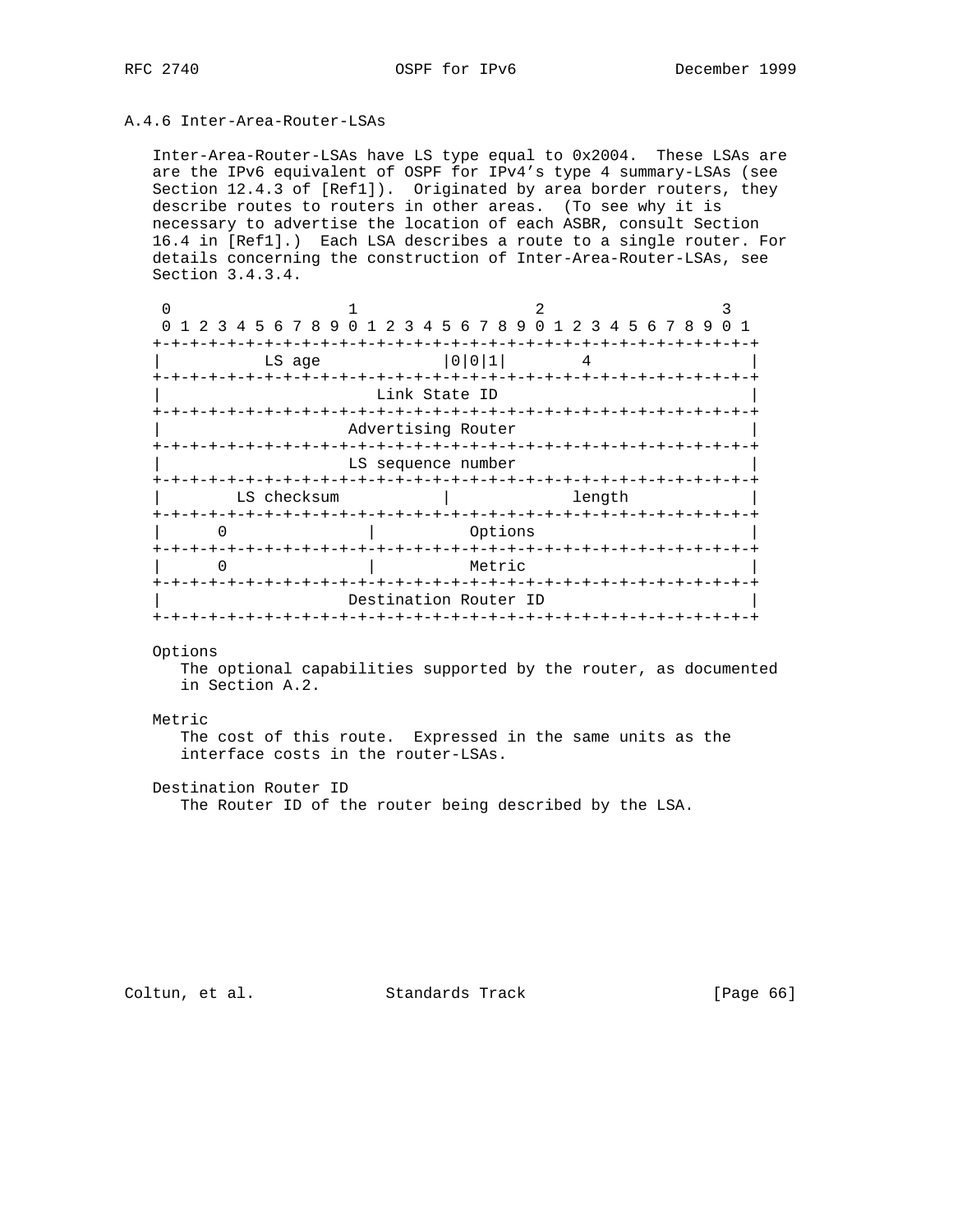# A.4.7 AS-external-LSAs

 AS-external-LSAs have LS type equal to 0x4005. These LSAs are originated by AS boundary routers, and describe destinations external to the AS. Each LSA describes a route to a single IPv6 address prefix. For details concerning the construction of AS-external-LSAs, see Section 3.4.3.5.

 AS-external-LSAs can be used to describe a default route. Default routes are used when no specific route exists to the destination. When describing a default route, the AS-external-LSA's PrefixLength is set to 0.

|      | 1 2 3 4 5 6 7 8 9 0 1 2 3 4 5 6 7 8 9 0 1 2 3 4 5 6 7 8 9 0 |                                     |                    |                                          |  |        |  | 1 |  |
|------|-------------------------------------------------------------|-------------------------------------|--------------------|------------------------------------------|--|--------|--|---|--|
|      | -+-+-+-+-+<br>LS age                                        |                                     |                    | -+-+-+-+-+-+-+-+-+-+-+-+-+-+-+<br> 0 1 0 |  | 5      |  |   |  |
|      |                                                             |                                     | Link State ID      | +-+-+-+-+-+-+-+-+-+-+-+-+-+-+-+          |  |        |  |   |  |
|      |                                                             |                                     | Advertising Router |                                          |  |        |  |   |  |
|      |                                                             |                                     | LS sequence number |                                          |  |        |  |   |  |
|      | LS checksum                                                 |                                     |                    |                                          |  | length |  |   |  |
|      | $E$ $F$ $T$                                                 |                                     |                    | Metric                                   |  |        |  |   |  |
|      | PrefixLength   PrefixOptions   Referenced LS Type           |                                     |                    |                                          |  |        |  |   |  |
|      |                                                             |                                     | Address Prefix     |                                          |  |        |  |   |  |
|      |                                                             |                                     |                    |                                          |  |        |  |   |  |
|      |                                                             |                                     |                    |                                          |  |        |  |   |  |
|      |                                                             | Forwarding Address (Optional)       |                    |                                          |  |        |  |   |  |
| $+-$ |                                                             |                                     |                    |                                          |  |        |  |   |  |
|      |                                                             |                                     |                    |                                          |  |        |  |   |  |
|      |                                                             | External Route Tag (Optional)       |                    |                                          |  |        |  |   |  |
|      |                                                             | Referenced Link State ID (Optional) |                    |                                          |  |        |  |   |  |
|      |                                                             |                                     |                    |                                          |  |        |  |   |  |

Coltun, et al. Standards Track [Page 67]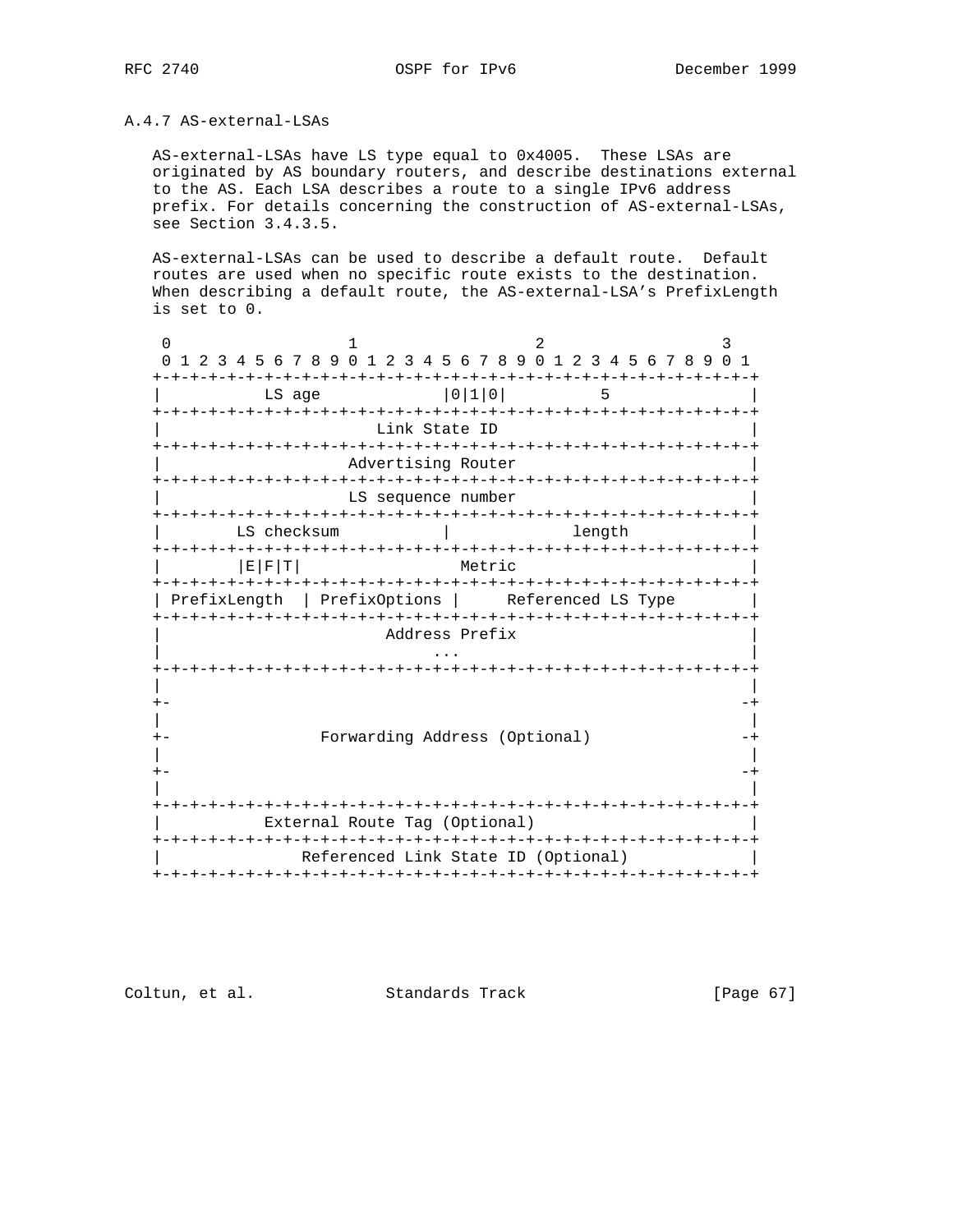bit E The type of external metric. If bit E is set, the metric specified is a Type 2 external metric. This means the metric is considered larger than any intra-AS path. If bit E is zero, the specified metric is a Type 1 external metric. This means that it is expressed in the same units as the link state metric (i.e., the same units as interface cost). bit F If set, a Forwarding Address has been included in the LSA. bit T If set, an External Route Tag has been included in the LSA. Metric The cost of this route. Interpretation depends on the external type indication (bit E above). PrefixLength, PrefixOptions and Address Prefix Representation of the IPv6 address prefix, as described in Section A.4.1. Referenced LS type If non-zero, an LSA with this LS type is to be associated with this LSA (see Referenced Link State ID below). Forwarding address A fully qualified IPv6 address (128 bits). Included in the LSA if and only if bit F has been set. If included, Data traffic for the advertised destination will be forwarded to this address. Must not be set to the IPv6 Unspecified Address (0:0:0:0:0:0:0:0). External Route Tag A 32-bit field which may be used to communicate additional information between AS boundary routers; see [Ref5] for example usage. Included in the LSA if and only if bit T has been set. Referenced Link State ID Included if and only if Reference LS Type is non-zero. If included, additional information concerning the advertised external route can be found in the LSA having LS type equal to "Referenced LS Type", Link State ID equal to "Referenced Link State ID" and Advertising Router the same as that specified in the AS-external-LSA's link state header. This additional information is not used by the OSPF protocol itself. It may be used to communicate information between AS boundary routers; the precise nature of such information is outside the scope of this

Coltun, et al. Standards Track [Page 68]

specification.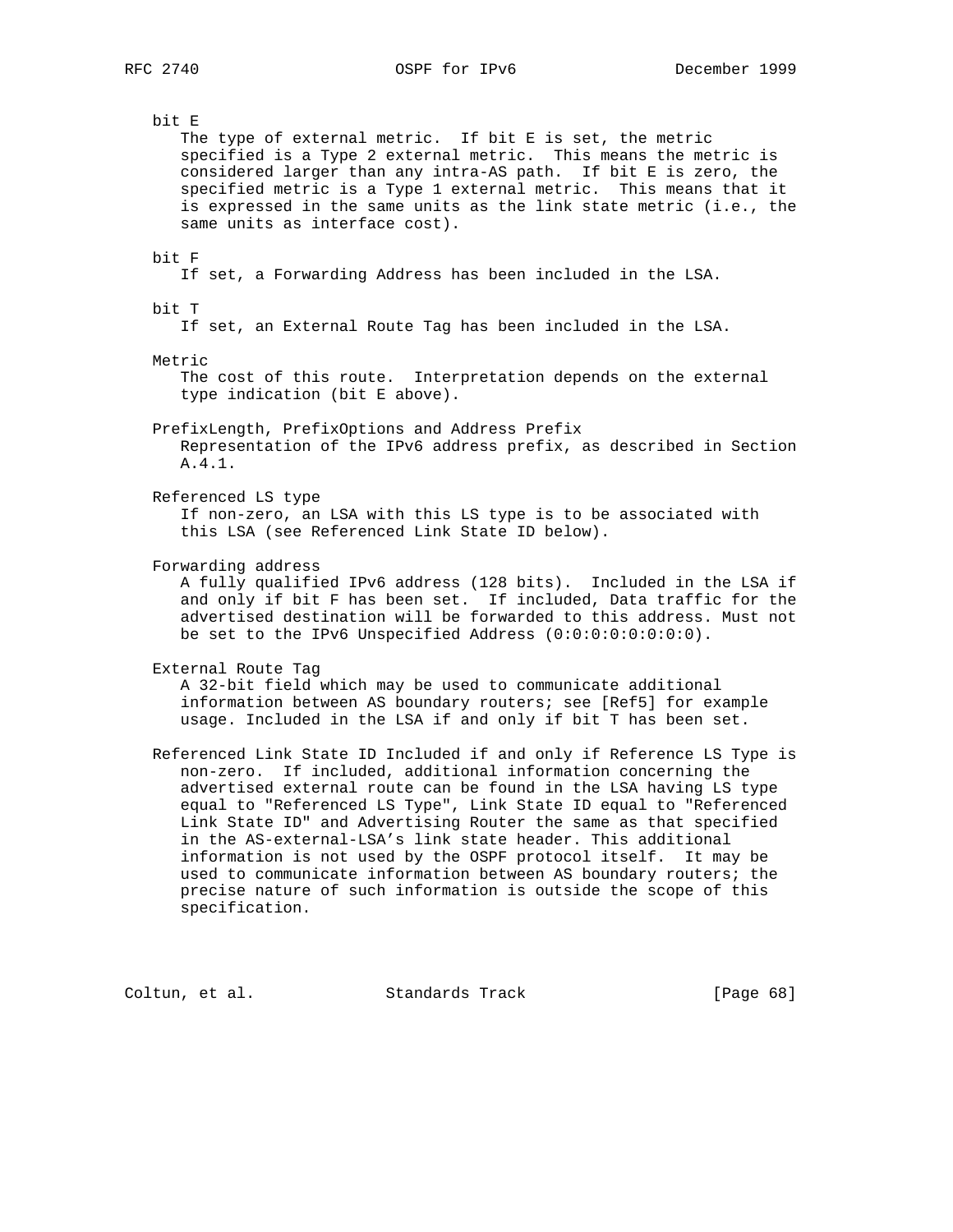All, none or some of the fields labeled Forwarding address, External Route Tag and Referenced Link State ID may be present in the AS external-LSA (as indicated by the setting of bit F, bit T and Referenced LS type respectively). However, when present Forwarding Address always comes first, with External Route Tag always preceding Referenced Link State ID.

## A.4.8 Link-LSAs

 Link-LSAs have LS type equal to 0x0008. A router originates a separate Link-LSA for each link it is attached to. These LSAs have local-link flooding scope; they are never flooded beyond the link that they are associated with. Link-LSAs have three purposes: 1) they provide the router's link-local address to all other routers attached to the link and 2) they inform other routers attached to the link of a list of IPv6 prefixes to associate with the link and 3) they allow the router to assert a collection of Options bits to associate with the Network-LSA that will be originated for the link.

 A link-LSA's Link State ID is set equal to the originating router's Interface ID on the link.

Coltun, et al. Standards Track [Page 69]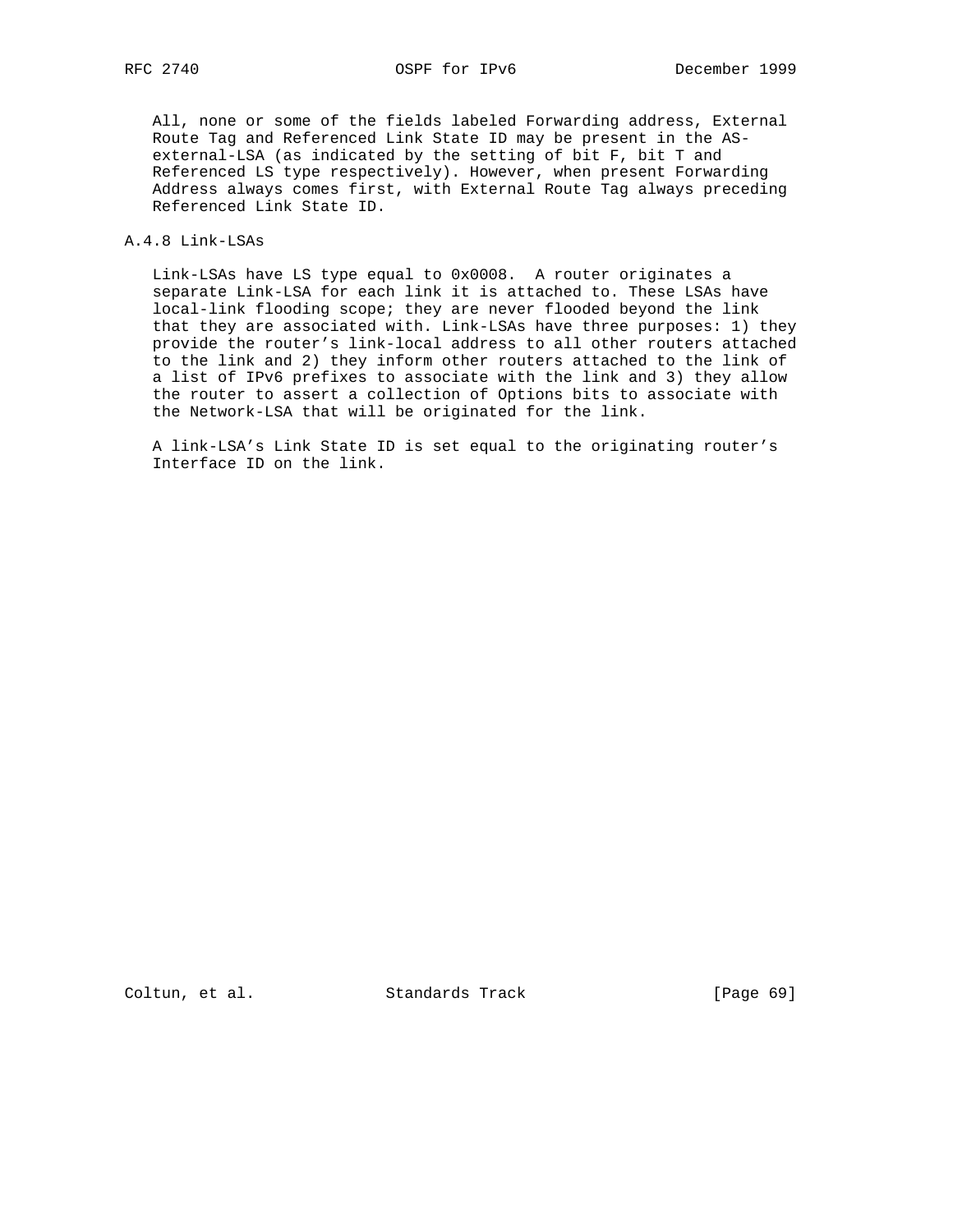0  $1$  2 3 0 1 2 3 4 5 6 7 8 9 0 1 2 3 4 5 6 7 8 9 0 1 2 3 4 5 6 7 8 9 0 1 +-+-+-+-+-+-+-+-+-+-+-+-+-+-+-+-+-+-+-+-+-+-+-+-+-+-+-+-+-+-+-+-+ LS age  $|0|0|0|$  8 +-+-+-+-+-+-+-+-+-+-+-+-+-+-+-+-+-+-+-+-+-+-+-+-+-+-+-+-+-+-+-+-+ Link State ID +-+-+-+-+-+-+-+-+-+-+-+-+-+-+-+-+-+-+-+-+-+-+-+-+-+-+-+-+-+-+-+-+ Advertising Router +-+-+-+-+-+-+-+-+-+-+-+-+-+-+-+-+-+-+-+-+-+-+-+-+-+-+-+-+-+-+-+-+ LS sequence number +-+-+-+-+-+-+-+-+-+-+-+-+-+-+-+-+-+-+-+-+-+-+-+-+-+-+-+-+-+-+-+-+ LS checksum  $\vert$  length +-+-+-+-+-+-+-+-+-+-+-+-+-+-+-+-+-+-+-+-+-+-+-+-+-+-+-+-+-+-+-+-+ Rtr Pri | Options +-+-+-+-+-+-+-+-+-+-+-+-+-+-+-+-+-+-+-+-+-+-+-+-+-+-+-+-+-+-+-+-+ | | +- -+ | | +- Link-local Interface Address -+ | | +- -+ | | +-+-+-+-+-+-+-+-+-+-+-+-+-+-+-+-+-+-+-+-+-+-+-+-+-+-+-+-+-+-+-+-+ # prefixes +-+-+-+-+-+-+-+-+-+-+-+-+-+-+-+-+-+-+-+-+-+-+-+-+-+-+-+-+-+-+-+-+ | PrefixLength | PrefixOptions | (0) | +-+-+-+-+-+-+-+-+-+-+-+-+-+-+-+-+-+-+-+-+-+-+-+-+-+-+-+-+-+-+-+-+ | Address Prefix | | ... | ... | ... | ... | ... | ... | ... | ... | ... | ... | ... | ... | ... | ... | ... | ... | ... | ... | . +-+-+-+-+-+-+-+-+-+-+-+-+-+-+-+-+-+-+-+-+-+-+-+-+-+-+-+-+-+-+-+-+ | ... | ... | ... | ... | ... | ... | ... | ... | ... | ... | ... | ... | ... | ... | ... | ... | ... | ... | . +-+-+-+-+-+-+-+-+-+-+-+-+-+-+-+-+-+-+-+-+-+-+-+-+-+-+-+-+-+-+-+-+ | PrefixLength | PrefixOptions | (0) | +-+-+-+-+-+-+-+-+-+-+-+-+-+-+-+-+-+-+-+-+-+-+-+-+-+-+-+-+-+-+-+-+ Address Prefix | ... | ... | ... | ... | ... | ... | ... | ... | ... | ... | ... | ... | ... | ... | ... | ... | ... | ... | . +-+-+-+-+-+-+-+-+-+-+-+-+-+-+-+-+-+-+-+-+-+-+-+-+-+-+-+-+-+-+-+-+ Rtr Pri

 The Router Priority of the interface attaching the originating router to the link.

# Options

 The set of Options bits that the router would like set in the Network-LSA that will be originated for the link.

Coltun, et al. Standards Track [Page 70]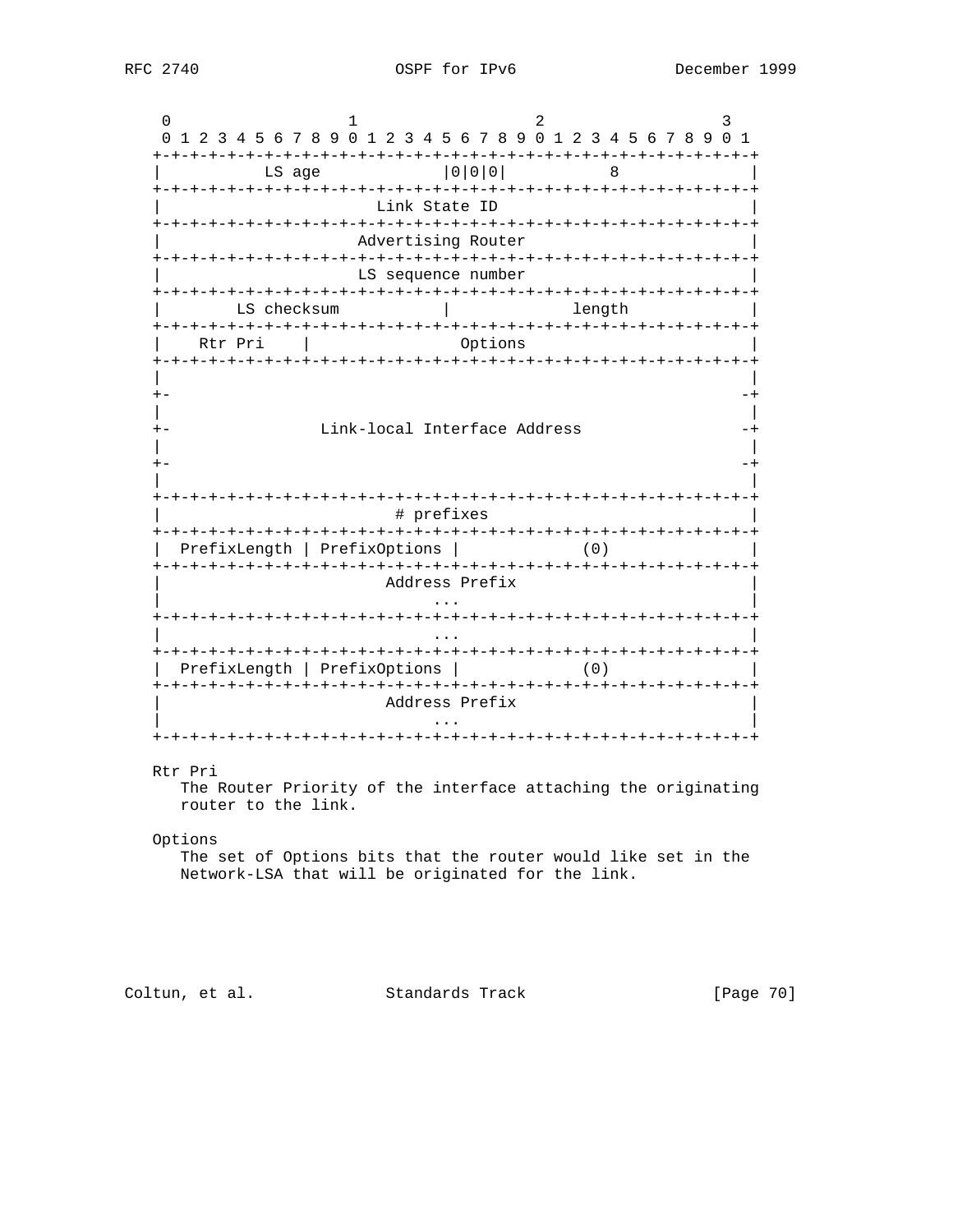Link-local Interface Address The originating router's link-local interface address on the link.

 # prefixes The number of IPv6 address prefixes contained in the LSA.

 The rest of the link-LSA contains a list of IPv6 prefixes to be associated with the link.

 PrefixLength, PrefixOptions and Address Prefix Representation of an IPv6 address prefix, as described in Section A.4.1.

A.4.9 Intra-Area-Prefix-LSAs

 Intra-Area-Prefix-LSAs have LS type equal to 0x2009. A router uses Intra-Area-Prefix-LSAs to advertise one or more IPv6 address prefixes that are associated with a) the router itself, b) an attached stub network segment or c) an attached transit network segment. In IPv4, a) and b) were accomplished via the router's router-LSA, and c) via a network-LSA. However, in OSPF for IPv6 all addressing information has been removed from router-LSAs and network-LSAs, leading to the introduction of the Intra-Area-Prefix-LSA.

 A router can originate multiple Intra-Area-Prefix-LSAs for each router or transit network; each such LSA is distinguished by its Link State ID.

Coltun, et al. Standards Track [Page 71]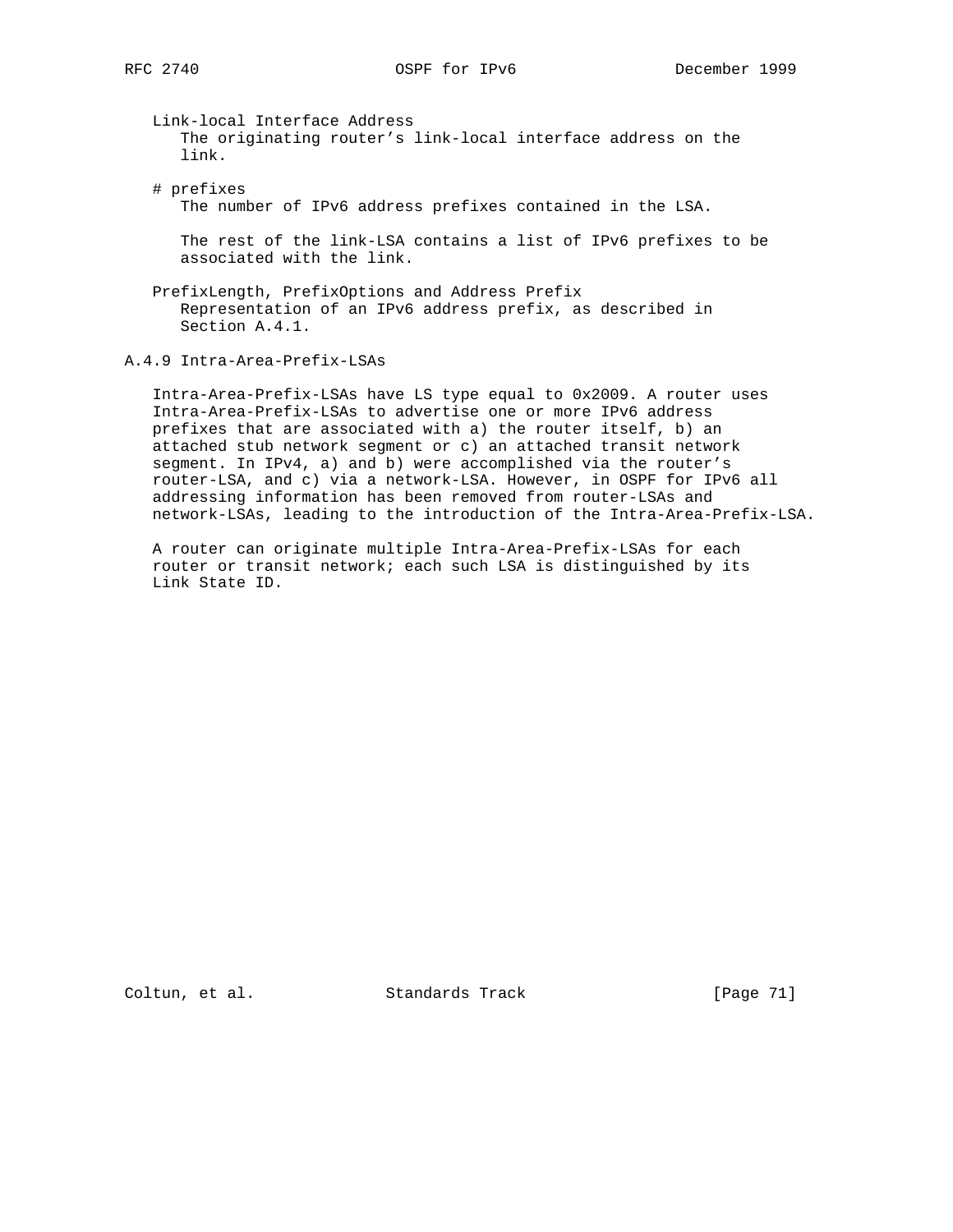| Link State ID<br>Advertising Router<br>LS sequence number<br>Referenced Link State ID<br>PrefixLength   PrefixOptions  <br>Address Prefix | length<br>Referenced LS type<br>Referenced Advertising Router<br>Metric                                                            |
|-------------------------------------------------------------------------------------------------------------------------------------------|------------------------------------------------------------------------------------------------------------------------------------|
|                                                                                                                                           |                                                                                                                                    |
|                                                                                                                                           |                                                                                                                                    |
|                                                                                                                                           |                                                                                                                                    |
|                                                                                                                                           |                                                                                                                                    |
|                                                                                                                                           |                                                                                                                                    |
|                                                                                                                                           |                                                                                                                                    |
|                                                                                                                                           |                                                                                                                                    |
|                                                                                                                                           |                                                                                                                                    |
|                                                                                                                                           |                                                                                                                                    |
|                                                                                                                                           |                                                                                                                                    |
|                                                                                                                                           |                                                                                                                                    |
|                                                                                                                                           |                                                                                                                                    |
|                                                                                                                                           |                                                                                                                                    |
| PrefixLength   PrefixOptions                                                                                                              | Metric                                                                                                                             |
|                                                                                                                                           |                                                                                                                                    |
| Address Prefix                                                                                                                            |                                                                                                                                    |
|                                                                                                                                           |                                                                                                                                    |
|                                                                                                                                           |                                                                                                                                    |
|                                                                                                                                           |                                                                                                                                    |
|                                                                                                                                           | The number of IPv6 address prefixes contained in the LSA.                                                                          |
|                                                                                                                                           |                                                                                                                                    |
|                                                                                                                                           | Referenced LS type, Referenced Link State ID and Referenced                                                                        |
|                                                                                                                                           |                                                                                                                                    |
|                                                                                                                                           | Identifies the router-LSA or network-LSA with which the IPv6                                                                       |
|                                                                                                                                           | address prefixes should be associated. If Referenced LS type is 1,                                                                 |
|                                                                                                                                           | the prefixes are associated with a router-LSA, Referenced Link<br>State ID should be 0 and Referenced Advertising Router should be |
|                                                                                                                                           | the originating router's Router ID. If Referenced LS type is 2,                                                                    |
|                                                                                                                                           | the prefixes are associated with a network-LSA, Referenced Link                                                                    |
|                                                                                                                                           | State ID should be the Interface ID of the link's Designated                                                                       |
|                                                                                                                                           | Router and Referenced Advertising Router should be the Designated                                                                  |
|                                                                                                                                           |                                                                                                                                    |
|                                                                                                                                           |                                                                                                                                    |

Coltun, et al. Standards Track [Page 72]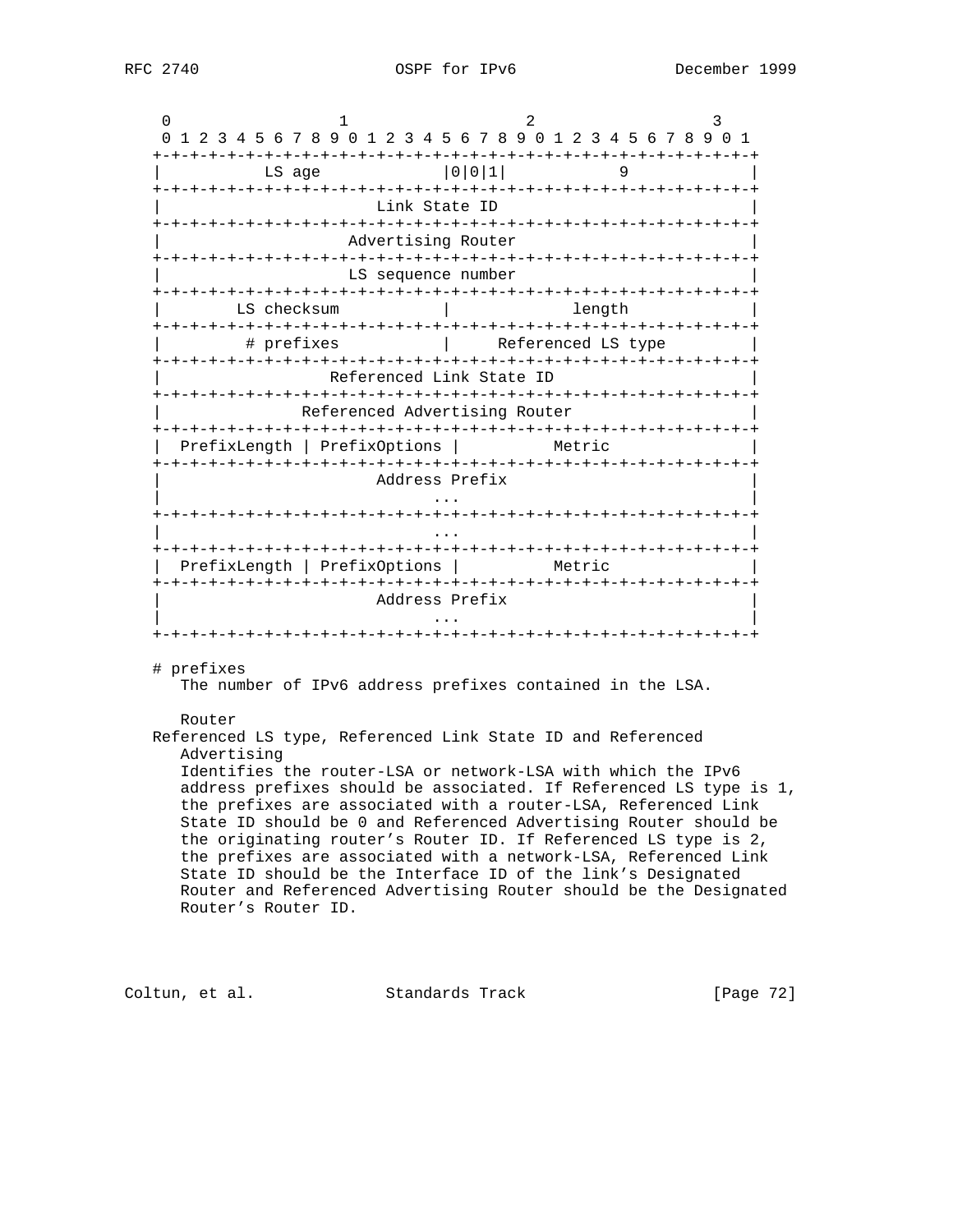The rest of the Intra-Area-Prefix-LSA contains a list of IPv6 prefixes to be associated with the router or transit link, together with the cost of each prefix.

 PrefixLength, PrefixOptions and Address Prefix Representation of an IPv6 address prefix, as described in Section A.4.1.

Metric

 The cost of this prefix. Expressed in the same units as the interface costs in the router-LSAs.

B. Architectural Constants

 Architectural constants for the OSPF protocol are defined in Appendix B of [Ref1]. The only difference for OSPF for IPv6 is that DefaultDestination is encoded as a prefix of length 0 (see Section A.4.1).

C. Configurable Constants

 The OSPF protocol has quite a few configurable parameters. These parameters are listed below. They are grouped into general functional categories (area parameters, interface parameters, etc.). Sample values are given for some of the parameters.

 Some parameter settings need to be consistent among groups of routers. For example, all routers in an area must agree on that area's parameters, and all routers attached to a network must agree on that network's HelloInterval and RouterDeadInterval.

 Some parameters may be determined by router algorithms outside of this specification (e.g., the address of a host connected to the router via a SLIP line). From OSPF's point of view, these items are still configurable.

C.1 Global parameters

 In general, a separate copy of the OSPF protocol is run for each area. Because of this, most configuration parameters are defined on a per-area basis. The few global configuration parameters are listed below.

#### Router ID

 This is a 32-bit number that uniquely identifies the router in the Autonomous System. If a router's OSPF Router ID is changed, the router's OSPF software should be restarted before the new Router ID takes effect. Before restarting in order to change its Router

Coltun, et al. Standards Track [Page 73]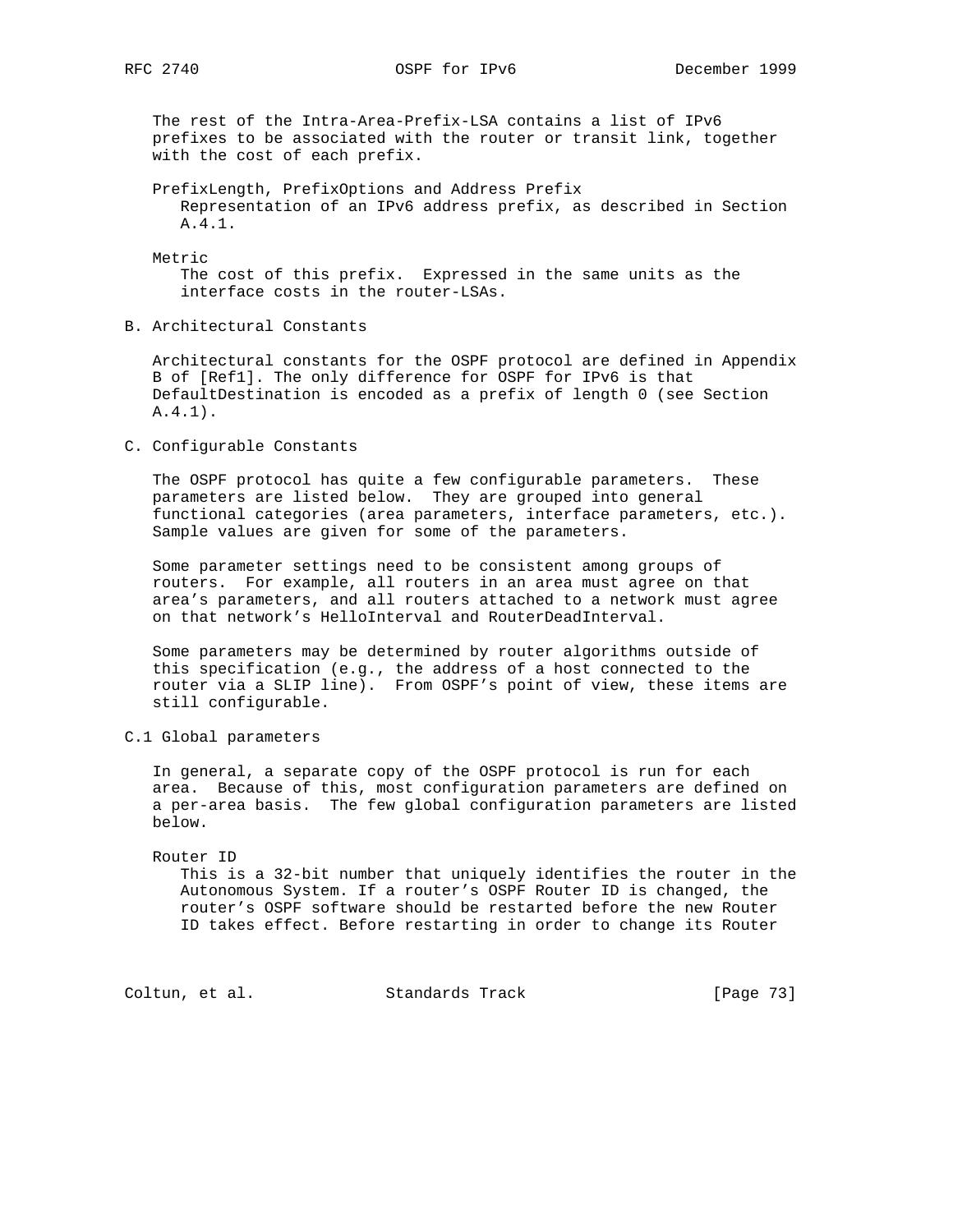ID, the router should flush its self-originated LSAs from the routing domain (see Section 14.1 of [Ref1]), or they will persist for up to MaxAge minutes.

 Because the size of the Router ID is smaller than an IPv6 address, it cannot be set to one of the router's IPv6 addresses (as is commonly done for IPv4). Possible Router ID assignment procedures for IPv6 include: a) assign the IPv6 Router ID as one of the router's IPv4 addresses or b) assign IPv6 Router IDs through some local administrative procedure (similar to procedures used by manufacturers to assign product serial numbers).

The Router ID of 0.0.0.0 is reserved, and should not be used.

C.2 Area parameters

 All routers belonging to an area must agree on that area's configuration. Disagreements between two routers will lead to an inability for adjacencies to form between them, with a resulting hindrance to the flow of routing protocol and data traffic. The following items must be configured for an area:

#### Area ID

 This is a 32-bit number that identifies the area. The Area ID of 0 is reserved for the backbone.

List of address ranges

 Address ranges control the advertisement of routes across area boundaries. Each address range consists of the following items:

- [IPv6 prefix, prefix length] Describes the collection of IPv6 addresses contained in the address range.
- Status Set to either Advertise or DoNotAdvertise. Routing information is condensed at area boundaries. External to the area, at most a single route is advertised (via a inter-area-prefix-LSA) for each address range. The route is advertised if and only if the address range's Status is set to Advertise. Unadvertised ranges allow the existence of certain networks to be intentionally hidden from other areas. Status is set to Advertise by default.

Coltun, et al. Standards Track [Page 74]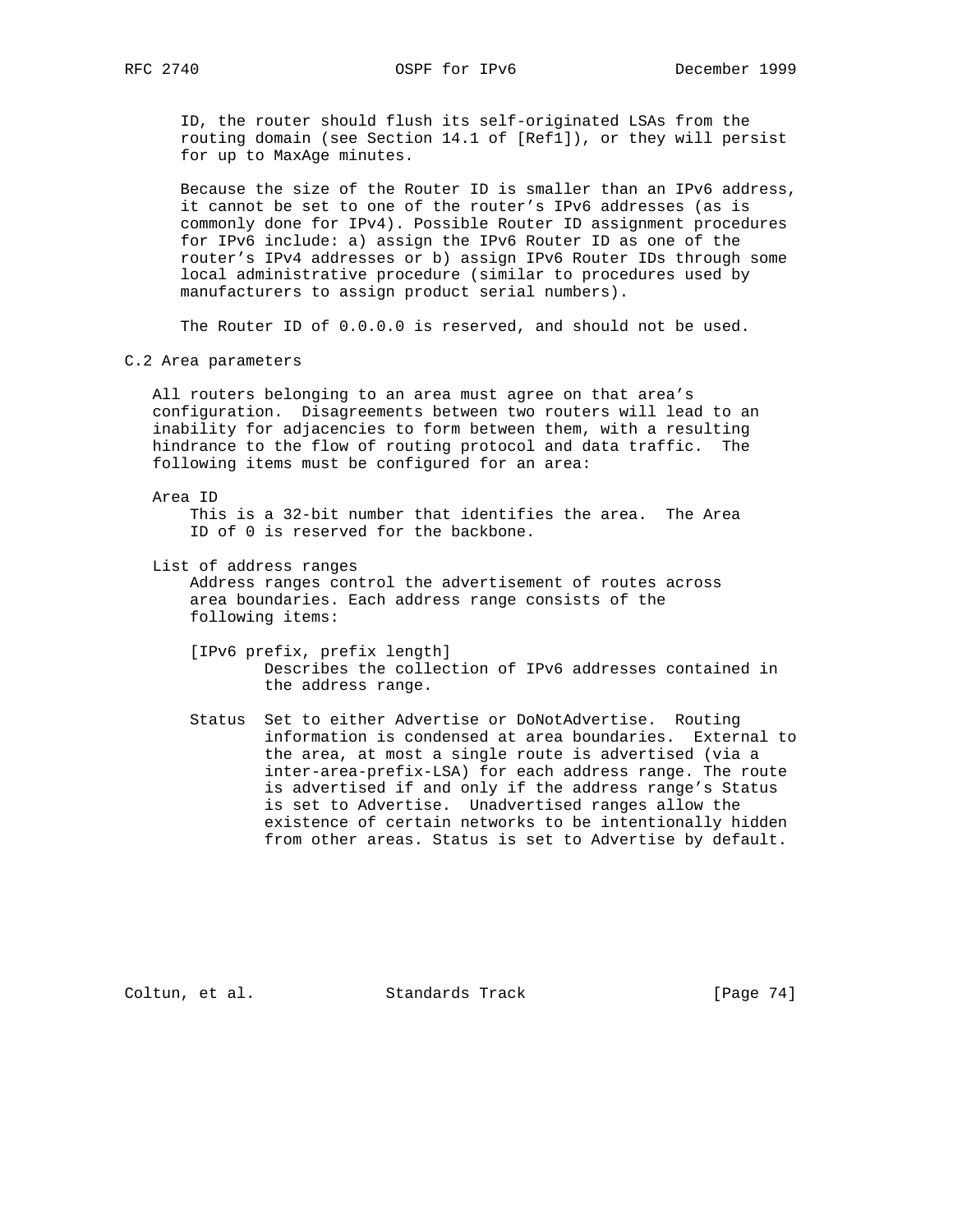#### ExternalRoutingCapability

 Whether AS-external-LSAs will be flooded into/throughout the area. If AS-external-LSAs are excluded from the area, the area is called a "stub". Internal to stub areas, routing to external destinations will be based solely on a default inter-area route. The backbone cannot be configured as a stub area. Also, virtual links cannot be configured through stub areas. For more information, see Section 3.6 of [Ref1].

### StubDefaultCost

 If the area has been configured as a stub area, and the router itself is an area border router, then the StubDefaultCost indicates the cost of the default inter-area-prefix-LSA that the router should advertise into the area. See Section 12.4.3.1 of [Ref1] for more information.

# C.3 Router interface parameters

 Some of the configurable router interface parameters (such as Area ID, HelloInterval and RouterDeadInterval) actually imply properties of the attached links, and therefore must be consistent across all the routers attached to that link. The parameters that must be configured for a router interface are:

IPv6 link-local address

 The IPv6 link-local address associated with this interface. May be learned through auto-configuration.

Area ID

The OSPF area to which the attached link belongs.

Instance ID

 The OSPF protocol instance associated with this OSPF interface. Defaults to 0.

#### Interface ID

 32-bit number uniquely identifying this interface among the collection of this router's interfaces. For example, in some implementations it may be possible to use the MIB-II IfIndex ([Ref3]).

# IPv6 prefixes The list of IPv6 prefixes to associate with the link. These will be advertised in intra-area-prefix-LSAs.

Coltun, et al. Standards Track [Page 75]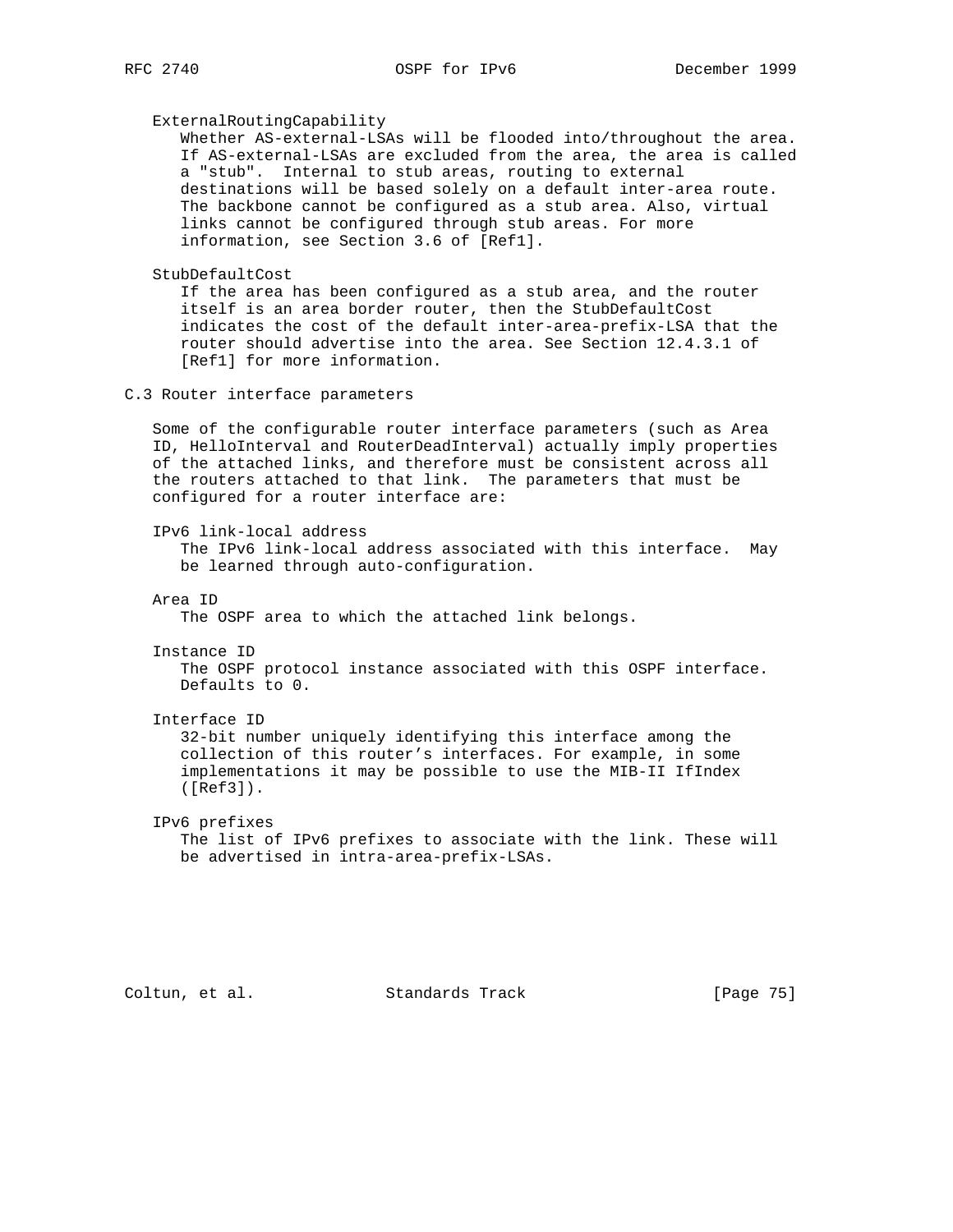### Interface output cost(s)

 The cost of sending a packet on the interface, expressed in the link state metric. This is advertised as the link cost for this interface in the router's router-LSA. The interface output cost must always be greater than 0.

# RxmtInterval

 The number of seconds between LSA retransmissions, for adjacencies belonging to this interface. Also used when retransmitting Database Description and Link State Request Packets. This should be well over the expected round-trip delay between any two routers on the attached link. The setting of this value should be conservative or needless retransmissions will result. Sample value for a local area network: 5 seconds.

### InfTransDelay

 The estimated number of seconds it takes to transmit a Link State Update Packet over this interface. LSAs contained in the update packet must have their age incremented by this amount before transmission. This value should take into account the transmission and propagation delays of the interface. It must be greater than 0. Sample value for a local area network: 1 second.

### Router Priority

 An 8-bit unsigned integer. When two routers attached to a network both attempt to become Designated Router, the one with the highest Router Priority takes precedence. If there is still a tie, the router with the highest Router ID takes precedence. A router whose Router Priority is set to 0 is ineligible to become Designated Router on the attached link. Router Priority is only configured for interfaces to broadcast and NBMA networks.

#### HelloInterval

 The length of time, in seconds, between the Hello Packets that the router sends on the interface. This value is advertised in the router's Hello Packets. It must be the same for all routers attached to a common link. The smaller the HelloInterval, the faster topological changes will be detected; however, more OSPF routing protocol traffic will ensue. Sample value for a X.25 PDN: 30 seconds. Sample value for a local area network (LAN): 10 seconds.

#### RouterDeadInterval

 After ceasing to hear a router's Hello Packets, the number of seconds before its neighbors declare the router down. This is also advertised in the router's Hello Packets in their

Coltun, et al. Standards Track [Page 76]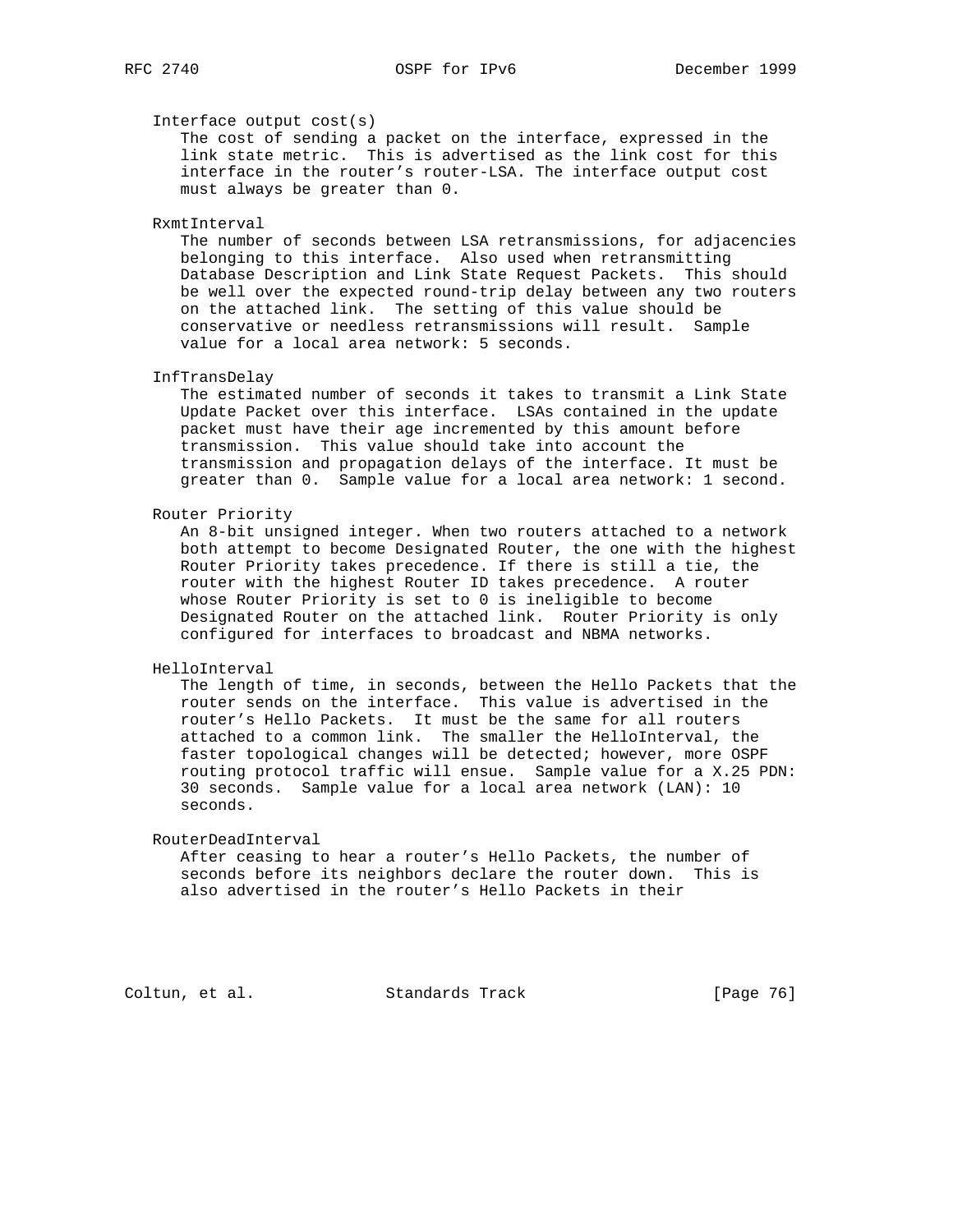RouterDeadInterval field. This should be some multiple of the HelloInterval (say 4). This value again must be the same for all routers attached to a common link.

C.4 Virtual link parameters

 Virtual links are used to restore/increase connectivity of the backbone. Virtual links may be configured between any pair of area border routers having interfaces to a common (non-backbone) area. The virtual link appears as an unnumbered point-to-point link in the graph for the backbone. The virtual link must be configured in both of the area border routers.

 A virtual link appears in router-LSAs (for the backbone) as if it were a separate router interface to the backbone. As such, it has most of the parameters associated with a router interface (see Section C.3). Virtual links do not have link-local addresses, but instead use one of the router's global-scope or site-local IPv6 addresses as the IP source in OSPF protocol packets it sends along the virtual link. Router Priority is not used on virtual links. Interface output cost is not configured on virtual links, but is dynamically set to be the cost of the intra-area path between the two endpoint routers. The parameter RxmtInterval must be configured, and should be well over the expected round-trip delay between the two routers. This may be hard to estimate for a virtual link; it is better to err on the side of making it too large.

 A virtual link is defined by the following two configurable parameters: the Router ID of the virtual link's other endpoint, and the (non-backbone) area through which the virtual link runs (referred to as the virtual link's Transit area). Virtual links cannot be configured through stub areas.

C.5 NBMA network parameters

 OSPF treats an NBMA network much like it treats a broadcast network. Since there may be many routers attached to the network, a Designated Router is selected for the network. This Designated Router then originates a network-LSA, which lists all routers attached to the NBMA network.

 However, due to the lack of broadcast capabilities, it may be necessary to use configuration parameters in the Designated Router selection. These parameters will only need to be configured in those routers that are themselves eligible to become Designated Router (i.e., those router's whose Router Priority for the network is non zero), and then only if no automatic procedure for discovering neighbors exists:

Coltun, et al. Standards Track [Page 77]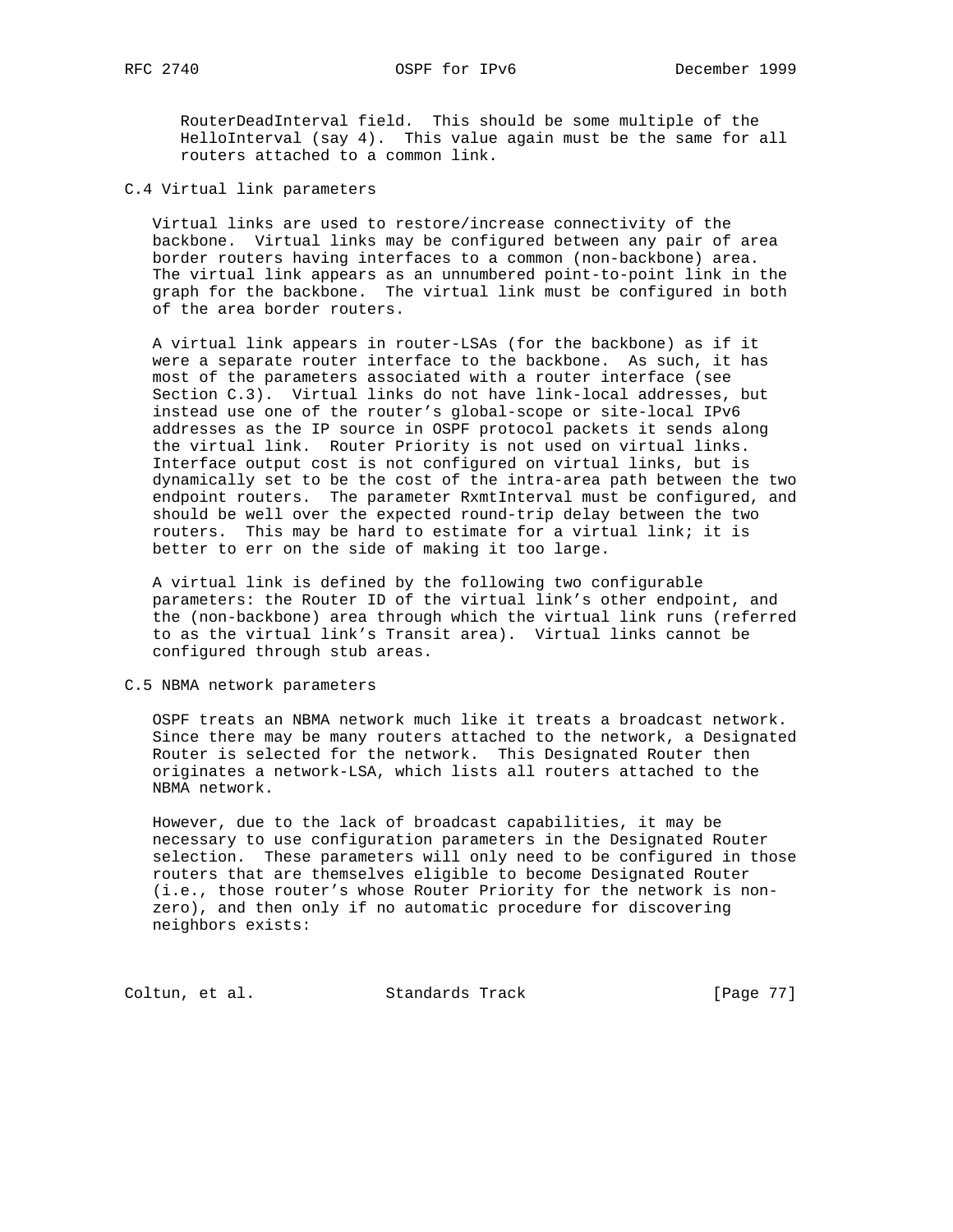List of all other attached routers

 The list of all other routers attached to the NBMA network. Each router is configured with its Router ID and IPv6 link-local address on the network. Also, for each router listed, that router's eligibility to become Designated Router must be defined. When an interface to a NBMA network comes up, the router sends Hello Packets only to those neighbors eligible to become Designated Router, until the identity of the Designated Router is discovered.

 PollInterval If a neighboring router has become inactive (Hello Packets have not been seen for RouterDeadInterval seconds), it may still be necessary to send Hello Packets to the dead neighbor. These Hello Packets will be sent at the reduced rate PollInterval, which should be much larger than HelloInterval. Sample value for a PDN X.25 network: 2 minutes.

C.6 Point-to-MultiPoint network parameters

 On Point-to-MultiPoint networks, it may be necessary to configure the set of neighbors that are directly reachable over the Point-to- MultiPoint network. Each neighbor is configured with its Router ID and IPv6 link-local address on the network. Designated Routers are not elected on Point-to-MultiPoint networks, so the Designated Router eligibility of configured neighbors is undefined.

C.7 Host route parameters

 Host prefixes are advertised in intra-area-prefix-LSAs. They indicate either internal router addresses, router interfaces to point-to-point networks, looped router interfaces, or IPv6 hosts that are directly connected to the router (e.g., via a PPP connection). For each host directly connected to the router, the following items must be configured:

 Host IPv6 prefix The IPv6 prefix belonging to the host.

Cost of link to host

 The cost of sending a packet to the host, in terms of the link state metric. However, since the host probably has only a single connection to the internet, the actual configured cost(s) in many cases is unimportant (i.e., will have no effect on routing).

 Area ID The OSPF area to which the host's prefix belongs.

Coltun, et al. Standards Track [Page 78]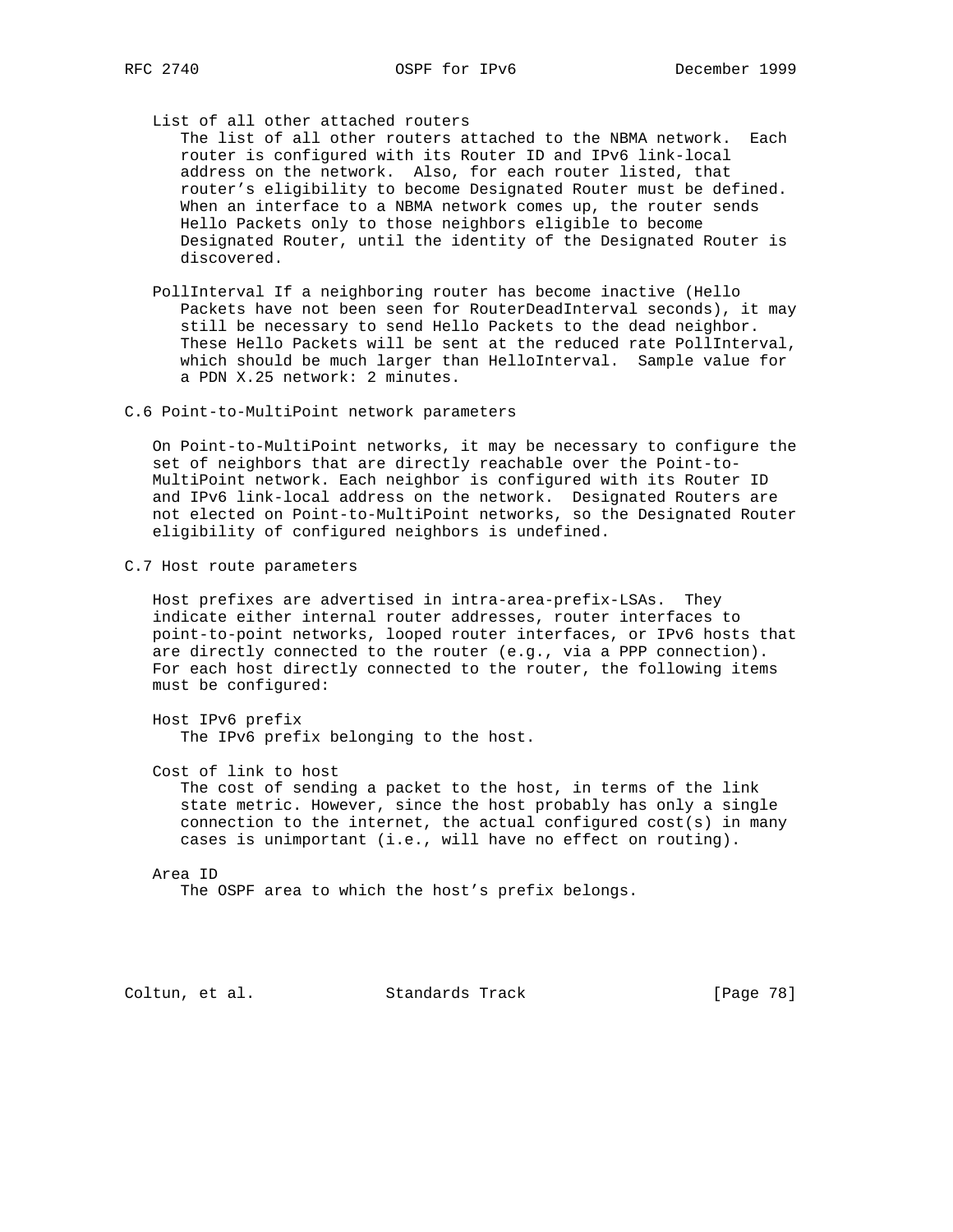Security Considerations

 When running over IPv6, OSPF relies on the IP Authentication Header (see [Ref19]) and the IP Encapsulating Security Payload (see [Ref20]) to ensure integrity and authentication/confidentiality of routing exchanges.

 Most OSPF implementations will be running on systems that support multiple protocols, many of them having independent security assumptions and domains. When IPSEC is used to protect OSPF packets, it is important for the implementation to check the IPSEC SA, and local SA database to make sure that the packet originates from a source THAT IS TRUSTED FOR OSPF PURPOSES.

Authors' Addresses

 Rob Coltun Siara Systems 300 Ferguson Drive Mountain View, CA 94043

 Phone: (650) 390-9030 EMail: rcoltun@siara.com

 Dennis Ferguson Juniper Networks 385 Ravendale Drive Mountain View, CA 94043

 Phone: +1 650 526 8004 EMail: dennis@juniper.com

 John Moy Sycamore Networks, Inc. 10 Elizabeth Drive Chelmsford, MA 01824

 Phone: (978) 367-2161 Fax: (978) 250-3350 EMail: jmoy@sycamorenet.com

Coltun, et al. Standards Track [Page 79]